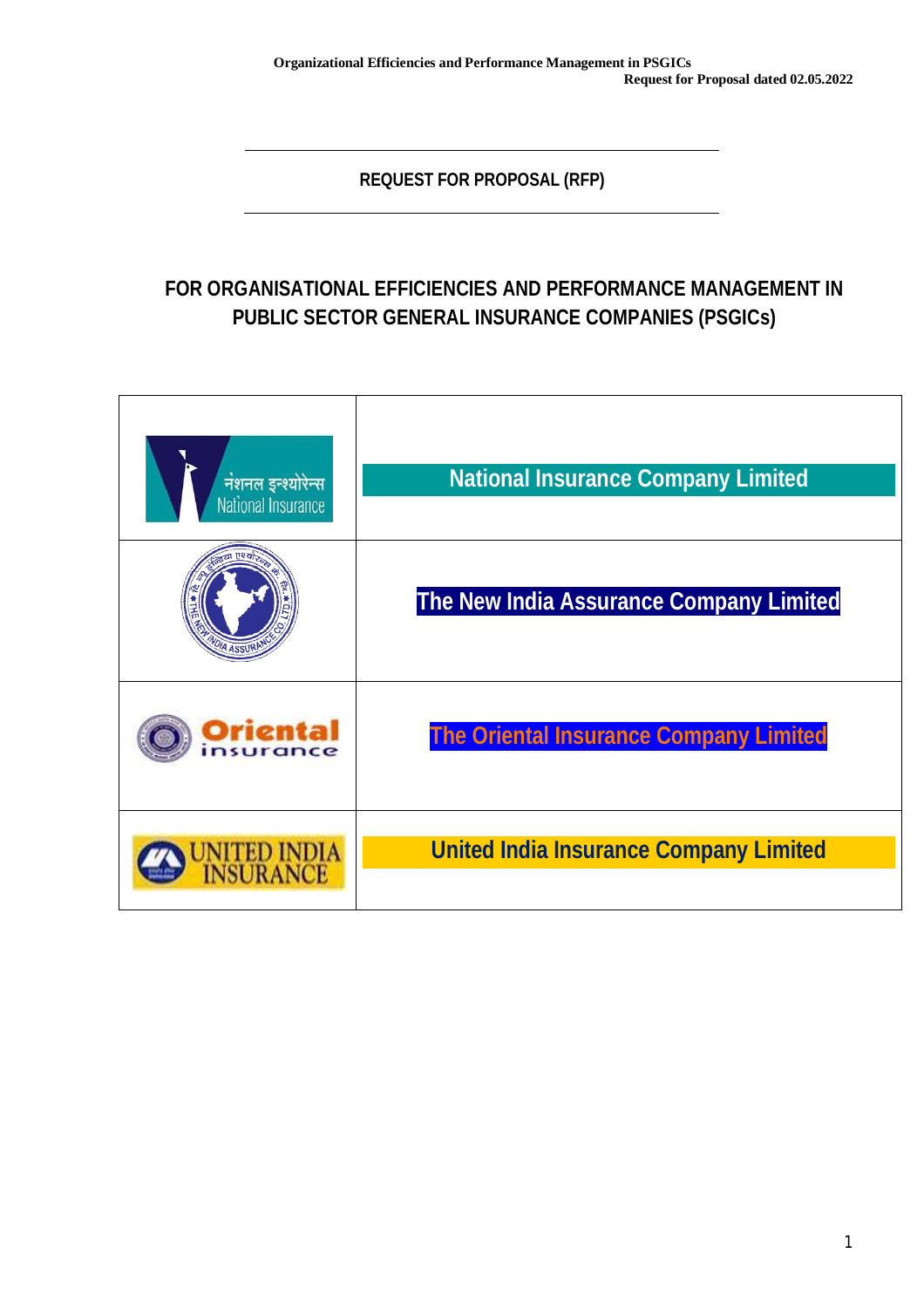| <b>S. No.</b>   | <b>Particulars</b>                        | Page No.  |
|-----------------|-------------------------------------------|-----------|
| 1               | <b>Definitions &amp; Abbreviations</b>    | $4-5$     |
| $\overline{2}$  | Introduction & Overview                   | 6         |
| 3               | <b>Disclaimer</b>                         | $7 - 8$   |
| 4               | Invitation                                | 9         |
| 5               | RFP - Time Schedule                       | 10        |
| 6               | <b>Eligibility Criteria</b>               | 11        |
| $\overline{7}$  | <b>Conflict of Interest</b>               | 12        |
| 8               | <b>Bid Declaration Form</b>               | 13        |
| 9               | Pre-Bid Meeting                           | 14        |
| 10              | Terms of Reference/Scope of Work          | 15        |
| 11              | Validity Period of the Proposal           | 16        |
| 12              | Preparation of the Proposal               | $17-18$   |
| 13              | Submission & Receipt of the Proposal      | 19-20     |
| 14              | Submission of Technical Proposal          | $21 - 23$ |
| 15              | Submission of Financial Proposal          | 24-25     |
| 16              | <b>Instruction to Bidder</b>              | 26        |
| $\overline{17}$ | Disqualification                          | $27 - 28$ |
| 18              | Modification & Withdrawal of Proposals    | 29        |
| 19              | Proposal Evaluation & Selection Procedure | 30        |
| 20              | Finalization                              | 31        |
| 21              | Confidentiality/Non-Disclosure Agreement  | 32        |
| 22              | <b>Representation &amp; Warranties</b>    | 33-34     |

Miscellaneous Terms & Conditions **35-36**

Jurisdiction **37**

# *TABLE OF CONTENTS*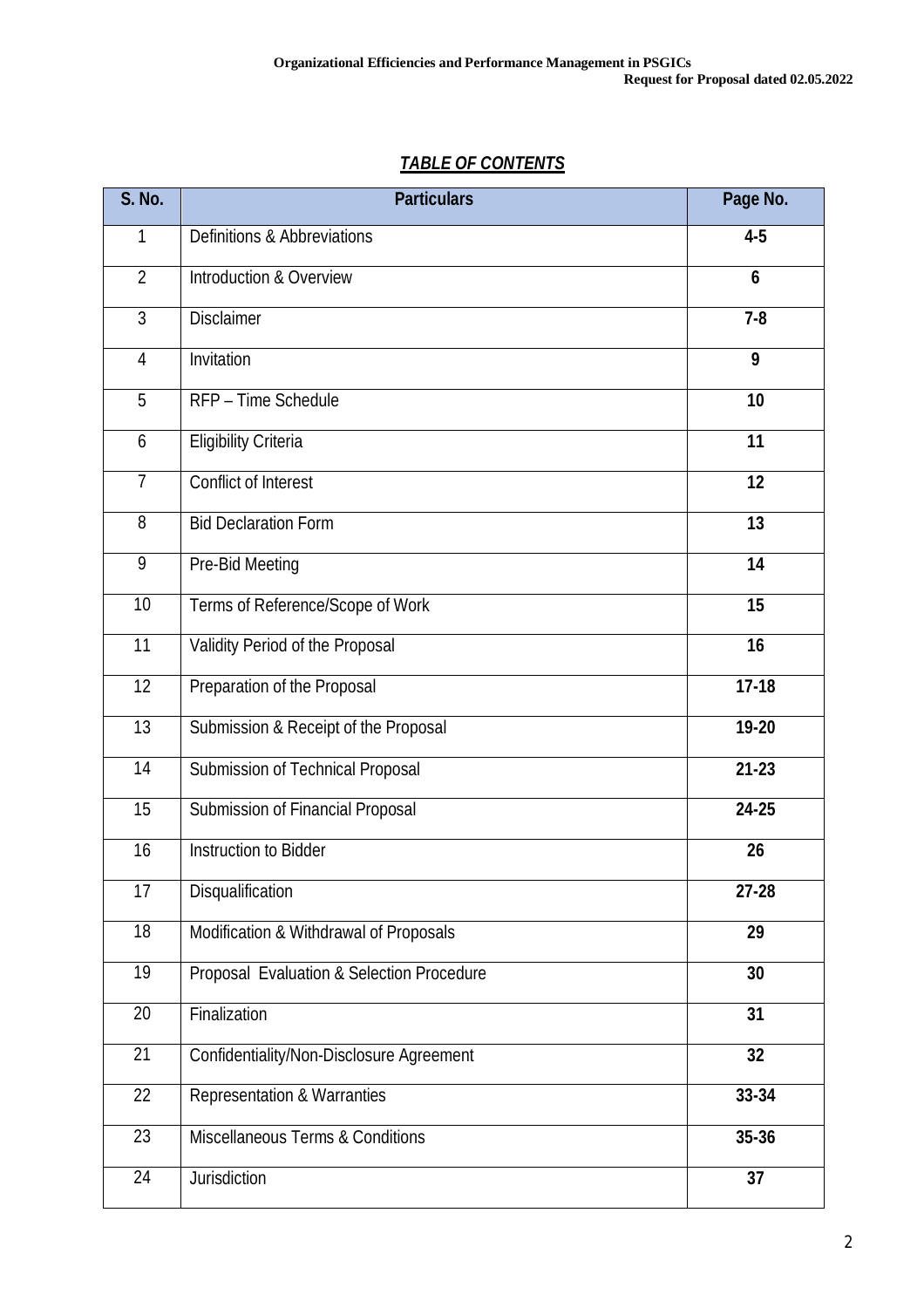| <b>S. No.</b>    | <b>Annexures</b>   | <b>Particulars</b>                                                                           | Page No. |
|------------------|--------------------|----------------------------------------------------------------------------------------------|----------|
| 1                | <b>Annexure A</b>  | <b>Eligibility Criteria</b>                                                                  | 38-39    |
| $\overline{2}$   | <b>Annexure B</b>  | Terms of Reference / Scope of Work                                                           | 40-44    |
| 3                | <b>Annexure C</b>  | Format of the Covering Letter                                                                | 45       |
| $\overline{4}$   | <b>Annexure D</b>  | Letter of Technical Proposal                                                                 | 46       |
| 5                | <b>Annexure D1</b> | Particulars to be furnished for Appointment of a<br>Consultant                               | 47-48    |
| 6                | <b>Annexure D2</b> | Particulars in respect of experience in Insurance /<br>BFSI/ PSUs assignment upto 31.12.2021 | 49-52    |
| $\overline{7}$   | <b>Annexure D3</b> | Financial Performance of the Bidder                                                          | 53       |
| 8                | <b>Annexure D4</b> | Organisational Chart                                                                         | 54       |
| 9                | <b>Annexure D5</b> | Project Team                                                                                 | 55-56    |
| 10               | <b>Annexure D6</b> | Write up on Bidder's comprehension of PSGICs<br>requirement                                  | 57       |
| 11               | <b>Annexure D7</b> | <b>Comments/Suggestion on Scope of Work</b>                                                  | 58       |
| 12               | <b>Annexure D8</b> | Information regarding any Conflicting Activities and<br>Declaration thereof                  | 59       |
| 13               | <b>Annexure E</b>  | Letter for Financial Proposal                                                                | 60       |
| 14               | <b>Annexure E1</b> | <b>Financial Proposal</b>                                                                    | 61       |
| 15 <sup>15</sup> | <b>Annexure F</b>  | Parameters for selection of a Consultant                                                     | 62       |
| 16               | <b>Annexure G</b>  | <b>Invoicing and Payment</b>                                                                 | 63       |
| 17               | <b>Annexure H</b>  | Parameters for Technical Evaluation                                                          | 64-68    |
| 18               | <b>Annexure I</b>  | Performance Bank Guarantee                                                                   | 69-71    |
| 19               | <b>Annexure J</b>  | Model Contract and General Conditions of the<br>Contract                                     | 72-81    |
| 20               | <b>Annexure K</b>  | Non-Disclosure Agreement                                                                     | 82-85    |
| 21               | <b>Annexure L</b>  | <b>Integrity Pact</b>                                                                        | 86-91    |
| 22               | <b>Annexure M</b>  | Power of Attorney                                                                            | 92       |
| 23               | <b>Annexure N</b>  | Certificate                                                                                  | 93       |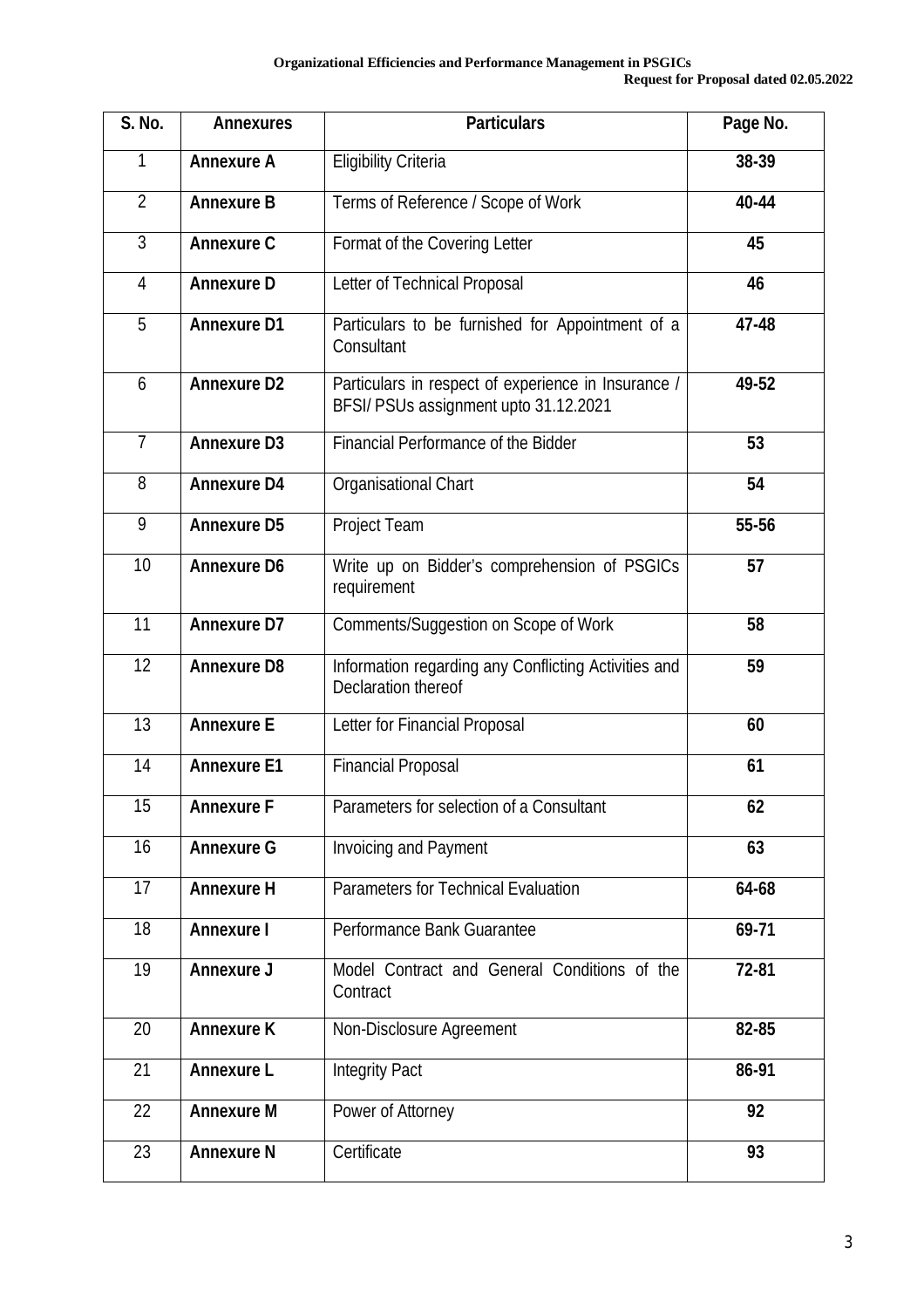# *1. Definitions & Abbreviations*

| <b>Affiliates/Group Companies</b>                  | Affiliates/Group Companies shall mean member firms working under<br>the common brand name and engaged in the similar activity of<br>accounting/advisory/financial services and registered in India.                                                                                          |
|----------------------------------------------------|----------------------------------------------------------------------------------------------------------------------------------------------------------------------------------------------------------------------------------------------------------------------------------------------|
| <b>Bidder/Applicant</b>                            | Bidder/Applicant shall mean the entity or firm who is submitting its<br>Proposal for providing services to the PSGICs.                                                                                                                                                                       |
| <b>BFSI</b>                                        | Banking, Financial Services and Insurance Sector.                                                                                                                                                                                                                                            |
| Consultant                                         | Consultant shall mean the Bidder selected for performance and<br>execution of the Proposed Assignment.                                                                                                                                                                                       |
| Contract                                           | Contract shall mean a written Contract signed between PSGICs and<br>the Consultant including subsequent amendments to the Contract in<br>writing thereto.                                                                                                                                    |
| <b>Contract Value</b>                              | Consultancy Fees / Charges inclusive of all the expenses and<br>applicable GST.                                                                                                                                                                                                              |
| Day                                                | Day shall mean an English calendar day.                                                                                                                                                                                                                                                      |
| Committee<br>Evaluation<br>of the<br><b>PSGICs</b> | Evaluation Committee of the PSGICs shall mean the committee<br>comprising representatives of the PSGICs for the purposes of this<br>RFP. Suitable technical experts may also be part of the committee to<br>render assistance in the evaluation of the Proposals.                            |
| <b>GIPSA</b>                                       | General Insurers'(Public Sector) Association of India, the Project<br>Office to assist in the coordination of the appointment of Consultant<br>for Organisation Efficiencies and Performance Management in<br>PSGICs.                                                                        |
| GOI                                                | Government of India.                                                                                                                                                                                                                                                                         |
| <b>IRDAI</b>                                       | Insurance Regulatory and Development Authority of India.                                                                                                                                                                                                                                     |
| Net Worth                                          | Net Worth shall mean the sum of paid up equity capital and reserves<br>from which shall be deducted the sum of revaluation reserves,<br>miscellaneous expenditure not written off and accrued liabilities.                                                                                   |
| <b>PSGICs</b>                                      | The four Public Sector General Insurance Companies, namely,<br>National Insurance Company Limited, The New India Assurance<br>Company Limited, The Oriental Insurance Company Limited and<br>United India Insurance Company Limited shall be jointly and<br>severally referred to as PSGICs. |
| Proposal/Bid                                       | Proposal/ Bid shall mean the Technical Proposal and the Financial<br>Proposal submitted in response to the RFP dated 02.05.2022.                                                                                                                                                             |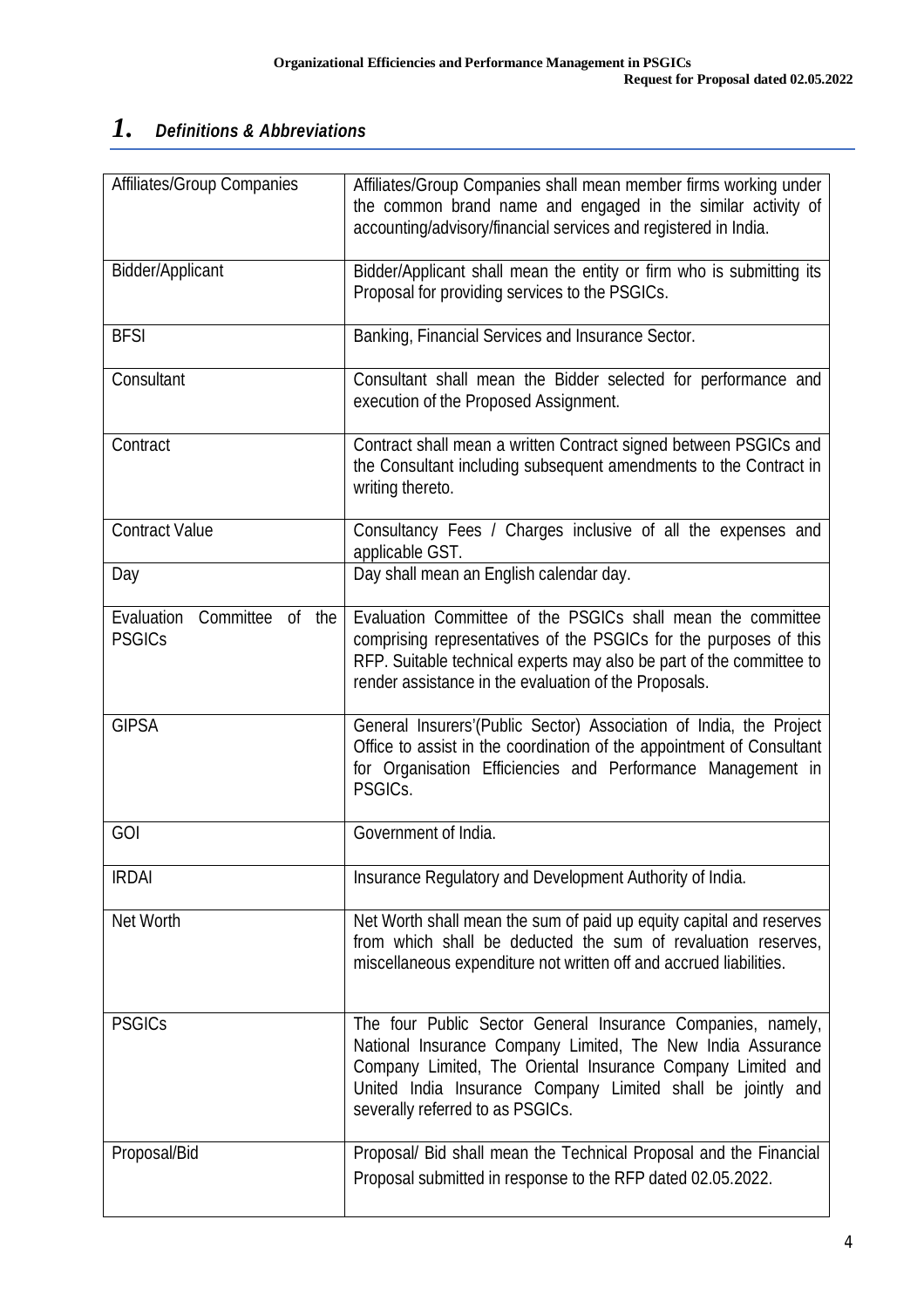| <b>Proposed Assignment</b>      | Proposed Assignment shall mean consultation for Organisation<br>Efficiencies and Performance Management in PSGICs.                                                                                                                     |
|---------------------------------|----------------------------------------------------------------------------------------------------------------------------------------------------------------------------------------------------------------------------------------|
| <b>RFP</b>                      | RFP shall mean this "Request for Proposal" issued by the PSGICs<br>including any amendments thereto.                                                                                                                                   |
| <b>Significant Shareholders</b> | Shareholders having a holding of $\ge$ /=5% of Bidder share capital.                                                                                                                                                                   |
| Sub-Contractor                  | Sub-Contractor shall mean any person or persons or firm or their<br>legal representatives, successors, assignees to whom part of<br>Contract has been given by the Consultant as per the terms and<br>conditions of this RFP document. |
| <b>Validity Period</b>          | Validity Period of the Proposal shall be 180 days from the last date of<br>submission of the Proposal.                                                                                                                                 |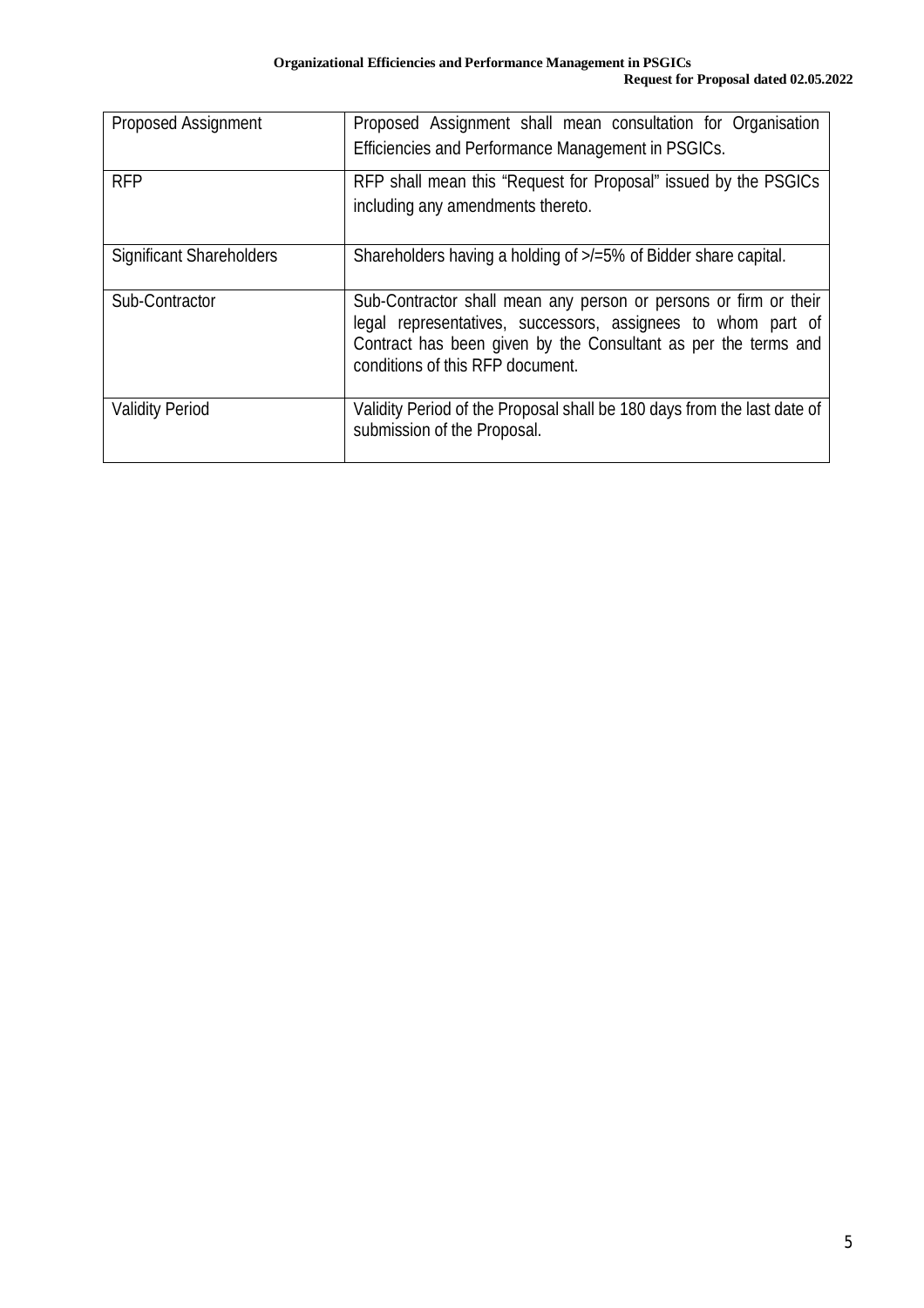### *2. Introduction & Overview*

The Public Sector General Insurance Companies, namely, National Insurance Company Limited, The New India Assurance Company Limited, The Oriental Insurance Company Limited and United India Insurance Company Limited (PSGICs) are undergoing transformative journey for the last two years with successfully running on the path to profitable growth and efficiencies & optimization. This, being the third year, is earmarked for Organizational Efficiencies. Accordingly, there is a proposal for restructuring the Organization to bring in profitable growth and employee development through Performance Management and Capability Management, in alignment with the KPIs devised by the PSGICs. As on 31.03.2022, PSGICs together have procured a total premium of Rs.75,116 crore with a Market Share of around 34%.The total employees' strength is around 44,743 spread over 6,759 offices.

A brief overview of the PSGICs is as follows:

#### *National Insurance Company Limited:*

Incorporated in 1906 with Headquarters at Kolkata, "National Insurance" has a Paid-up Share Capital of Rs.9,375 crore. Gross Direct Premium Income (GDPI) in 2021-22 was Rs.13,126 crore showing a negative growth of 7.71%. It has 1,310 offices including Micro Offices with 9,553 employees. "National Insurance" has foreign operations in Nepal and operations are conducted through 8 offices there.

#### *The New India Assurance Company Limited:*

Incorporated in 1919 with Headquarters at Mumbai, "New India Assurance" has a Paid-up Share Capital of Rs.824 crore. Gross Direct Premium Income (GDPI) in 2021-22 was Rs.32,570 crore showing a growth of 14.08%. It has 2,171 offices including Micro Offices with 13,928 employees. "New India Assurance" has foreign operations across the globe. It is listed with BSE and NSE.

#### *The Oriental Insurance Company Limited:*

Incorporated in 1947 with Headquarters at New Delhi, "Oriental Insurance" has a Paid-up Share Capital of Rs.4,620 crore. Gross Direct Premium Income (GDPI) in 2021-22 was Rs.13,700 crore showing a growth of 10.05%. It has 1,549 offices including Micro Offices with 9,590 employees. "Oriental Insurance" has its foreign operations in Nepal, Dubai and Kuwait.

#### *United India Insurance Company Limited:*

Incorporated in 1938 with Headquarters at Chennai, "United India" has a Paid-up Share Capital ofRs.3,905 crore. Gross Direct Premium Income (GDPI) in 2021-22 was Rs.15,720 crore showing a negative growth of 5.89%. "United India" has 1,729 offices with 11,672 employees.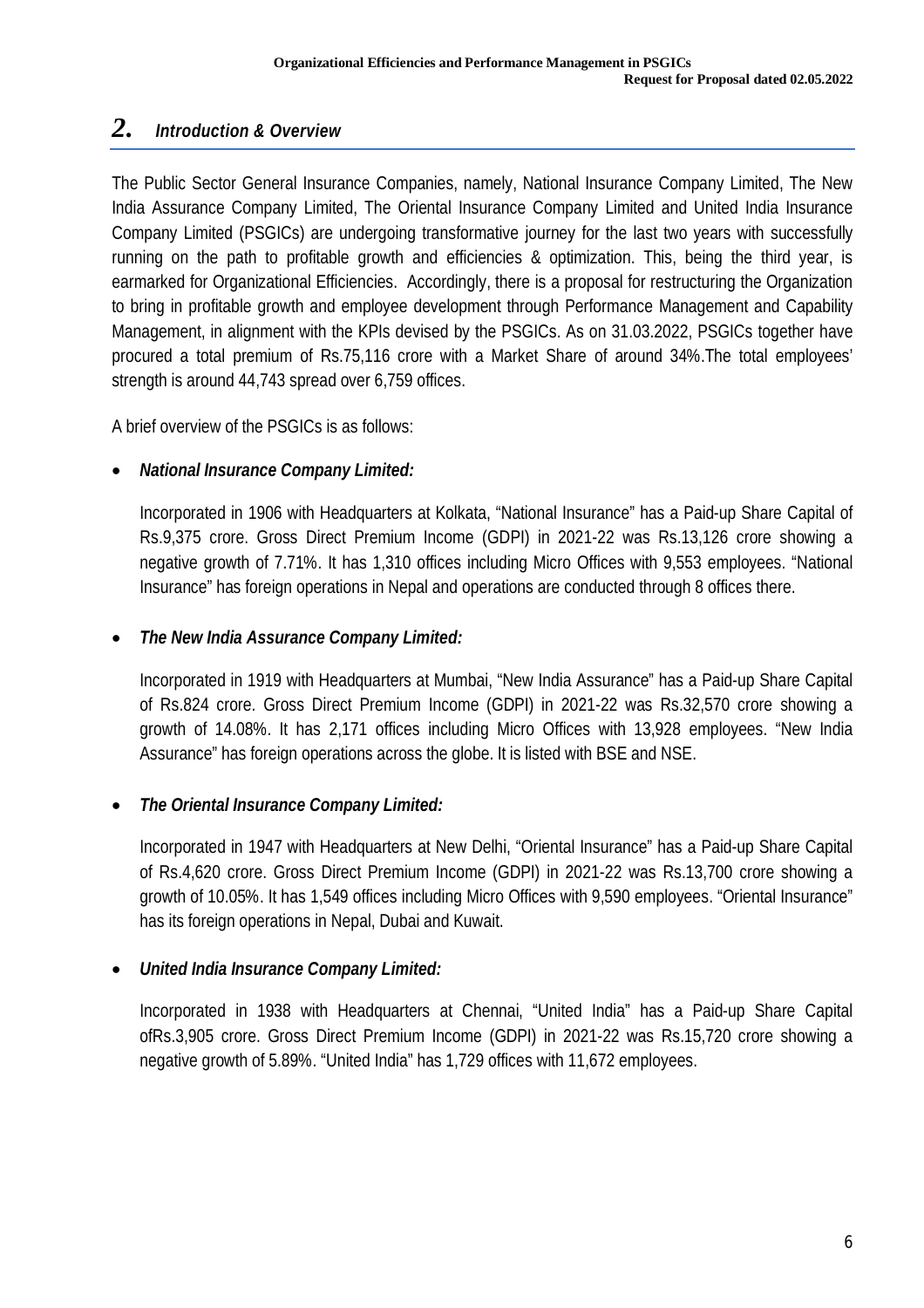## *3. Disclaimer*

- 3.1. The Introduction & Overview is only introductory in nature and the Bidder is required to refer to annual reports and other related information available regarding the PSGICs in the public domain.
- 3.2. The information contained in this RFP document or subsequently provided to the Bidder whether verbally or in documentary or in any other form by or on behalf of PSGICs, is provided to the Bidder on the terms and conditions set out in this RFP document and such other terms and conditions subject to which such information is provided.
- 3.3. This RFP document does not claim to contain all the information, which each Bidder may require. Each Bidder should, at its own costs without any right to claim reimbursement, conduct its own investigations, analysis and should check the accuracy, reliability and completeness of the information in this RFP document and, wherever felt necessary, obtain independent advice.
- 3.4. Neither PSGICs nor their employees or advisors will have any liability towards any Bidder or any other person under the law of Contract, tort, the principles of restitution or unjust enrichment or otherwise for any loss, expense or damage which may arise from or be incurred or suffered in connection with anything contained in this RFP document, any matter deemed to form part of this RFP document, the award of the Contract and any other information supplied by or on behalf of PSGICs or their employees, any advisors or otherwise arising in any way from the selection process for the PSGICs.
- 3.5. While this RFP document has been prepared in good faith, no representation or warranty, express or implied, is or will be made, and no responsibility or liability will be accepted by PSGICs or any of its employees, in relation to the accuracy or completeness of this document and any liability thereof is expressly disclaimed.
- 3.6. PSGICs reserve the right of discretion to change, modify, add to or alter any or all of the provisions of this RFP document, without assigning any reasons whatsoever. Such change will be intimated or made accessible to all Bidder or can be accessed on the website of PSGICs. Any information contained in this RFP document will be superseded by any later written information on the same subject made available/accessible to Bidder(s) by the PSGICs.
- 3.7. Information provided in this RFP document is on a wide range of matters, some of which may depend upon interpretation of law. The information given is not intended to be an exhaustive account of statutory requirements and should not be regarded as a complete or authoritative statement of law. Further, PSGICs also do not accept liability of any nature whether resulting from negligence or otherwise howsoever caused arising from reliance of any Bidder upon the statements contained in this RFP document.
- 3.8. PSGICs may in their absolute discretion, but without being under any obligation to do so, update, amend or supplement the information, assessment or assumptions contained in this RFP document.
- 3.9. PSGICs reserve the right to reject any or all the Proposals received in response to this RFP document at any stage without assigning any reason whatsoever and without being liable for any loss/injury that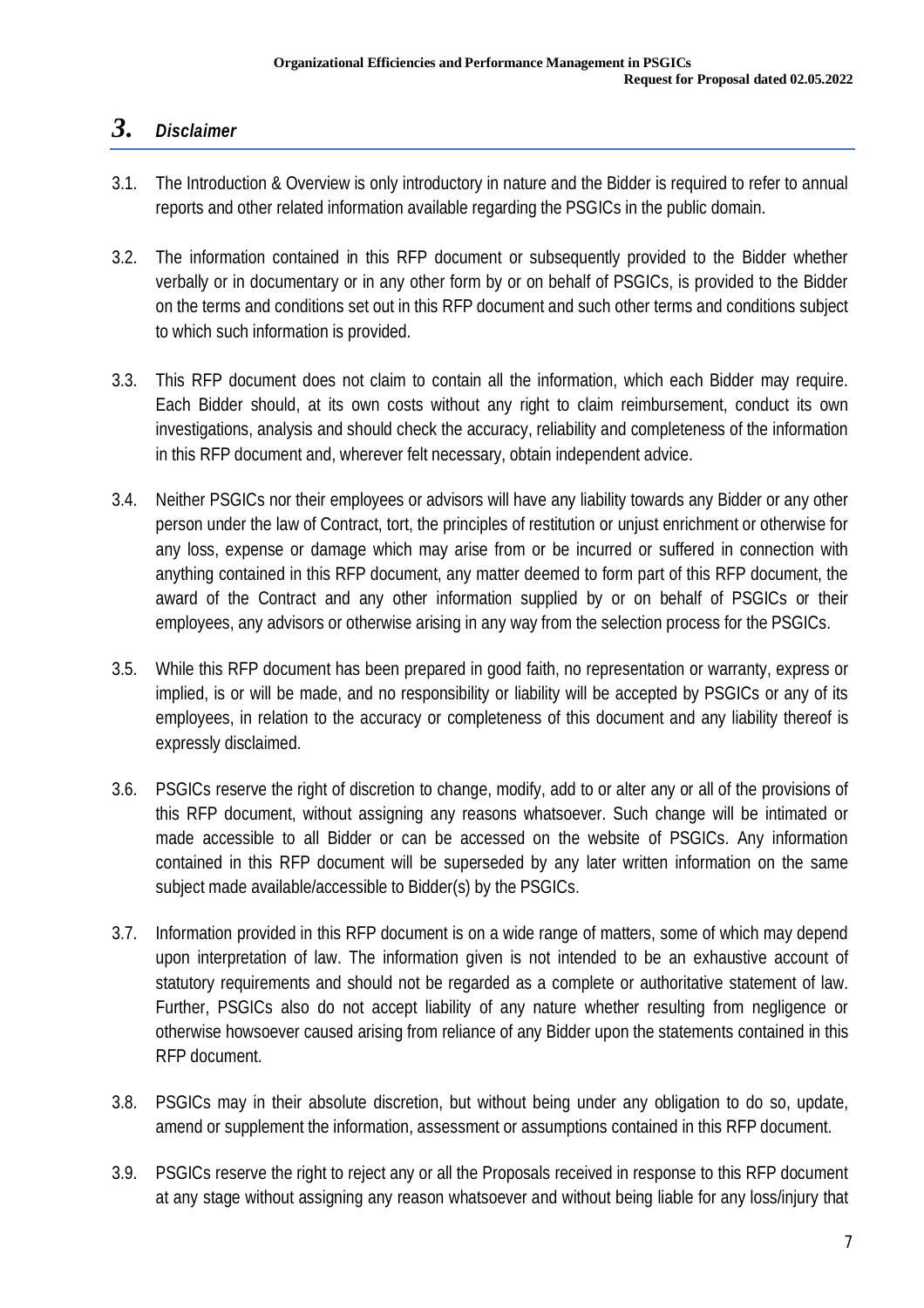the Bidder might suffer due to such reason. The decision of the Evaluation Committee of the PSGICs shall be final, conclusive and binding on all the Bidders directly or indirectly connected with the bidding process.

3.10. PSGICs reserve the right to appoint their own legal advisor for the Proposed Assignment.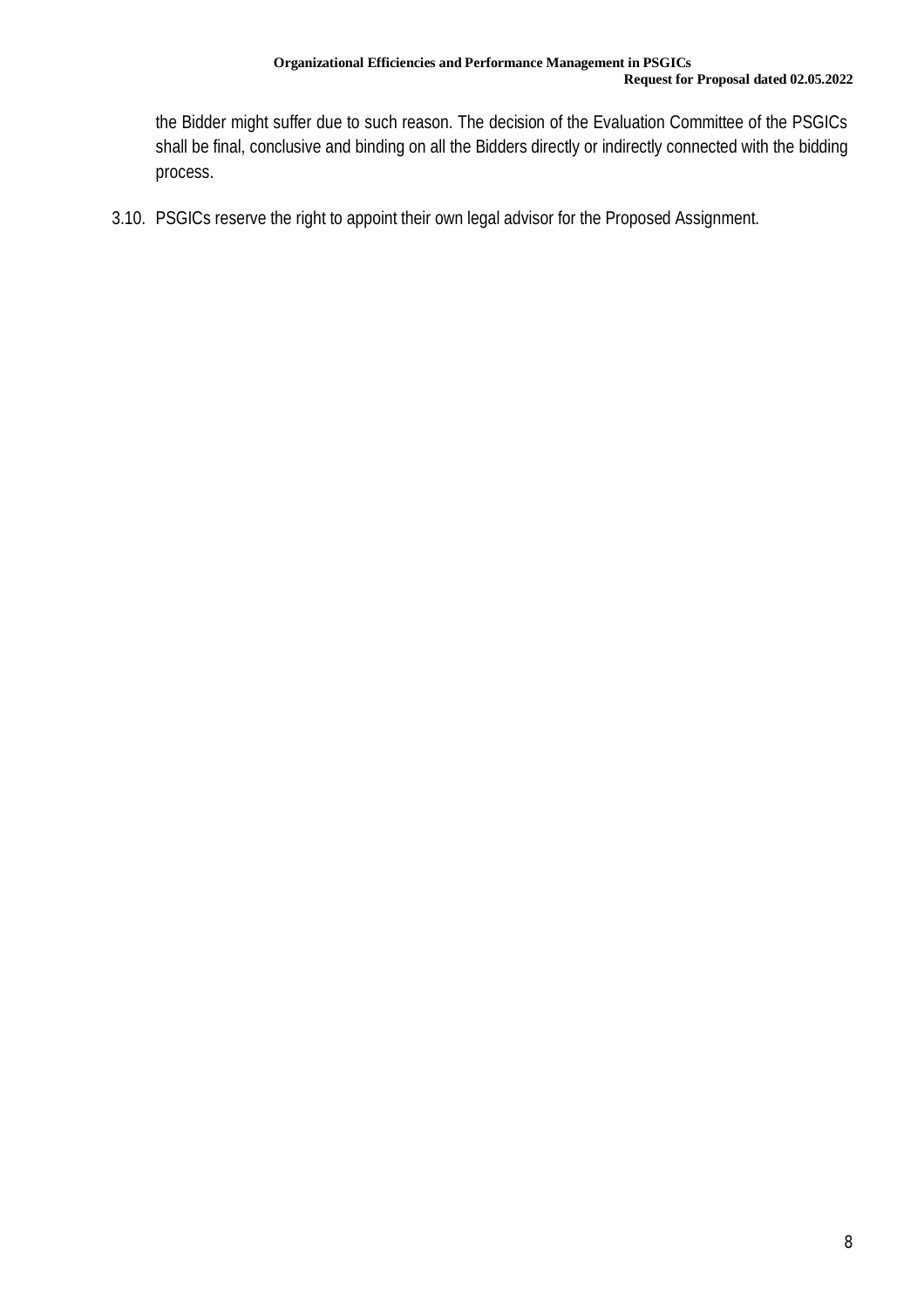## *4. Invitation*

- 4.1 The PSGICs invite Proposals from a Bidder of repute and proven track record for the execution of the Proposed Assignment. The Bidder desirous of taking up the mandate is invited to submit their Proposal in response to this RFP as per the terms and conditions set out in this RFP document.
- 4.2 The criteria and the actual process of evaluation of the proposals in response to the RFP and subsequent selection of the Bidder will be entirely at the discretion of the PSGICs.
- 4.3 The Bidder should have necessary experience, capability and expertise to perform and execute the Proposed Assignment, as per the 'Terms of Reference / Scope of Work' and to adhere to the PSGICs requirements/ terms and conditions outlined in this RFP document. The Bidder must comply with all the requirements of this RFP document.
- 4.4 This RFP is not an offer by the PSGICs, but an invitation to receive Proposals from the Bidder. No contractual obligation whatsoever shall arise from the RFP process unless and until a formal contract is signed and executed by duly authorized official(s) of the PSGICs with the selected Bidder/Consultant.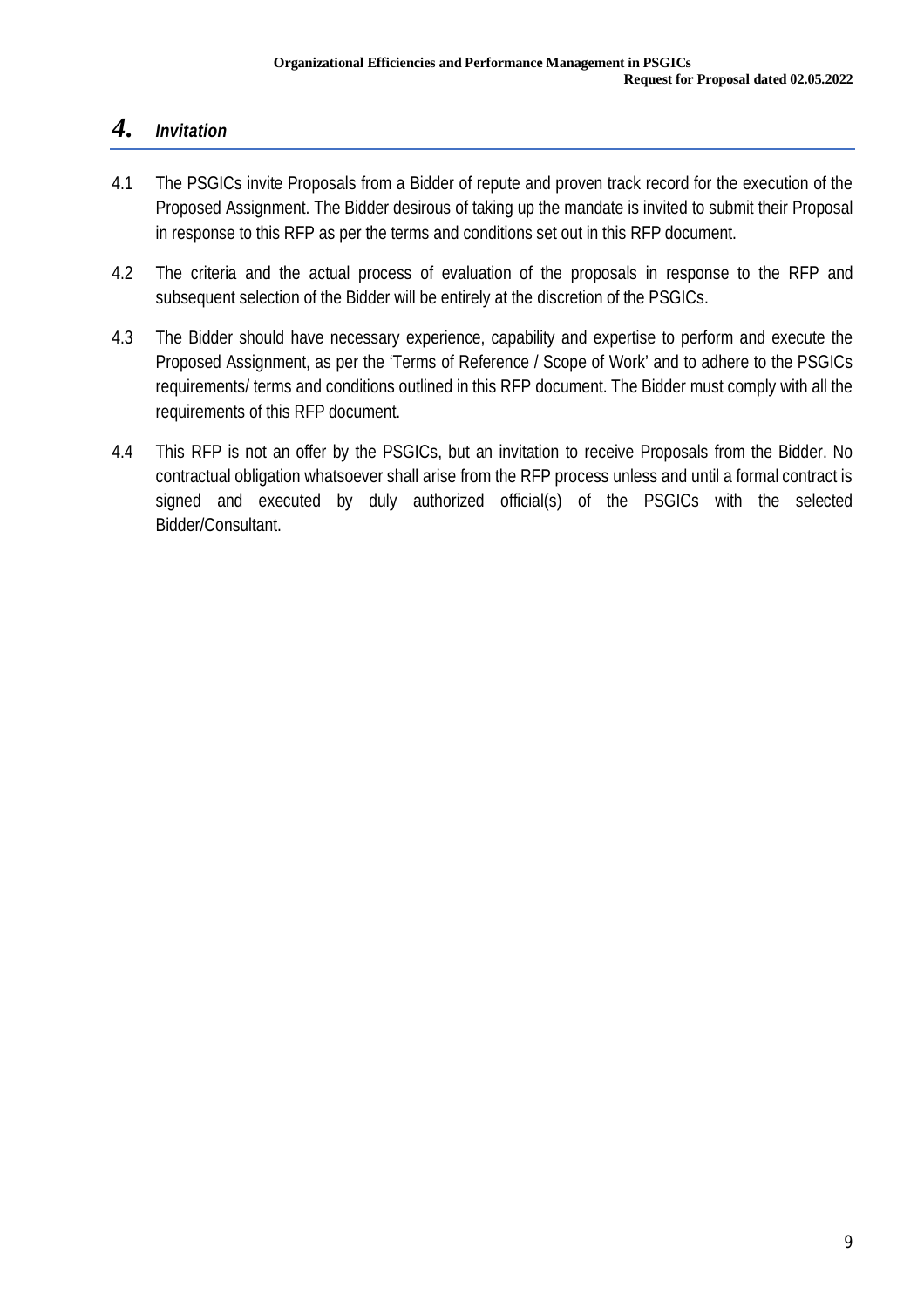### *5. RFP – Time Schedule*

| S. No.           | <b>Particulars</b>                                                                                              | Date & Time                                                                                                                                                       | <b>Day</b>                         |
|------------------|-----------------------------------------------------------------------------------------------------------------|-------------------------------------------------------------------------------------------------------------------------------------------------------------------|------------------------------------|
| 1.               | RFP Document made available for Bidders                                                                         | 02.05.2022                                                                                                                                                        | <b>Monday</b>                      |
| 2.               | Last date & time for receiving written queries<br>from Bidders                                                  | 17.05.2022                                                                                                                                                        | <b>Tuesday</b>                     |
| $\overline{3}$ . | Date & time of Pre-Bid meeting of Bidders<br>with PSGICs at Project Office, New Delhi on<br><b>RFP Document</b> | 18.05.2022<br>$3:00$ pm                                                                                                                                           | Wednesday                          |
| $\overline{4}$ . | Date for issuing clarifications by the PSGICs<br>to the queries raised by the Bidders                           | 19.05.2022                                                                                                                                                        | <b>Thursday</b>                    |
| 5.               | Last date and time for submission of<br><b>Technical Proposal and Financial Proposal</b>                        | 02.06.2022<br>12:00 Noon                                                                                                                                          | <b>Thursday</b>                    |
| 6.               | Date & time for opening of the Technical<br>Proposal                                                            | 02.06.2022<br>$3:00$ pm                                                                                                                                           | <b>Thursday</b>                    |
| $\overline{7}$ . | Date & time for Presentations<br>(To be communicated individually to the<br>Eligible Bidders)                   | 06.06.2022 to<br>07.06.2022                                                                                                                                       | <b>Monday to</b><br><b>Tuesday</b> |
| 8.               | Date & time for opening of the Financial<br>Proposal and declaration of Selected Bidder                         | 10.06.2022<br>12:00 Noon                                                                                                                                          | <b>Friday</b>                      |
| 7.               | Place of Submission and Opening<br>the<br>Proposal                                                              | <b>Project Office -</b><br><b>General Insurers' (Public Sector)</b><br><b>Association of India, (GIPSA)</b><br>Ground Floor, Gate No. 2,<br>Jeevan Tara Building, |                                    |
|                  |                                                                                                                 | Parliament Street, New Delhi-110001.                                                                                                                              |                                    |

#### *Note:*

- *1. The Technical Proposals shall be evaluated for responsiveness and the Bidder whose Proposal is found responsive shall be invited for Presentation. The date and time for the Presentation shall be communicated at a later date.*
- *2. If a holiday is declared on the dates mentioned above, the Proposals shall be received/ opened on the next working day at the same time and venue specified above.*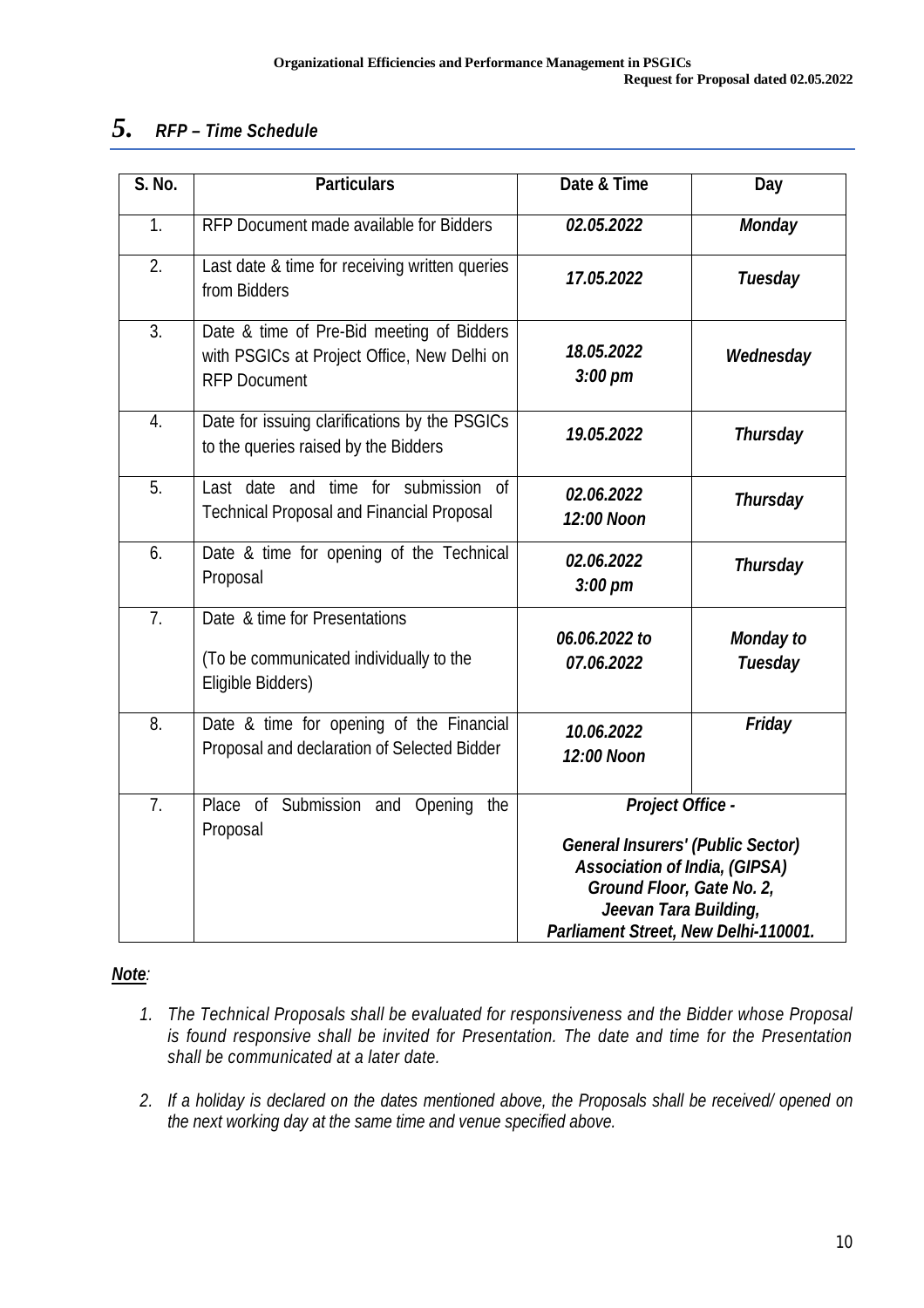### *6. Eligibility Criteria*

- 6.1 Bidder must read carefully the Eligibility Criteria provided in **Annexure A**. Proposals of only that Bidder who satisfies the conditions indicated in the Eligibility Criteria will be considered for the evaluation process.
- *Note: The Eligibility Criteria will apply to the Bidder along with its Affiliates/ Group Companies/ Member Firms working under the common brand name.*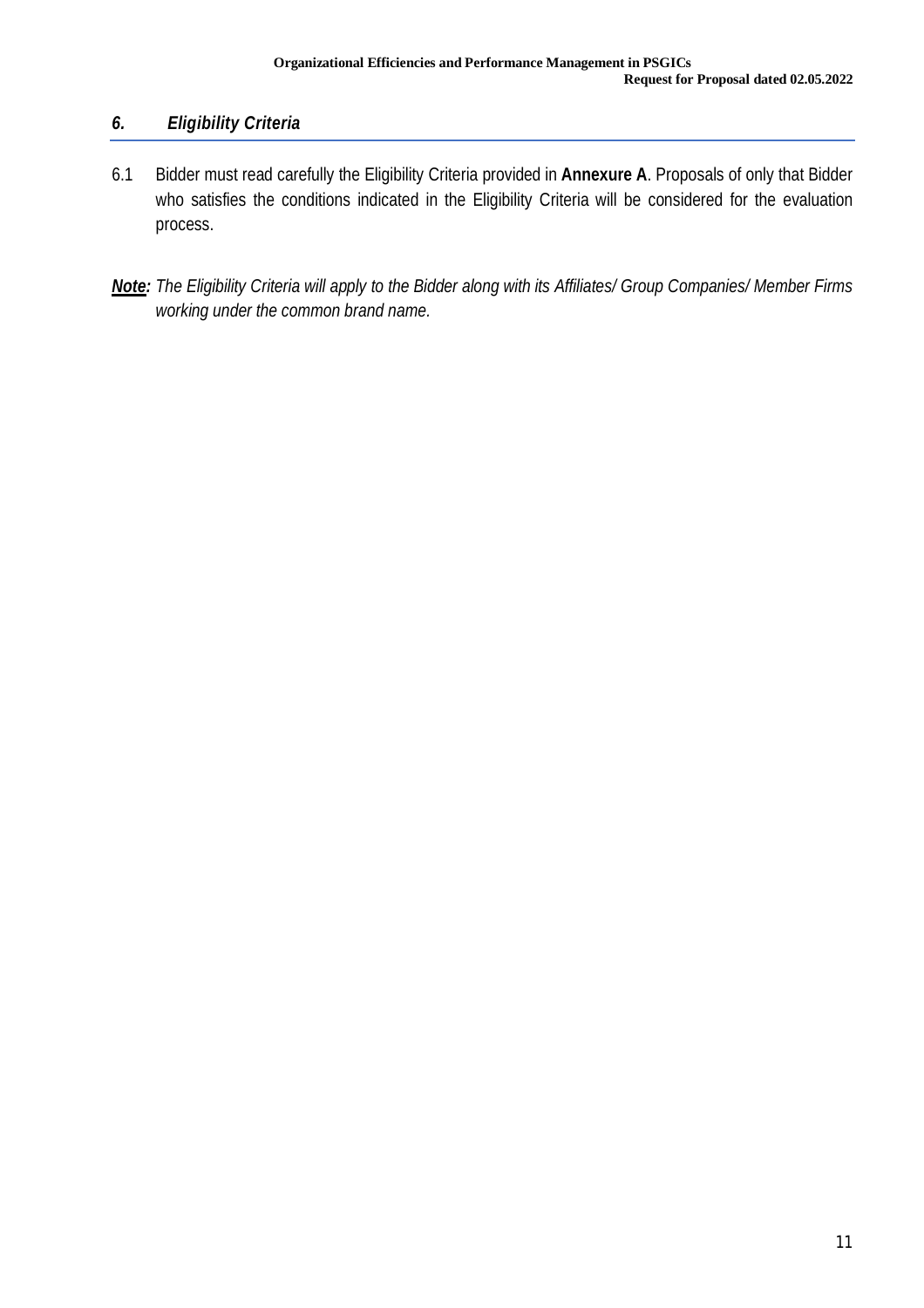### *7. Conflict of Interest*

- 7.1 PSGICs require the Bidder/Consultant to provide professional, objective, and impartial advice, and at all times hold PSGICs' interests paramount, strictly avoid conflicts with other assignment(s) or their own corporate interests, and act without any expectation/ consideration for award of any future assignment(s) from the PSGICs.
- 7.2 Without prejudice to the generality of the foregoing, the Bidder/Consultant, and/or any of their Affiliates, shall be considered to have a conflict of interest (and shall not be engaged under any of the circumstances) as set forth below:
	- **(i) Conflicting Activities:** The Bidder / Consultant (or any of its Affiliates/ Experts and Sub-Contractors), selected to provide consulting assignment/ job for this Proposed Assignment, shall be disqualified from subsequent downstream supply of goods or works or nonconsultancy services resulting from or directly related to the Proposed Assignment.
	- **(ii) Conflicting assignment/job**: The Bidder/Consultant (or any of its Affiliates/ Experts and Sub-Contractors) shall not be hired for any assignment/job that, by its nature, may be in conflict with another assignment/job of consultancy for the same and/or for another procuring entity.
	- **(iii) Conflicting relationships:** The Bidder/Consultant (or any of its Affiliates/Experts and Sub-Contractors) having a business or family relationship with a member of PSGICs' staff who is directly or indirectly involved in any part of (a) the preparation of the Terms of Reference / Scope of Work of the Proposed Assignment, (b) the selection process for the Proposed Assignment, or (c) supervision of the Contract, may not be awarded a Contract, unless the conflict stemming from such a relationship has been resolved in a manner acceptable to PSGICs throughout the selection process and the execution of theContract.
- 7.3 The Bidder/Consultant shall ensure that employees of PSGICs shall not work as, for or be a part of the firm of Bidder/Consultant during the selection process under this RFP as well as during the performance and execution of the Proposed Assignment.
- 7.4 The Bidder / Consultant has an obligation to disclose any situation of actual or potential conflict that impacts their capacity to serve the best interest of PSGICs, or that may reasonably be perceived as having this effect. Any such disclosure shall be made as per the forms of Technical Proposal provided herewith. If the Bidder / Consultant fail to disclose said situations and if the PSGICs come to know about any such situation at any time, it may lead to the disqualification of the Bidder/Consultant during bidding process or the termination of its Contract during execution of the Proposed Assignment.
- 7.5 The Bidder/Consultant shall not accept for their own benefit any commission, discount, or similar payment in connection with activities pursuant to this RFP, or in the discharge of their obligations under Contract, and the Bidder/Consultant shall take all reasonable steps to ensure that their employees and/or any of its Affiliates shall not receive any such payment.
- 7.6 The Bidder/Consultant shall not receive any other remuneration from any source in connection with the Proposed Assignment except as provided under the Contract.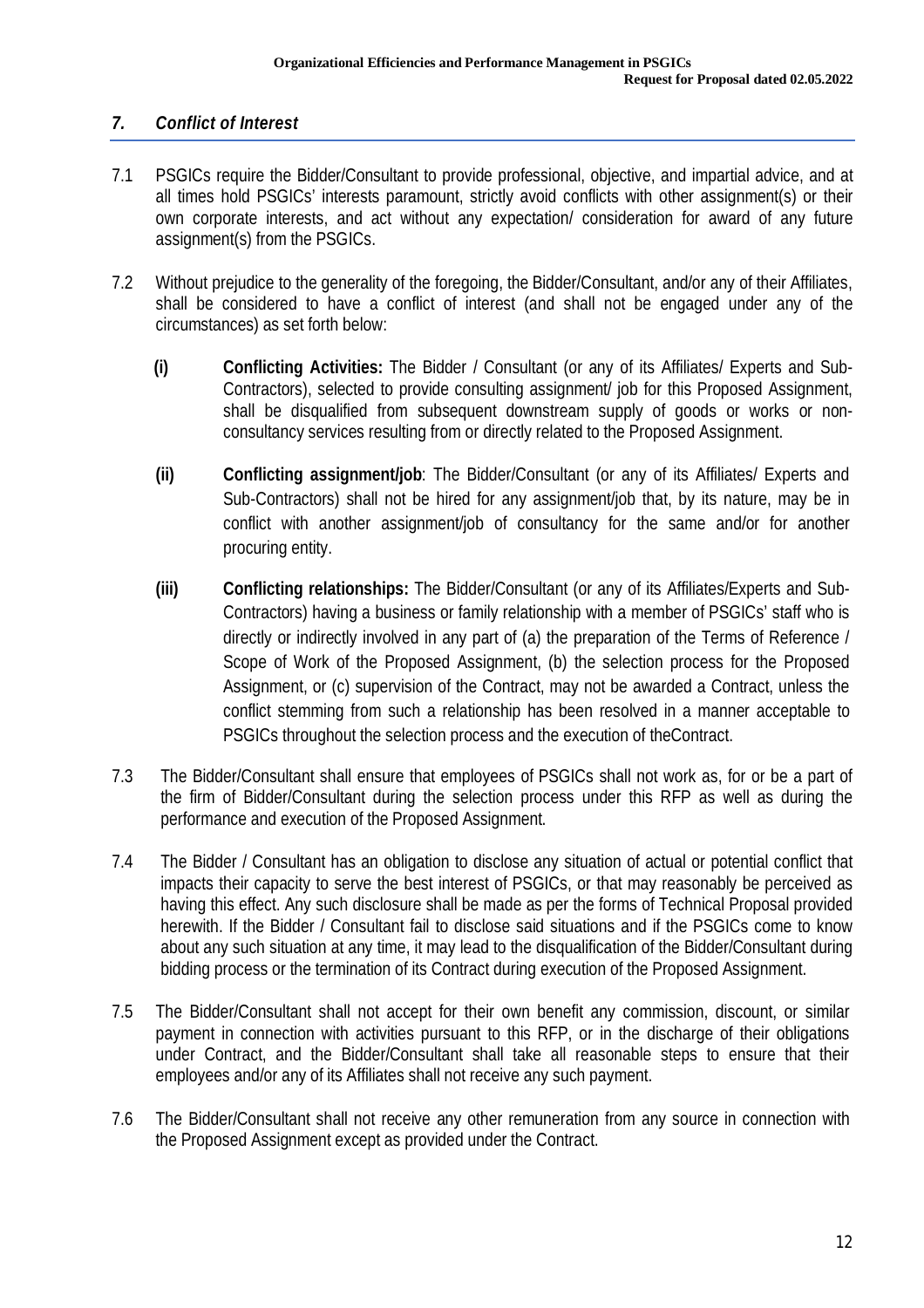#### *8. Bid Declaration Form*

- 8.1 The Bidder shall submit the "Bid Security Declaration" duly signed by the Authorized Signatory accepting that if they withdraw or modify their bids during period of validity etc., they will be suspended for the next three years from the date of such failure from the Tenders of PSGICs.
- 8.2 Suspension shall occur:
	- (a) If the Bidder/Consultant fails to sign the Contract; or
	- (b) If the Bidder/Consultant fails to furnish Performance Bank Guarantee valid for 3 years on signing of Contract; or
	- (c) If the Bidder/Consultant fails to deliver the relevant services within the stipulated period for the Proposed Assignment; or
	- (d) If the Bidder/Consultant fails to comply with any of the terms of RFP and/or Contract.
- 8.3 Bid Declaration Form should be kept in the envelope containing Technical Proposal as per **Annexure D**. Any Technical Proposal envelope not accompanied by the requisite Bid Declaration Form shall be treated as non-responsive and is liable to be rejected.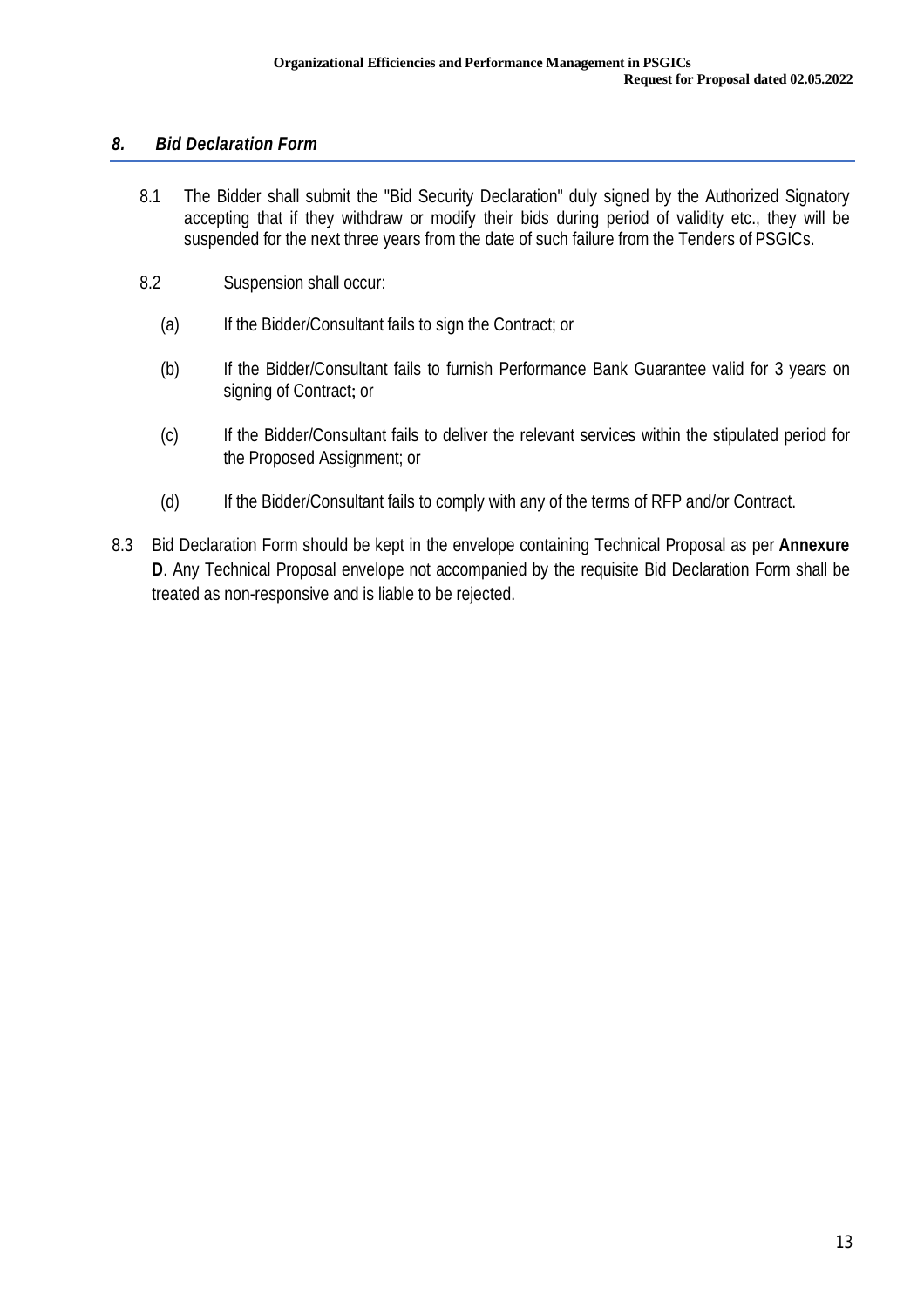### *9. Pre-Bid Meeting*

- 9.1 The Pre-Bid Meeting of the Bidder with the PSGICs will be held as provided in the RFP- Time Schedule.
- 9.2 The Bidder may send written queries, if any, via email to ce@gipsa.in latest by the stipulated date as per the RFP - Time Schedule. PSGICs shall issue clarifications to the queries raised by the Bidder via email to all the Bidders as provided in the RFP - Time Schedule. Should PSGICs deem it necessary to amend the RFP document as a result of a query raised, it shall be done in accordance with the procedure stated under paragraph 9.3 below.
- 9.3 At any time prior to the deadline for submission of Proposal, PSGICs may modify the RFP document by an amendment. The amendment will be binding on all the Bidders. PSGICs, at their discretion may extend the deadline for submission of the Proposals in order to allow Bidders a reasonable time to take the amendment into account.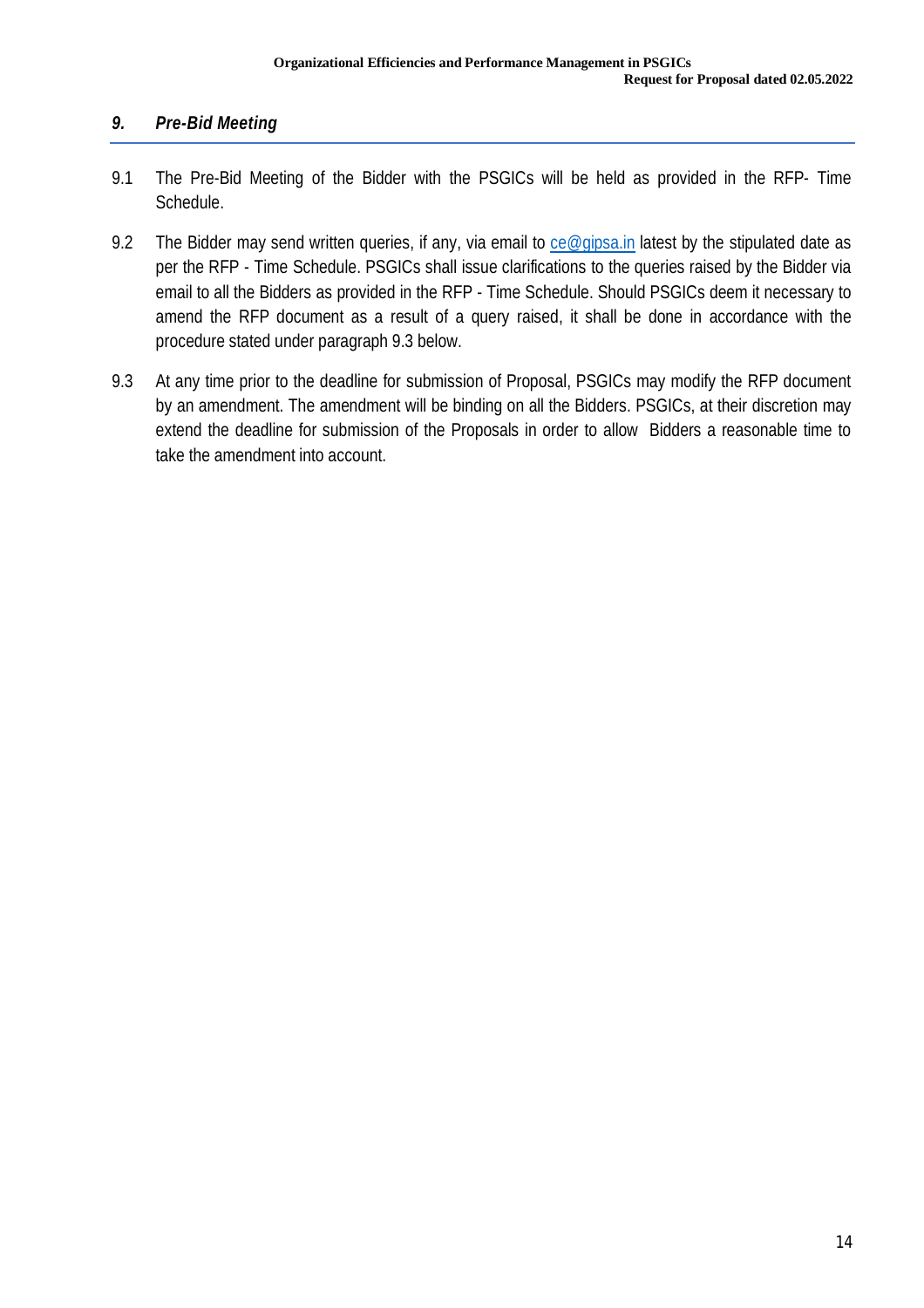#### *10. Terms of Reference/Scope of Work*

- 10.1 A brief description of the objectives, scope of work, deliverables and reporting requirements, list of activity, tracks, deliverables and timelines and other requirements relating to the Proposed Assignment are provided in **Annexure B** of this RFP document.
- 10.2 The expected duration of the Proposed Assignment is 10 months, with a provision for extension, if required on existing terms.
- 10.3 The assignment shall consist of three phases Diagnose, Design and Implementation (including handholding) phase. The precise timelines of the activities, deliverables and milestones of these phases will be finalized after taking into cognizance the Consultant's broad Project plan by the PSGICs.
- 10.4 The Bidder / Consultant may add or modify the activity tracks for implementation of the Proposed Assignment based on insights that they may possess at the stage of submission of Proposal as part of their Technical Proposal, keeping in mind that the Proposed Assignment is on a turnkey basis for Organizational Efficiencies and Performance Management, and all the objectives of the Proposed Assignment have to be achieved with their active involvement.
- 10.5 The PSGICs and any team set up by it will be at liberty to accept, reject or modify any of the suggestions received from the Bidder / Consultant. The details of Terms of Reference agreed between the two sides will be firmed up at the time of signing of Contract based on Terms of Reference in this RFP document and the suggestions given by the Bidder / Consultant as part of their Proposal.
- 10.6 Comments and suggestions on the Terms of Reference including workable suggestions that could improve the quality / effectiveness of the assignment/ job are to be provided in **Annexure D7** – Comments / Suggestions on Terms of Reference / Scope of Work.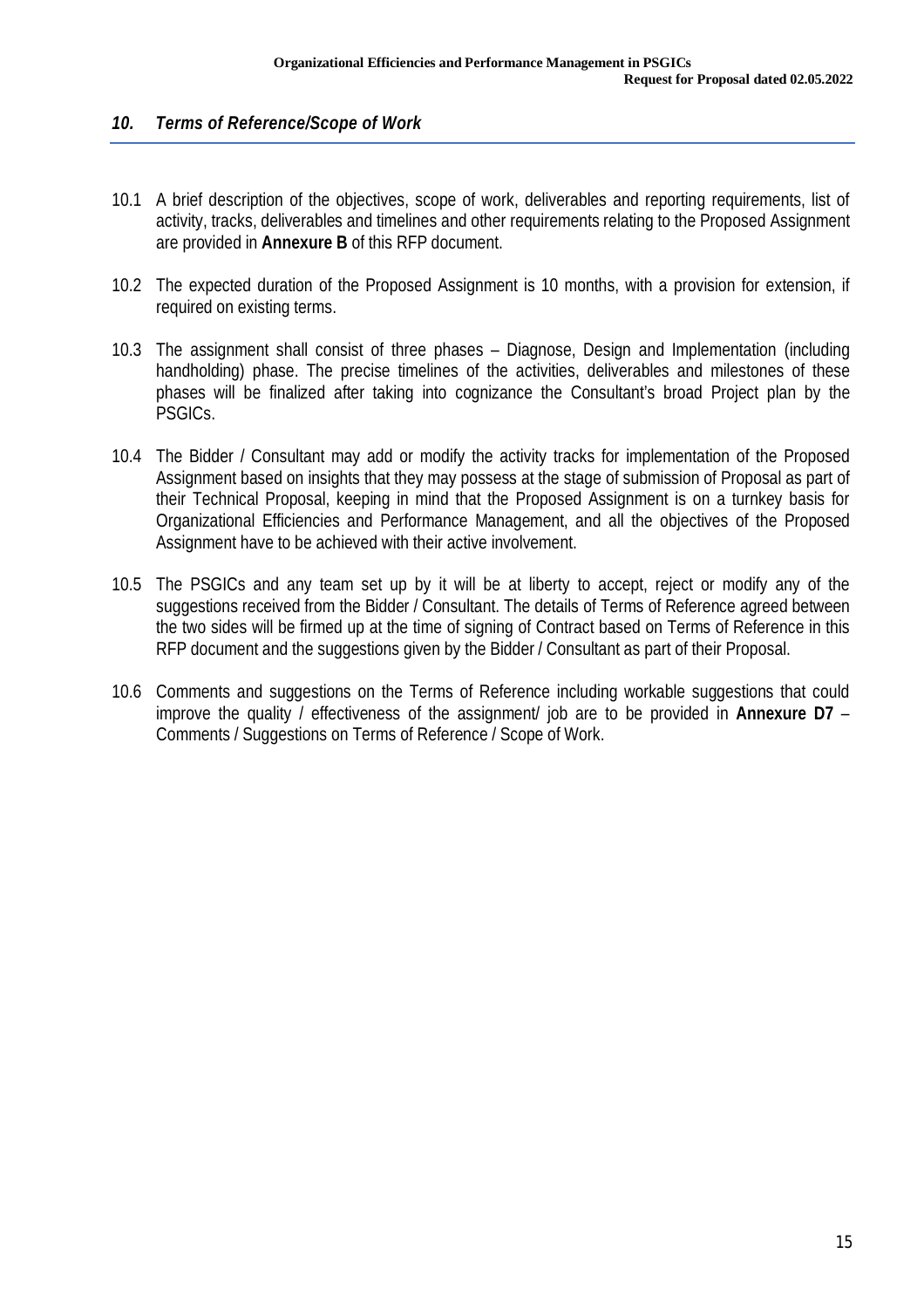### *11. Validity Period of the Proposal*

- 11.1 Proposals shall remain valid for 180 days, from the last date of submission of the Proposal as per this RFP document. PSGIC should the right to reject a Proposal valid for a period shorter than the Validity Period provided herein as non-responsive, without any correspondence. Any decision taken by the Evaluation Committee of the PSGICs in this regard shall be final, conclusive and binding on the Bidder and shall not be questioned / challenged by the Bidder.
- 11.2 Bidder may be required to give consent for the extension of the period of Validity of the Proposal beyond the initial 180 days, if so desired by PSGICs, in writing. Refusal to grant such consent would result in rejection of Proposal. However, any extension of Validity of Proposals will not entitle the Bidder to revise/ modify the Proposal for higher amount or any unfavorable terms for PSGICs.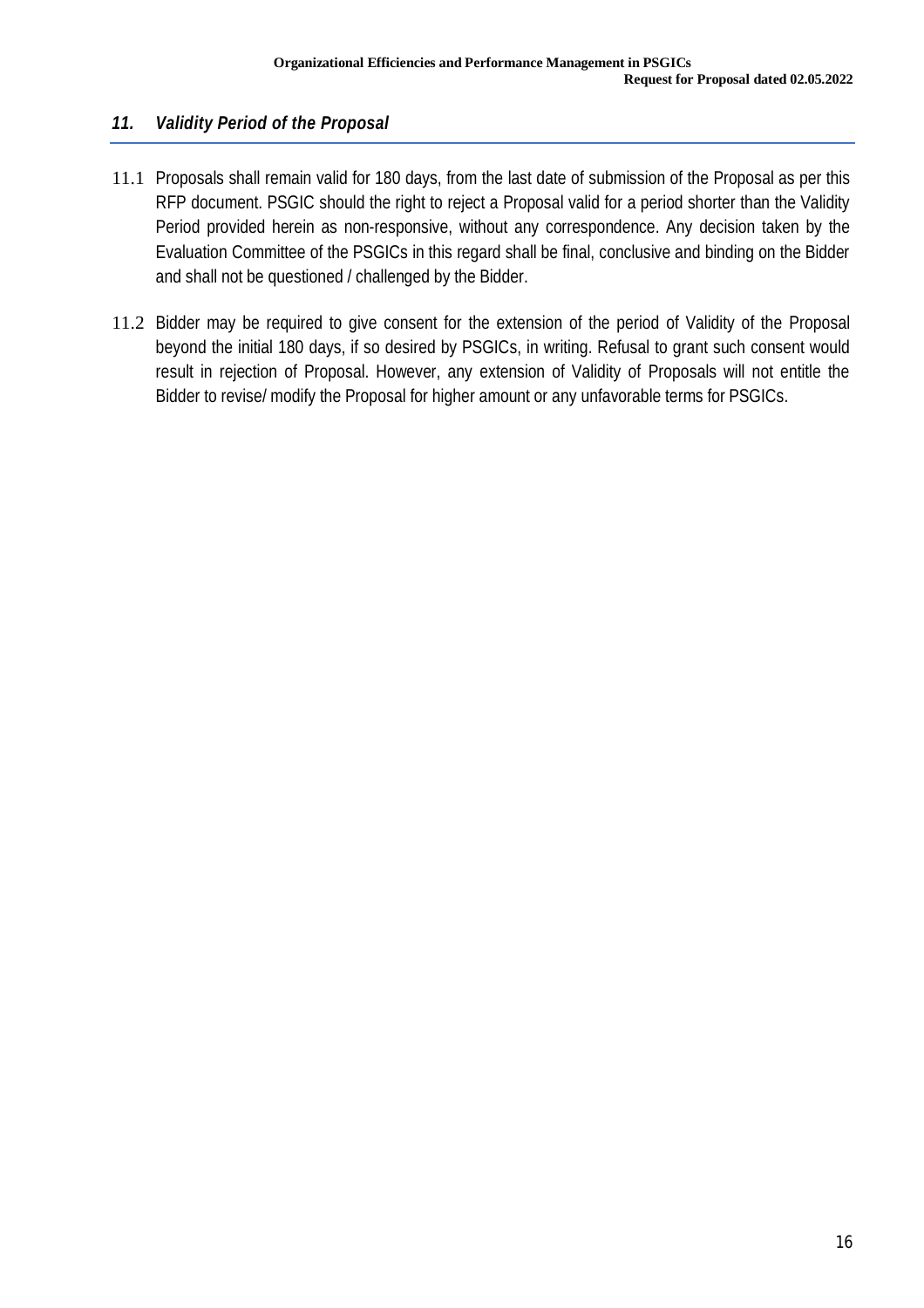#### *12. Preparation of the Proposal*

- 12.1 The name of the Proposed Assignment shall be "**ORGANISATIONAL EFFICIENCIES AND PERFORMANCE MANAGEMENT IN PUBLIC SECTOR GENERAL INSURANCE COMPANIES (PSGICs)**."
- 12.1.1 The Technical Proposal is required to be submitted in the format as per **Annexure D** together with **Annexures D1 to D8** and documents in support of the details mentioned in **Annexure C, Annexure K, Annexure L, Annexure M and Annexure N.** The Bid Declaration Form duly signed by the Authorized Signatory of the Bidder, should also be kept in the envelope containing Technical Proposal.
- 12.1.2 In preparing their Technical Proposal, Bidder is expected to examine in detail the documents comprising this RFP. Material deficiencies in providing the information requested may result in rejection of a Technical Proposal.
- 12.2 The Technical Proposal shall not include any Financial Proposal. A Technical Proposal containing Financial Proposal shall be declared invalid and rejected.
- 12.3 The Financial Proposal should be submitted as per **Annexure E and Annexure E1**and should clearly indicate the total fees of the consultancy **for all the four PSGICs together** in both figures and words, in Indian Rupees, and signed by the Bidder's Authorized Representative. In the event of any difference between figures and words, the amount indicated in words shall prevail. In the event of a difference between the arithmetic total and the total shown in the Financial Proposal, the lower of the two shall prevail.
- 12.4 The fee quoted shall state the fee and taxes applicable with present rate (Taxes applicable will be paid as per rate prevailing at the time of actual payment). No out of pocket expenses shall be borne by the PSGICs. The Financial Proposal shall not include any conditions attached to it. Any such conditional Financial Proposal shall be liable for rejection. Payment will be made after deducting tax deductible at source as per applicable tax laws.
- 12.5 The Consultant will have to enter into a formal agreement as per the Model Contract and General Conditions of Contract provided in **Annexure J** within 7 days from the date of acceptance of the Letter of Award. Bidder to note that the General Conditions of Contract may require amendments to conform to the Letter of Award.
- 12.6 Bidder/Consultant shall be responsible for completing the assignment as per the Scope of Work. Subject to the same, Bidder / Consultant may appoint Sub-Contractors where necessary, provided that the Consultant shall be fully responsible and liable to the PSGICs for any act or omission of the Sub-Contractor and there shall be no privity of Contract between the PSGICs and the Sub-Contractors. Bidder / Consultant shall provide full details including copy of the Sub-Contract and other relevant documents of the proposed subcontracting along with its Proposal and the same shall not be changed till the completion of the Proposed Assignment.
- 12.7 Bidder / Consultant shall submit CVs of key personnel (including one Project Leader) as per **Annexure D5**with relevant experience to the context of Proposed Assignment. The CVs shall carry weightage according to defined parameters.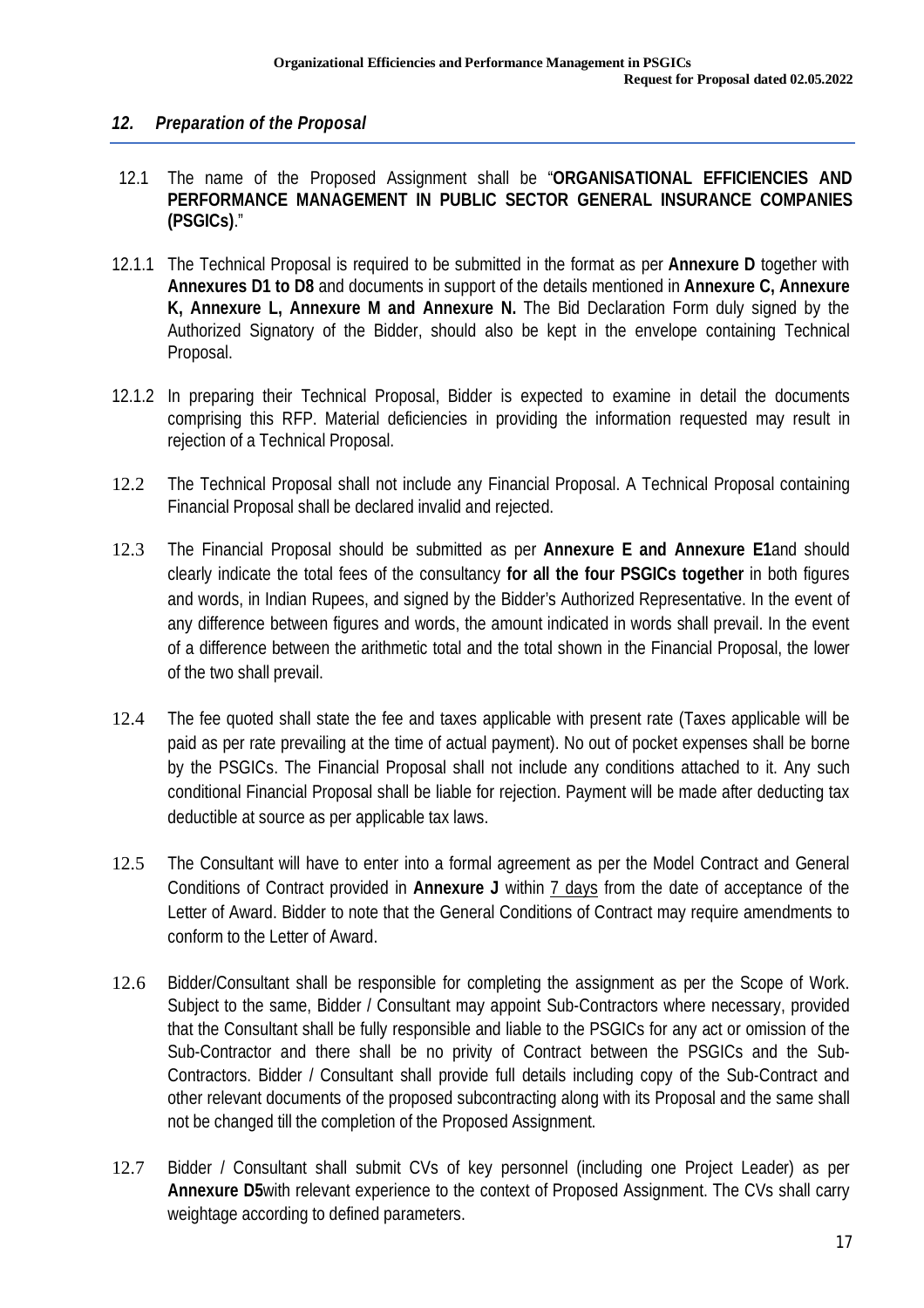- 12.8 Bidder/Consultant to note that substitution of Key Personnel from the Project Team would be only at the request of the PSGICs or due to incapacity or ill health (proper certificate from a competent authority is must), subject to equally or better qualified and experienced personnel being provided to the satisfaction of PSGICs.
- 12.9 The Bidder shall be responsible for all costs associated with the preparation of their Proposals and their participation in the same including subsequent negotiation, visits to the PSGICs or Project Office, presentation etc. The PSGICs will not be responsible, or in any way liable, for such costs, regardless of the conduct or outcome of the evaluation process.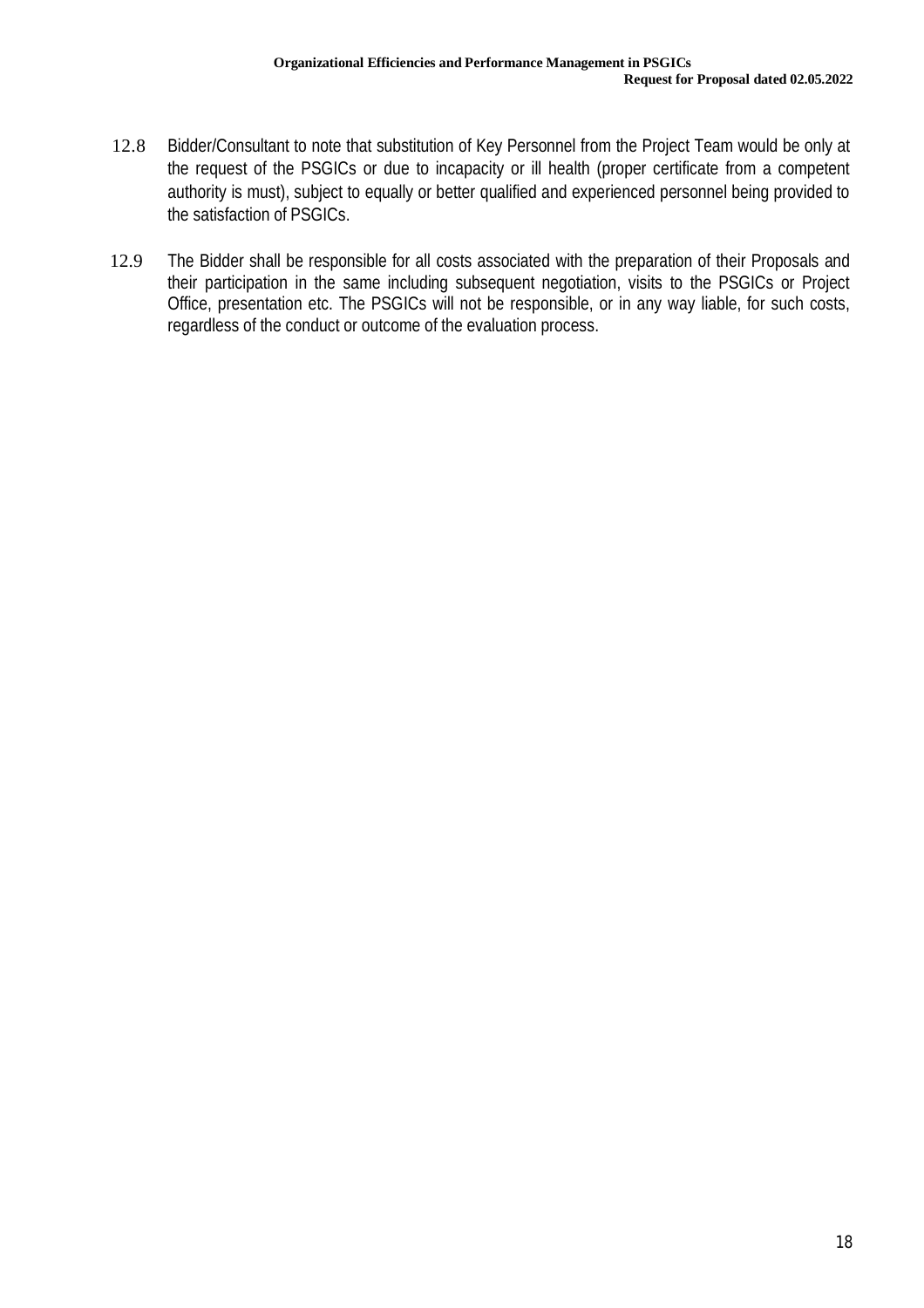#### *13. Submission & Receipt of Proposal*

- 13.1 Instructions for Online submission of Proposal:
	- 13.1.1 Bidders should comply to rules and regulations of GeM portal for submission of Proposals online.
	- 13.1.2 However, bidder needs to submit the hard copies of the Technical and Financial Proposals, duly signed and stamped, as per instructions given in the subsequent paras.
	- 13.1.3 Bidder needs to fill the Contract Value properly and the Contract Value in the Financial Proposal should match with the Contract Value mentioned in the GeM Portal.
	- 13.1.4 If there is any mismatch between the Contract Value in the sealed envelope and the GeM portal, then the proposal of the bidder will be rejected.
	- 13.1.5 PSGICs will not be liable of any arithmetic error in the Financial Proposal, and the GeM final number will be accepted as the Total Contract Value.
	- 13.1.6 The Bidder will be required to submit following two sets of separate documents on GeM Portal:-
	- 13.1.6.1 Eligibility & Technical Proposal
	- 13.1.6.2 Financial Proposal
- 13.2 The original Proposal, both Technical and Financial Proposals, shall contain no interlineations or overwriting.
- 13.3 While submitting a Proposal, the Bidder should attach a proper index with clearly marked and referenced continuation sheets. Further, an Authorized Representative of the Bidder shall initial all pages of the original Technical and Financial Proposals. The Proposals should include a copy of Power of Attorney as per **Annexure M** showing that the signatory has been duly authorized to sign the Proposal. The signed and sealed Technical and Financial Proposals shall be marked "Original".
- 13.4 PSGICs shall not be responsible for postal delay, misplacement, loss or premature opening if the outer envelope is not sealed and/or marked as stipulated and such a circumstance may be a cause for Proposal rejection. Any condition put forth by the Bidder, non-conforming the requirements of this RFP document shall not be entertained at all and such Proposals shall be rejected forthwith. The decision of the Evaluation Committee of the PSGICs in this regard shall be final, conclusive and binding and shall not be questioned / challenged by the Bidder.
- 13.5 The sealed master envelope, containing two separate sealed envelopes Technical Proposal (T1 & T2) and Financial Proposal (F1 & F2), duly sealed and super scribing "**RFP dated 02.05.2022 - PROPOSALFOR ENGAGEMENT OF CONSULTANT FOR ORGANISATIONAL EFFICIENCIES AND PERFORMANCE MANAGEMENT IN PUBLIC SECTOR GENERAL INSURANCE COMPANIES (PSGICs)"** should be submitted at the address given below not later than the last date and time of submission (as per RFP - Time Schedule):

The Chief Executive General Insurers' (Public Sector) Association of India, Ground Floor, Gate No. 2, Jeevan Tara Building, Parliament Street, New Delhi-110001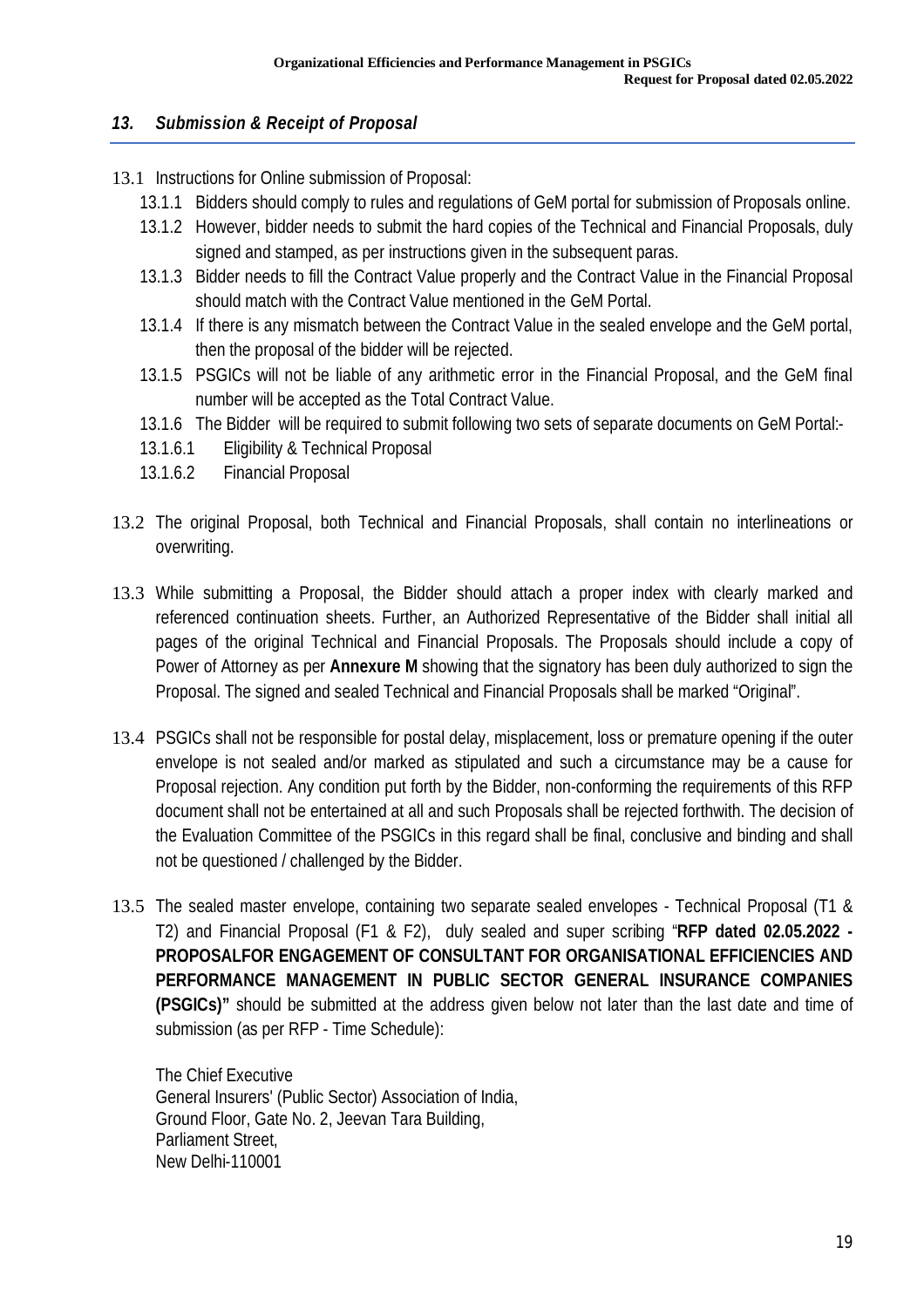It may be noted that the above office shall only serve as a Project Office for ease of coordination and administrative convenience for this RFP and, for all intents and purposes, the PSGICs only shall be regarded as the issuers of the RFP.

- 13.6 Any Proposal received by the PSGICs after the deadline for submission shall not be accepted.
- 13.7 Proposals submitted by fax, telex, telegram or e-mail shall not be entertained.

*Note: There should be no indication whatsoever, of any pricing information in the Technical Proposal. Indicating any pricing information in the Technical Proposal will lead to rejection of Technical Proposal.*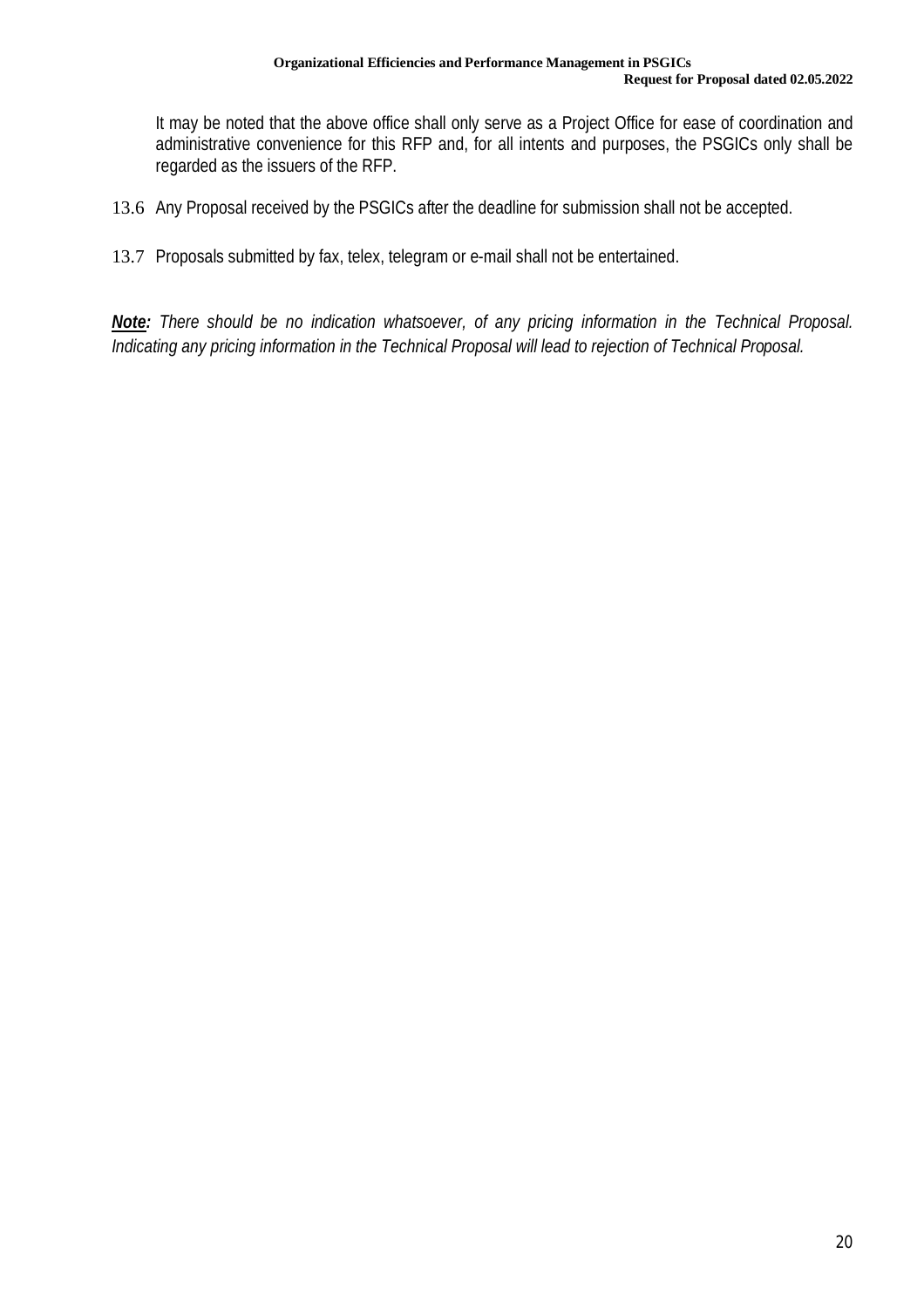#### *14. Submission of Technical Proposal*

- 14.1 The invited Bidder should submit their Technical Proposal as per manner set out below so as to reach by the last date of submission mentioned in the RFP – Time Schedule.
- 14.2 The Bidder shall prepare two copies of the Technical Proposal and shall seal the same in two different envelopes clearly marking each "**Original Technical Proposal – T1**" and "**Copy Technical Proposal – T2**" as appropriate. If the above Proposals are found not properly sealed as above, the same is liable for rejection. The envelopes shall be marked as "**TECHNICAL PROPOSAL FOR ENGAGEMENT OF CONSULTANT FOR ORGANISATIONAL EFFICIENCIES AND PERFORMANCE MANAGEMENT IN PUBLIC SECTOR GENERAL INSURANCE COMPANIES (PSGICs)".**
- 14.3 Thereafter, the Technical Proposals (Original Technical Proposal T1& Copy Technical Proposal T2) should be put together in a master envelope as referred in para 14.2.
- 14.4 In addition to the above marking, all the envelopes must be super-scribed with the following label:

#### "**DO NOT OPEN, EXCEPT IN PRESENCE OF THE BID OPENING COMMITTEE**"

#### **Name and Address of the Bidder**

This will enable the PSGICs to return the Proposals unopened, in case it is declared non-responsive for any reason whatsoever.

- 14.5 The language of Proposal should be in English.
- 14.6 The Original Technical Proposal T1 & Copy Technical Proposal T2 shall be typed or written in indelible ink and shall be signed and sealed by the Bidder or a person duly authorized to bind the Bidder to the Contract.
- 14.7 The Bidder will take care in submitting the Technical Proposal properly filed so that the papers are not loose. The Technical Proposal which is not sealed as indicated in this RFP document may be liable for rejection.
- 14.8 All the formats need to be filled in exactly as per the pro-forma given in the Annexures and any deviation is likely to cause rejection of the Technical Proposal.
- 14.9 The Technical Proposal not submitted in the prescribed format or incomplete in details is liable for rejection. The PSGICs are not responsible for non-receipt of Technical Proposal within the specified date and time due to any reason including postal delays or holidays.
- 14.10 PSGICs shall not allow/permit changes in the Technical Proposal once it is submitted.
- 14.11 Non-submission or partial submission of the information along with the Technical Proposal could result in disqualification of the Proposal of the concerned Bidder.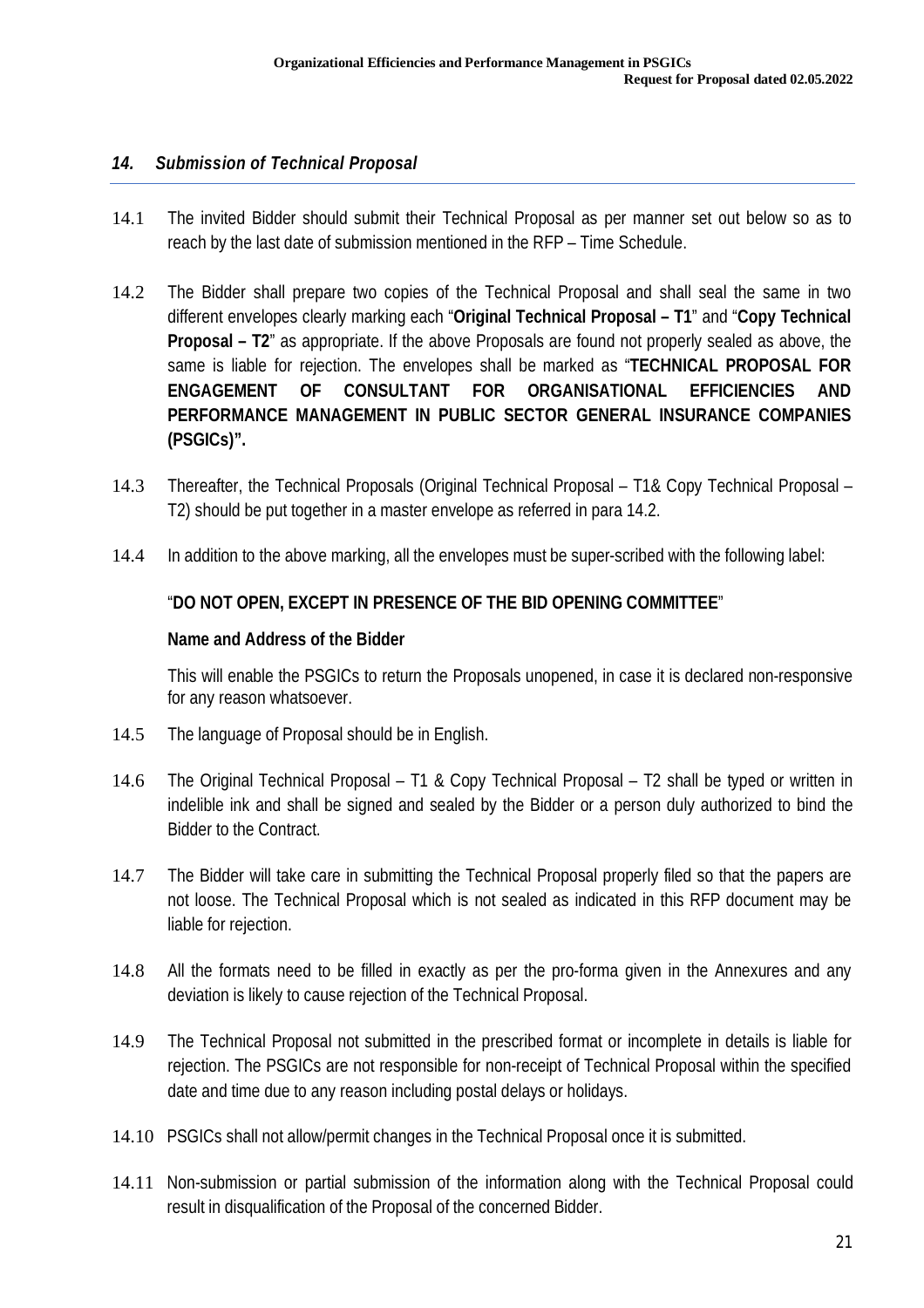### 14.12 The Technical Proposal must not contain any price information.

| <b>Section</b>                   | Item                                               | <b>Format</b>           |
|----------------------------------|----------------------------------------------------|-------------------------|
|                                  | Covering letter on Consultant's letter             | Annexure C              |
|                                  | head duly signed by the authorized                 |                         |
|                                  | signatory with name, title and seal                |                         |
| Eligibility Criteria as outlined | All the Annexures, Certificates and                | As per Annexure A       |
| in the RFP                       | <b>Enclosures</b>                                  |                         |
| <b>Technical Proposal</b>        | Letter of Technical Proposal                       | Annexure D              |
|                                  | <b>Particulars</b><br>be<br>furnished<br>to<br>for | <b>Annexure D1</b>      |
|                                  | Appointment of a Consultant                        |                         |
|                                  | Particulars in respect of experience in            | Annexure D <sub>2</sub> |
|                                  | Insurance/BFSI/Financial<br>Institutions/          |                         |
|                                  | CPSE Assignment completed<br>upto                  |                         |
|                                  | 31.3.2022                                          |                         |
|                                  | Financial Proposal of the Bidder                   | Annexure D <sub>3</sub> |
|                                  | (without price details)                            |                         |
|                                  | <b>Organization Structure</b>                      | Annexure D4             |
|                                  | Project Team                                       | <b>Annexure D5</b>      |
|                                  | Write up on the Bidder's comprehension             | Annexure D6             |
|                                  | of the Proposed Assignment                         |                         |
|                                  | Comments / Suggestions on Scope of                 | Annexure D7             |
|                                  | Work                                               |                         |
|                                  | Information regarding any Conflicting              | <b>Annexure D8</b>      |
|                                  | <b>Activities and Declaration thereof</b>          |                         |
|                                  | Non-Disclosure Agreement                           | <b>Annexure K</b>       |
|                                  | <b>Integrity Pact</b>                              | Annexure L              |
|                                  | Power of Attorney                                  | <b>Annexure M</b>       |
|                                  | Certificate                                        | <b>Annexure N</b>       |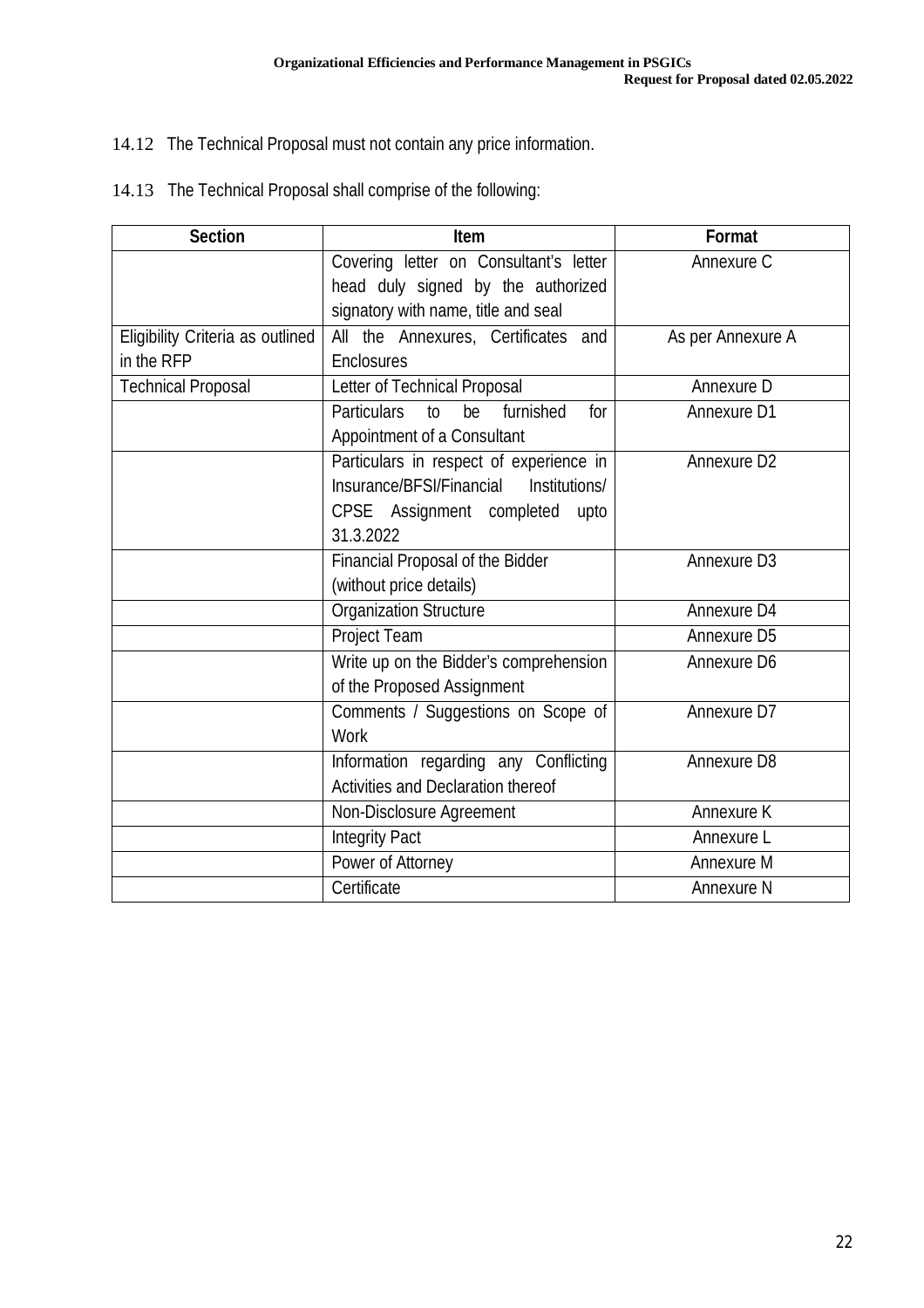#### **Organizational Efficiencies and Performance Management in PSGICs Request for Proposal dated 02.05.2022**

|                                                                                               | Sub-Contracts, if any | Detailed write up explaining the |
|-----------------------------------------------------------------------------------------------|-----------------------|----------------------------------|
|                                                                                               |                       | need for the subcontracting and  |
|                                                                                               |                       | quantum, and all details         |
|                                                                                               |                       | including copies of sub contract |
|                                                                                               |                       | and other relevant documents     |
|                                                                                               |                       | of the proposed subcontracting   |
| Subsequent addendums signed and stamped on every page by the Authorized Representative of the |                       |                                  |
| Bidder.                                                                                       |                       |                                  |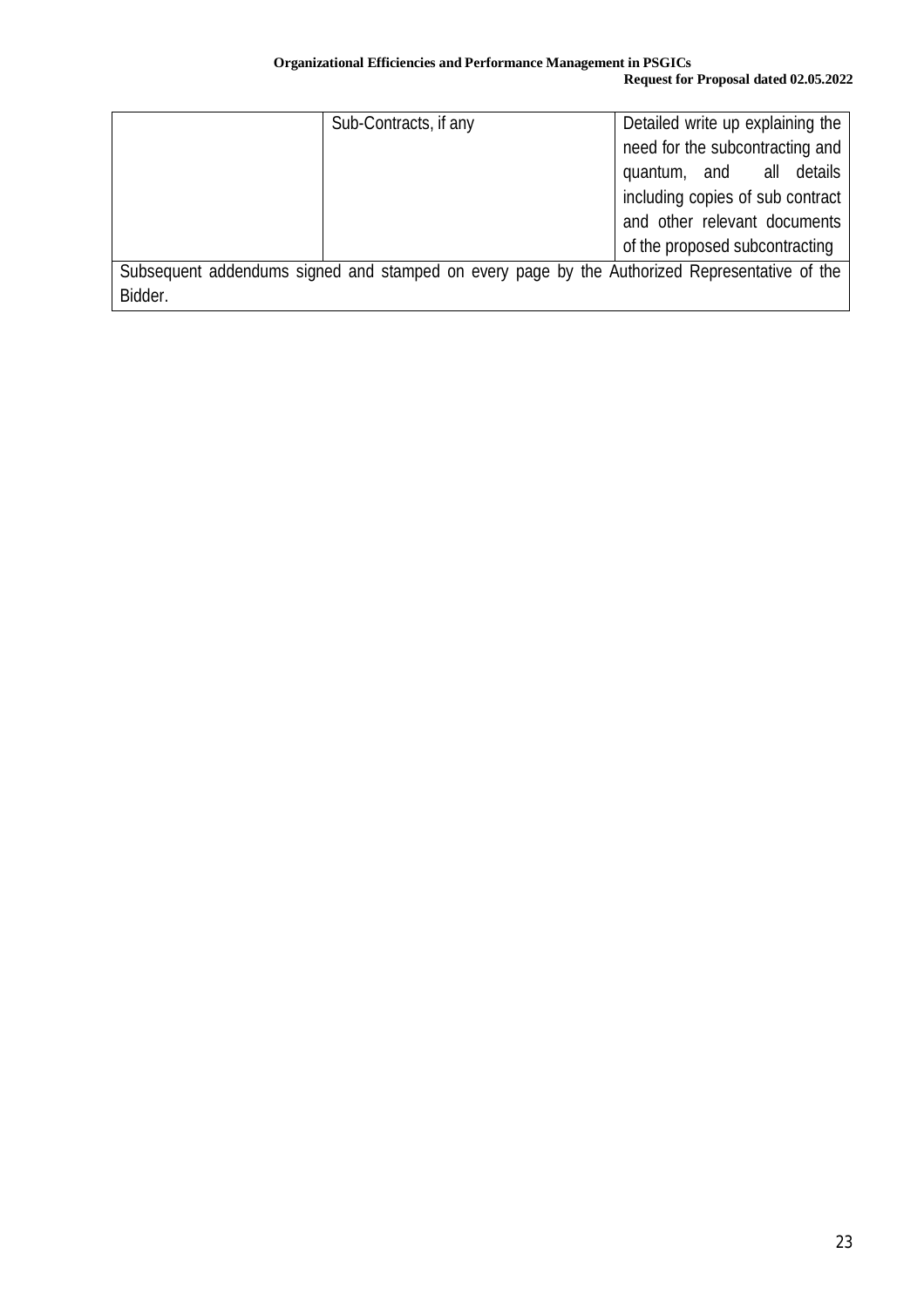#### *15. Submission of Financial Proposal*

- 15.1 Bidder shall submit the Financial Proposal as per manner set out below so as to reach by the last date of submission mentioned in the RFP- Time Schedule.
- 15.2 The Bidder shall not add any condition / deviation in the Financial Proposal. Any such condition / deviation may make the Financial Proposal liable for disqualification.
- 15.3 The Bidder shall prepare two copies of the Financial Proposal and shall seal the same in two different envelopes clearly marking each "**Original Financial Proposal – F1**" and "**Copy Financial Proposal – F2**" as appropriate. If the above Proposals are found not properly sealed as above, the same is liable for rejection. The envelopes shall be marked as "**FINANCIAL PROPOSAL FOR ENGAGEMENT OF A CONSULTANT FOR ORGANISATIONAL EFFICIENCIES AND PERFORMANCE MANAGEMENT IN PUBLIC SECTOR GENERAL INSURANCE COMPANIES (PSGICs)".**
- 15.4 Thereafter, the Proposals (Original Financial Proposal F1 & Copy Financial Proposal F2) should be put together in a master envelope as referred in para 13.4.
- 15.5 In addition to the above marking, all the envelopes must be super-scribed with the following label:

#### **"DO NOT OPEN EXCEPT IN THE PRESENCE OF BID OPENING COMMITTEE"**

This will enable the PSGICs to return the Proposal unopened, in case it is declared unacceptable for any reason whatsoever.

- 15.6 The language of the Proposal should be in English.
- 15.7 The Original Financial Proposal F1 & Copy Financial Proposal F2 shall be typed or written in indelible ink and shall be signed and sealed by the Bidder or a person duly authorized to bind the Bidder to the Contract.
- 15.8 The Bidder will take care of submitting the Financial Proposal properly so that the papers are not loose. The Financial Proposal which is not sealed as indicated in this RFP document may be liable for rejection.
- 15.9 All the formats need to be filled in exactly as per the pro-forma given in Annexures and any deviation is like to cause rejection of the Proposal.
- 15.10 The Financial Proposal not submitted in the prescribed format or incomplete in details is liable for rejection. The PSGICs are not responsible for non-receipt of the Financial Proposal within the specified date and time due to any reason including postal delays or holidays.
- 15.11 PSGICs shall not allow /permit changes in the specifications stated in the Financial Proposal once it is submitted.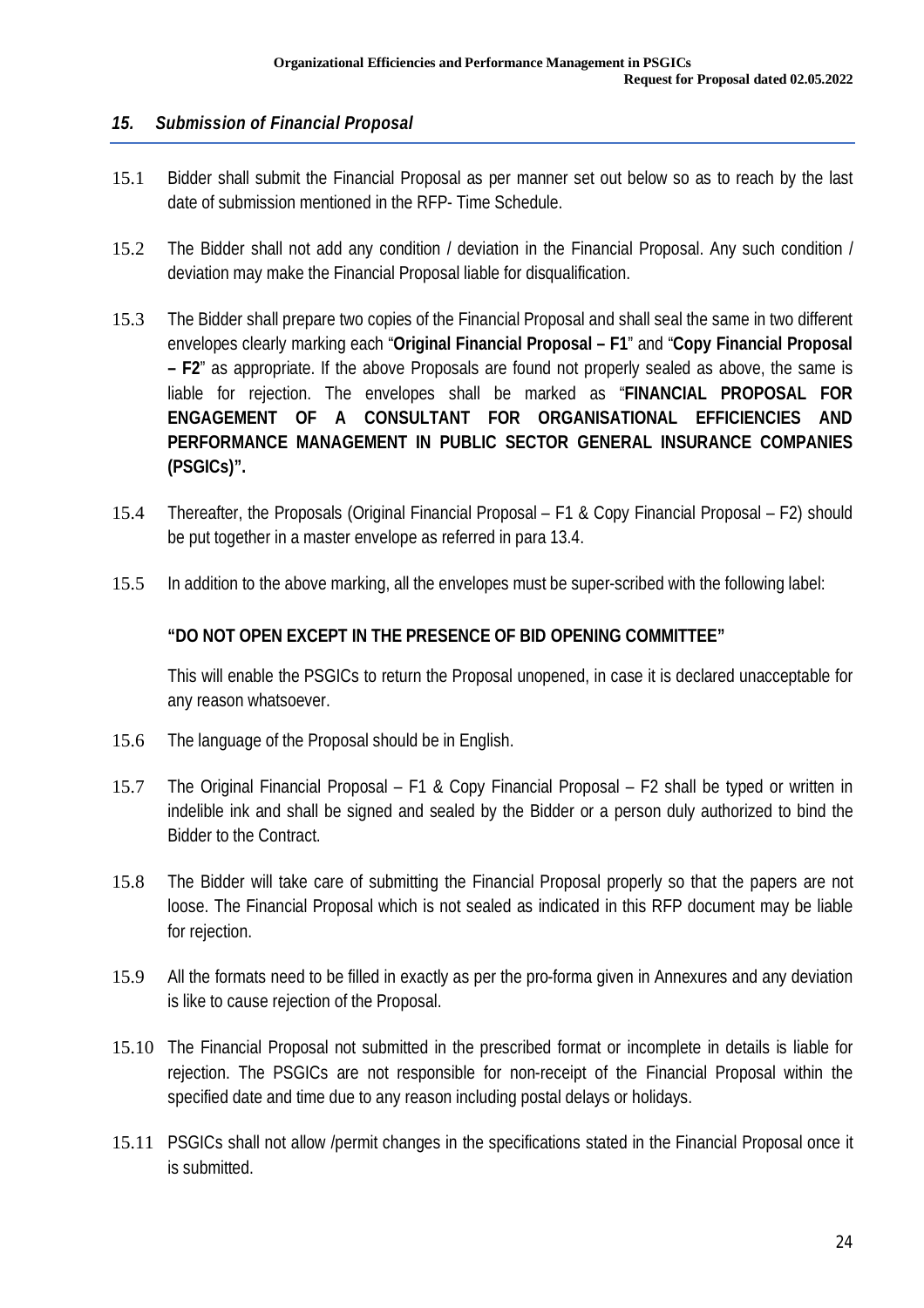- 15.12 Non-submission or partial submission of the information in the Financial Proposal will result in the disqualification of the Proposal of the concerned Bidder.
- 15.13 The Financial Proposal should contain the Price Information only and to be submitted strictly as per the format provided in this RFP document.
- 15.14 The Bidder will submit the Financial Proposal keeping in mind the Scope of Work /Terms of Reference provided in **Annexure B**.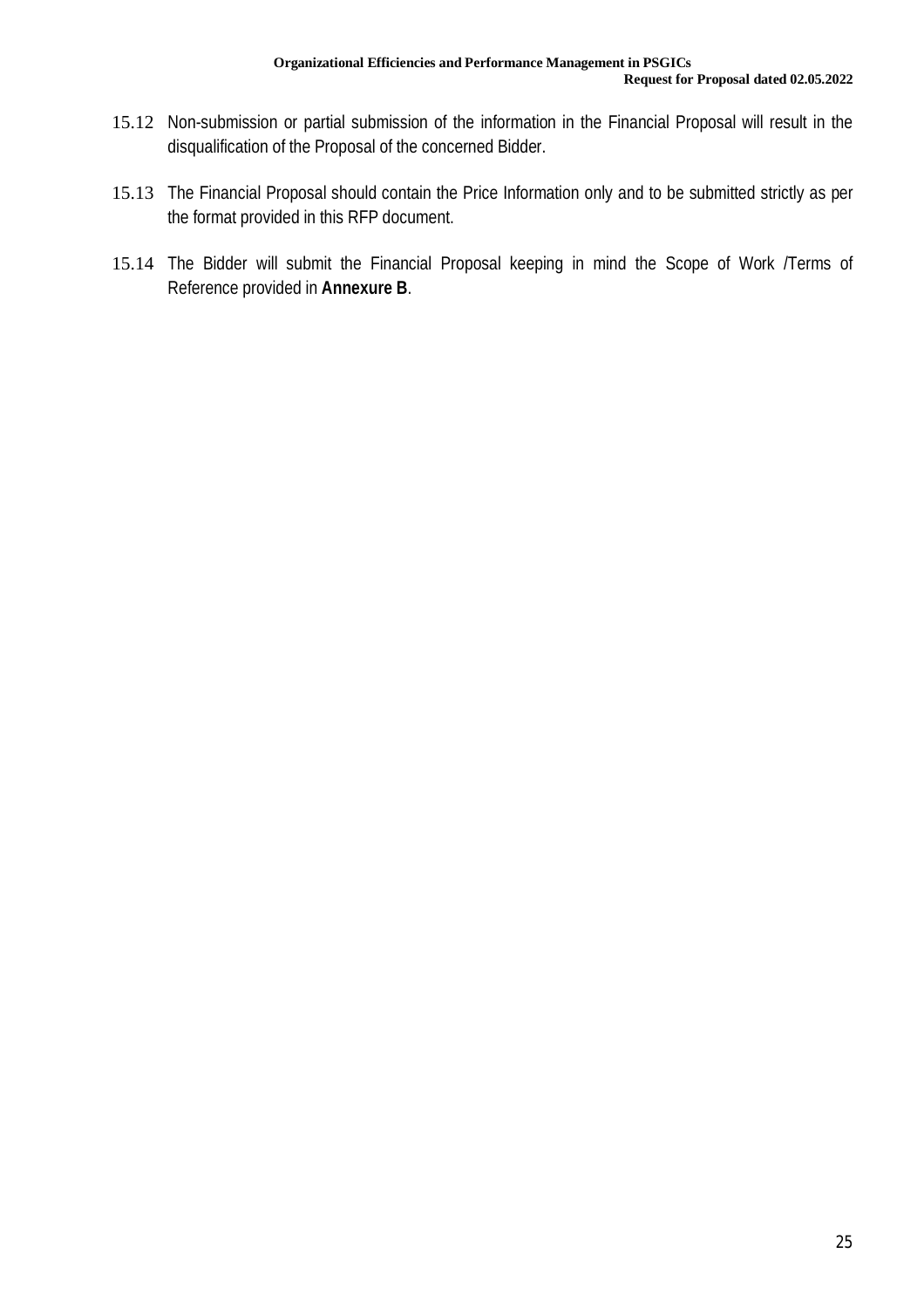#### *16. Instructions to Bidder*

16.1 The Proposal confirming to the conditions of this RFP shall be submitted at:

The Chief Executive General Insurers' (Public Sector) Association of India, Ground Floor, Gate No.2, Jeevan Tara Building, Parliament Street, New Delhi-110001. Tel. No. 011-23746620 Email**: ce@gipsa.in**

It may be noted that the above office shall only serve as a Project Office for ease of coordination and administrative convenience for this RFP and, for all intents and purposes, the PSGICs only shall be regarded as the issuers of the RFP.

- 16.2 The documents submitted by the Bidder with this RFP document shall be considered as part of the Contract documents.
- 16.3 Proposals that are incomplete in any respect or those that are not consistent with the requirements as specified in this RFP document or those that do not contain the documents as per the specified formats may be considered non-responsive and may be liable for rejection.
- 16.4 Bidder should designate one person ("Contact Person" and "Authorized Representative and Signatory") authorized to represent the Bidder in its dealings with PSGICs. This designated person should hold the Power of Attorney as provided in **Annexure M** and be authorized to perform all tasks including but not limited to providing information, responding to enquiries etc.
- 16.5 Proposals shall be submitted on or prior 12:00 Noon IST on the date provided in the RFP-Time Schedule.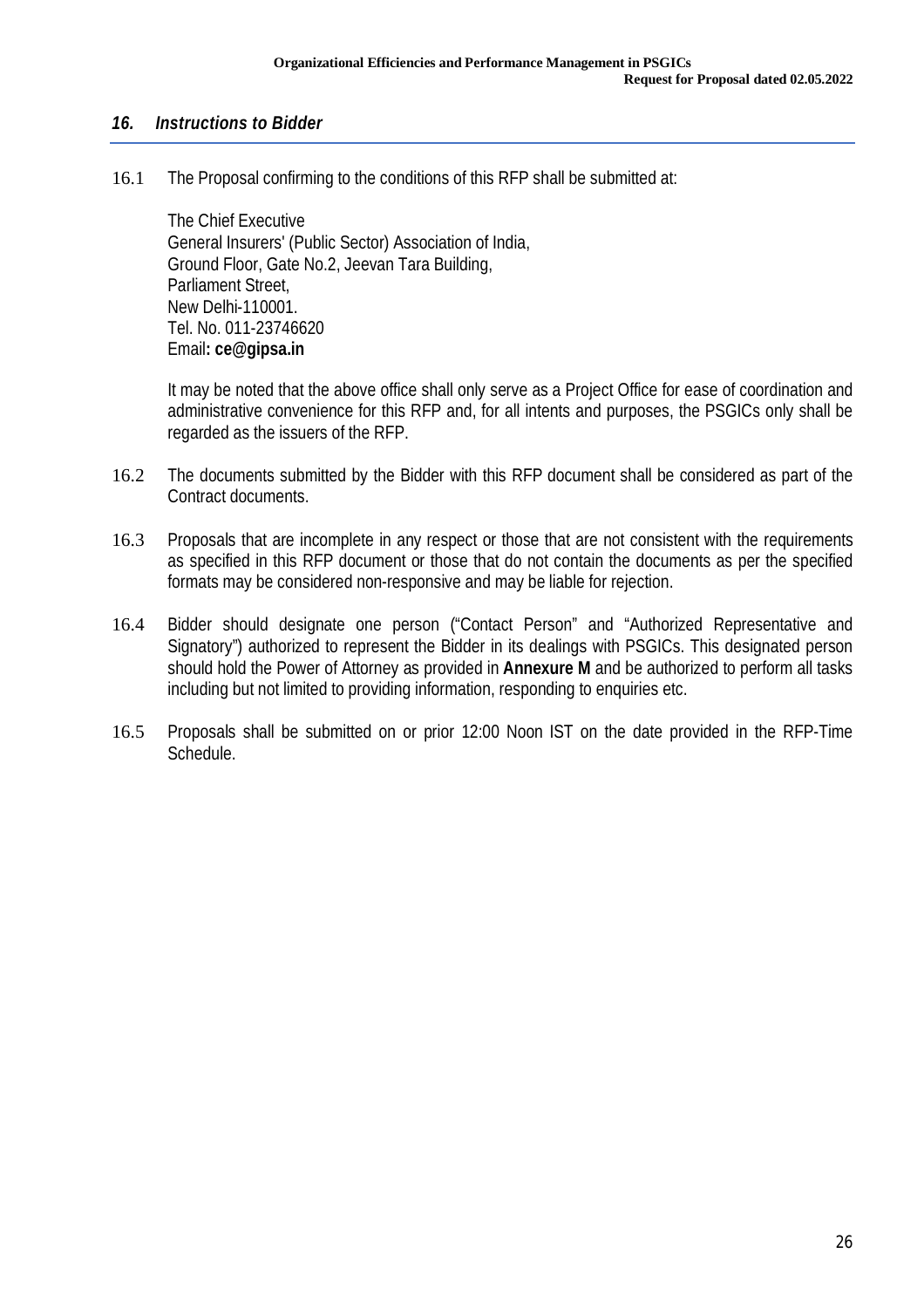#### *17. Disqualification*

- 17.1 PSGICs shall not consider for the purpose of qualification, any Proposal which has been found to be incomplete in content or supporting documents in the sole discretion of the Evaluation Committee of the PSGICs.
- 17.2 Without prejudice to any other rights or remedies available to PSGICs including the right to disqualify any Bidder at the sole discretion of the Evaluation Committee of the PSGICs with or without assigning any reason, the PSGICs reserve the right to disqualify any Bidder and exclude its Proposal from further consideration for any reason, including, but not limited to, those listed below:
- (a) Misrepresentation/ false statement made by the Bidder at any stage in this process (including in supporting documentation or otherwise) and whether written or oral.
- (b) If the Proposal submitted by the Bidder is in any respect inconsistent with, or demonstrates any failure to comply with, the provisions of the RFP document, including not being accompanied by the Bid Security Declaration or the RFP being conditional in any respect.
- (c) Failure by the Bidder to provide necessary and sufficient information required to be provided in the Proposal in accordance with the RFP document.
- (d) Failure by the Bidder to provide, within the time specified by the PSGICs, the supplemental information/documents for evaluation of the Proposal (even if such information/documents are sought after the deadline).
- (e) Submission of more than one Proposal by the Bidder whether directly or indirectly (including making a self-bid and as subcontractor of another Bidder) in which case, all such Proposals shall be rejected.
- (f) If at any time it is discovered that the Bidder is subjected to winding up/insolvency proceedings or other proceedings of a similar nature.
- $(g)$  In the interest of national integrity, security or otherwise, as may be determined by the PSGICs.
- (h) Initiation or existence of any legal proceedings, by or against the Bidder which may be prejudiced by the participation of the Bidder.
- (i) Non-fulfillment of any other condition or requirement by the Bidder as listed in this RFP document.
- (j) If the PSGICs are not satisfied with sources of funds/ownership structure of the Bidder.
- (k) Bidder who is found to canvass, influence or attempt to influence in any manner the qualification under this RFP, including without limitation, by offering bribes or other illegal gratification, shall be disqualified at any stage and shall be subject to due process of law.
- (l) Any information regarding or in connection with the Bidder which becomes known and is detrimental to Proposed Assignment and/or the interests of PSGICs.
- (m) Breach of Confidentiality obligation by the Bidder will result in disqualification.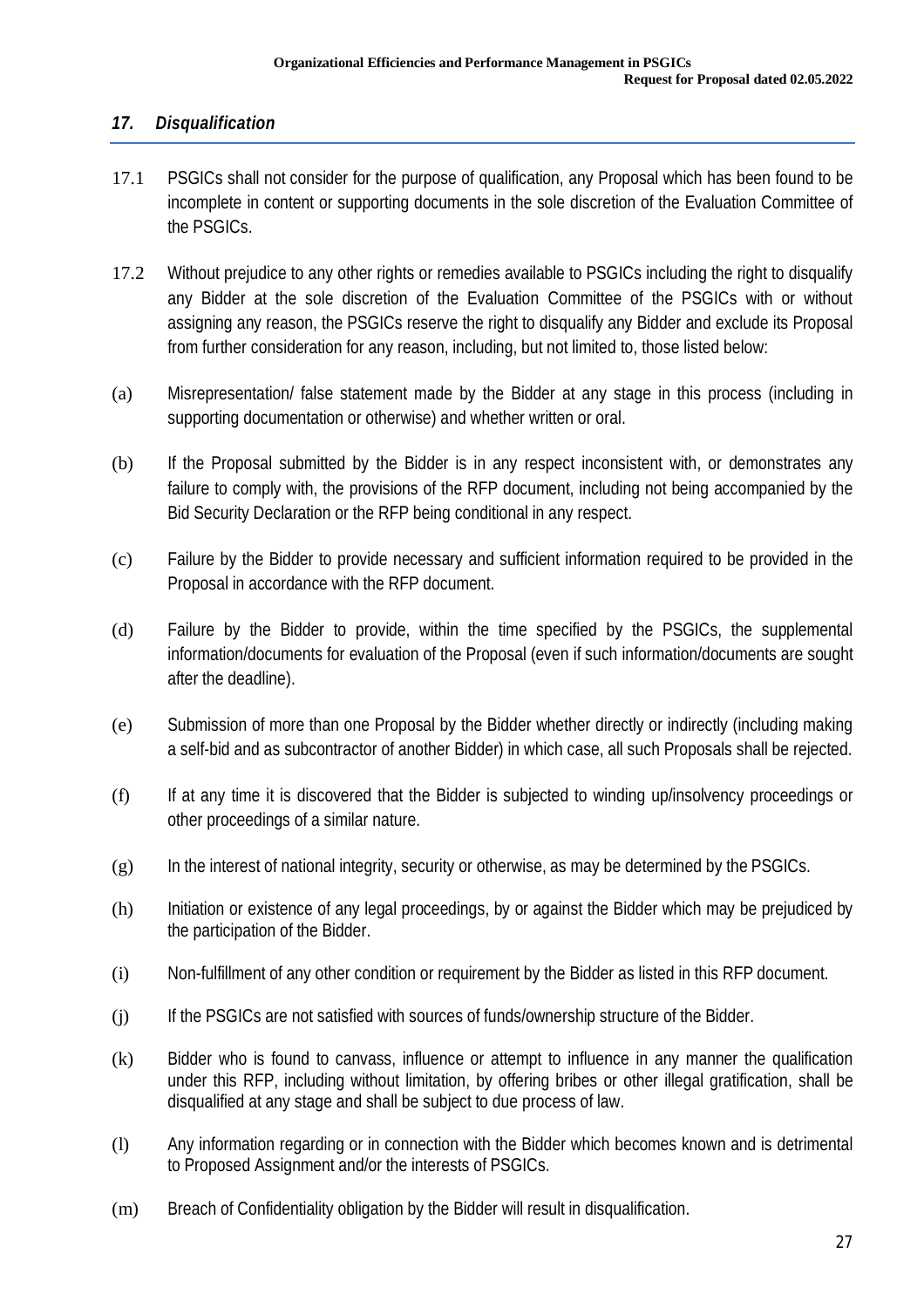17.3 If the Bidder does not satisfy any of the requirements as may be issued by the GOI/PSGICs by way of notifications / issue of guidelines / circulars or such similar notifications from time to time, including any additional conditions of disqualifications, the Proposal submitted by the Bidder shall be disqualified.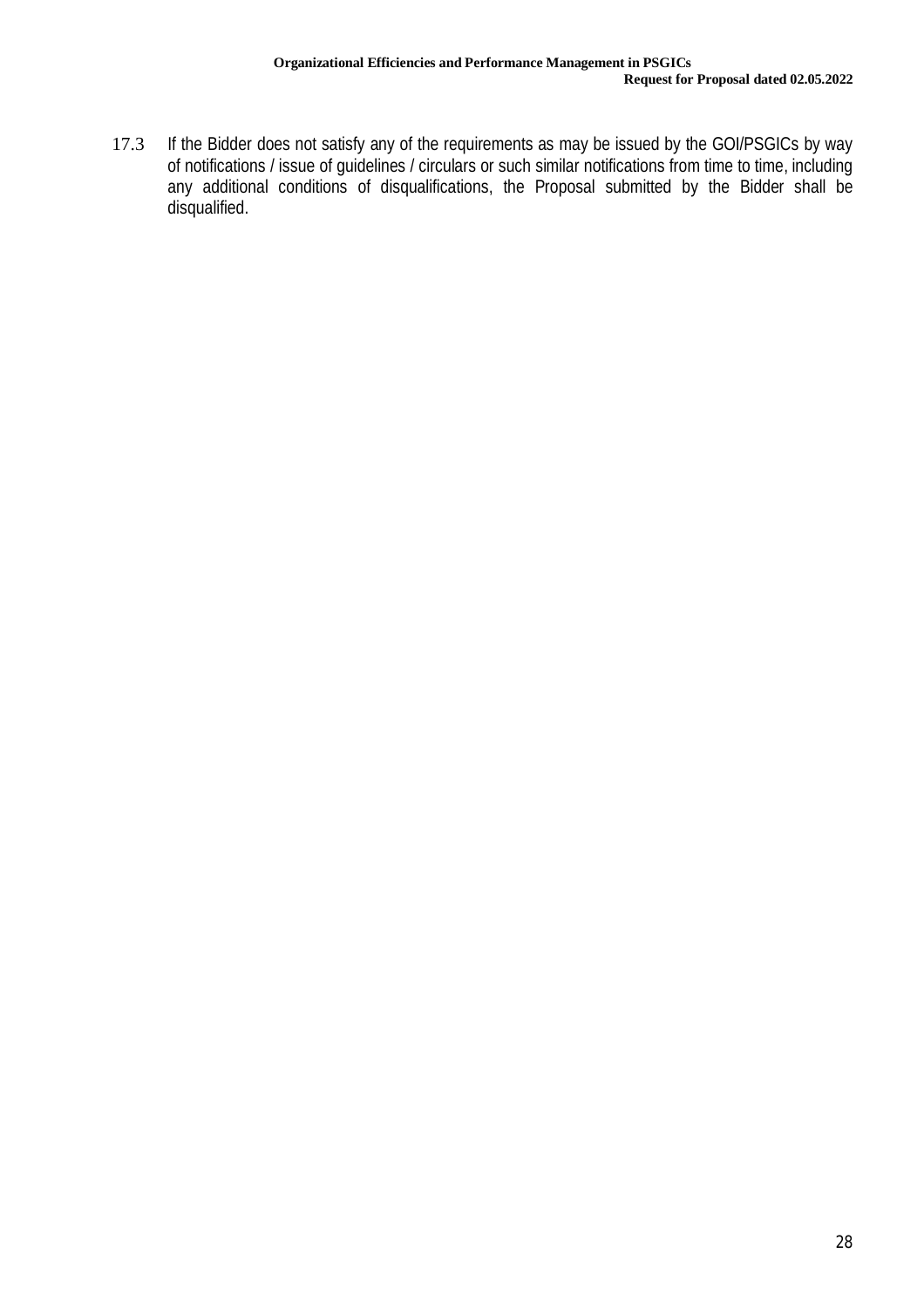#### *18. Modification and Withdrawal of Proposals*

- 18.1 **Written Notice**: The Bidder may modify or withdraw its Proposal after the submission of the Proposal, provided that PSGICs receive written notice of the modification or withdrawal, before the expiry of deadline prescribed for submission of Proposal in this RFP document.
- 18.2 **Signing and Marking of Notice:** The Bidder's modification or withdrawal notice shall be prepared, sealed, marked and delivered in accordance with the procedure set out for Submission of Proposals and shall be placed in an envelope marked as "MODIFICATION" or "WITHDRAWAL" as appropriate. A duly signed withdrawal notice may also be sent by email, so as to reach the Project Office, before the expiry of deadline for submission of Proposals, i.e. last date of receipt of the Proposal.
- 18.3 PSGICs reserve the right to reject the modification of Proposal without providing any reason.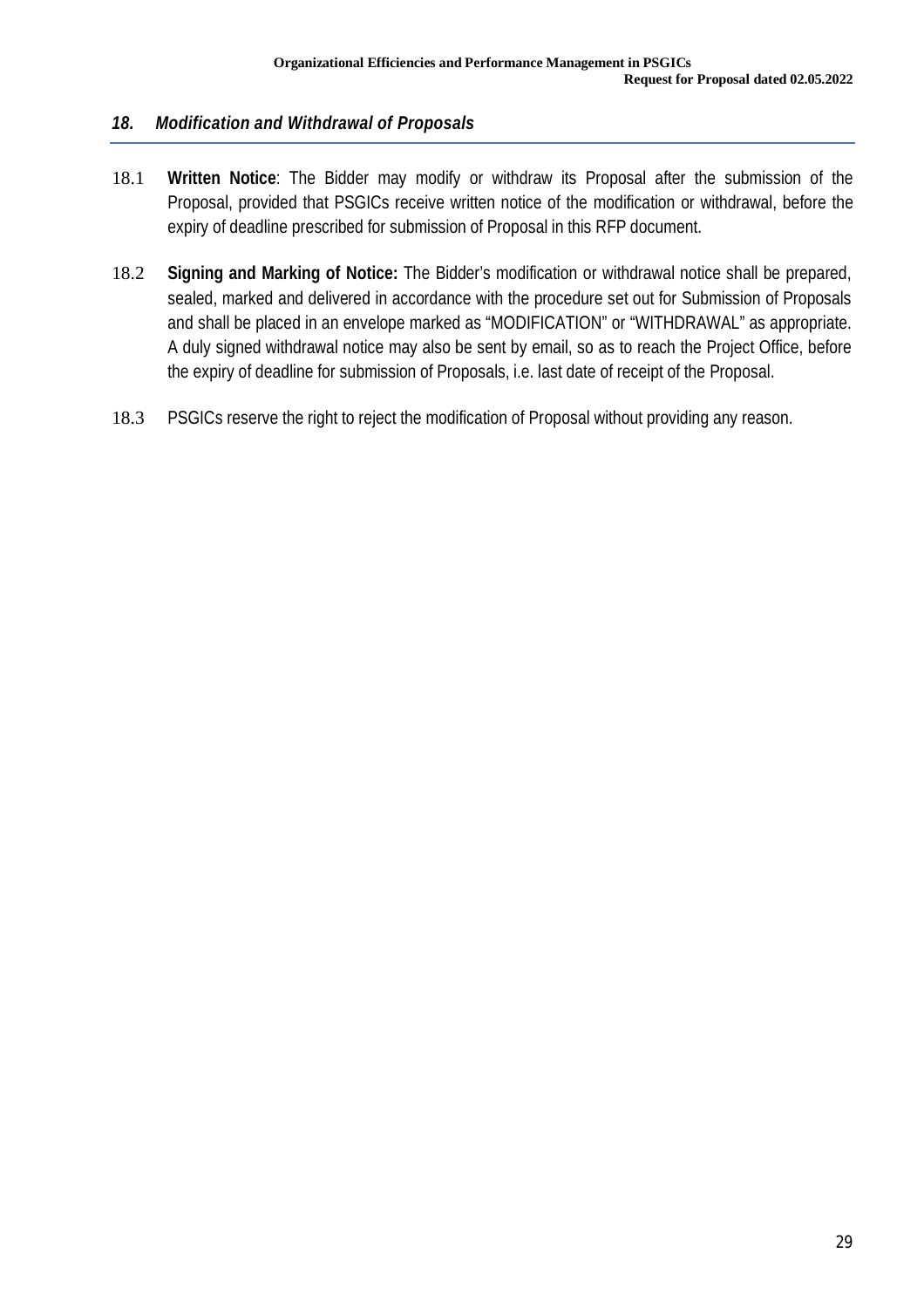#### *19. Proposal Evaluation & Selection Procedure*

- 19.1 Evaluation of the Proposals submitted by the Bidder and the selection procedure under this RFP will be carried out by the Evaluation Committee of the PSGICs.
- 19.2 Bidder is advised that the selection of Consultant shall be on the basis of the evaluation process specified in this RFP document. Bidder shall be deemed to have understood and agreed that no explanation or justification for any aspect of the evaluation process will be given and that decision of the PSGICs shall be final without any right of appeal whatsoever.
- 19.3 Technical Proposal submitted by the Bidder would first be scrutinized for eligibility as per the Eligibility Criteria specified in **Annexure A** with the supporting documents provided by the Bidder. Technical Proposal not complying with any one or more of the criteria specified in **Annexure A** will be rejected and will not be considered for further evaluation.
- 19.4 Bidder after evaluation of responsiveness, found eligible as per 'Evaluation Parameters for responsiveness' set out in **Annexure H** shall be called for a presentation.
- 19.5 The documents submitted by the Bidder shall be scrutinized on the basis of Technical Proposal mentioned in **Annexure D** and Proposals shall be evaluated as per Technical Evaluation parameters mentioned in **Annexure H** and Presentation.
- 19.6 Bidder securing minimum **75** marks as per the scoring given in **Annexure H** shall be considered as qualified for opening of the Financial Proposal. Financial Proposal of all such Bidders shall be opened, and the final selection will be made as per the scoring sheet provided in **Annexure F** in respect of such Bidders.
- 19.7 During evaluation of Bids, PSGICs may, at their discretion, ask a Bidder for clarification of its Proposal. The request for clarification and the response shall be in writing. If the response to the clarification is not received within the prescribed period as may be prescribed by the PSGICs in this regard, the PSGICs reserve the right to make their own reasonable assumptions at the total risk and cost of the Bidder.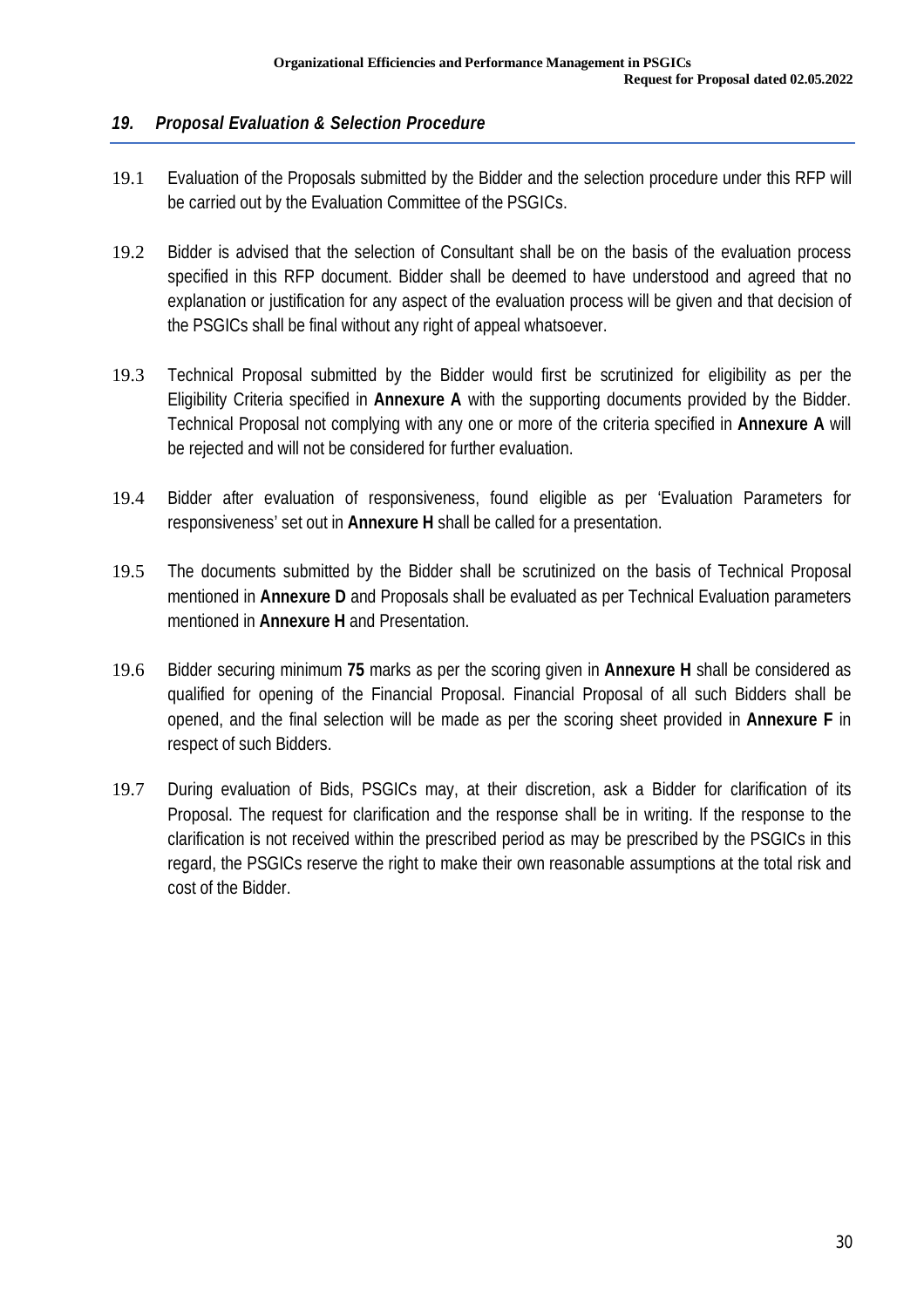#### *20. Finalization*

- 20.1 PSGICs reserve the right to hold discussions (negotiations) as may be necessary with the selected Bidder / Consultant to freeze the Scope of Work. These discussions shall not substantially alter (or dilute) the Scope of Work as stated in **Annexure B**. The Scope of Work so frozen, shall form the final Scope of Work and shall be attached as **Exhibit A** to the Letter of Award.
- 20.2 Financial negotiations shall only be carried out if, due to above negotiations, there is any change in the Scope of Work which has a financial bearing on the final prices or if the costs/cost elements quoted are not found to be reasonable. In such negotiations, the selected Bidder may also be asked to justify and demonstrate that the prices proposed in the Proposal are not out of line with the rates being charged by the Consultant for other similar assignments. However, in no case such financial negotiation should result in an increase in the financial cost as originally quoted by the Consultant and on which basis the Consultant has been called for the negotiations. If the negotiations with the Consultant fail, the PSGICs shall cancel the bidding procedure and re-invite the bids.
- 20.3 After the discussions / negotiations with the selected Bidder, a Letter of Award (the "LOA") shall be issued by the PSGICs to the Consultant (in duplicate) which shall contain special terms and conditions of the Contract. The Consultant shall, within 7 days of the receipt of the LOA, sign and return the duplicate copy of the LOA in acknowledgement thereof. The failure, delay or evasion by the Consultant to accept the LOA will result in cancellation of the LOA. The PSGICs further reserve theirright to go for fresh bidding at their discretion without providing any reasons.
- 20.4 After acknowledgement of the LOA, the Consultant has to submit the Performance Bank Guarantee for an amount equivalent to 3% of the order within 10 days valid for 3 years. The format of Performance Bank Guarantee is provided in **Annexure I**.
- 20.5 Thereafter, the Consultant shall execute the Contract within seven days of the date of the LOA. The General Conditions of the Contract shall be as per **Annexure J**. The Consultant shall pay for all stamps and legal expenses incidental thereto. The Bidder/Consultant is requested to read all the general conditions provided in **Annexure J** as part of this RFP document and satisfy itself on the general conditions. Bidder to note that the said General Conditions of the Contract are subject to change at the discretion of the PSGICs at the stage of finalization of Contract.
- 20.6 The Consultant who has thus acknowledged the LOA and executed the Contract shall commence the Consultancy services within seven days of the date of the LOA or such other earlier date as may be mutually agreed. If the Consultant fails to either sign the Contracts specified above or to commence the assignment as specified herein, they will be suspended for the time specified in the tender documents as per "Bid Security Declaration" submitted by them.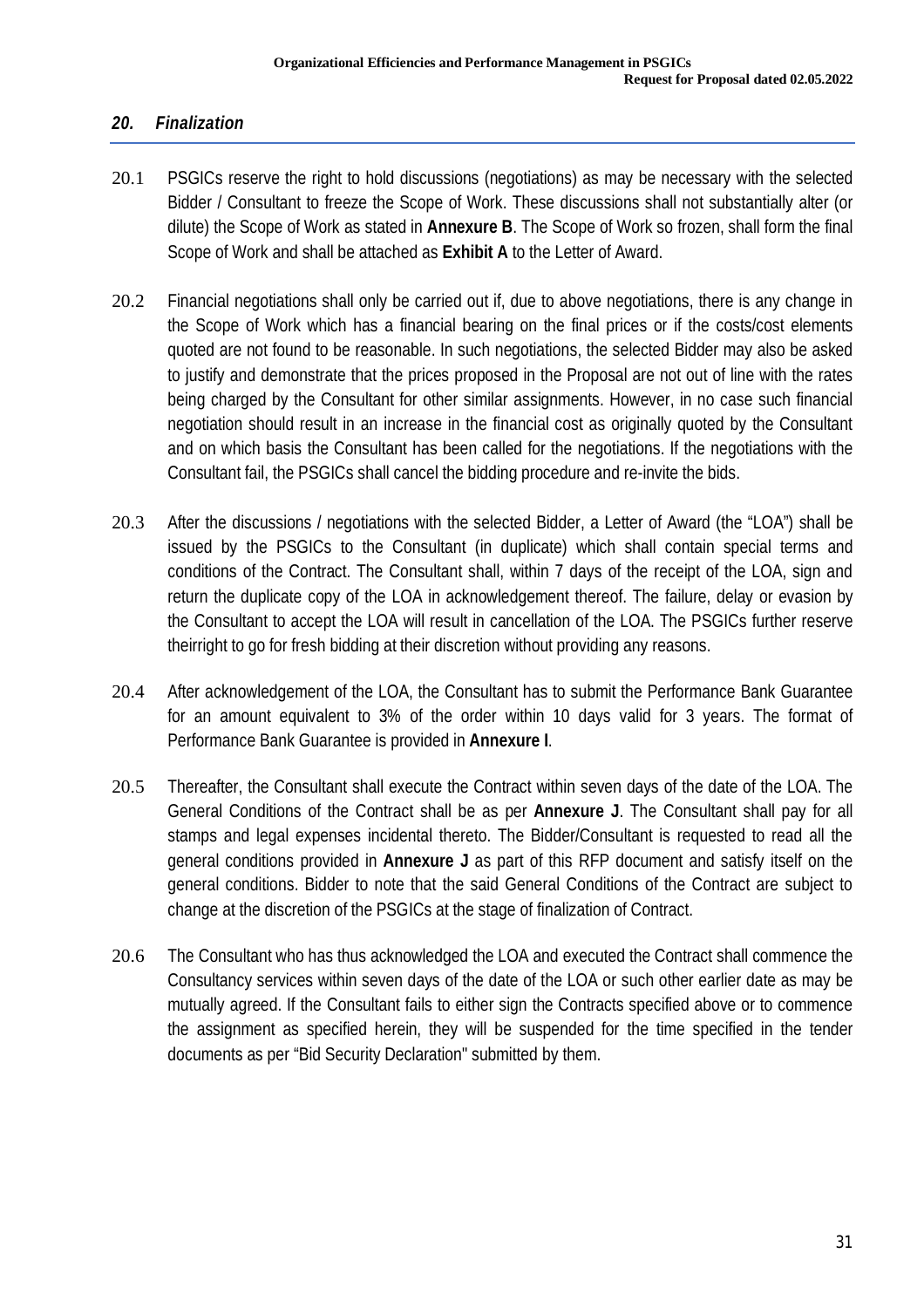#### *21. Confidentiality/Non-Disclosure Agreement*

- 21.1 As the Consultant (and their employees/representatives) will have access to the data of the PSGICs, the Consultant shall, treat as confidential all data and information about the PSGICs obtained in the execution of the Proposed Assignment, hold it in strict confidence and should not reveal such data/ information to any other party without the prior written approval of the PSGICs. The employees or the Sub-Contractors engaged by the Consultant in the execution of the Proposed Assignment will maintain strict confidentiality for all data/ information which came into their possession during the course of execution of the Proposed Assignment.
- 21.2 The PSGICs will require the Consultant to sign a confidentiality/non-disclosure agreement for not disclosing or part with any information relating to the PSGICs and its data to any person or persons or authorities, without prior written approval of the PSGICs. Breach of the same will result in cancellation of the Contract apart from other remedies which shall be available to the PSGICs against such Consultant. The draft of non - disclosure agreement is provided in **Annexure K**.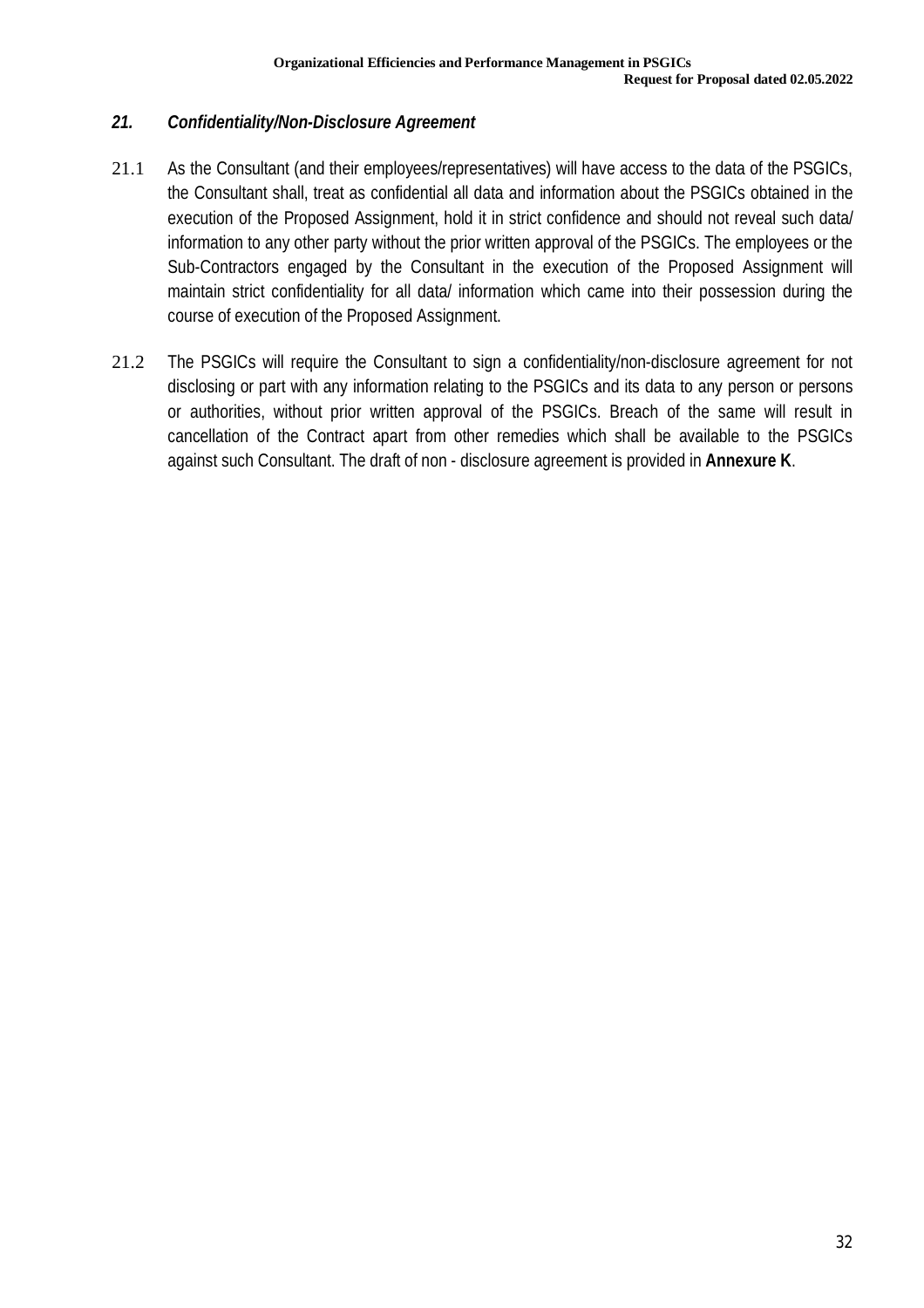#### *22. Representation & Warranties*

- 22.1 That the Bidder/Consultant is a Proprietorship Firm/Partnership Firm / LLP / Company which has the requisite qualifications, skills, experience and expertise in providing service(s) contemplated by this RFP document, possesses the financial wherewithal, the power and the authority to execute, deliver and perform the Proposed Assignment.
- 22.2 That the Consultant shall not affect any change in its constitution which includes reconstitution of the Consultant, mergers, reverse mergers, acquisition and mergers during the currency of the Proposed Assignment without prior written permission of the PSGICs.
- 22.3 That the Bidder/Consultant, any of its partners or the Project Team is not involved in any litigation, potential, threatened and existing, that may have an impact of effecting or compromising the performance, execution and delivery the Proposed Assignment.
- 22.4 That the Bidder/Consultant has the professional skills, personnel and resources /authorizations / approvals / infrastructure that are necessary to execute and perform its obligations under the Proposed Assignment.
- 22.5 That the Bidder/Consultant is expected to carry out its/his assignment with due diligence and in accordance with the prevailing standards of the profession.
- 22.6 That the Bidder/Consultant shall procure all the necessary permissions and adequate approvals and licenses for use of various software and any copyrighted process/product free from all claims, titles, interests and liens thereon, and shall keep PSGICs, its directors, officers, employees, representatives, consultants and agents indemnified in relation thereto and in respect of any infringement of any of the intellectual property rights.
- 22.7 That all the representations and warranties as have been made by the Bidder/Consultant with respect to this RFP, are true and correct, and shall continue to remain true and correct through the term of the Proposed Assignment.
- 22.8 That the execution of the Proposed Assignment herein is and shall be in accordance and in compliance with all applicable laws.
- 22.9 That there are
	- (a) no inquiries or investigations threatened, commenced or pending against the Bidder/Consultant or any of its Partners or its team members by any statutory or regulatory or investigative agencies.
	- (b) no action or steps or proceedings started/initiated against the Bidder/Consultant by any person for its winding up, dissolution etc., and that the Bidder/Consultant is solvent.
- 22.10 That all conditions precedent under this RFP have been complied.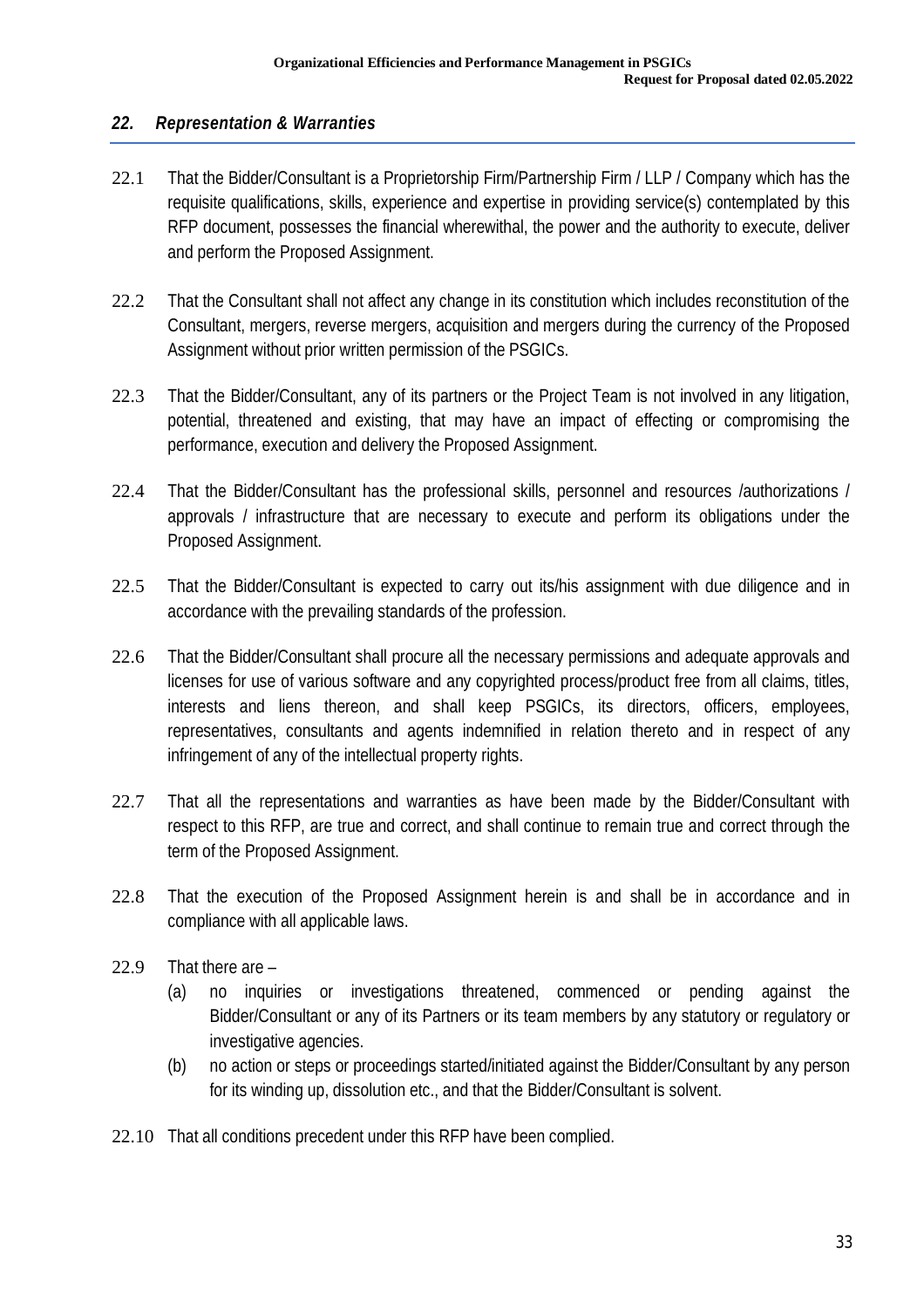- 22.11 That neither the execution and delivery by the Bidder/Consultant of the Proposed Assignment nor the Bidder's/Consultant's compliance with or performance of the terms and provisions of the Proposed Assignment:
	- (a) Will contravene any provision of any applicable law or any order, writ, injunction or decree of any court or governmental authority binding on the Bidder/Consultant.
	- (b) Will conflict or be inconsistent with or result in any breach of any of the terms, covenants, conditions or provisions of, or constitute a default under any agreement, contract or instrument to which the Bidder/Consultant is a party or by which it or any of its property or asset is bound or to which it may be subject.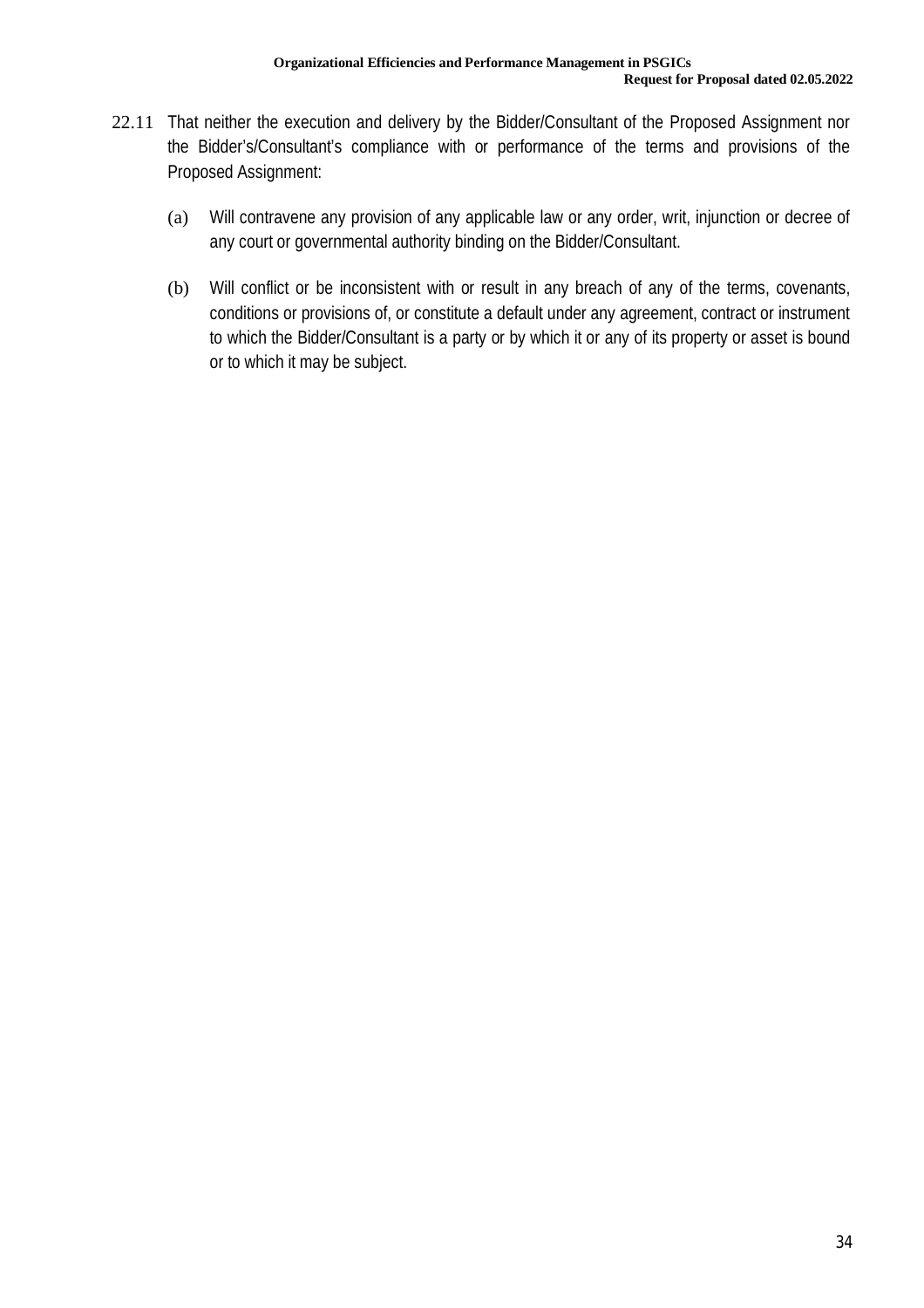#### *23. Miscellaneous Terms & Conditions*

- 23.1 Bidder/Consultant may note that GIPSA is the coordinating body mandated for overseeing the appointment of a Consultant for the Proposed Assignment on behalf of PSGICs. GIPSA shall be the single point contact for the Bidder for the sake of administrative convenience.
- 23.2 Proposals not conforming to the requirements of the RFP may not be considered by the PSGICs. However, PSGICs reserves the right, at any time, to waive any of the requirements of the RFP, if in the sole discretion of PSGICs, the best interests of PSGICs would be served by such waiver.
- 23.3 PSGICs shall have the right to cancel the RFP process at any time prior to award of contract, without thereby incurring any liabilities to the affected Bidder(s). Reasons for cancellation, as determined by PSGICs, in their sole discretion, may include, but are not limited to, the following:
	- (a) Services contemplated are no longer required;
	- (b) Scope of Work were not adequately or clearly defined due to unforeseen circumstances and/or factors and/or new developments;
	- (c) Proposed fees are unacceptable to the work;
	- (d) The Project is not in the best interests of the PSGICs;
	- (e) Any other reason.
- 23.4 PSGICs shall not be bound to give any reasons or explain the rationale for its actions / decisions to annul or abandon or to re-issue /re-commence the RFP process or circulate new RFP altogether on the subject matter or any activity or part thereof concerning thereto. Any decision of the PSGICs in this regard shall be final, conclusive and binding on the Bidder and shall not be questioned / challenged by the Bidder.
- 23.5 PSGICs reserves the right to verify the validity of Proposal information and to reject any Proposal where the contents apparently are incorrect, inaccurate or inappropriate at any time during the process of RFP or even after award of contract.
- 23.6 The Manual for Procurement of Consultancy & Other Services, 2017 issued by Government of India or such modifications, amendments, replacements etc. as may be issued by the Government of India shall apply *mutatis mutandis*. The Bidder shall duly comply with the guidelines mentioned therein as well as other relevant rules and regulations, as applicable. Any omission / noncompliance with the guidelines / rules / regulations shall be the responsibility of the Bidder / Consultant.
- 23.7 PSGICs may choose to take an undertaking from employees of the Consultant to maintain confidentiality of the PSGICs' information / documents etc. PSGICs may seek details / confirmation on background verification of Consultant's employees, worked/working on Proposed Assignment as may have been undertaken/ executed by the Consultant. Consultant should be agreeable for any such undertaking / verification.
- 23.8 In the case of re-constitution of the Bidder Consultant, PSGICs, at its discretion may allow the changed entity to continue to perform on same terms and conditions. Otherwise, such change would be sufficient grounds for termination action under this RFP for PSGICs.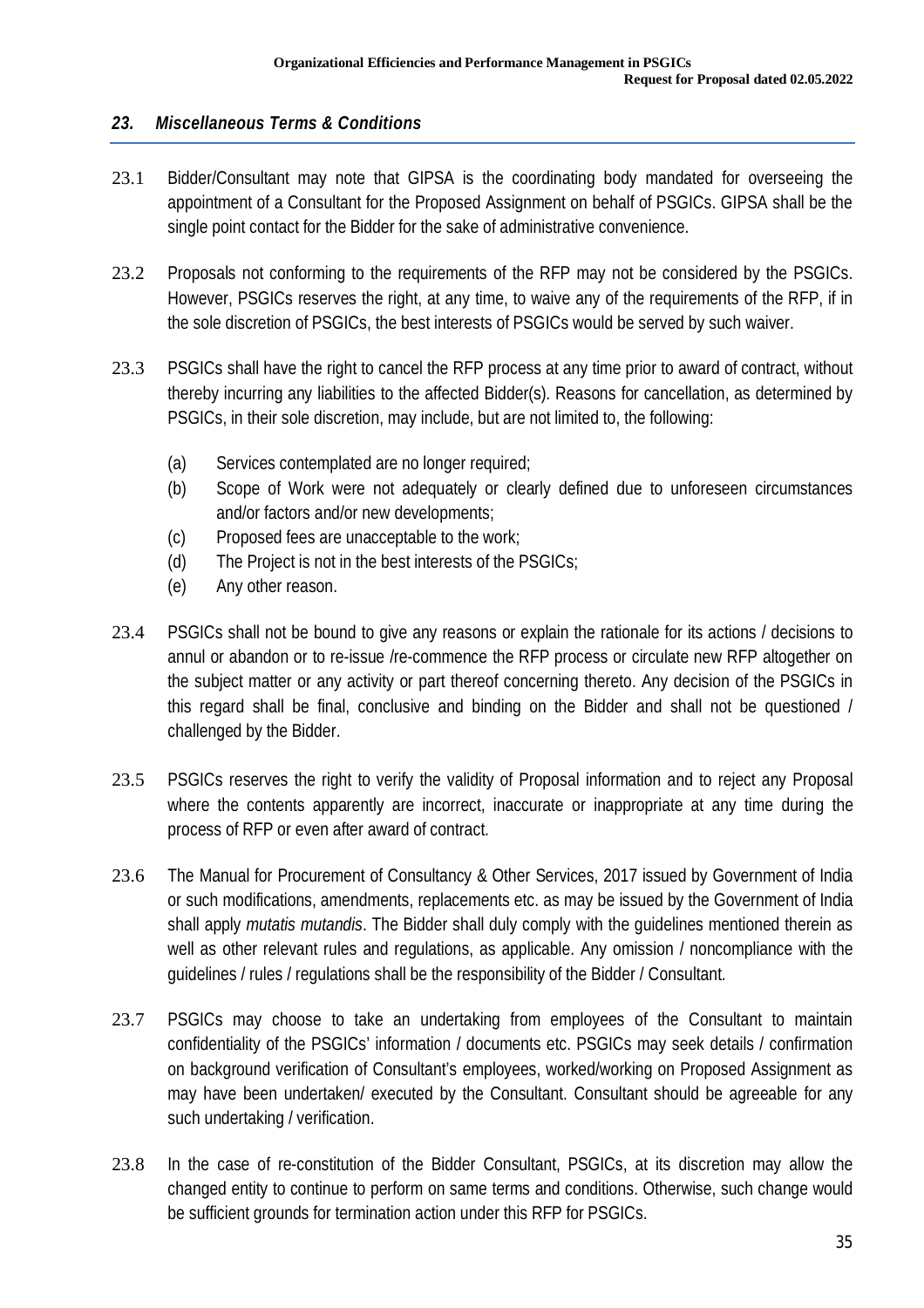- 23.9 PSGICs shall not be liable for any omission, mistake or error in respect of any of the above or on account of any matter or thing arising out of or concerning or relating to the RFP or the bidding process, including any error or mistake therein or in any information or data given by PSGICs.
- 23.10 From the time the Proposals are opened to the time the Contract is signed, the Bidder should not contact PSGICs or the Project Office, unless called for. The Bidder should also not contact any of the officers/employees or representatives of the PSGICs or Project Office on any matter related to its Technical Proposal and/or Financial Proposal with a view to influencing the PSGICs in the examination, evaluation, ranking of proposals, and recommendation for award of Contract. Such an effort shall result in the rejection of the Bidder's Proposal. Canvassing in any form would lead to disqualification of the Proposal.
- 23.11 If there is a conflict between terms of RFP and that of Contract, the terms of the Contract over RFP shall prevail.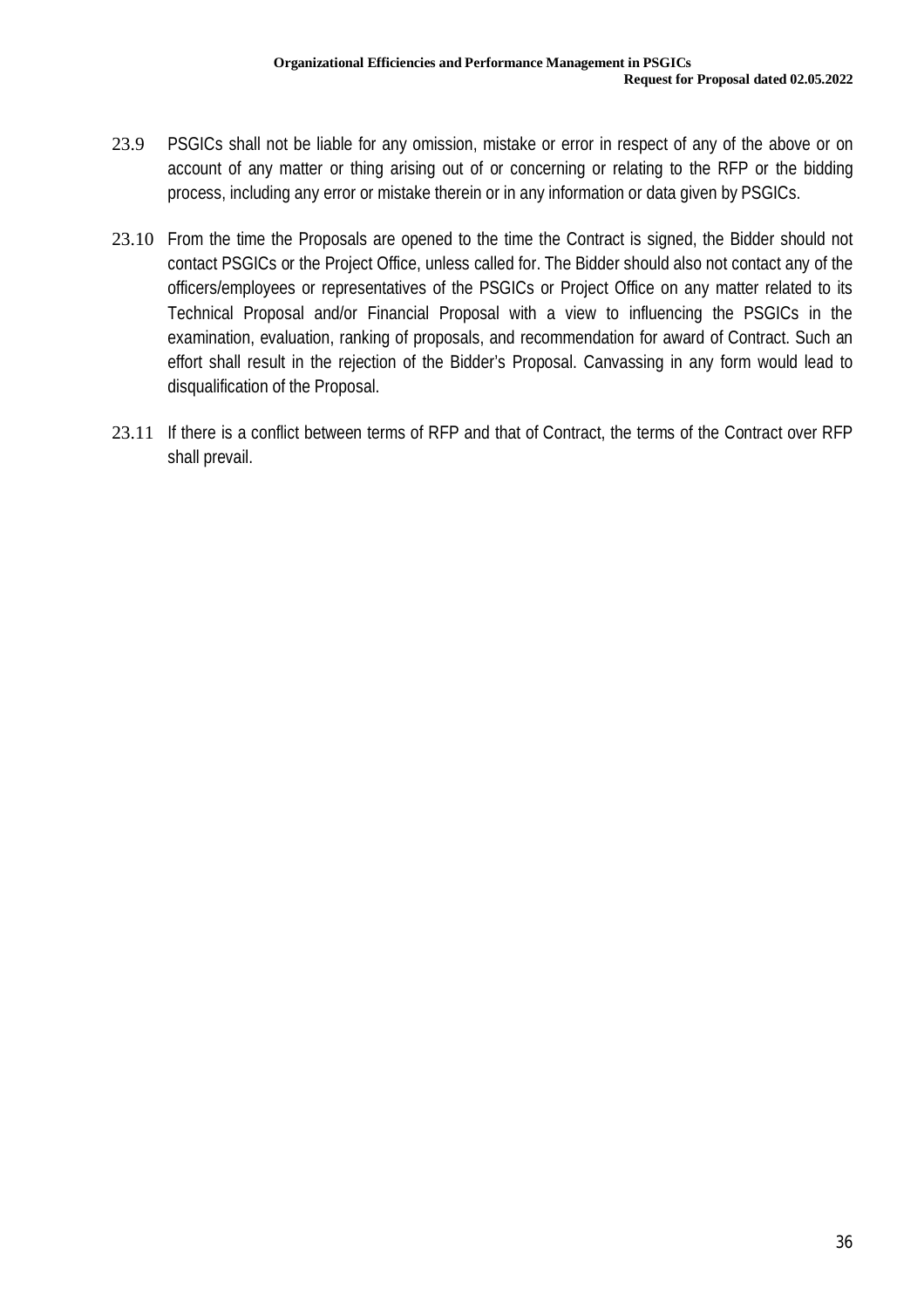# *24. Jurisdiction*

24.1 All and any disputes or differences arising out of or related to this RFP document shall be decided only by the courts or tribunals situated in New Delhi, India. No suit or other legal proceedings shall be instituted elsewhere.

*Note:The said clause is only being applicable for any issue / dispute arising under this RFP.*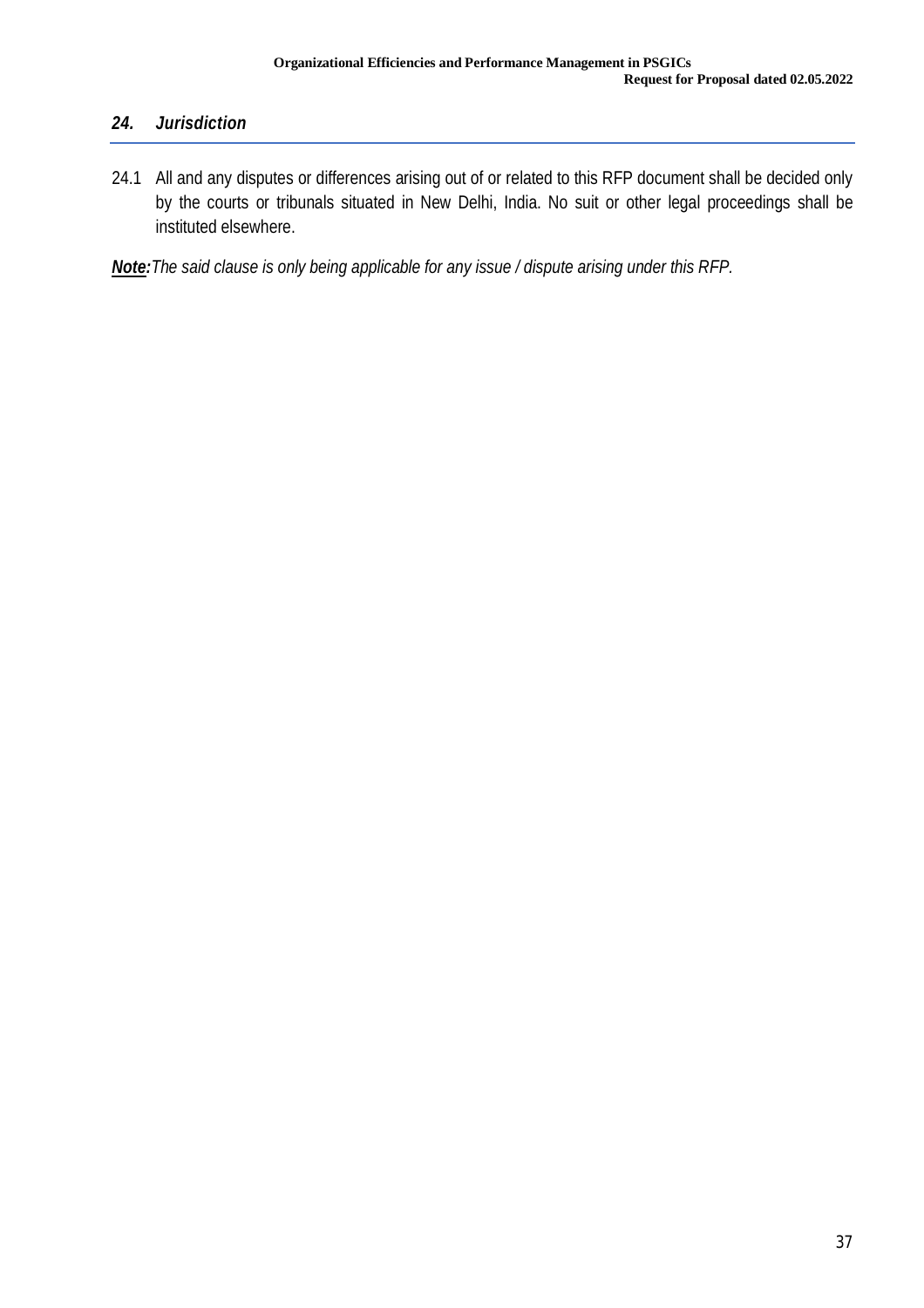*Annexure A – Eligibility Criteria* 

| S.No. | <b>Criteria</b>                                                                                                                                                                                                                                                                                                                                                                                                                                                                                                                                                                   | Documents to be submitted in                                                                                                                                                                                                                                                                                                                                                                                                                                                                                                                                                |
|-------|-----------------------------------------------------------------------------------------------------------------------------------------------------------------------------------------------------------------------------------------------------------------------------------------------------------------------------------------------------------------------------------------------------------------------------------------------------------------------------------------------------------------------------------------------------------------------------------|-----------------------------------------------------------------------------------------------------------------------------------------------------------------------------------------------------------------------------------------------------------------------------------------------------------------------------------------------------------------------------------------------------------------------------------------------------------------------------------------------------------------------------------------------------------------------------|
|       |                                                                                                                                                                                                                                                                                                                                                                                                                                                                                                                                                                                   | support                                                                                                                                                                                                                                                                                                                                                                                                                                                                                                                                                                     |
| 1.    | Bidder should be<br>firm/company/body<br>The<br>a<br>registered or incorporated in India. It can be a<br>Organization/Public<br>Government<br>Sector<br>Unit/Partnership Firm/Limited Liability Partnership<br>(LLP)/Private Limited Company/ Public Limited<br>should<br>It<br>be<br>Company.<br>not<br>an<br>Individual/Proprietorship Firm/HUF etc. The firm<br>should be registered for GST.                                                                                                                                                                                  | Certified copy of the Certificate of<br>Incorporation issued by the Registrar<br>of the Companies or any other<br>authority competent to issue the<br>certificate of registration for<br>the<br>relevant type of firm.                                                                                                                                                                                                                                                                                                                                                      |
| 2.    | Bidder should be a reputed and experienced<br>professional consulting firm having an experience of<br>at least 5 years as on 31.03.2022 for rendering<br>professional advisory services in India.                                                                                                                                                                                                                                                                                                                                                                                 | Credentials (Satisfactory job/services<br>completion certificate) from<br>the<br>concerned organization(s).                                                                                                                                                                                                                                                                                                                                                                                                                                                                 |
| 3.    | Bidder should<br>have<br>advised, handled<br>and<br>successfully completed at least one transaction<br>pertaining to Organizational Efficiencies and/or<br>Performance<br>Management/<br>Transformation<br>assignment on a long-term basis (period of 9 months<br>and above) during the last 5years for a Public Sector<br>Bank/ Insurer/Central Public Sector Enterprise<br>(CPSE), with pan-India presence, having a turnover<br>of more than Rs.10,000crores and<br>minimum<br>employee base of 5,000. The cut-off date for<br>eligibility under this para shall be 31.03.2022 | Credentials (Satisfactory job/services<br>completion certificate) from<br>the<br>concerned organization(s).                                                                                                                                                                                                                                                                                                                                                                                                                                                                 |
| 4.    | Bidder or its parent company should have an<br>average annual turnover of at least Rs.100 crores in<br>the past 2 financial/calendar years, preceding the<br>date of submission of the RFP.                                                                                                                                                                                                                                                                                                                                                                                       | Audited<br>Financial<br><b>Statements</b><br>(Balance Sheet and Profit & Loss<br>Account<br>Statements)<br>for<br>the<br>preceding 3 years.<br>Note: In case of non-completion of<br>audit for the FY 2021-22, financials<br>for the previous 2 years till FY 2020-<br>shall be acceptable. A self-<br>21<br>declaration<br>the<br>authorized<br>by<br>signatory of the Bidder be also<br>submitted that the audited accounts<br>for the FY 2021-22 are not ready.<br>PSGICs reserve the right to call for<br>the audited financials for the FY<br>2021-22 at a later date. |
| 5.    | The Bidder should not have been blacklisted by any                                                                                                                                                                                                                                                                                                                                                                                                                                                                                                                                | A self-declaration to be furnished by                                                                                                                                                                                                                                                                                                                                                                                                                                                                                                                                       |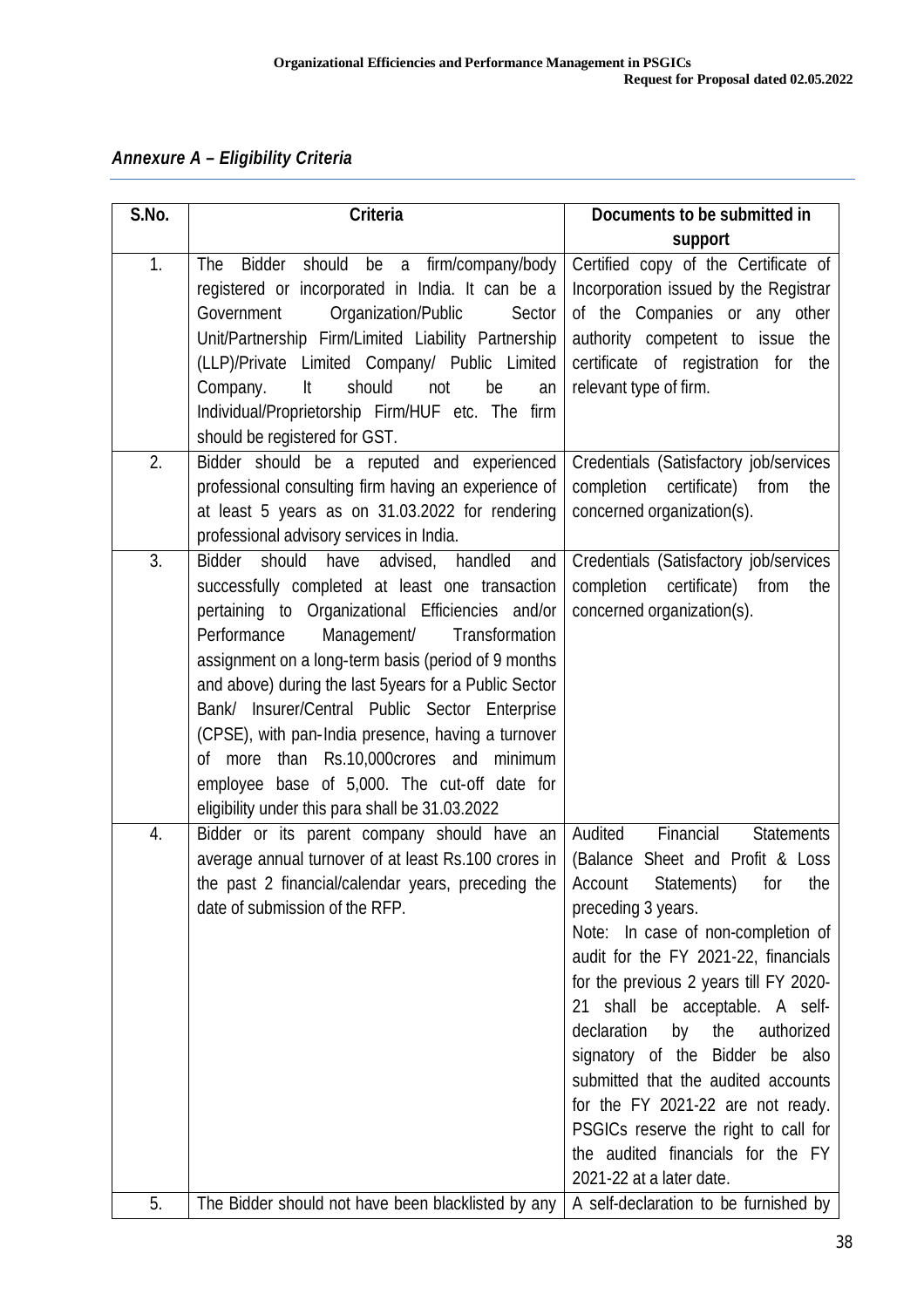|    | Government or PSU or CPSE or any Statutory<br>Regulatory Bodies in India (i) for non-performance in<br>the last 5 years, and (ii) for corrupt or fraudulent<br>practices.                                                                                                                                                                                                                                                  | the Bidder on its letter head for the<br>same.                                                                                                                                                                          |
|----|----------------------------------------------------------------------------------------------------------------------------------------------------------------------------------------------------------------------------------------------------------------------------------------------------------------------------------------------------------------------------------------------------------------------------|-------------------------------------------------------------------------------------------------------------------------------------------------------------------------------------------------------------------------|
| 6. | The Bidder should have neither failed to perform on<br>any agreement during the last 3years, as evidenced<br>by imposition of a penalty by an arbitral or judicial<br>pronouncement or award against the Bidder or its<br>Affiliates / Group Companies/member firms from any<br>project or agreement, nor had any agreement<br>terminated for breach by such Bidder or of its<br>Affiliates/Group Companies/ member firms. | A Self-Declaration to be furnished by<br>the Bidder on its letter head for the<br>same.                                                                                                                                 |
| 7. | The Bidder must have relevant experience<br>for<br>executing Organizational Efficiencies and HR<br>transformation, with adequate<br>infrastructure,<br>technology tools and manpower.                                                                                                                                                                                                                                      | Declaration on the letter head of the<br>Bidder stating details of manpower<br>infrastructure available<br>with<br>and<br>designation, qualification etc. of the<br>manpower posted<br>including<br>their<br>locations. |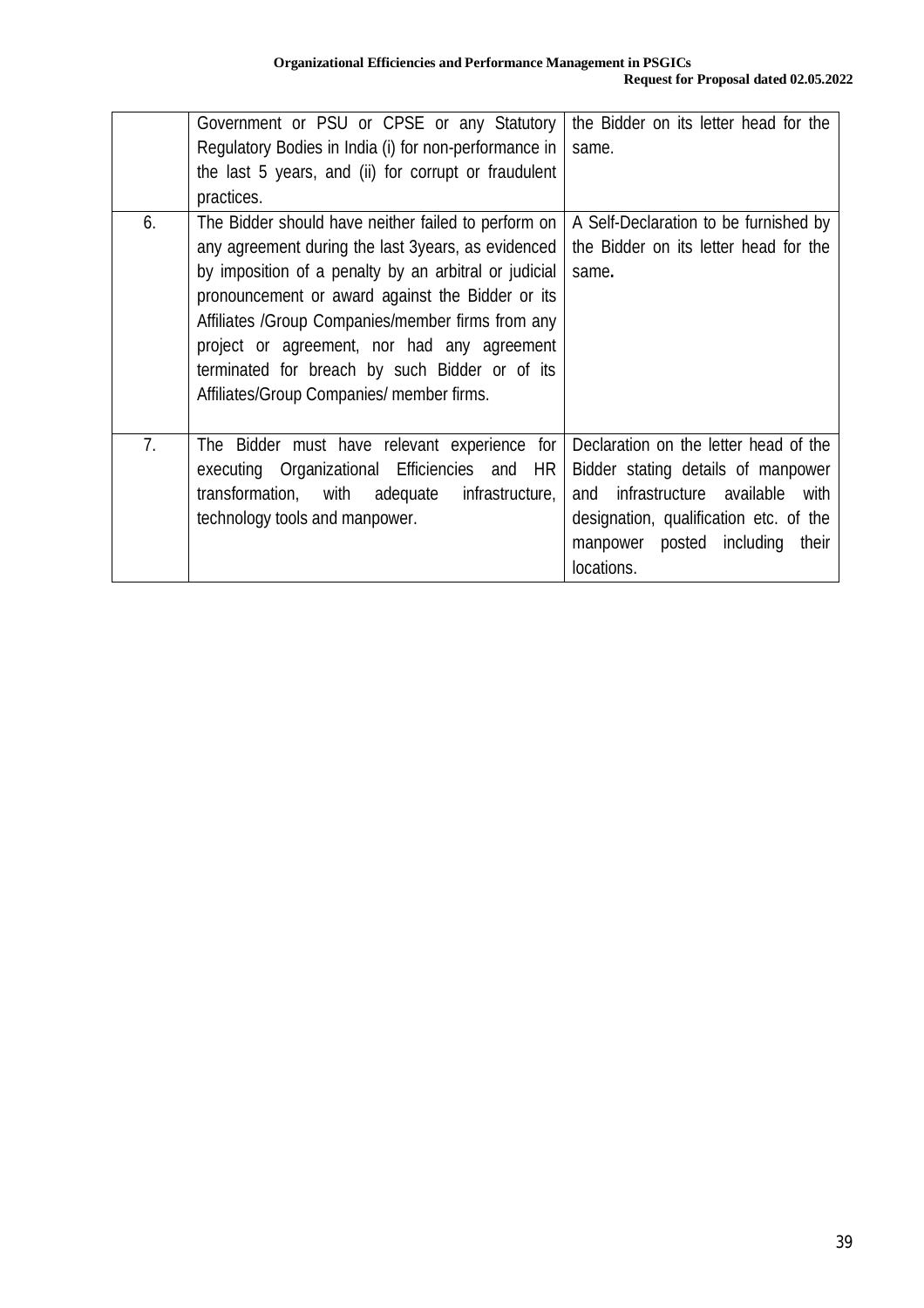#### **1. Objective:**

In line with the Key Performance Indicators (KPIs) across profitability and efficiency themes, PSGICs have begun their journey of achieving performance milestones. To take this forward, there is a requirement for a consultant who could quickly absorb itself into this journey of ongoing reforms and permeate them into each and every branch and staff by designing, handholding and successfully implementing the process of such transition through organisational restructuring, performance management and its real-time measurement, allocation of specific roles & responsibilities as well as performance indicators for sales, non-sales and support staff, capacity and capability building and carefully crafted change management approach.

#### **2. Project Scope:**

The project would require external support to create and implement a framework that can remain valid irreversibly. It would have the following broad components:

#### i) **Organizational Restructuring:**

- (1) Provide an operating framework and digitally-enabled workflows to:
	- (a) seamlessly convert the Operating Offices (OOs) into Customer Experience and Business Development Centers while centralising Underwriting/Claims/Accounts, etc. into the Regional Hubs.
	- (b) activate all three key channels for retail business growth namely, Agency, Bancassurance and Alternative channels through suitable sales management, incentives and rewards processes.
	- (c) create/shift large corporate businesses (both direct and broker-driven) at select6-8 locations, directly reporting to HO.
- (2) Provide capacity planning framework through manpower redistribution for both Business Development (BD) and Non-BD roles, with a clear focus on retail business through preunderwritten products and simplified processes.
- (3) Provide a comprehensive reskilling/up skilling and capability building framework for BD, Non-BD, large corporate and vertical teams to cope with the above restructuring in a confident and motivated manner.
- (4) Handhold the PSGICs in implementing the new organization structure across functions and geographies by providing carefully designed and sensitively implemented change management approach and communication framework.

#### **ii) Performance Management and Measurement:**

- (1) Designing objective and quantifiable KPIs for each unique role along with their measurable outcomes and its integration with the performance appraisal system for each PSGIC to achieve y-o-y milestones.
- (2) Based on the above KPIs, creating performance dashboards for each sales and non-sales staff at the Operating Offices, Regional Offices and Head Office as well as across functions linked with the core system.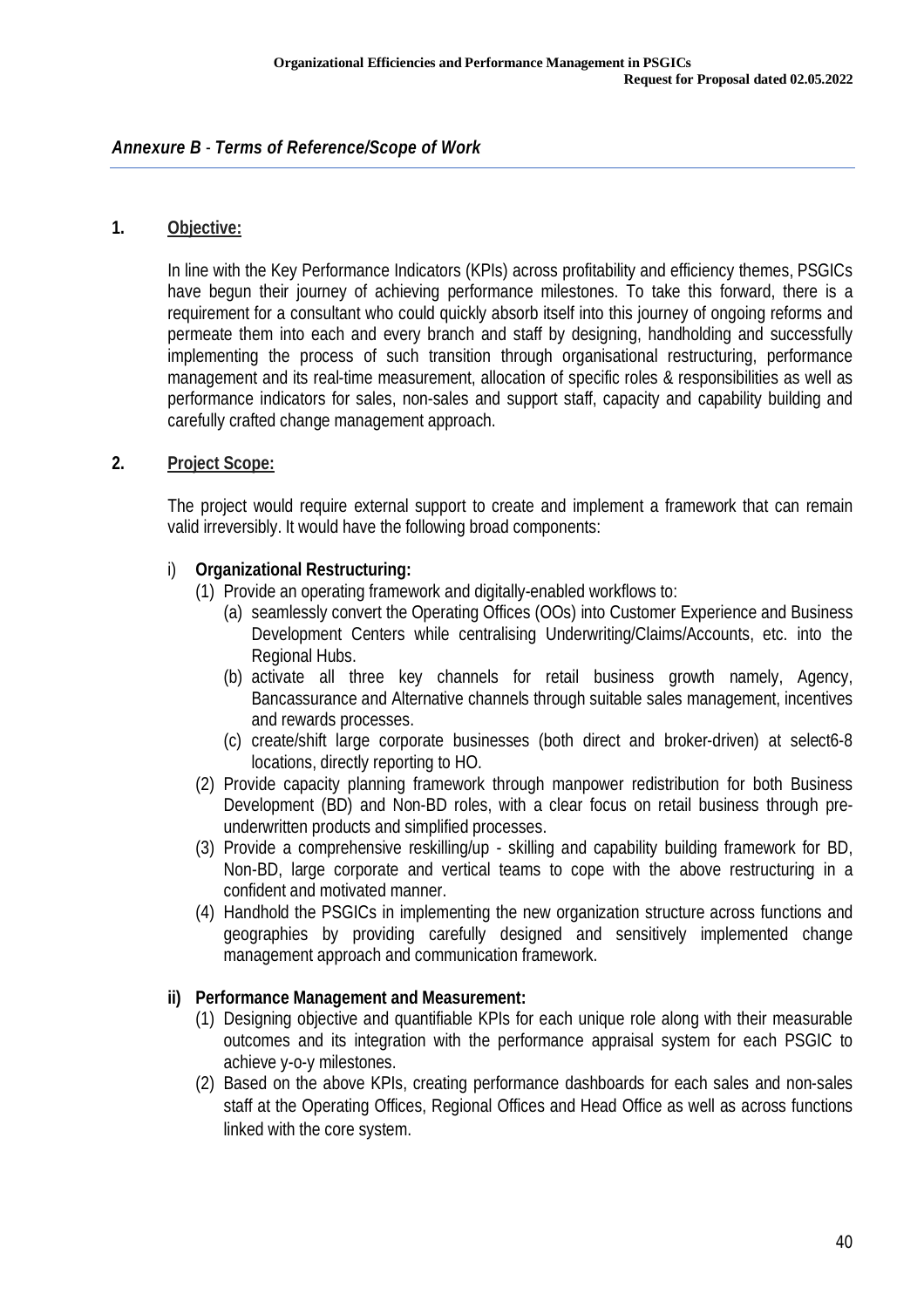### **3. Project Deliverables:**

While majority of the work is centered around a common approach for all the four PSGICs, the implementation shall happen at individual company level. Broadly, 80% of the proposed assignment shall be allocated towards creating unified/common strategies/methodology and frameworks while20% of the proposed assignment will be allocated towards customising and rolling them out at individual company level.

### **4.Key Personnel – for Proposed Assignment:**

The offered Project Team must consist of following key personnel:

- **i.** One Project Leader, 3 functional leaders from Sales, HR and Digital domains.
- **ii.** The Project Leader should have consulting experience of at least one organization in the Insurance/BFSI Sector. He/she will direct & co-ordinate with Functional Leaders. He / she will be overall in-charge for execution/timely completion/implementation of restructured processes through handholding. The Project Leader should have proven track record of having helmed digital transformation projects (that increase organizational efficiency, with change management and measurable performance management) that are completed successfully. Client certification or any other proof to be submitted by the bidder.
- **iii.** A minimum of 2 member team with each functional leader during the diagnose and design phase. Minimum10 implementation and handholding experts (with atleast 2 persons per PSGIC) at the time of implementation phase.
- **iv.** PSGIC specific teams shall interact with each other and will move across various locations as per the project requirements.
- **v.** The Bidder is to provide Organization Chart in **Annexure D4** depending upon its proposed approach, keeping in view manpower / key personnel requirement. The Bidder may refer to **Annexure H** - Parameters for Technical Evaluation in this regard.
- **vi.** Bidder should provide the CVs of all Key Personnel in the Technical Proposal.
- **vii.** The CVs should be recently signed and dated in ink by the respective Key Personnel and countersigned by the Authorized Signatory of the Bidder Applicant. CVs should be provided at the responsibility of the Bidder, photocopy or unsigned / countersigned CVs shall be rejected.
- **viii.** All Key Personnel should be available until the completion of the Proposed Assignment.
- **ix.** Substitution of Key Personnel would be only at the request of the PSGICs or due to incapacity or ill health (proper certificate from competent authority is must), subject to equally or better qualified and experienced personnel being provided to the satisfaction of PSGICs.

#### **5. Period, Timeframe for Completion of Proposed Assignment:**

The period of Consultancy shall be for 10 months from issue of Letter of Award (LOA).Phase-wise submission of frameworks in a report form shall be as per Clause 8 (List of Activity Tracks, Deliverables and Timelines) of this annexure given below.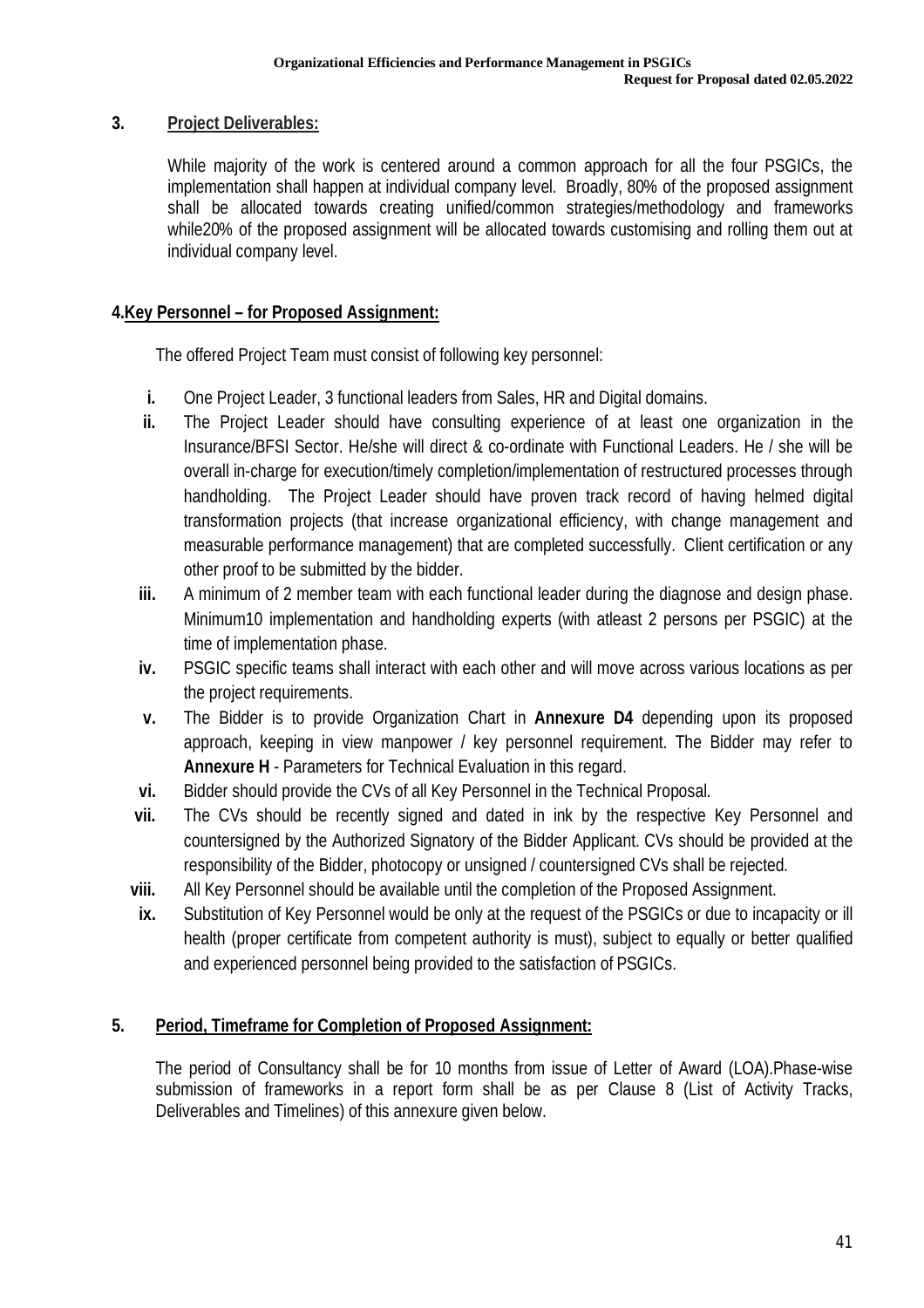#### **6. Consultancy milestones for the evaluation of progress:**

Milestones shall be used for the evaluation of progress of the Proposed Assignment. PSGICs will use these milestones for the release of payments to the Consultant – As per Clause 8 (List of Activity Tracks, Deliverables and Timelines) of this annexure given below.

#### **7. Payment Schedule as % of total Contract value:**

As per Clause 8 (List of Activity Tracks, Deliverables and Timelines) of this annexure given below.

*Note: The above are based on the Invoicing and Payment terms as indicated at Annexure G of this RFP.*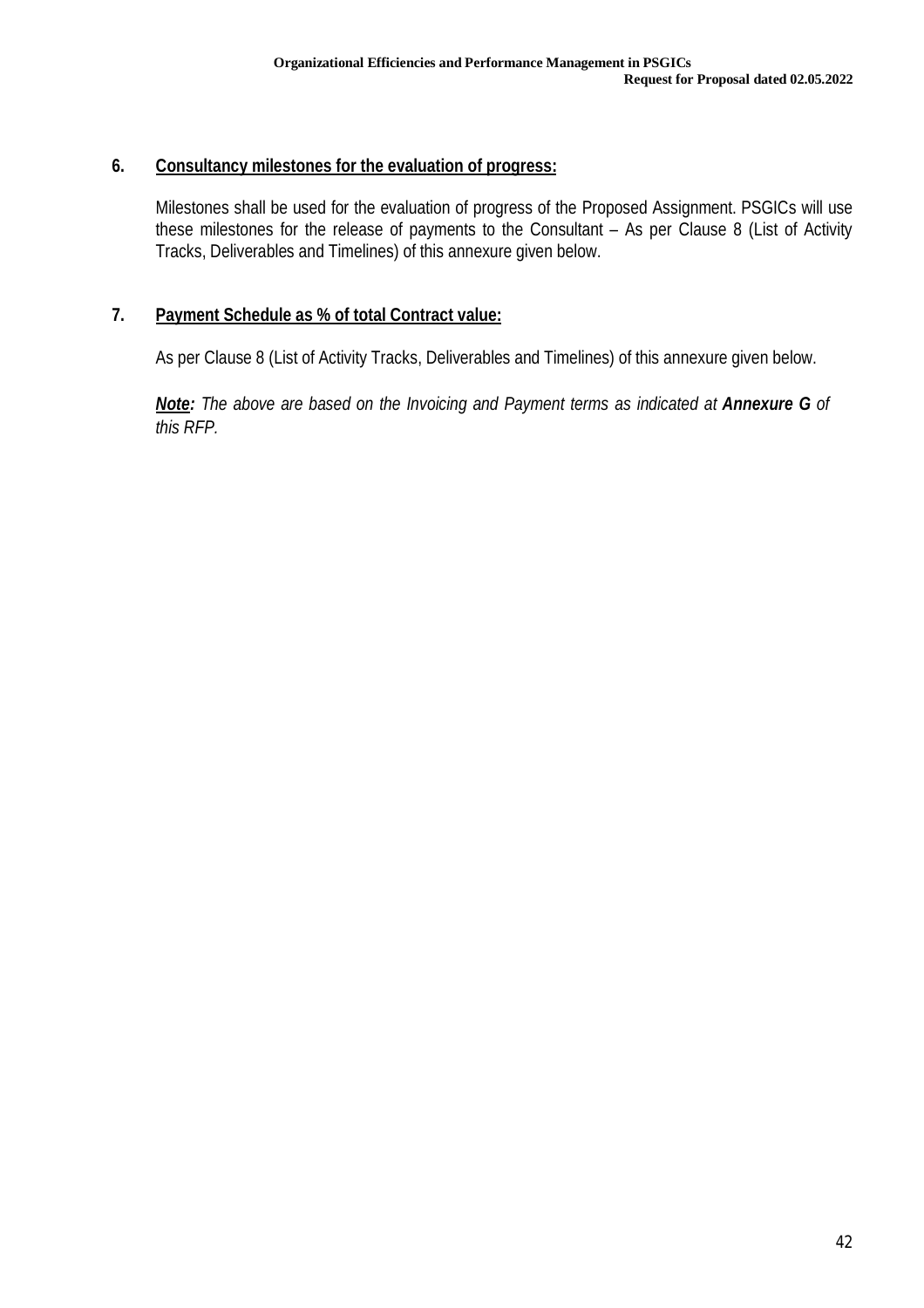|                | 8. List of Activity Tracks, Deliverables and Timelines                                                                                                                                                            |                            |                                               |                               |  |
|----------------|-------------------------------------------------------------------------------------------------------------------------------------------------------------------------------------------------------------------|----------------------------|-----------------------------------------------|-------------------------------|--|
|                | <b>Activity Tracks</b>                                                                                                                                                                                            | <b>Time</b><br>(in months) | <b>Consulting</b><br>Fees %<br>age<br>Payable | <b>Responsibility</b>         |  |
|                | <b>PHASE I - DIAGNOSIS PHASE - 2 Months - 10%</b><br>ORGANISATIONAL EFFICIENCY AND PERFORMANCE MANAGEMENT                                                                                                         |                            |                                               |                               |  |
| 1              | Finalisation of Consultant and Letter of Award                                                                                                                                                                    | T                          |                                               | <b>PSGICs</b>                 |  |
| $\overline{2}$ | Build a functional understanding of the company's operating<br>environment, current employee workforce and their roles, state of<br>alignment with the KPIs and submit an Assessment Report                       | $T+2$                      | 10%<br>(On                                    | Consultant /<br><b>PSGICs</b> |  |
| $\overline{3}$ | Review of functional and technical capabilities of the current<br>Business applications and their implementation across operating<br>and regional offices                                                         | $T + 2$                    | completion<br>of point no.<br>2 & 3)          | Consultant /<br><b>PSGICs</b> |  |
|                | <b>PHASE II - DESIGN PHASE - 3 Months - 30%</b><br>ORGANISATIONAL EFFICIENCY AND PERFORMANCE MANAGEMENT                                                                                                           |                            |                                               |                               |  |
| 1              | Provide implementation-ready operating framework for operating<br>offices, hubs, corporate centres and verticals                                                                                                  | $T + 3$                    | 5%                                            | Consultant /<br><b>PSGICs</b> |  |
| $\overline{2}$ | Provide capacity planning framework for both Business<br>Development (BD) and Non-BD roles with a focus on substantial<br>growth in retail business                                                               | $T + 4$                    | 5%                                            | Consultant /<br><b>PSGICs</b> |  |
| $\mathfrak{Z}$ | Provide a comprehensive reskilling/upskilling and capability<br>building framework for BD, Non-BD, large corporate and vertical<br>teams                                                                          | $T + 5$                    | 5%                                            | Consultant /<br><b>PSGICs</b> |  |
| $\overline{4}$ | Provide carefully designed and sensitively implemented change<br>management approach and communication framework                                                                                                  | $T + 5$                    | 5%                                            | Consultant /<br><b>PSGICs</b> |  |
| 5              | Designing objective and quantifiable KPIs for each unique role<br>along with their measurable outcomes and its integration with the<br>performance appraisal system for each PSGIC to achieve y-o-y<br>milestones | $T + 3$                    | 5%                                            | Consultant /<br><b>PSGICs</b> |  |
| 6              | Based on the above KPIs, creating performance dashboards for<br>each sales and non-sales staff at the operating and regional<br>offices as well as across functions linked with the core system                   | $T + 4$                    | 5%                                            | Consultant /<br><b>PSGICs</b> |  |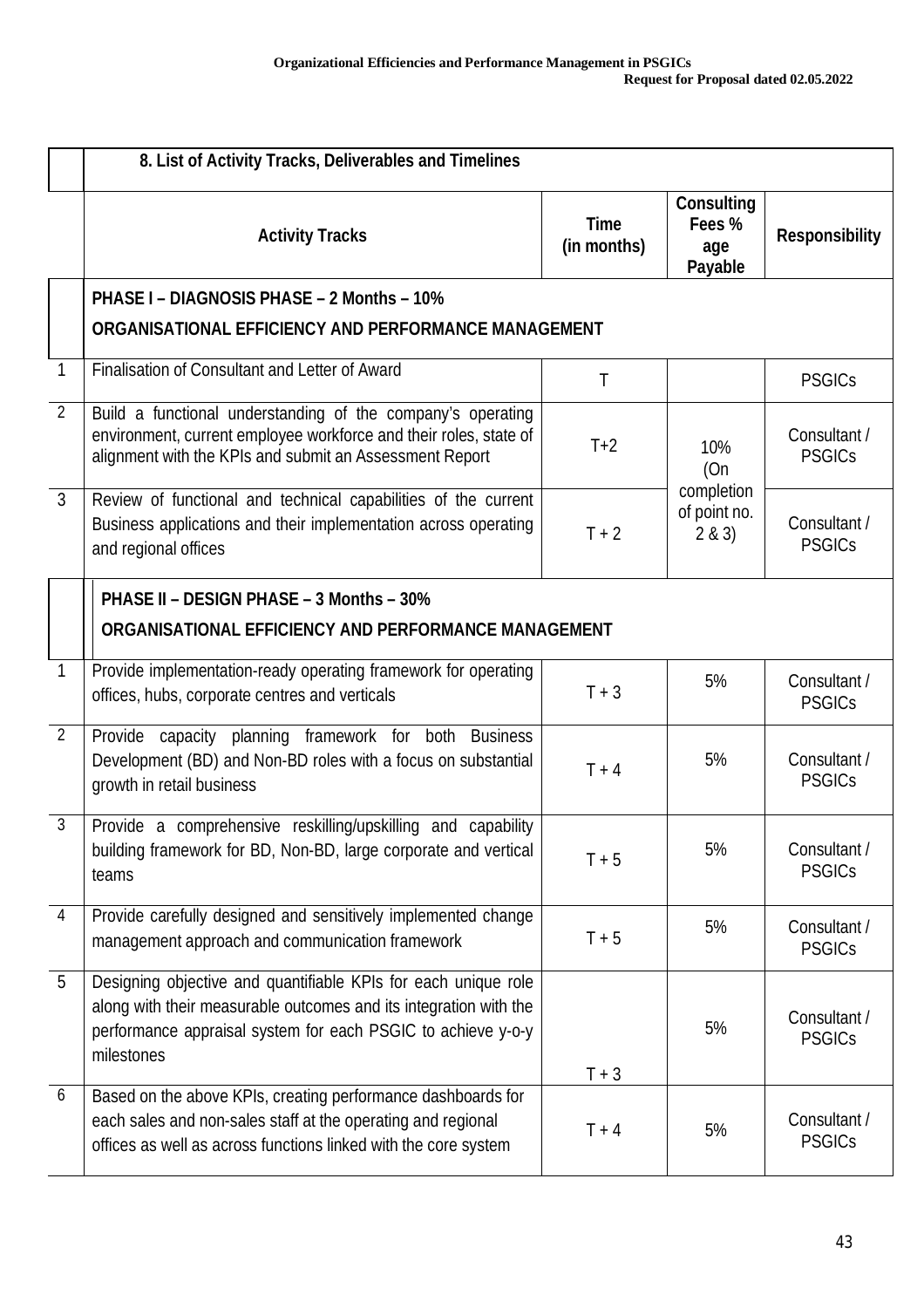# **PHASE III – IMPLEMENTATION PHASE – 5 Months – 60% ORGANISATIONAL EFFICIENCIES AND PERFORMANCE MANAGEMENT**

| $\mathbf{1}$   | Implement KPI-aligned<br>and<br>digitally-enabled operating<br>framework for operating offices, hubs, corporate centers and<br>verticals                                                                                                 | $T + 5-10$       | 10%  | Consultant<br>/ PSGICs |
|----------------|------------------------------------------------------------------------------------------------------------------------------------------------------------------------------------------------------------------------------------------|------------------|------|------------------------|
| $\overline{2}$ | Implement and handhold capacity planning framework for both<br>Business Development (BD) and Non-BD roles with a focus on<br>substantial growth in retail business                                                                       | $T + 5-10$       | 10%  | Consultant<br>/ PSGICs |
| $\mathbf{3}$   | Implement and handhold a comprehensive reskilling/upskilling<br>and capability building framework for BD, Non-BD, large<br>corporate and vertical teams                                                                                  | $T + 5-10$       | 10%  | Consultant<br>/ PSGICs |
| $\overline{4}$ | Implement and handhold carefully designed and sensitively<br>implemented change management approach and communication<br>framework                                                                                                       | $T + 5-10$       | 10%  | Consultant<br>/ PSGICs |
| 5              | Implement and handhold designing objective and quantifiable<br>KPIs for each unique role along with their measurable outcomes<br>and its integration with the performance appraisal system for<br>each PSGIC to achieve y-o-y milestones | $T + 5 - 10$     | 10%  | Consultant<br>/ PSGICs |
| 6              | Implement and handhold based on the above KPIs, creating<br>performance dashboards for each sales and non-sales staff at<br>the operating and regional offices as well as across functions<br>linked with the core system                | $T + 5-10$       | 10%  | Consultant<br>/ PSGICs |
|                | <b>GRAND TOTAL</b>                                                                                                                                                                                                                       | <b>10 MONTHS</b> | 100% |                        |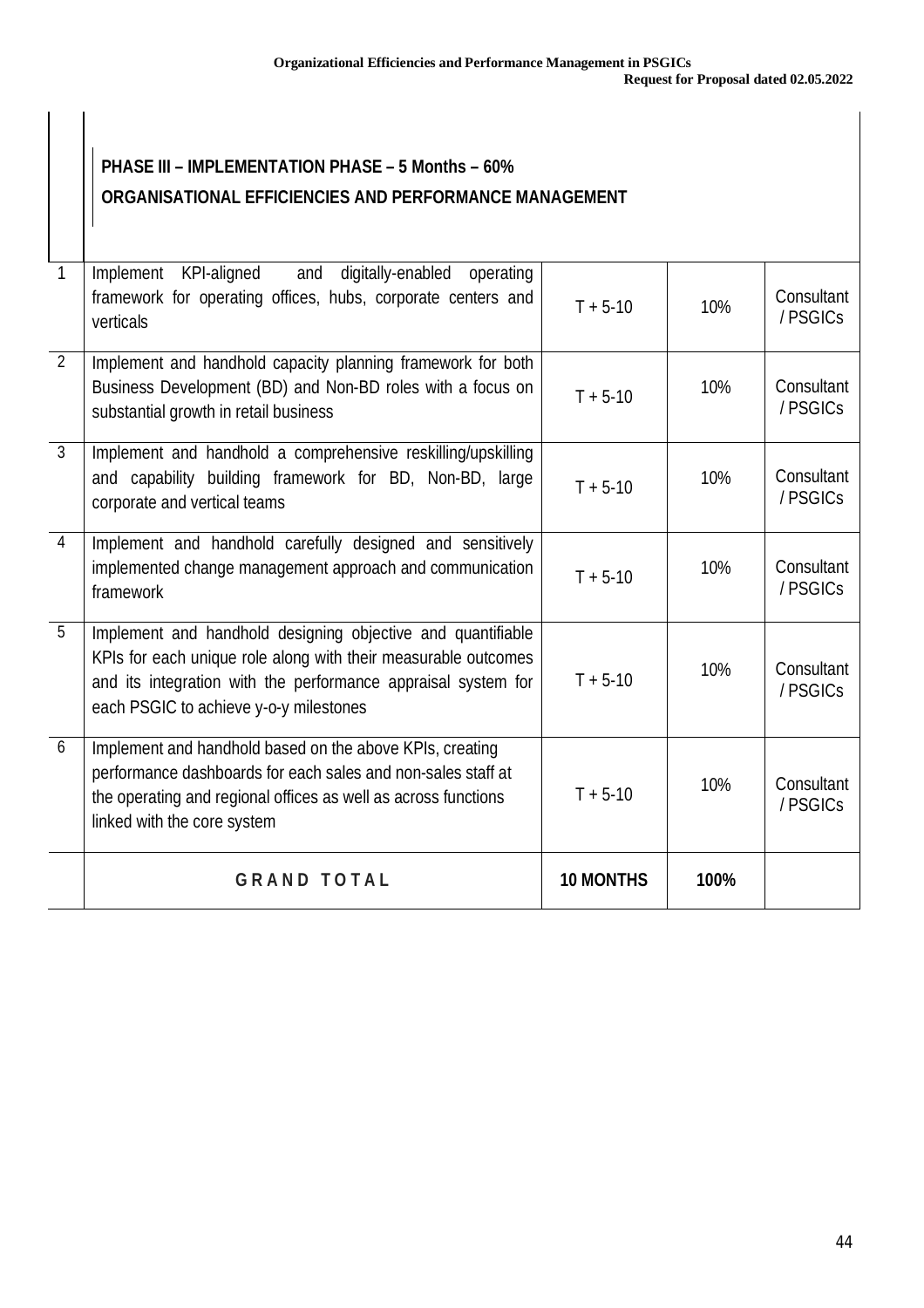## (On Bidder's Letterhead)

Date:

To,

- (i) The Oriental Insurance Company Limited having its registered office at [TO BE INSERTED];
- (ii) National Insurance Company Limited having its registered office at [TO BE INSERTED];
- (iii) The New India Assurance Company Limited having its registered office at [TO BE INSERTED];and
- (iv) United India Insurance Company Limited having its registered office at [TO BE INSERTED]

(Hereinafter jointly and severally referred to as "PSGICs")

### **SUB: RFP dated 02.05.2022**

Dear Sir,

Please find enclosed our Proposal in response to the RFP dated 02.05.2022 issued by the PSGICs.

We hereby confirm the following:

- 1. The Proposal is being submitted by \_\_\_\_\_\_\_\_\_\_\_ *(name of the* Bidder) in accordance with the conditions stipulated in the RFP document.
- 2. We have examined in detail and have understood the terms and conditions stipulated in the RFP document issued by the PSGICs and in any subsequent communication sent by the PSGICs. We agree and undertake to abide by all these terms and conditions. Our Proposal is consistent with all the requirements of submission as stated in the RFP document or in any of the subsequent communications issued by PSGICs.

For and on behalf of: (Name of the Bidder)

Name of the Person / Authorised Signatory:

Designation:

(Please also affix Company seal)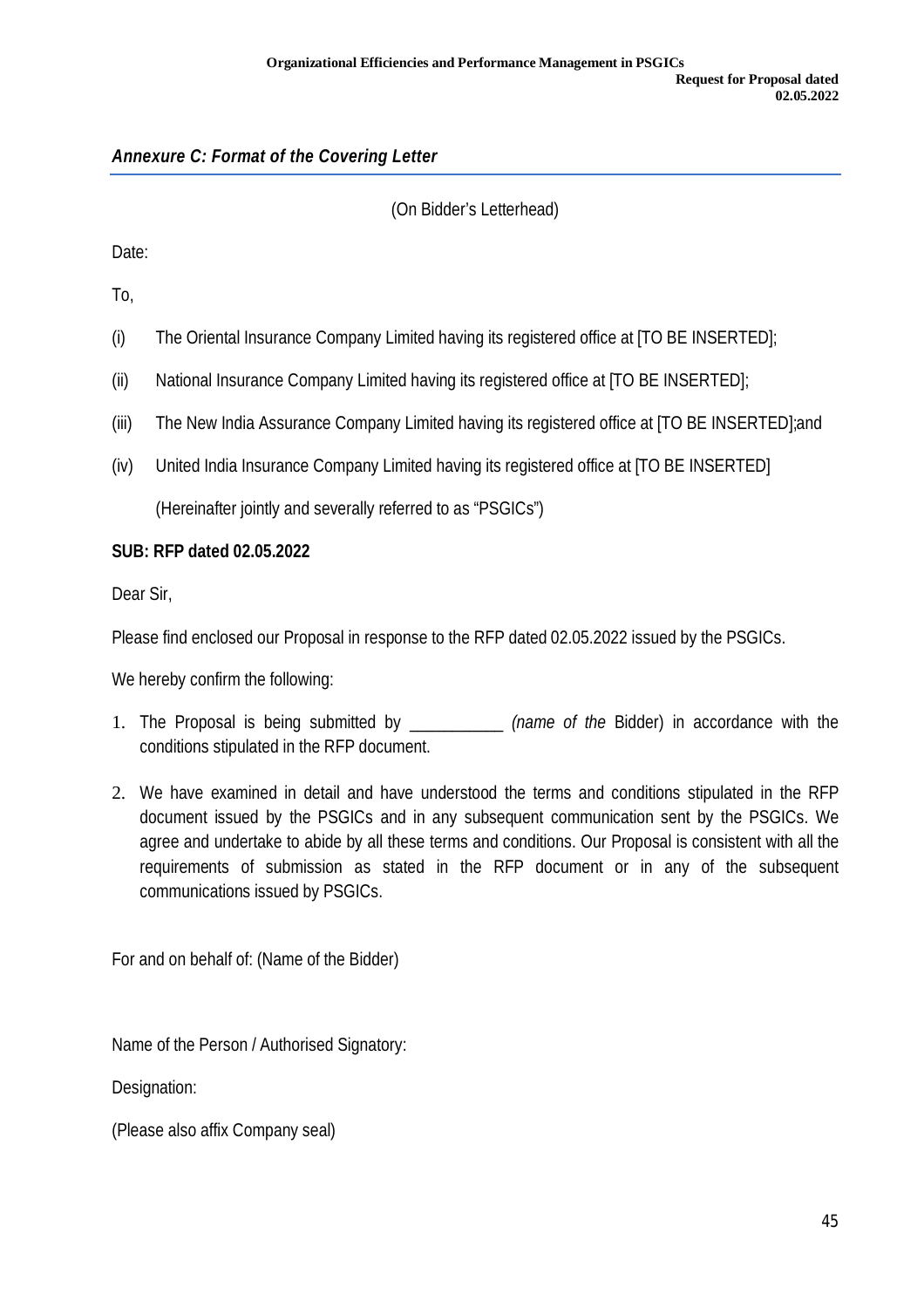# *Annexure D – Letter of Technical Proposal Letter of Technical Proposal*

(On Bidder's Letterhead)

Date:

To,

- (i) The Oriental Insurance Company Limited having its registered office at [TO BE INSERTED]
- (ii) National Insurance Company Limited having its registered office at [TO BE INSERTED];
- (iii) The New India Assurance Company Limited having its registered office at [TO BE INSERTED]; and
- (iv) United India Insurance Company Limited having its registered office at [TO BE INSERTED]

(hereinafter jointly and severally referred to as "PSGICs")

### **Sub: RFP dated 02.05.2022**

Dear Sirs,

With reference to your "RFP dated 02.05.2022" we, having examined all relevant documents and understood their contents, hereby submit our Technical Proposal for selection as Consultant for Organizational Efficiencies and Performance Management in PSGICs. The Proposal is unconditional and unqualified.

- 1. We agree to keep this offer valid for 180 days from the last date of submitting the Proposal specified in this RFP document.
- 2. We agree to undertake this Proposed Assignment, if allotted by you, as per the Scope of Work (Terms of Reference / Scope of Work – **Annexure B**) and in accordance with the time frames specified in this RFP document as well as on the payment terms mentioned therein.
- 3. We agree and undertake to abide by all the terms and conditions of this RFP document. We submit this Proposal under and in accordance with the terms of this RFP document. Our Proposal is consistent with all the requirements of submissions as stated in this RFP document and will be kept compliant in case of any subsequent communication issued by PSGICs.
- 4. We confirm that the information submitted by us in our Proposal is true and correct.

For and on behalf of: (name of the Bidder)

Name of the Person / Authorised Signatory: Designation: (Please also affix Company seal)

## *List of Documents Enclosed:*

- *1. Annexures D1 to D8*
- *2. Bid Declaration Form*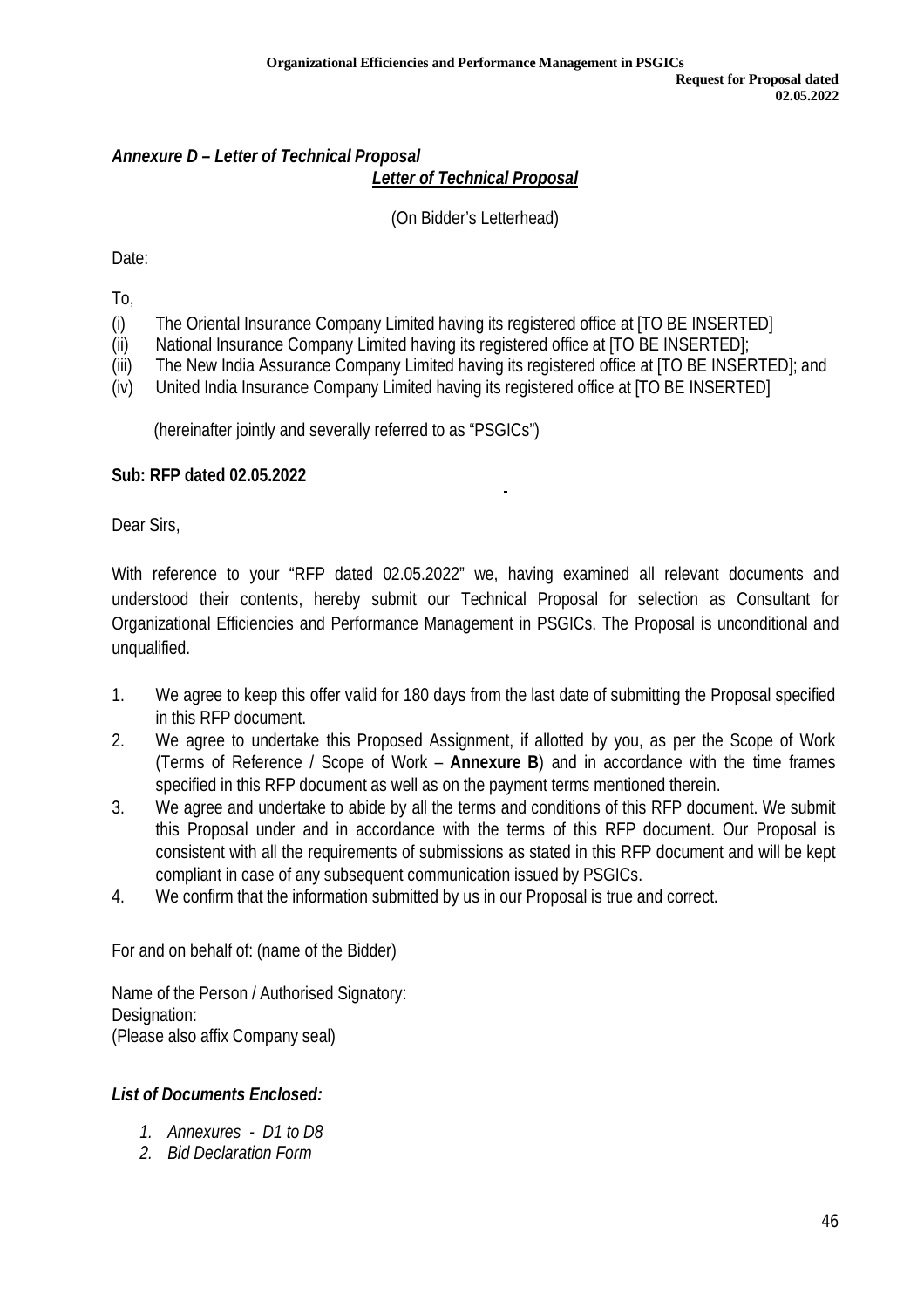# *Annexure D1 – Particulars to be furnished for Appointment of a Consultant*

(On Bidder's Letterhead)

| <b>S. No.</b> | <b>Criteria</b>                                                                 | Documents to be |
|---------------|---------------------------------------------------------------------------------|-----------------|
|               |                                                                                 | submitted in    |
|               |                                                                                 | support         |
| 1.            | Name of the Bidder Company/Firm                                                 |                 |
| 2.            | Date of incorporation of the Bidder Company/Firm                                |                 |
| 3.            | Complete Address of the Bidder Company/Firm                                     |                 |
| 4.            | Name and contact details of the Authorized Signatory                            |                 |
| 5.            | Particulars of the Authorized Signatory:                                        |                 |
|               | Name<br>(i)                                                                     |                 |
|               | (i)<br>Designation                                                              |                 |
|               | <b>Contact Number</b><br>(iii)                                                  |                 |
|               | Fax Number<br>(iv)<br>(v)<br>Email Id                                           |                 |
|               |                                                                                 |                 |
| 6.            | Number of persons proposed to be deployed for this assignment and               |                 |
|               | their profiles / CVs                                                            |                 |
| 7.            | Bank Name, address and account number of the Bidder                             |                 |
| 8.            | PAN of the Bidder Company/Firm                                                  |                 |
| 9.            | Service Tax Registration Number/GST Registration Number of the<br><b>Bidder</b> |                 |
| 10.           | Office address at Delhi, Mumbai, Chennai& Kolkata                               |                 |
| 11.           | List of full time professional staff of the Bidder including its                |                 |
|               | affiliates/group companies/member firms working under the common                |                 |
|               | brand name and engaged in similar activities of providing advisory              |                 |
|               | /financial services in India                                                    |                 |
| 14.           | Presence in how many cities in India - Please furnish details of the<br>same    |                 |
| 15.           | Any other information considered relevant by the Bidder                         |                 |
|               |                                                                                 |                 |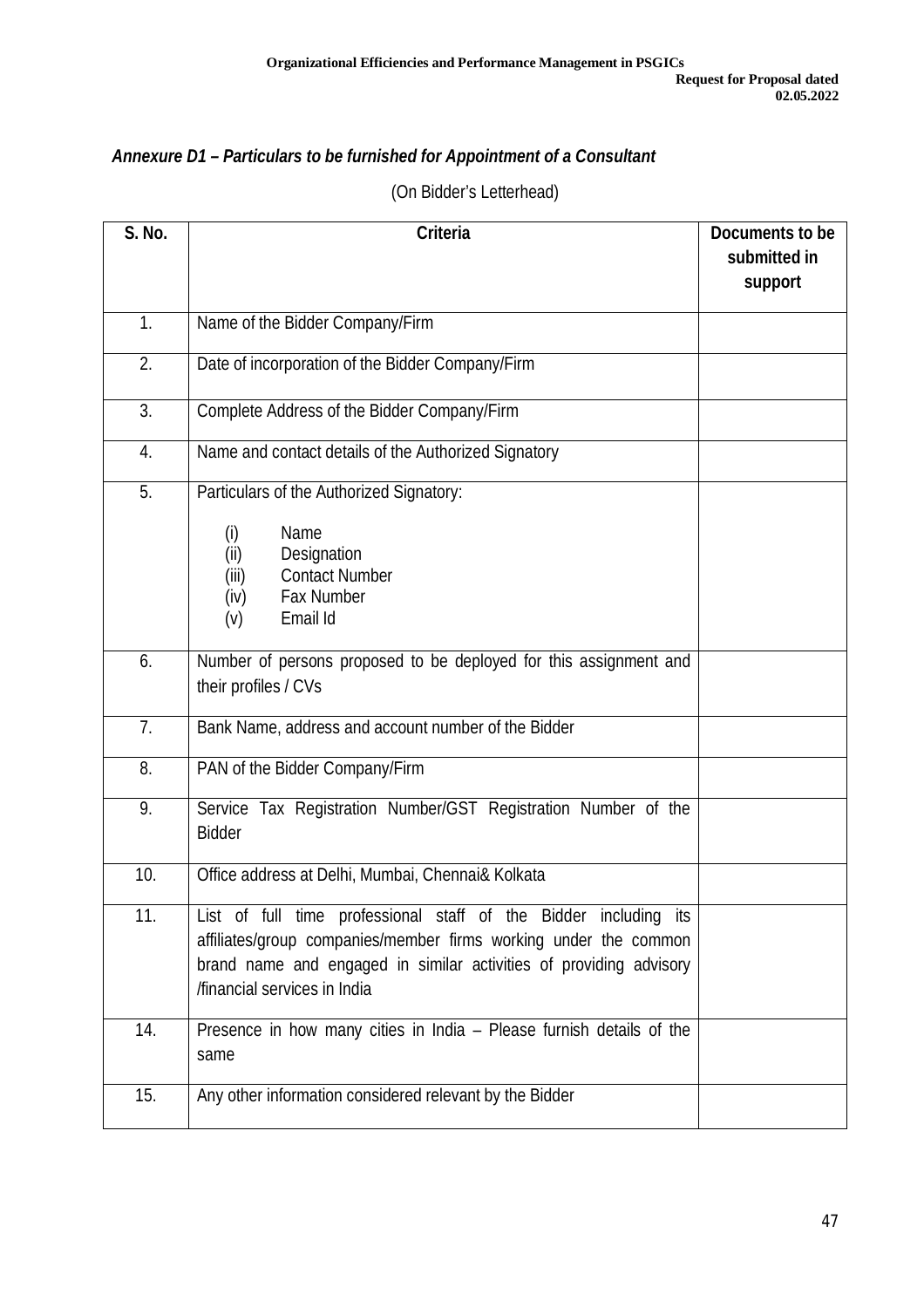The Bidder should provide the following information along with the above-mentioned documents/information:

- (i) Bidder's key businesses, geographical presence in India, brief history and key milestones
- (ii) Group structure, businesses and key group companies (where applicable)
- (iii) Shareholding pattern and global promoter/ parent company (if applicable)
- (iv) Overall financial strength of the Bidder in terms of turnover, profitability and cash flow (liquid assets) situation
- (v) Any other relevant information

Please include (as **Annexure**) suitable proof, where necessary, supporting the information provided in response to the various parameters, with suitable cross-reference.

(Signature, Name, Designation of the Authorized Signatory)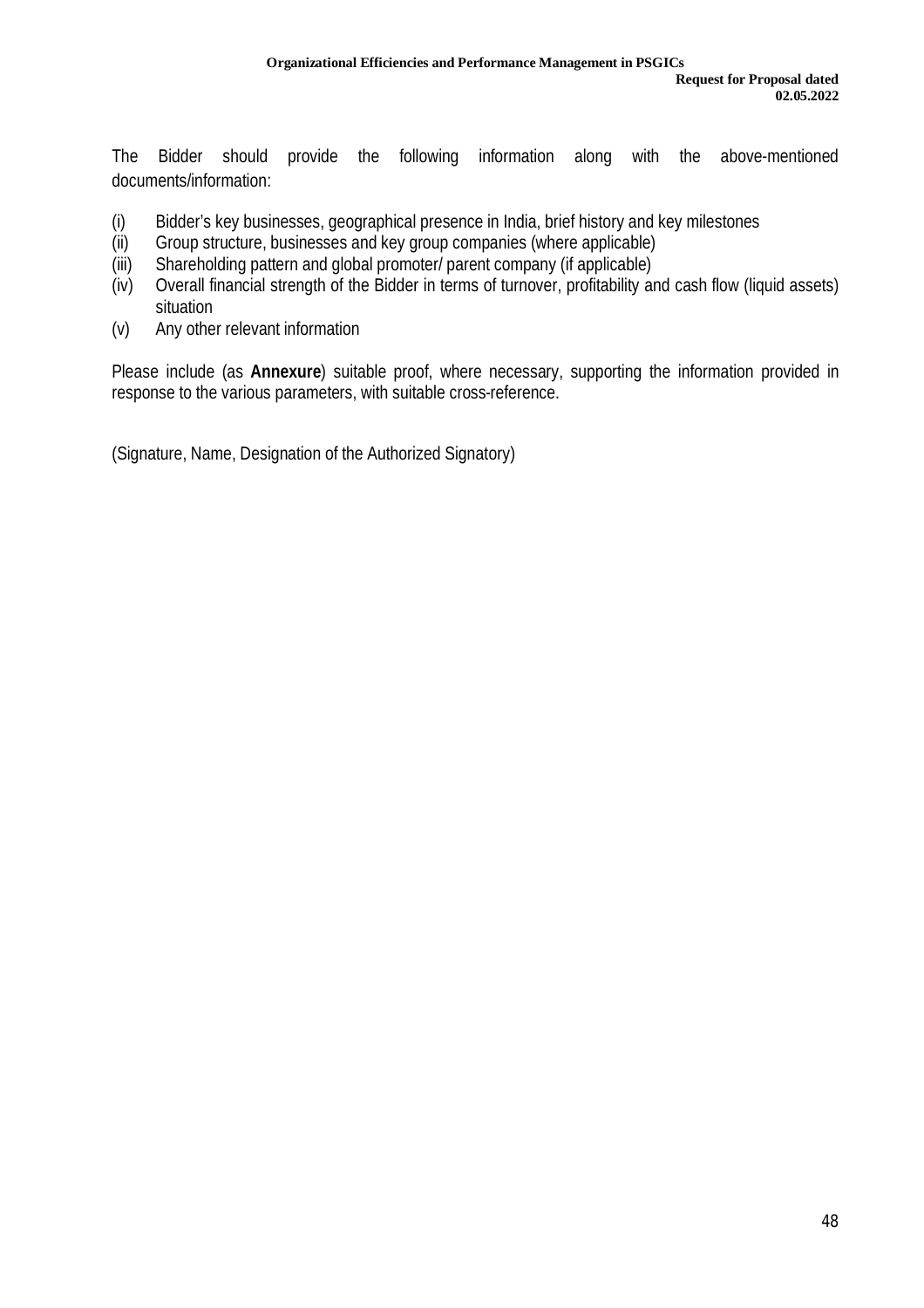*Annexure D2 – Particulars in respect of experience in Organizational Restructuring, and Performance Management / Transformation; Sales Force Transformation & Channel Productivity; Digital Transformation/ Enablement / Alignment assignments completed upto 31.03.2022*

(On Bidder's Letterhead)

| S.No. | Name of<br><b>Client</b><br>Company | <b>Type of Consultancy Assignment</b><br>(Organisational Structure design/<br><b>Organisational</b><br><b>Efficiencies/Performance</b><br>Management) | <b>Type</b><br><b>of</b><br><b>Sector</b> | <b>Year of</b><br>commencement<br>of Assignment | <b>Detailed</b><br><b>Description</b><br>given in D2<br>(a/b/c) |
|-------|-------------------------------------|-------------------------------------------------------------------------------------------------------------------------------------------------------|-------------------------------------------|-------------------------------------------------|-----------------------------------------------------------------|
| 1.    |                                     |                                                                                                                                                       |                                           |                                                 |                                                                 |
| 2.    |                                     |                                                                                                                                                       |                                           |                                                 |                                                                 |
| 3.    |                                     |                                                                                                                                                       |                                           |                                                 |                                                                 |
| 4.    |                                     |                                                                                                                                                       |                                           |                                                 |                                                                 |
| 5.    |                                     |                                                                                                                                                       |                                           |                                                 |                                                                 |

# *Notes:*

- *1. The information to be provided in the Format below on each Assignment for which Bidder's Company / Firm was legally contracted, either individually as a corporate entity or as one of the major companies within the same / single brand umbrella for D2 a, D2 b and D2 c.*
- *2. Bidder / Consultant should provide all the details (including documentary evidence like copy of work order / contract document / completion certificate from customer / certificate from auditor) as required in the Form.*
- *3. In case the information required by PSGICs is not provided by the Bidder / Consultant, PSGICs shall proceed with evaluation based on information provided and may not request the Bidder / Consultant for further information.*
- *4. The responsibility for providing information as required in this form lies solely with the Bidder / Consultant.*
- *5. Please cite experience in India only.*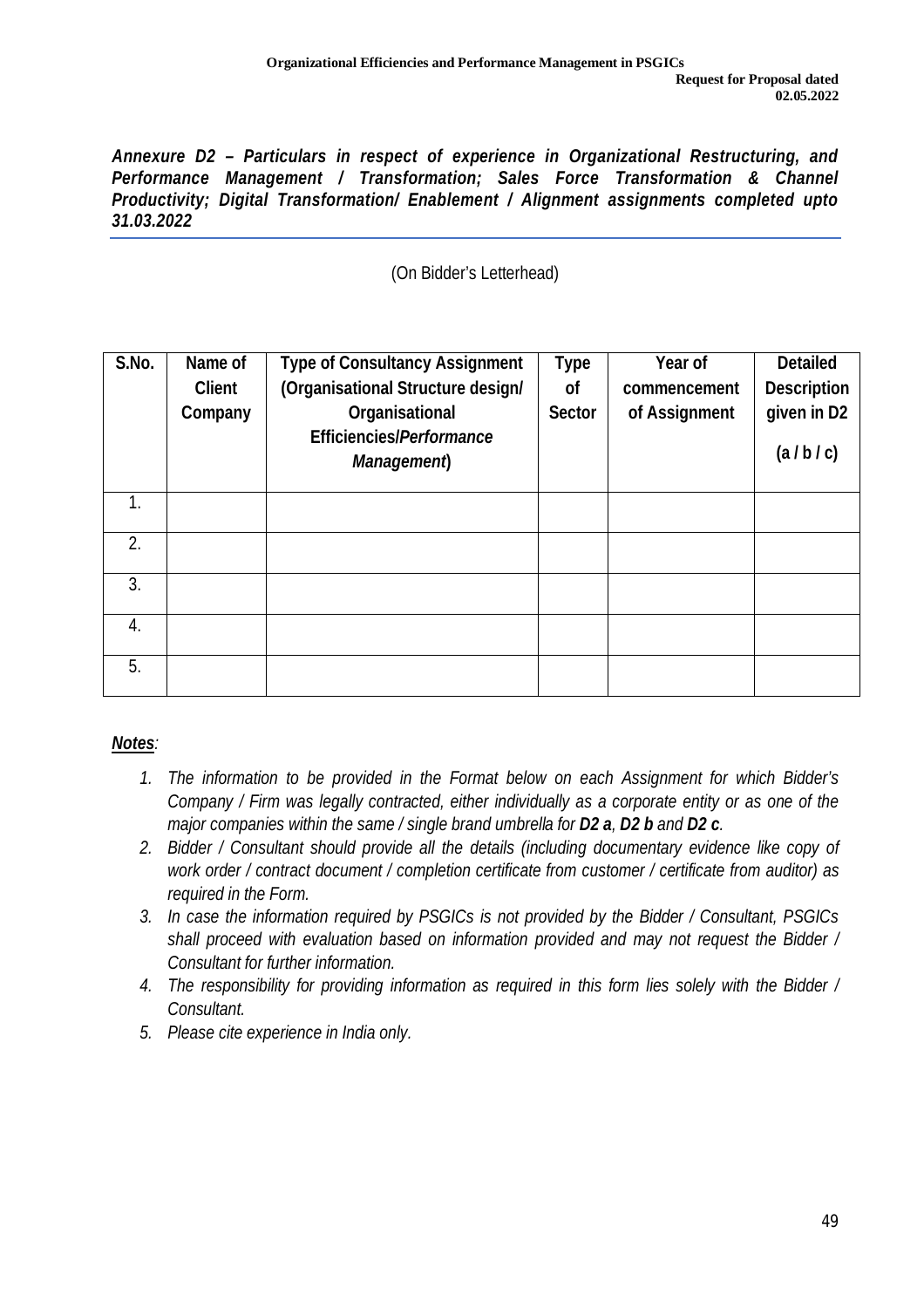### *D2 a. Bidder / Consultant's Experience inHandling Organizational Restructuring, and Performance Management / Transformation Assignments*

| <b>S. No.</b>  | <b>Description</b>                                                       | Details to be filled |
|----------------|--------------------------------------------------------------------------|----------------------|
| 1              | <b>Assignment Name</b>                                                   |                      |
| $\overline{2}$ | Location - Name of the State                                             |                      |
| $\overline{3}$ | Name and address of the Client Company                                   |                      |
| 4              | Start Date (MM/YYYY)                                                     |                      |
| 5              | Completion Date (MM/YYYY)                                                |                      |
| 6              | Name of Associated Consultants, if any                                   |                      |
| $\overline{7}$ | Approx. value of Contract (in INR)                                       |                      |
| 8              | Approx. value of services provided by you under the<br>Contract (in INR) |                      |
| 9              | Duration of the Assignment (in months)                                   |                      |
| 10             | Total number of months spent on completion of the<br>Assignment          |                      |
| 11             | Narrative description of the Project                                     |                      |

The following Format to be utilised for capturing informationfor each Assignment: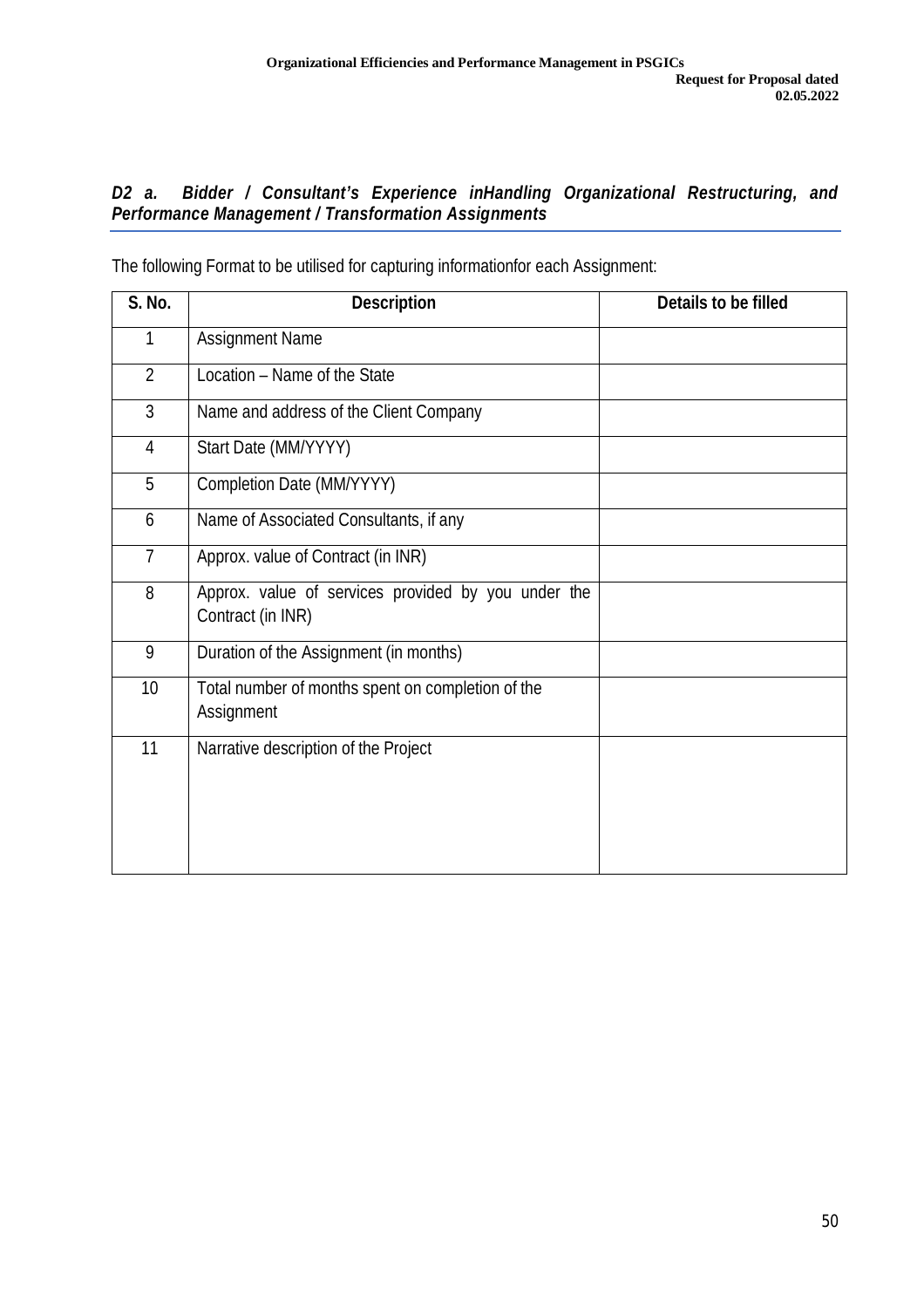# *D2 b. Bidder / Consultant's Experience in Handling Sales Force Transformation & Channel Productivity Assignments*

| <b>S. No.</b>  | <b>Description</b>                                                       | Details to be filled |
|----------------|--------------------------------------------------------------------------|----------------------|
| 1              | <b>Assignment Name</b>                                                   |                      |
| $\overline{2}$ | Location - Name of the State                                             |                      |
| 3              | Name and address of the Client Company                                   |                      |
| 4              | Start Date (MM/YYYY)                                                     |                      |
| 5              | Completion Date (MM/YYYY)                                                |                      |
| 6              | Name of Associated Consultants, if any                                   |                      |
| 7              | Approx. value of Contract (in INR)                                       |                      |
| 8              | Approx. value of services provided by you under the<br>Contract (in INR) |                      |
| 9              | Duration of the Assignment (in months)                                   |                      |
| 10             | Total number of months spent on completion of the<br>Assignment          |                      |
| 11             | Narrative description of Project                                         |                      |

The following Format to be utilised for capturing information for each Assignment: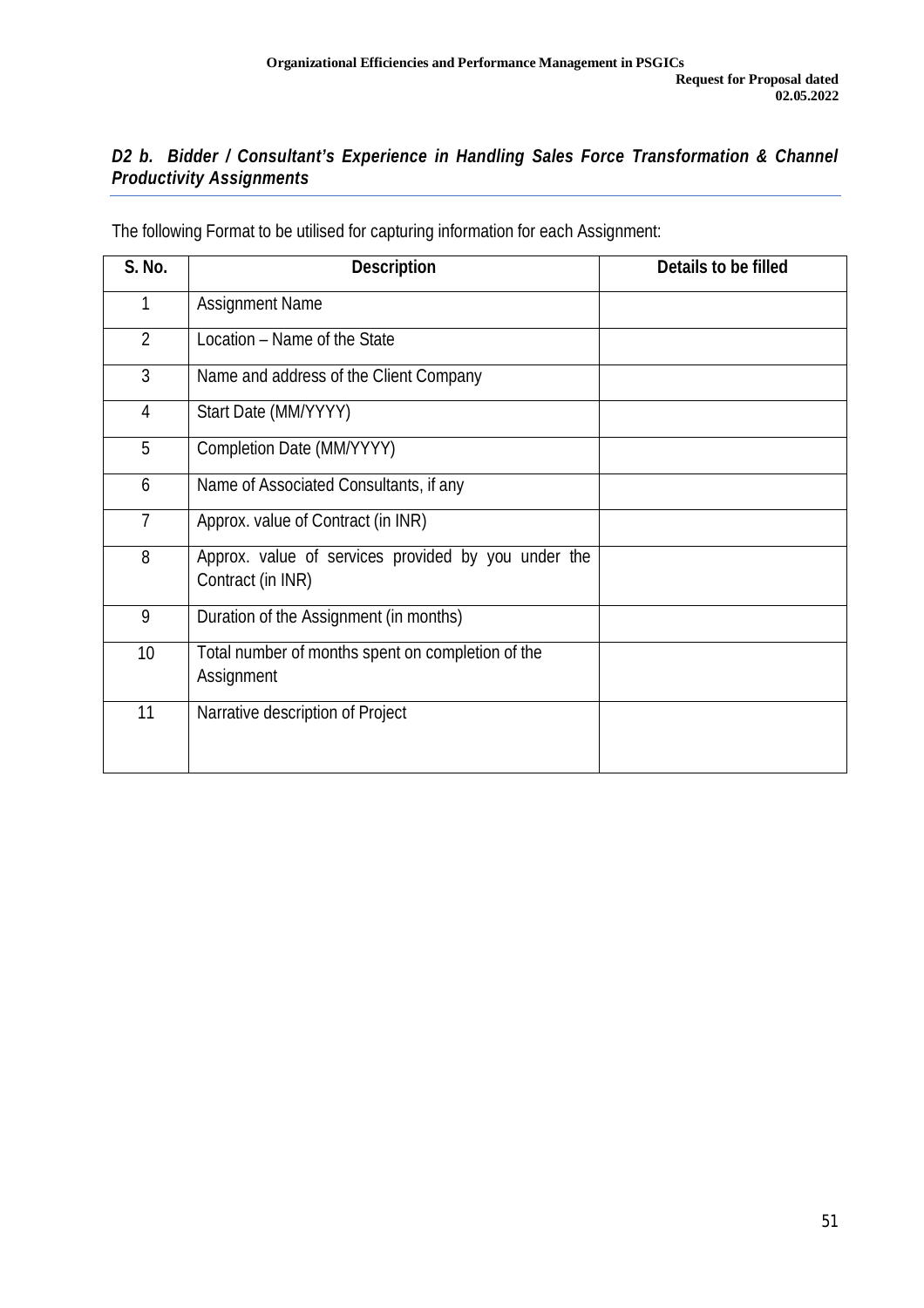# *D2 c. Bidder / Consultant's Experience in Handling Digital Transformation/ Enablement / Alignment Assignments*

| <b>S. No.</b>   | <b>Description</b>                                                       | <b>Details to be filled</b> |
|-----------------|--------------------------------------------------------------------------|-----------------------------|
| 1               | <b>Assignment Name</b>                                                   |                             |
| $\overline{2}$  | Location - Name of the State                                             |                             |
| 3               | Name and address of the Client Company                                   |                             |
| 4               | Start Date (MM/YYYY)                                                     |                             |
| 5               | Completion Date (MM/YYYY)                                                |                             |
| 6               | Name of Associated Consultants, if any                                   |                             |
| 7               | Approx. value of Contract (in INR)                                       |                             |
| 8               | Approx. value of services provided by you under the<br>Contract (in INR) |                             |
| 9               | Duration of the Assignment (in months)                                   |                             |
| 10 <sup>1</sup> | Total number of months spent on completion of the<br>Assignment          |                             |
| 11              | Narrative description of Project                                         |                             |

The following Format to be utilised for capturing information for each Assignment: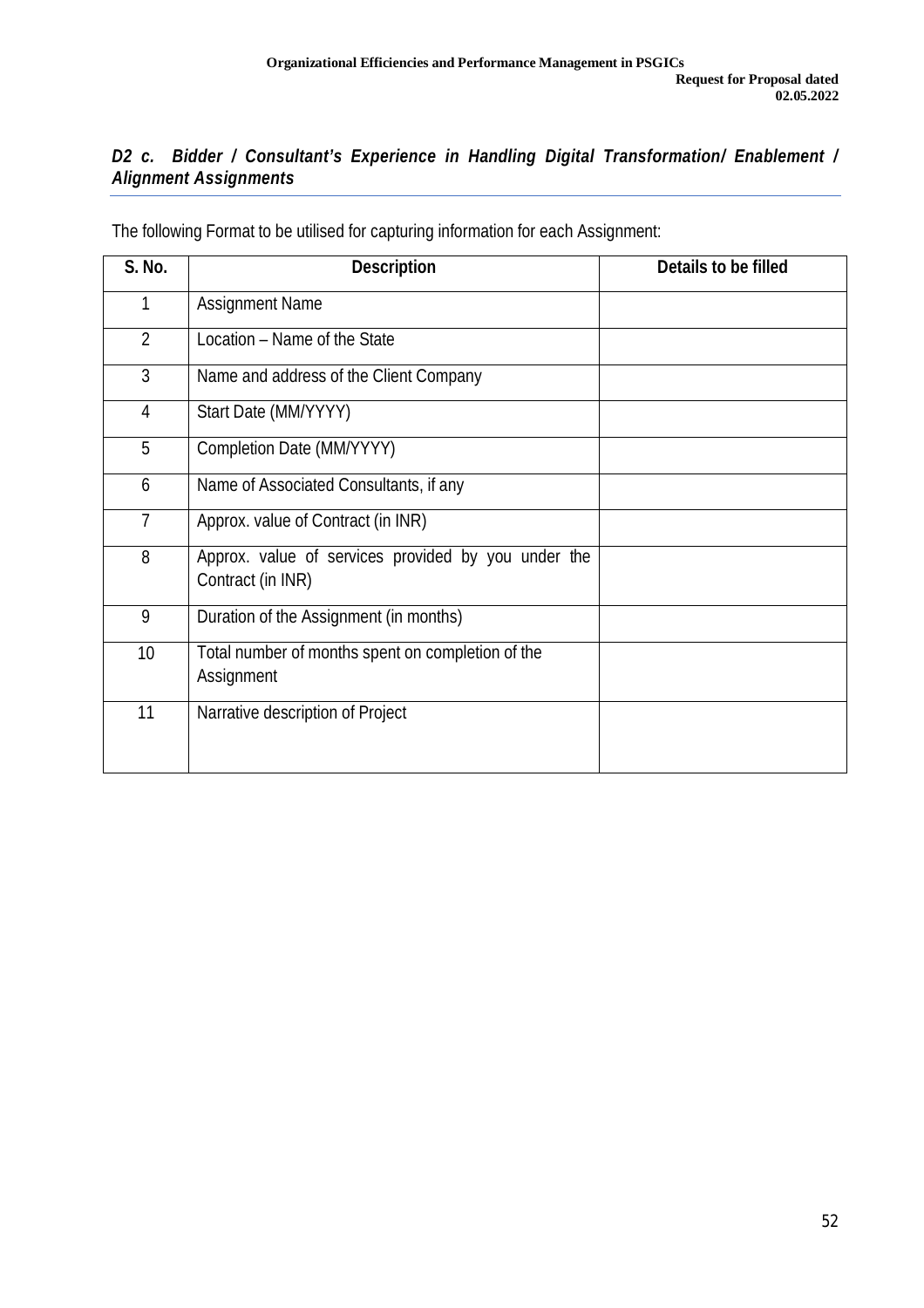### *Annexure D3 – Financial Performance of the Bidder*

#### (On Bidder's Letterhead)

| <b>Financial Year</b> | <b>Annual Turnover</b> |
|-----------------------|------------------------|
|                       | (in INR)               |
| FY 2019-20            |                        |
| FY 2020-21            |                        |
| FY 2021-22            |                        |

#### **Certificate from the Statutory Auditor**\*

This is to certify that above information which relates to **Example 20** (Name of the Bidder) is correct as per information available in the books of the Firm/Company.

Name of the Audit Firm:

Seal of the Audit Firm:

Firm Registration No.:

Membership No.:

Date:

*(Signature, name and designation of the Authorized Signatory)*

\* In case of non-completion of audit for the FY 2021-22, financials for previous 2 years till FY 2020- 21shall be acceptable. A self-declaration by the authorized signatory of the Bidder be also submitted that the audited accounts of FY 2021-22 are not ready. PSGICs reserve the right to call for the audited financials of FY 2021-22 at a later date.

*Note: Please fill the above table and if it is not sufficient, attach printed Annual Financial Statements.*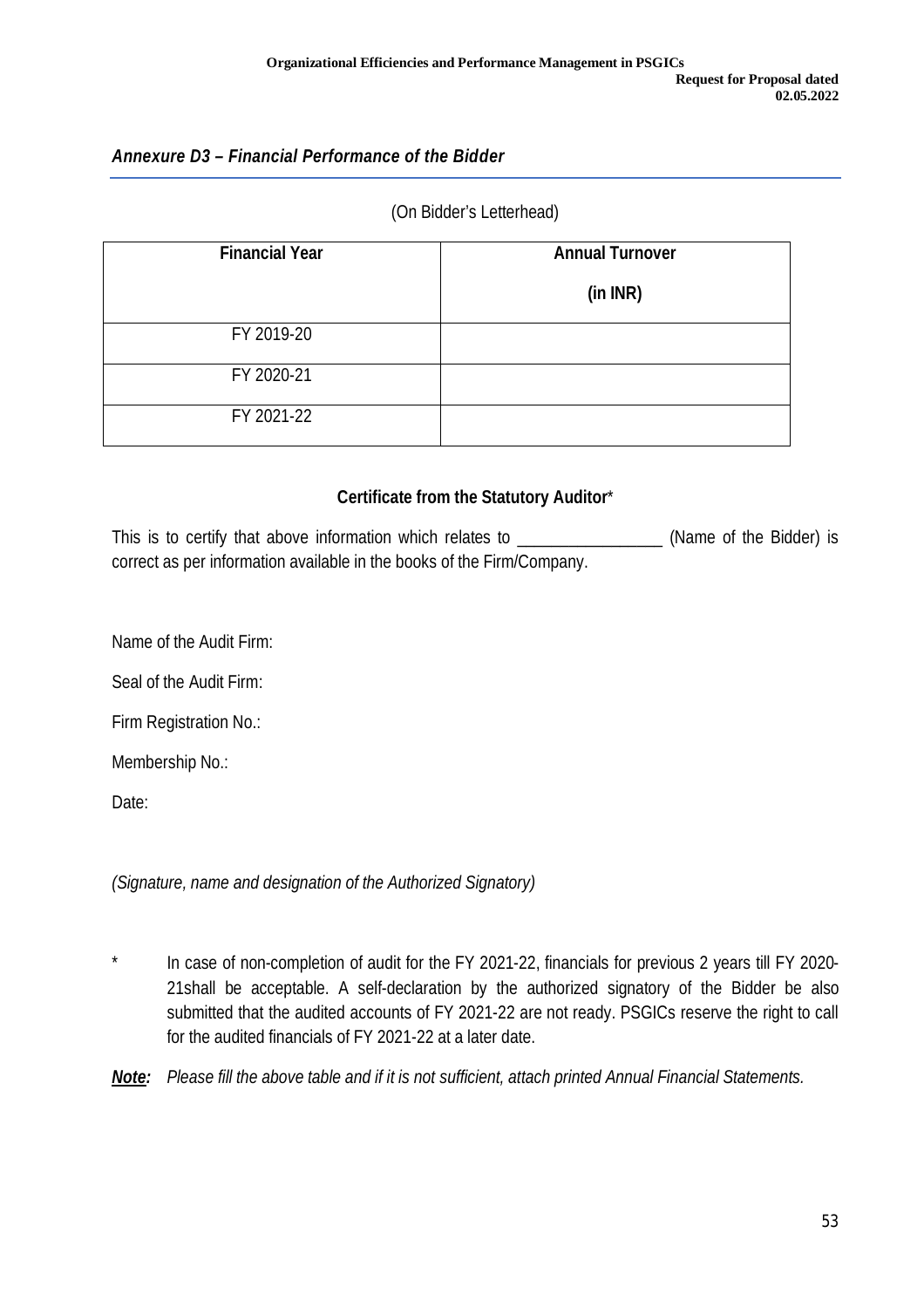### *Annexure D4 – Organization Chart*

Bidder is required to provide Organization Chart along with identification of key personnel and their key roles for the Proposed Assignment (Refer Point 4 **'Key Personnel – for the Proposed Assignment' of Annexure B – Terms of Reference / Scope of Work**).

In the above:

- i. There should be one Project Leader for the Proposed Assignment who should have consulting experience of at least one organization in the Insurance/BFSI Sector and should be a Director/Partner level duly authorized person. The Project Leader should have proven track record of having helmed digital transformation projects (that increase organizational efficiency, with change management and measurable performance management) that are completed successfully.
- ii. Under the Project Leader, there should be three Functional leaders from Sales, HR and Digital domain.
- iii. Under the functional Leaders, a minimum of two member team shall be earmarked for the Project during the diagnose and design phase with defined key roles in line with the Scope of Work of the Proposed Assignment.
- iv. Minimum 10 Implementation and Handholding Experts with atleast two persons per PSGICs at the time of implementation phase.
- v. PSGIC-specific teams shall interact with each other and will move across various locations as per the project requirements.
- vi. All team members, to be attached to each key personnel should be shown in the Organization Chart.
- vii. The Bidder is expected to dwell upon at length on the number of key personnel as well as on the number of team members proposed to be deployed during presentation.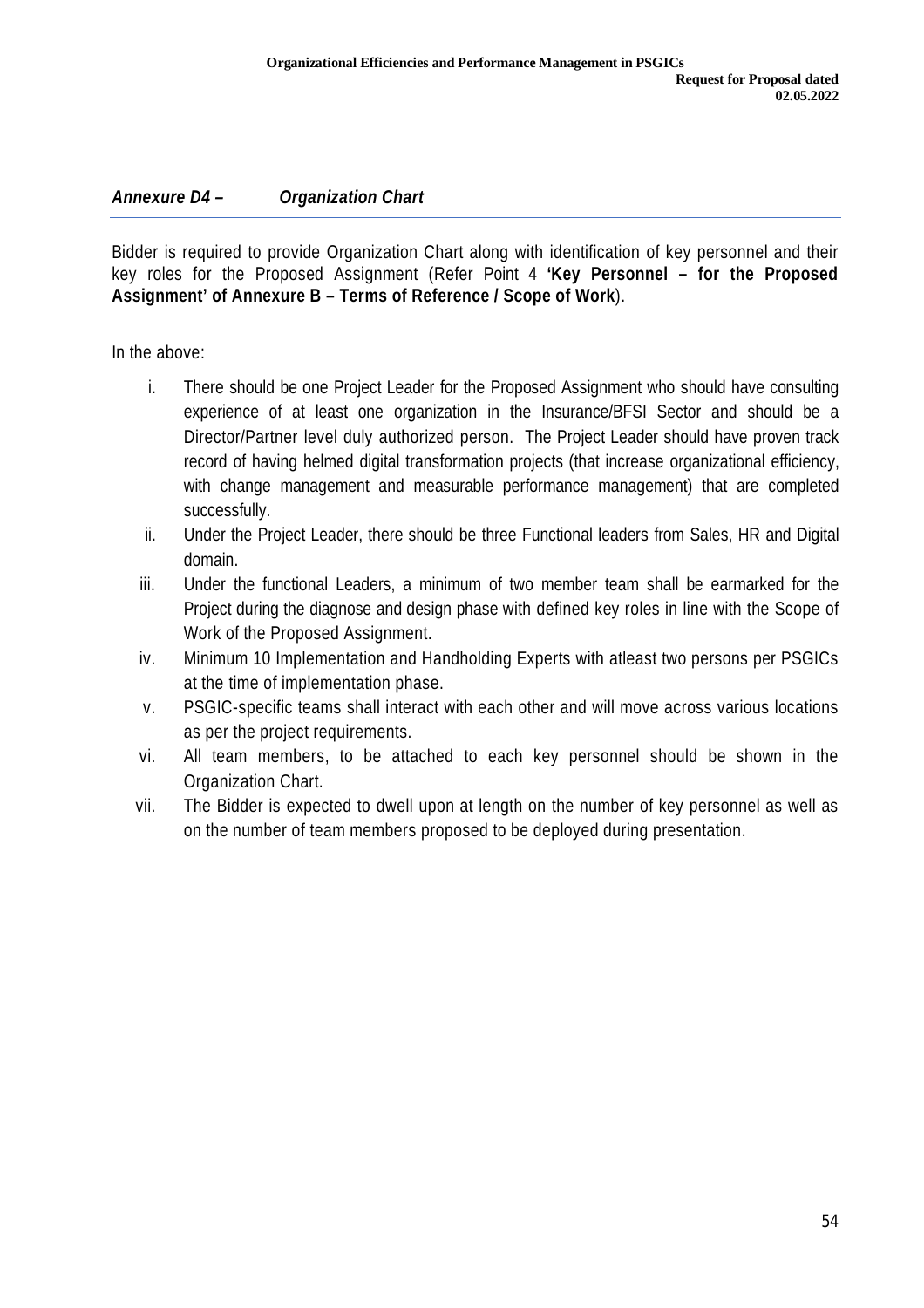### (On Bidder's Letterhead)

#### **i. Background of the Project Leader:**

The Bidder shall provide a detailed background of the proposed Project Leader having at least 15 years of relevant consulting experience, awards and accolades which would be relevant to the Proposed Assignment, his/her experience in Sales, HR, Digital & Organization structure and Change Management transactions generally, and specifically in Insurance/BFSI sector. He/she will direct & co-ordinate with Functional Leaders. He will be overall in–charge for execution/timely completion/implementation of restructured processes through handholding. The Bidder shall also provide the CV of the Project Leader.

This write up along with CV of Project Leader will be considered and marked during the technical evaluation.

#### **ii. Background of the Key Personnel:**

The Bidder shall provide a detailed background of each of the proposed key personnel (Functional Leaders – Sales, HR, Digital), his/her experience, awards and accolades which would be relevant to the Proposed Assignment, his/her experience in Insurance/BFSI sector. The Bidder shall also provide the CV of the key personnel.

This write up along with CV of each key personnel will be considered and marked during the technical evaluation.

#### **iii. Number of Full Time Resource Persons:**

- a. Delhi:
- b. Mumbai:
- c. Chennai:
- d. Kolkata:

#### **iv. CV of Key Personnel of entire Project Team:**

Please provide CVs of Key Personnel (including Project Leader and Functional Leaders) who would play key role on the Proposed Assignment. In addition, the Bidder should specify a range of personnel to be deployed on the proposed assignment – month wise plan for Project Team to be provided.

The CV of key personnel should include the following information: -

- 1. Name
- 2. Date of Birth
- 3. Nationality
- 4. Office Address
- 5. Email Id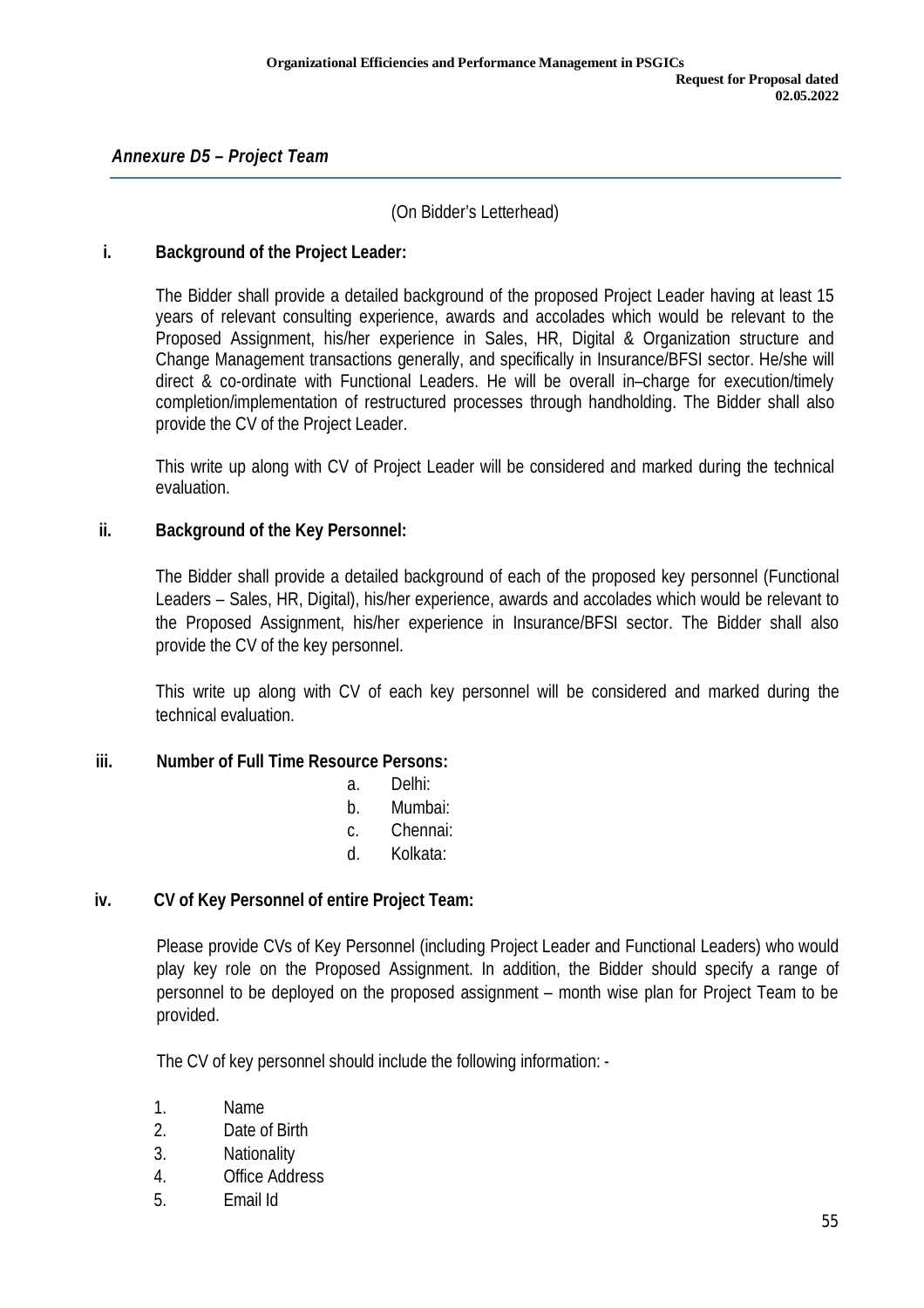- 6. Phone No.
- 7. Mobile No.
- 8. Professional Qualification (Indicate College / University / Institution, Degree obtained, dates of obtainment etc.)
- 9. Certifications and trainings attended
- 10. Total Number of years of experience
- 11. Total Number of years with the Company / Firm
- 12. Areas of expertise and number of years of experience in this area
- 13. General Experience
- 13.1 Experience in handling strategic and transformational projects relating to HR Transformation in India and abroad
- 13.2 Experience in handling strategic and transformational projects relating to Organizational Structure design in India and abroad
- 13.3 Experience in handling consultancy projects for PSU Financial Institutions in India and abroad
- 13.4 Any other relevant experience in India and abroad
- 14. Domain Experience
- 14.1 Area of dominance (Insurance / Sales /Digital / HR etc.)
- 14.2 Details of experience
- 15. Details of Sales/ HR / Digital domain expertise along with the area of expertise (if applicable)
- 16. Detailed key role assigned for the Proposed Assignment
- 17. Certification about the correctness of information
- 18. Date, Place and Signature of Key personnel
- 19. Attestation by Authorized Signatory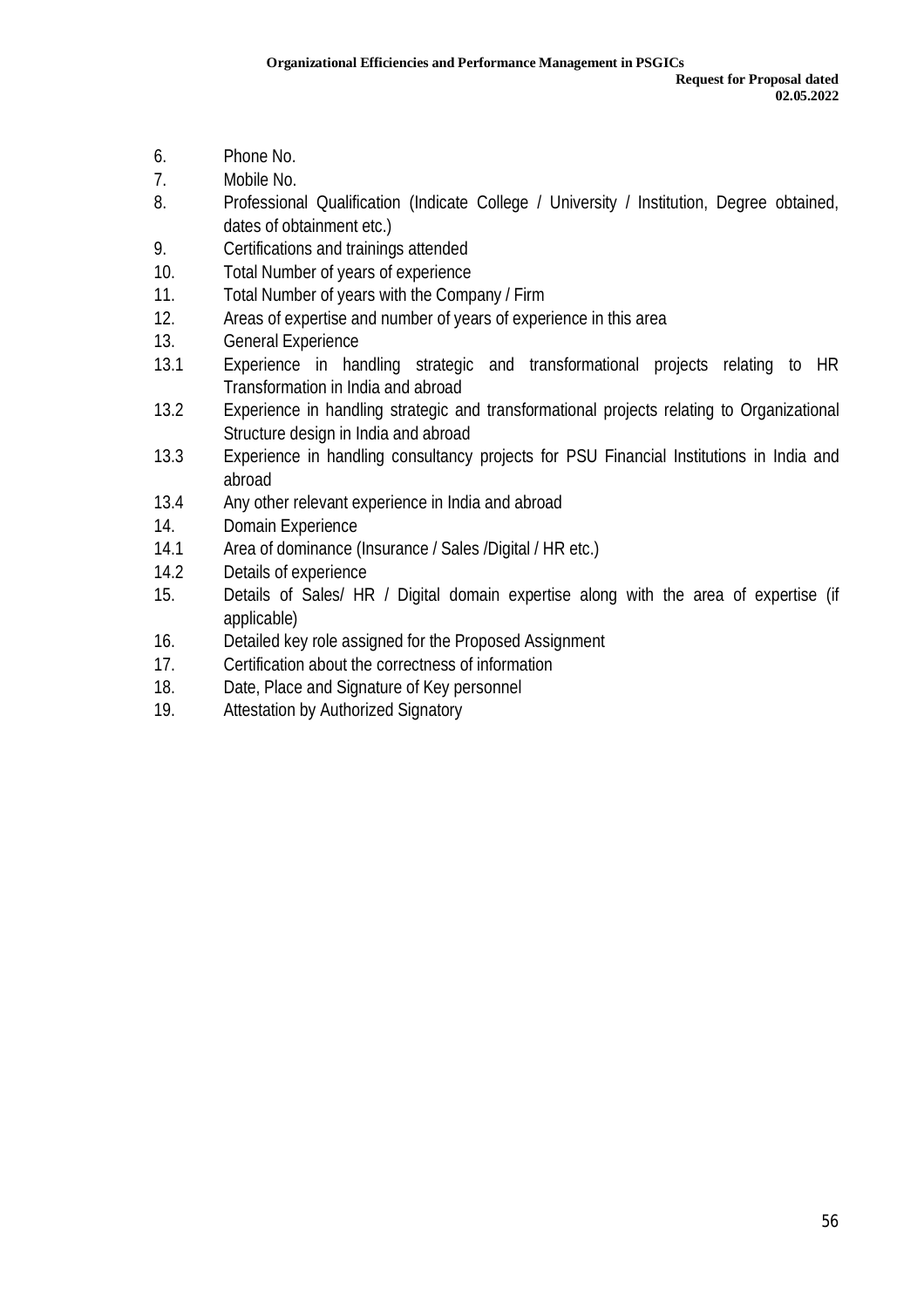# *Annexure D6 – Write up on Bidder's comprehension of PSGICs requirement*

(On Bidder's Letterhead)

Bidder shall submit a write-up exhibiting Bidder's comprehension of the objective of the RFP, Terms of Reference/Scope of Work and PSGICs' requirements. The write-up shall explain how the Bidder, with its proposed Technical Approach and Methodology, Work Plan and his / her capability of subject matter experts be able to achieve the objectives for the PSGICs.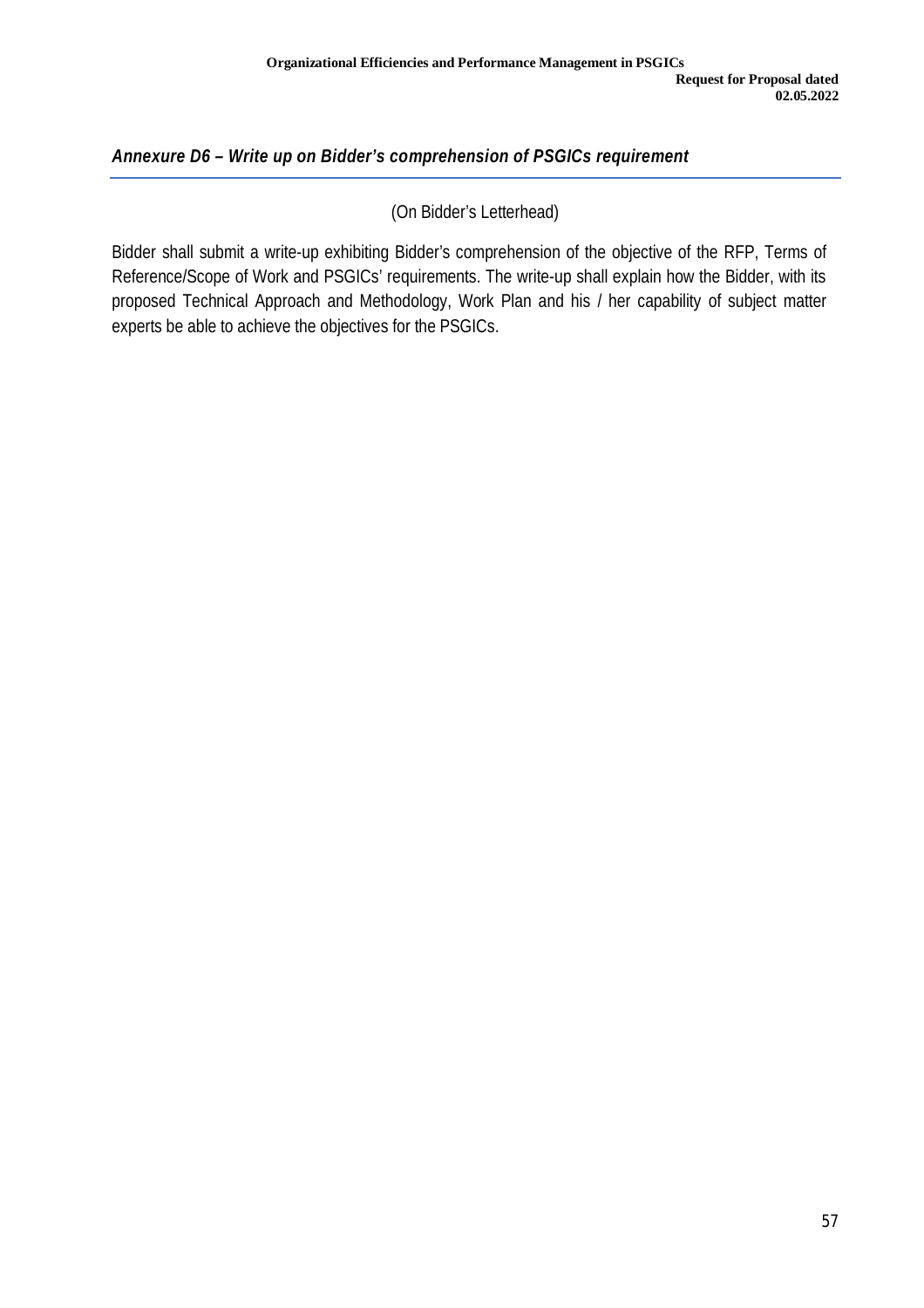# *Annexure D7 – Comments / Suggestion on Scope of Work*

(On Bidder's Letterhead)

A- On the Scope of Work

Bidder to Suggest and justify any modifications or improvement to the Scope of Work which it is proposing to improve performance in carrying out the assignment (such as deleting some activity the Bidder considers unnecessary, or adding another, or proposing a different phasing of the activities). Such suggestions should be concise and to the point, and incorporated in the Bidder's Proposal.

The time lines may have to be aligned to various requirements, as may emerge, including approval of the Competent Authorities, if any.

B- Innovations and Improvements proposed by the Consultant including a Sales / HR / Digital vision and strategy to achieve that.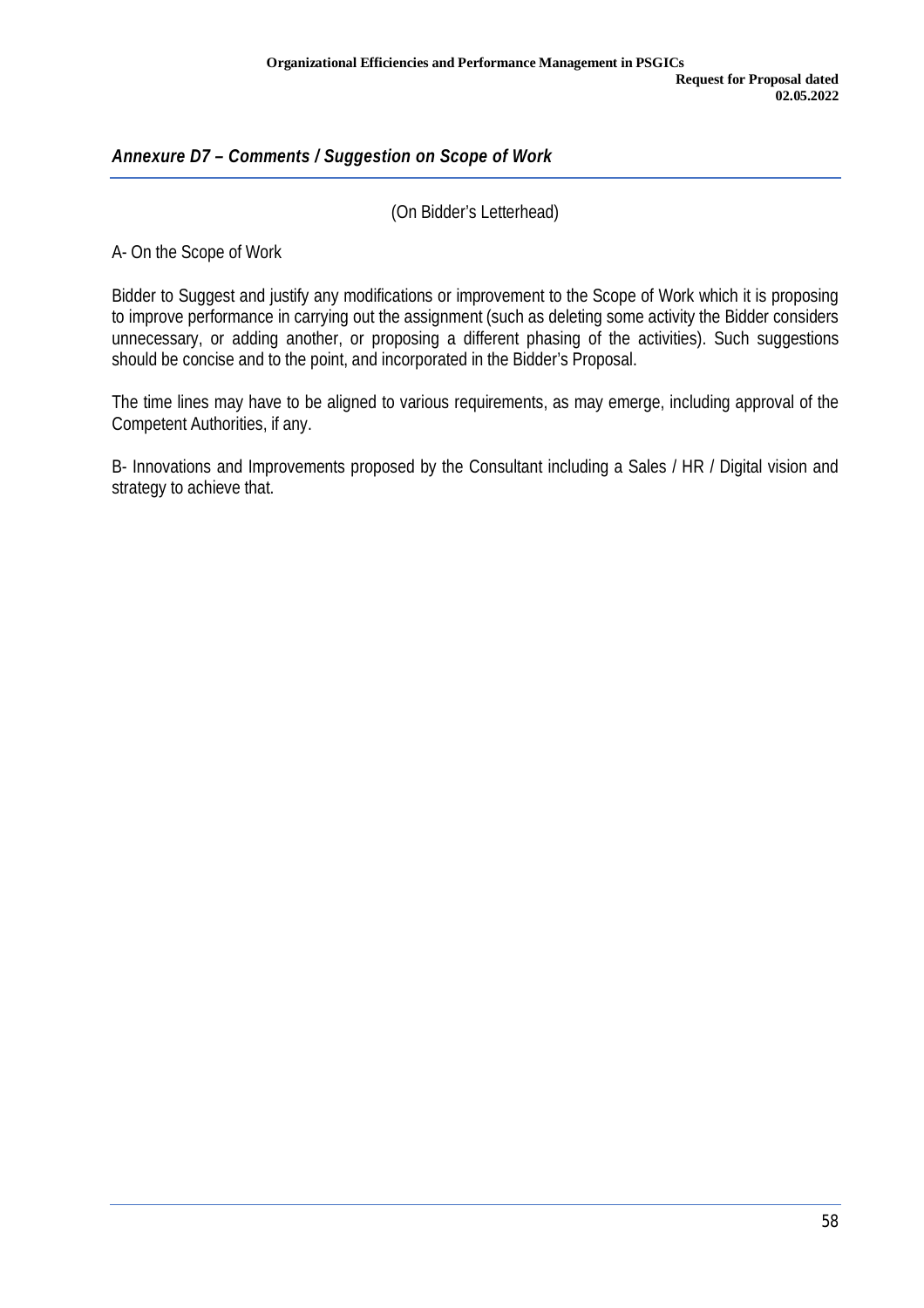# *Annexure D8 – Information regarding any Conflicting Activities and Declaration thereof*

Are there any activities carried out by Bidder's firm or by Affiliates/Group Companies, which are of conflicting nature as mentioned in Section 7 of this RFP document.

- 1. If yes, please furnish details of any such activities.
- 2. If no, please certify.

We, hereby, declare that our firm is not indulged in any such activities which can be termed as the conflicting activities under Section 7 of this RFP document. We also acknowledge that in case of misrepresentation of the information, our Proposal/Contract shall be rejected/terminated by the PSGICs which shall be binding on us.

Authorized Signature [In full and initials]:

Name and Title of Authorised Signatory:

Name of Firm:

Address: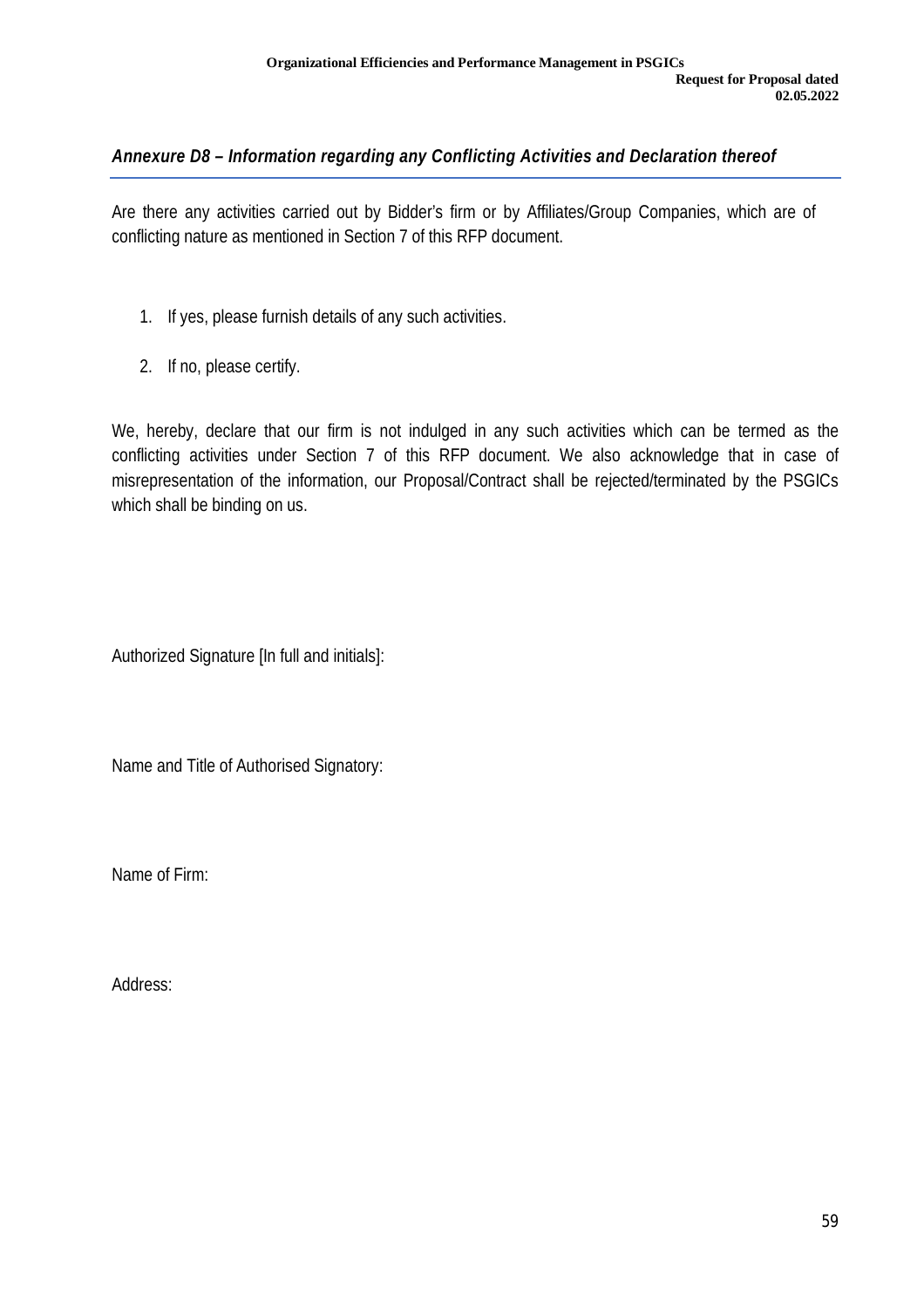*Annexure E – Letter of Financial Proposal*

## *Letter of Financial Proposal*

(On Bidder's Letterhead)

Date:

To,

- (i) The Oriental Insurance Company Limited having its registered office at [TO BE INSERTED];
- (ii) National Insurance Company Limited having its registered office at [TO BE INSERTED];
- (iii) The New India Assurance Company Limited having its registered office at [TO BE INSERTED] and
- (iv) United India Insurance Company Limited having its registered office at [TO BE INSERTED]

(hereinafter jointly and severally referred to as "PSGICs")

### **Sub: RFP dated 02.05.2022**

Dear Sir,

With reference to your RFP dated 02.05.2022 we submit herein below the Financial Proposal for selection as a Consultant for the above.

Our attached Financial Proposal is for the sum of [Insert the amount(s) in words and figures in INR].

We hereby confirm that the Financial Proposal is unconditional, and we agree that this offer shall remain valid for a period of 180 days from the last date of submission of Proposal or such further period as may be mutually agreed upon.

We understand that you are not bound to accept any Proposal you receive.

Thanking you.

Yours sincerely,

Authorized Signature [In full and initials]

Name and Title of Authorised Signatory

Name of firm:

Address: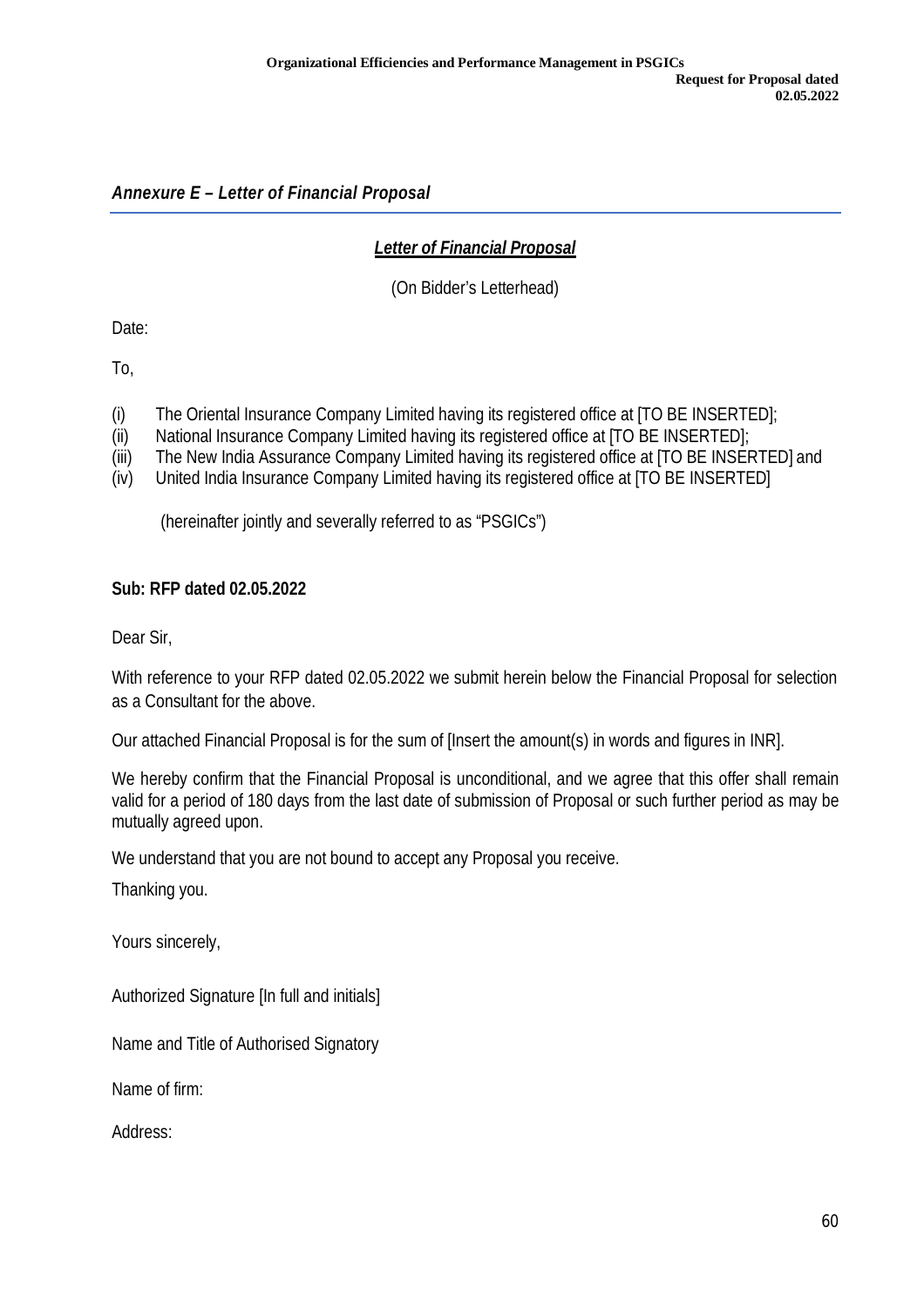## *Annexure E1 – Financial Proposal*

### (On Bidder's Letterhead)

| Item No. | <b>Description</b>                                                                                                                                                                                                                                                                                                                                                                                                             | <b>Amount</b> |
|----------|--------------------------------------------------------------------------------------------------------------------------------------------------------------------------------------------------------------------------------------------------------------------------------------------------------------------------------------------------------------------------------------------------------------------------------|---------------|
|          |                                                                                                                                                                                                                                                                                                                                                                                                                                | (in INR)      |
| А.       | Consultancy Fees / Charges (lump sum amount)                                                                                                                                                                                                                                                                                                                                                                                   |               |
|          | [Note: All the expenses relating to the Consultancy personnel-<br>Indian/expatriates) such as salaries, travel and hotel<br>accommodation of Support Personnel, expenses related to<br>meetings, documentation, presentations, as and when required by<br>the PSGICs, etc. shall be borne by the Consultant and shall<br>therefore, be included in this quote as total lump sum cost, which<br>shall be taken for evaluation.] |               |
| Β.       | Applicable GST                                                                                                                                                                                                                                                                                                                                                                                                                 |               |
| C.       | Total Cost of the Consultancy (including GST) $(A + B)$                                                                                                                                                                                                                                                                                                                                                                        |               |
|          | (in figures)<br>INR                                                                                                                                                                                                                                                                                                                                                                                                            |               |
|          | (In words)                                                                                                                                                                                                                                                                                                                                                                                                                     |               |

*Note:*

*(i) The Financial evaluation shall be based on the above Financial Proposal, including other costs.*

*(ii) No escalation on any account (excluding applicable GST) will be payable on the above amounts.*

*(iii) Financial Proposal to be indicated in Indian Rupees. All payments shall be subject to applicable Indian Laws and TDS.*

*(iv) Bidder is required to quote only the lump sum cost for the entire assignment.*

Authorized Signature [In full and initials] Name and Title of Authorised Signatory Date: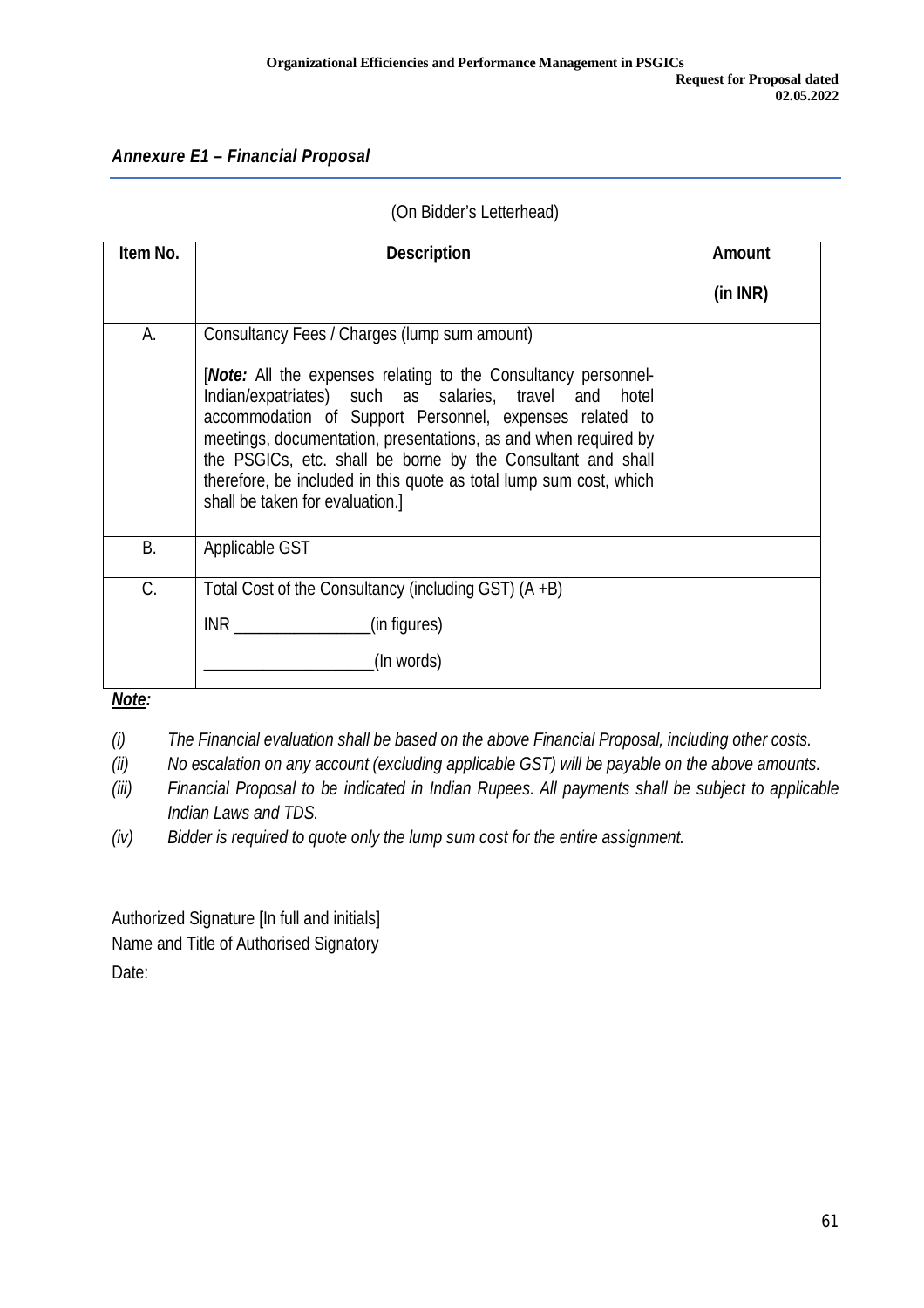| S.No. | <b>Parameters</b>         | <b>Maximum Marks</b> |  |
|-------|---------------------------|----------------------|--|
|       |                           | (Weightage)          |  |
| 1.    | <b>Technical Proposal</b> | 80                   |  |
| 2.    | <b>Financial Proposal</b> | 20                   |  |

For example:

Three consultants namely A, B and C participated in the bid process and their technical score are as under:  $A=49$ 

B=63

 $C = 56$ 

After converting them into percentile, we get

 $A = (49/63)^*100 = 77.77$  $B = (63/63)^*100 = 100$ C= (56/63)\*100=88.89

The quoted prices for consultants are as under:  $A = Rs.8,000/-$ ,  $B = Rs.9,000/-$ ,  $C = Rs.10,000/-$ 

The final cost (lower cost quoted in price bid, in this case it Rs.8,000/-) quoted by the Bidder converted into percentile score shall be as under:

 $A = (8000/8000)$  \*100 = 100  $B = (8000/9000)$  \*100 = 89  $C = (8000/10000)$  \*100= 80

As the Weightage for technical parameter and cost are 80% and 20% respectively, the final scores shall be calculated as under:

 $A = (77.77 \text{ * } 0.8) + (100 \text{ * } 0.2) = 82.22$  $B = (100<sup>*</sup>0.8) + (89<sup>*</sup>0.2) = 97.80$  $C = (88.89<sup>*</sup>0.8) + (80<sup>*</sup>0.2) = 87.11$ 

Hence, the offer of the Consultant (having highest score) would be considered as (H1) Bidder and will be called for the negotiation. The PSGICs reserves the right to reject even H1 Bid without assigning any reason whatsoever.

*Note: PSGICs may at it sole discretion, decide to seek more information from the Bidder in order to normalize the bids. However, Bidder will be notified separately, if such normalization exercise (as part of technical evaluation) is resorted to.*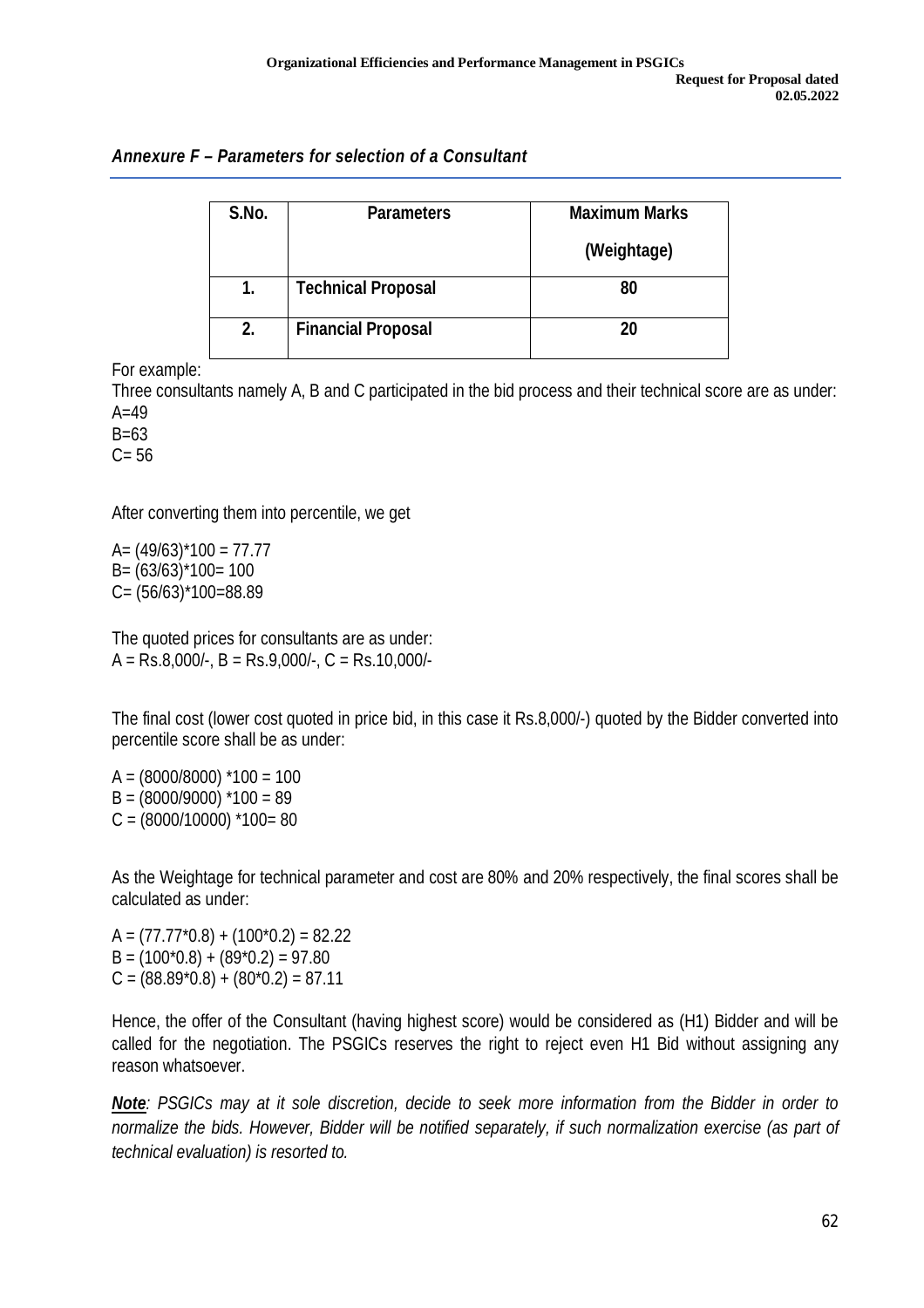# *Annexure G – Invoicing & Payment*

The Payment would be based on Clause 8 (List of Activity Tracks, Deliverables and Timelines) mentioned in Annexure-B – Terms of Reference / Scope of Work:

| Phase                                 | <b>Description</b>                                            | <b>Percentage of Fees</b> |
|---------------------------------------|---------------------------------------------------------------|---------------------------|
|                                       | <b>Organisational Efficiencies and Performance Management</b> |                           |
|                                       | Diagnosis Phase                                               | 10                        |
| $\mathbf{II}$                         | Design Phase                                                  | 30                        |
| $\begin{array}{c} \hline \end{array}$ | Implementation (including Handholding) Phase                  | 60                        |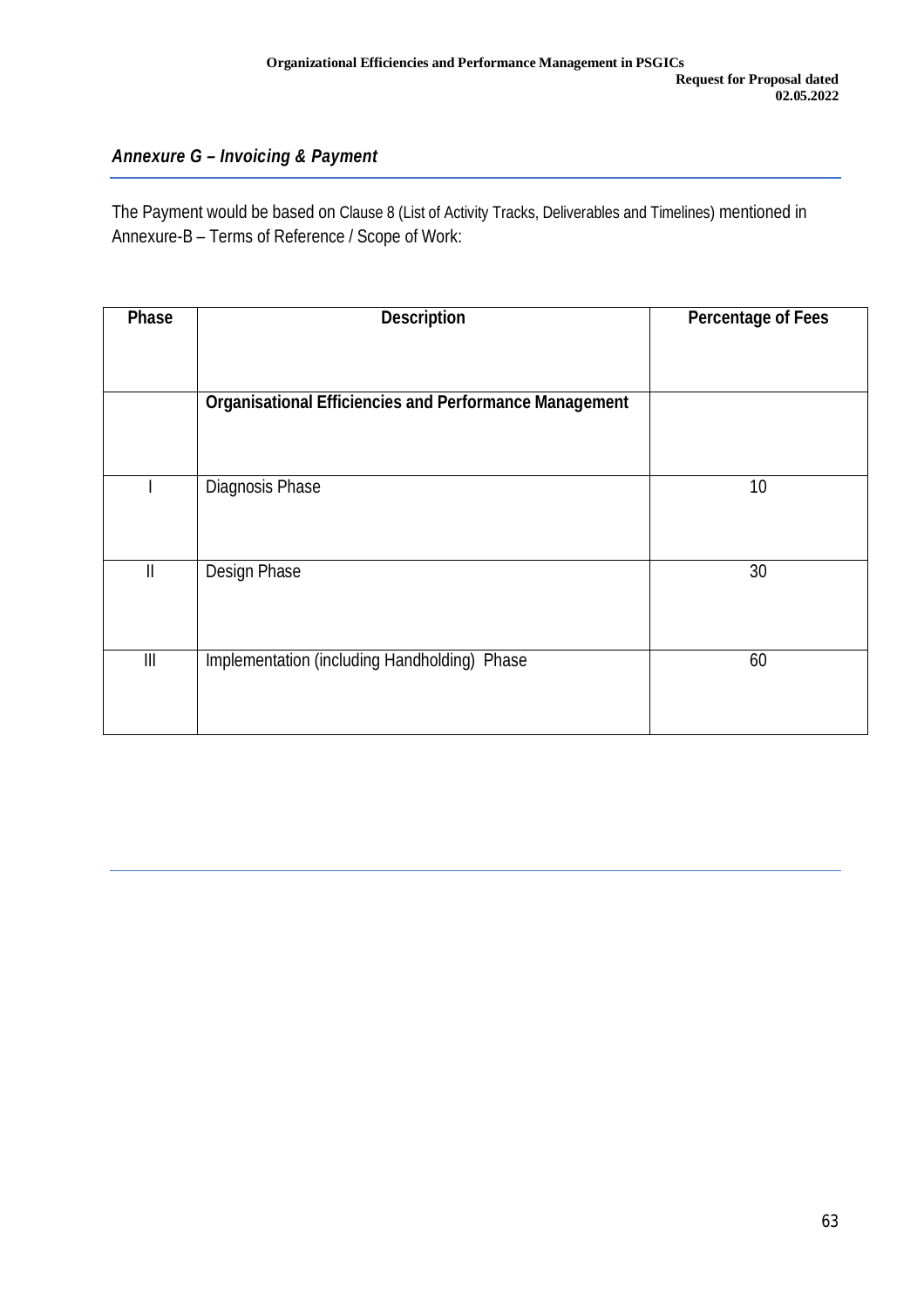# *Annexure H – Parameters for Technical Evaluation*

### **EVALUATION PARAMETERS**

# **Evaluation of Responsiveness**

|                |                                                                                                                    | <b>Required</b> |
|----------------|--------------------------------------------------------------------------------------------------------------------|-----------------|
| S.No.          | <b>Item</b>                                                                                                        | <b>Response</b> |
| 1              | Is the Bidder found Eligible? (Please refer Table A)                                                               | Yes             |
| $\overline{2}$ | Has the Bidder submitted the requisite Bid Declaration Form?                                                       | Yes             |
| 3              | Have all the pages required to be signed by the Authorised<br>Representative of the Bidder been signed and sealed? | Yes             |
| $\overline{4}$ | Has the power of attorney been submitted in the name of Authorised<br>Representative?                              | Yes             |
| 5              | In case of Sub-contracting, whether the MOU has been submitted?                                                    | Yes             |
| 6              | Has the Bidder submitted all the required forms of the Technical<br>Proposal?                                      | Yes             |
| 7              | Does the Technical Proposal contain any financial information?                                                     | No              |
| 8              | Is financial proposal submitted separately in a sealed cover?                                                      | Yes             |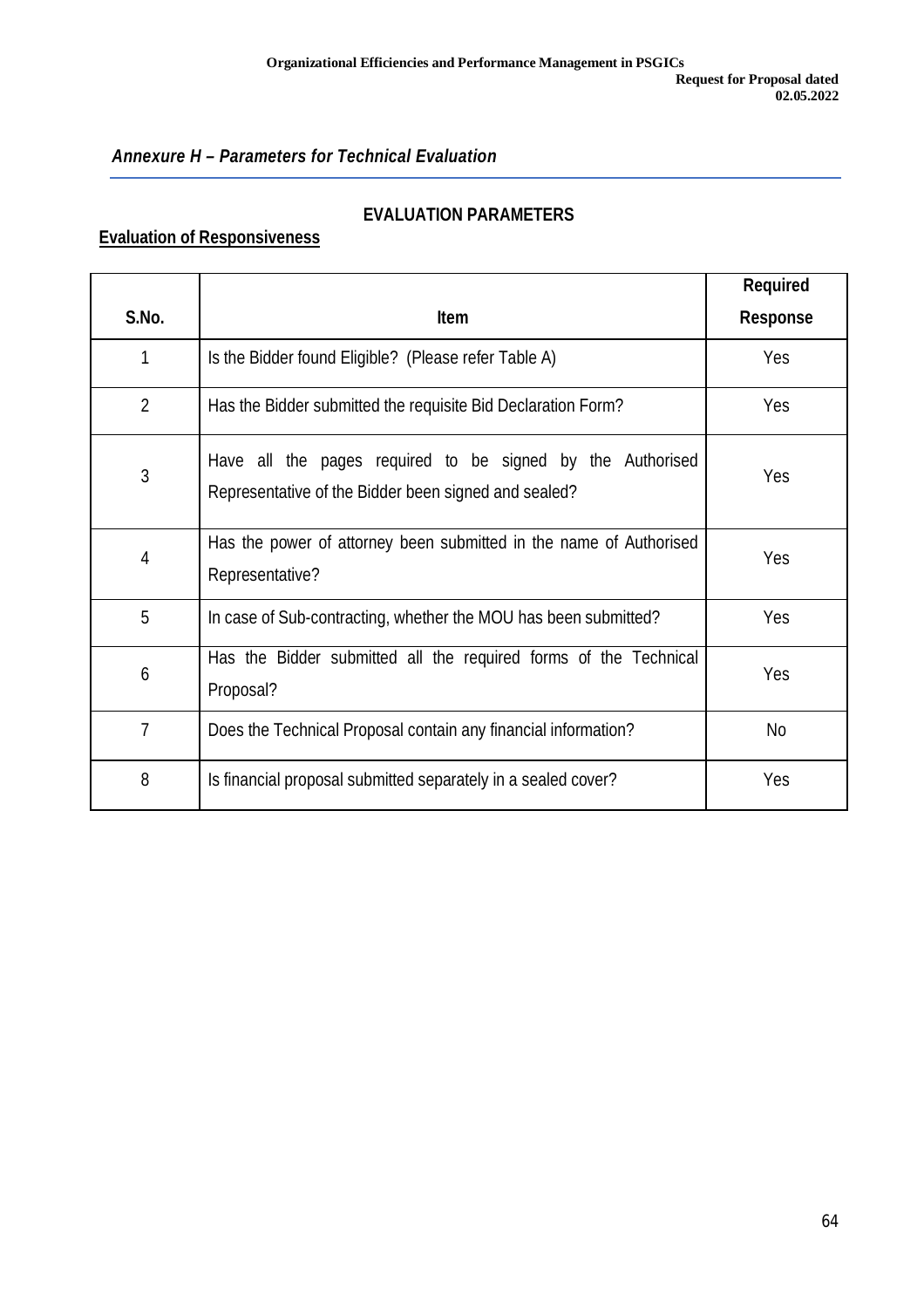| <b>S. No.</b>  | <b>Item</b>                                                                                                                                                                                                                                                                                                                                                                                                 | <b>Required</b><br><b>Response</b> | <b>Document submitted in</b><br>support of the item |
|----------------|-------------------------------------------------------------------------------------------------------------------------------------------------------------------------------------------------------------------------------------------------------------------------------------------------------------------------------------------------------------------------------------------------------------|------------------------------------|-----------------------------------------------------|
| 1              | Is the<br>bidder<br>a firm/company/body<br>registered<br><sub>or</sub><br>incorporated in India and is registered for GST                                                                                                                                                                                                                                                                                   | Yes                                |                                                     |
| $\overline{2}$ | Does the Bidder have experience of at least 5 years for<br>providing advisory services for Consulting/ Advisory<br>services in India?                                                                                                                                                                                                                                                                       | Yes                                |                                                     |
| 3              | Has the Bidder successfully completed at least one<br>transaction of Organizational Efficiencies/ Performance<br>Management /Transformation Assignment as per Eligibility<br>Criteria No.3?                                                                                                                                                                                                                 | Yes                                |                                                     |
| 4              | Does the Bidder or its parent company have an average<br>turnover of at least INR 100 crore in the past two years?                                                                                                                                                                                                                                                                                          | Yes                                |                                                     |
| 5              | Confirmation that the Bidder not been banned/declared<br>ineligible/ blacklisted due to corrupt and / or fraudulent<br>practices by the Government of India/ State Government(s)<br>/Regulatory Authorities including entities such as<br>Financial Institutions/Banks/ Insurance Companies/<br>CPSEs, and not been debarred from entering into Contract<br>by any Government/Body/Authority outside India. | Yes                                |                                                     |
| 6              | Confirmation that the Bidder has never failed to perform on<br>any agreement during the last three years, and never had<br>any agreement terminated for breach by such Bidder or of<br>its Affiliates/Group Companies/ member firms?                                                                                                                                                                        | Yes                                |                                                     |
| 7              | Does the Bidder have relevant experience and requisite<br>Team with adequate infrastructure, technology tools and<br>manpower.                                                                                                                                                                                                                                                                              | Yes                                |                                                     |

**Table A - Scrutiny of Proposal on the basis of Eligibility Criteria**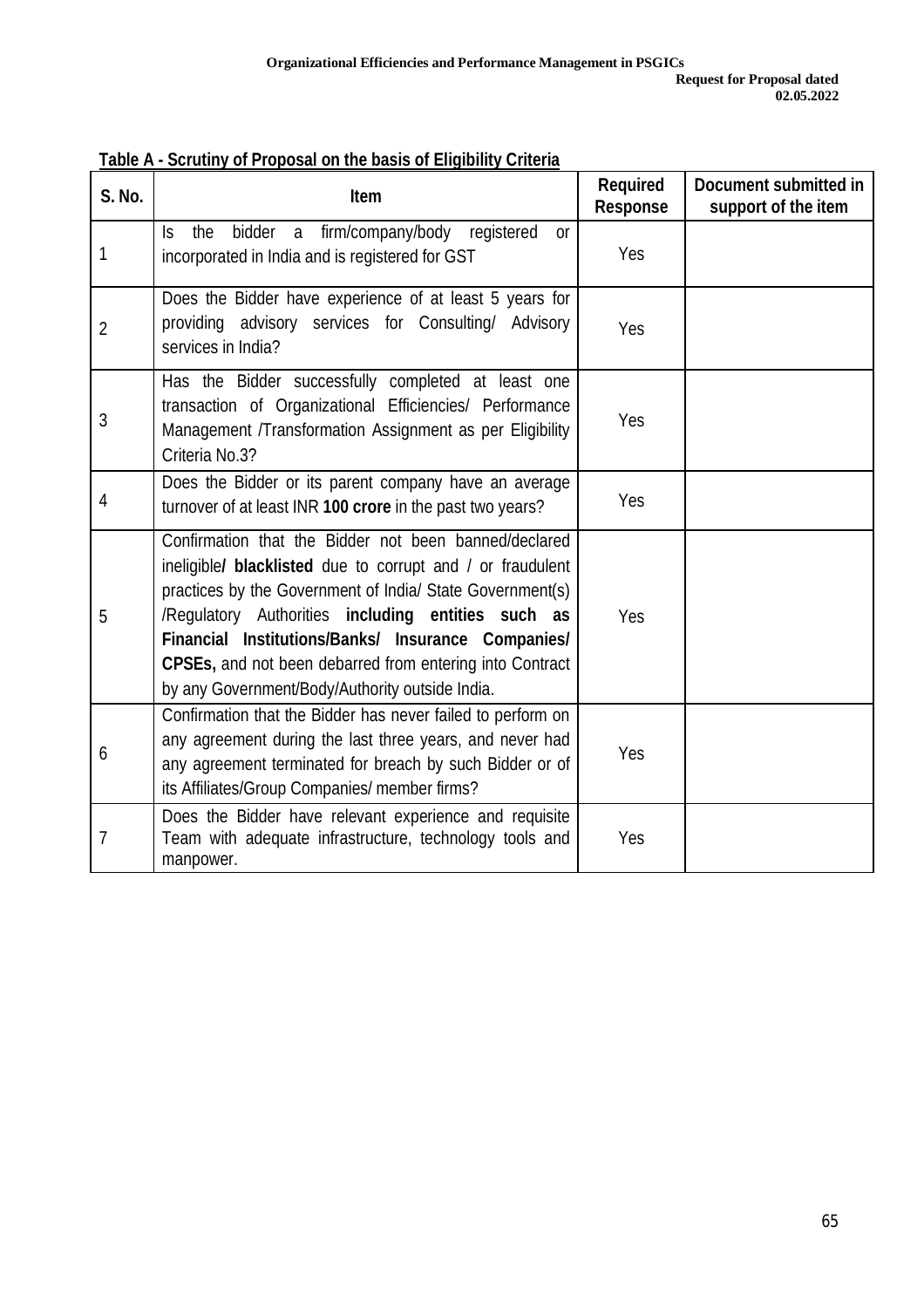# **Technical Evaluation Parameters and their weightage**

| S.No.          | <b>Criteria</b>            | <b>Sub Criteria</b>                                                                                                                                                                                                                                                                                                                                                                                                       | <b>Max. Marks</b> |
|----------------|----------------------------|---------------------------------------------------------------------------------------------------------------------------------------------------------------------------------------------------------------------------------------------------------------------------------------------------------------------------------------------------------------------------------------------------------------------------|-------------------|
| $\mathbf{1}$   |                            |                                                                                                                                                                                                                                                                                                                                                                                                                           |                   |
|                |                            | implementation<br>Experience<br>design<br>and<br>0f<br>in<br>Organizational<br>Restructuring<br>Performance<br>and<br>Management/ Transformation<br>assignments<br>on<br>a a<br>long-term basis (period of 9 months and above) during<br>the last five years for a Public Sector Bank/<br>Insurer/CPSE, with pan-India presence, having a turnover<br>of more than Rs.10,000 crore and minimum employee<br>base of 5,000. | 10                |
| 1a             |                            | 2 marks per completed assignment, 1 mark for ongoing<br>assignment.                                                                                                                                                                                                                                                                                                                                                       |                   |
| 1b             |                            | Experience in design and implementation of Sales force<br>transformation and Channel productivity assignments<br>during the last five years for a Public Sector Bank/<br>Insurer/CPSE, with pan-India presence, having a turnover<br>of more than Rs.10,000 crore and minimum employee<br>base of 5,000.<br>2 marks per completed assignment, 1 mark for ongoing<br>assignment.                                           | 10                |
| 1 <sub>c</sub> |                            | Experience in implementation of Digital transformation,<br>enablement and alignment projects during the last five<br>years for a Public Sector Bank/ Insurer/CPSE, with<br>pan-India presence, having a turnover of more than<br>Rs.10,000 crore and minimum employee base of 5,000.<br>2 marks per completed assignment, 1 mark for ongoing<br>assignment.                                                               | 10                |
| $\overline{2}$ | Financial Strength (MM 10) |                                                                                                                                                                                                                                                                                                                                                                                                                           |                   |
|                |                            | Annual Turnover of the Bidder:                                                                                                                                                                                                                                                                                                                                                                                            | 10                |
|                |                            | More than Rs.750 crore                                                                                                                                                                                                                                                                                                                                                                                                    | 10                |
|                |                            | From Rs.500 crore to Rs.750 crore                                                                                                                                                                                                                                                                                                                                                                                         | 8                 |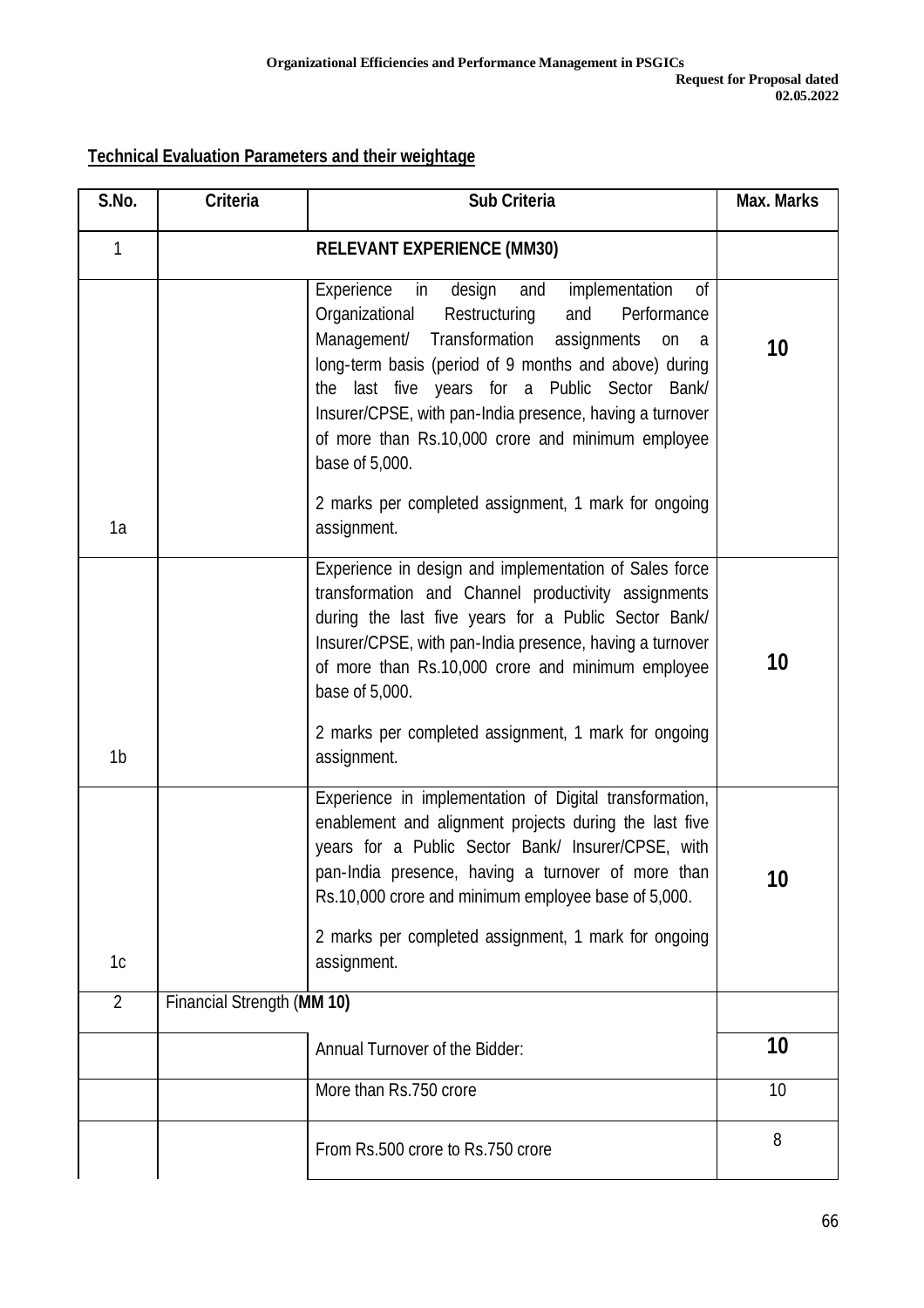|              | From Rs.250 crore to Rs.500 crore                                                                                                                                                                                                                          | 6              |
|--------------|------------------------------------------------------------------------------------------------------------------------------------------------------------------------------------------------------------------------------------------------------------|----------------|
|              | From Rs.100 crore to Rs.250 crore                                                                                                                                                                                                                          | $\overline{4}$ |
| $\mathbf{3}$ | Understanding of the SoW, Approach, Methodology and work plan: To be<br>evaluated after submission and Presentation (MM 20)                                                                                                                                | 20             |
| 3a           | Proposed<br>methodology<br>approach<br>Organisational<br>and<br>Efficiencies and Performance management at different stages<br>of the project such as Diagnostic, Design, Implementation and<br>performance post implementation.                           |                |
| 3b           | Orientation and focus towards deliverables & outcomes with<br>measurablechanges<br>visible/<br>through<br>the<br>proposed<br>Organisational Efficiencies and Performance management<br>including capability building in terms of the scope of the Project. |                |
| 3c           | Approach (incorporated in scope and deliverables) - Unique &<br>proprietary approach / tools in design specifications, functions<br>and effectiveness of the proposed program for implementation.                                                          |                |
| 4            | Implementation Plan, Road Map and Timelines: To be evaluated after<br>submission and Presentation (MM 10)                                                                                                                                                  | 10             |
| 4a           | Comprehensiveness and depth.                                                                                                                                                                                                                               | $\overline{3}$ |
| 4b           | Clear and defined activities, tasks, and deliverables.                                                                                                                                                                                                     | 3              |
| 4c           | Implementation Methodology and Execution challenges to be<br>specifically addressed in the context of PSGICs.                                                                                                                                              | 4              |
| 5            | Suitability of key personnel (MM 30)                                                                                                                                                                                                                       |                |
| 5a           | Project Leader (PL)                                                                                                                                                                                                                                        | 9              |
|              | Industry experience of PL in the field of Organisational<br>Efficiencies, Performance Management / Change Management<br>- Lead at least one such Project                                                                                                   |                |
|              | More than 20 years                                                                                                                                                                                                                                         | 9              |
|              | More than 18 years                                                                                                                                                                                                                                         | 7              |
|              | More than 15 years                                                                                                                                                                                                                                         | 5              |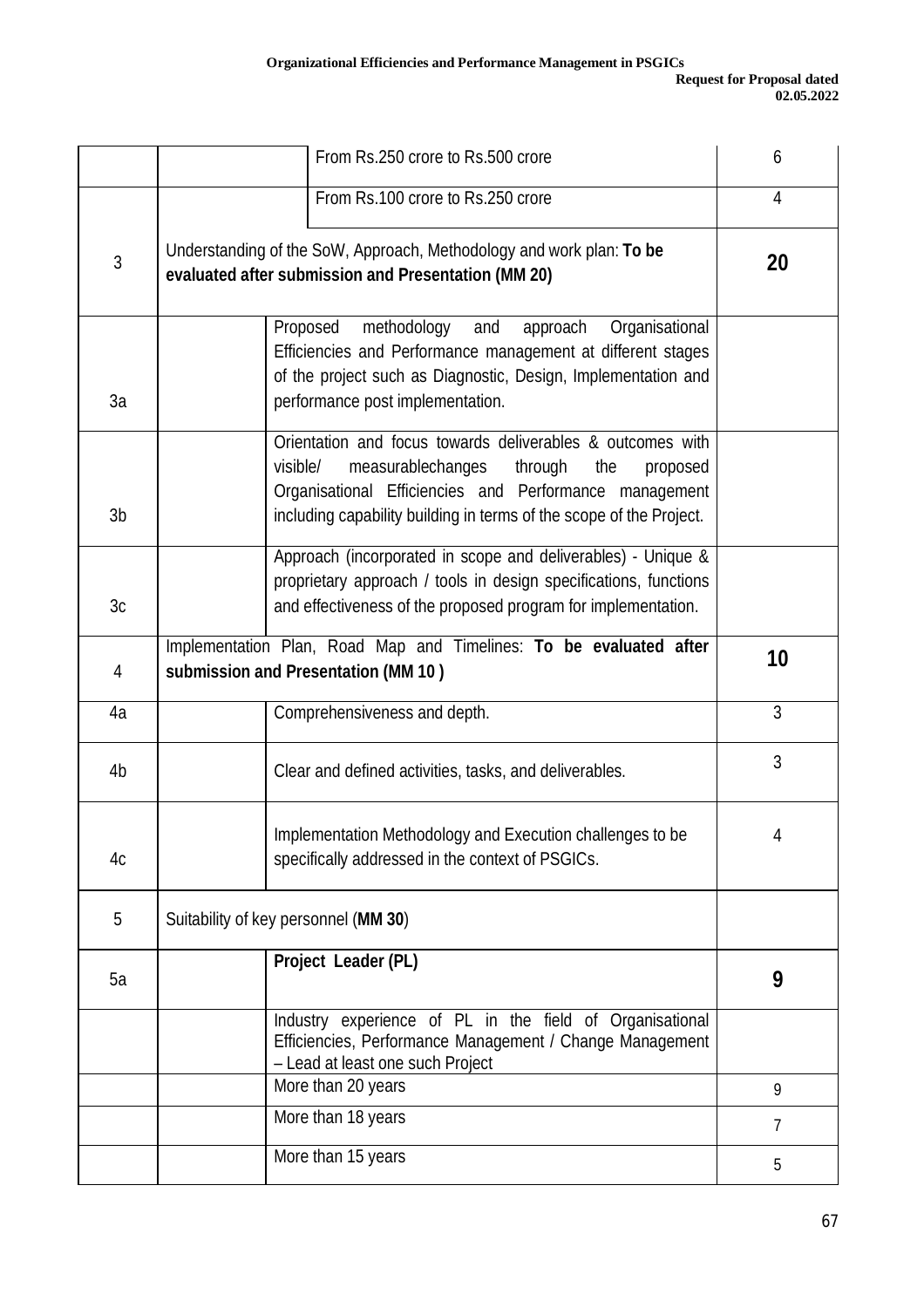| 5b |                          | <b>Functional Leaders (HR, Digital, Sales) Experience</b>                                                                                    | 15 (5 each) |
|----|--------------------------|----------------------------------------------------------------------------------------------------------------------------------------------|-------------|
|    |                          | More than 12 years                                                                                                                           | 5           |
|    |                          | More than 10 years                                                                                                                           | 3           |
|    |                          | More than 8 years                                                                                                                            |             |
| 5c |                          | Qualification of Teams to be involved in the Project till its<br>implementation                                                              | 6(2 each)   |
|    |                          | Post-graduation in the relevant domain from a reputed institute<br>India/equivalent institute abroad with over 5 years'<br>in<br>experience. |             |
|    |                          | Post-graduation in the relevant domain from a reputed institute<br>in India/equivalent institute abroad with 3-5 years' experience.          |             |
|    | <b>TOTAL</b><br>(MM 100) |                                                                                                                                              | 100         |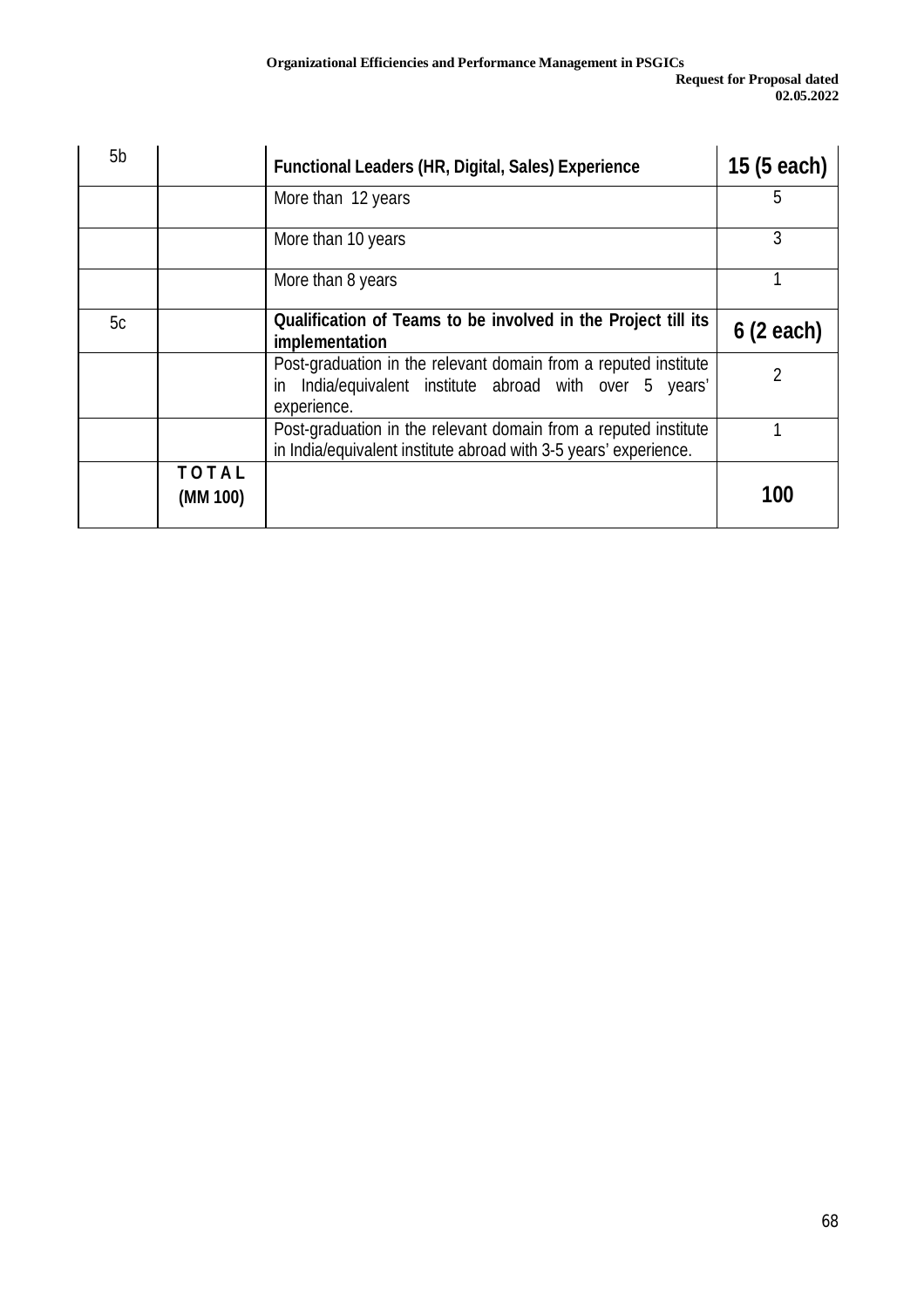### *Annexure I – Performance Bank Guarantee*

#### **(To be appropriately stamped on non-judicial stamp paper of appropriate value as per the Stamp Act relevant to the place of execution and notarized (or apostilled, as relevant)**

Dated:

To,

The Oriental Insurance Company Limited

A-25/27, Asaf Ali Road,

New Delhi – 110002;

Dear Sir,

1. In consideration of

The Oriental Insurance Company Limited having its registered office at A-25/27, Asaf Ali Road, New Delhi – 110002 (hereinafter referred to as the "OICL", which expression shall include its successors, administrators, executors and permitted assignees);

National Insurance Company Limited having its registered office at 3 Middleton Street, Kolkata - 700071 (which expression shall include its successors, administrators, executors and permitted assignees);

The New India Assurance Company Limited having its registered office at 87, M.G. Road, Fort, Mumbai-400001 (hereinafter referred to as the "NIACL", which expression shall include its successors, administrators, executors and permitted assignees);and

United India Insurance Company Limited having its registered office at 24, Whites Road, Chennai - 600014(which expression shall include its successors, administrators, executors and permitted assignees) on one part;

and

M/s. \_\_\_\_\_\_\_\_\_\_ \_\_\_\_\_\_\_\_\_\_\_\_\_\_\_\_\_\_\_\_ a company registered under the companies Act with its Registered office at \_\_\_\_\_\_\_\_\_\_ \_\_\_\_\_\_\_\_\_\_ \_\_\_\_\_\_\_\_\_\_, (hereinafter referred to as the "Consultant" which expression shall include its successors, administrators, executors and permitted assignees) on the other part;

hereinafter referred to as the "Parties" having entered into a contract no. \_\_\_\_\_\_\_\_ dated \_ (hereinafter called the "Contract" which expression shall include all amendments thereto) and the Consultant having agreed to furnish to OICL as lead Company a Performance Bank Guarantee for Rs. (Rupees )for the faithful performance of the entire Contract;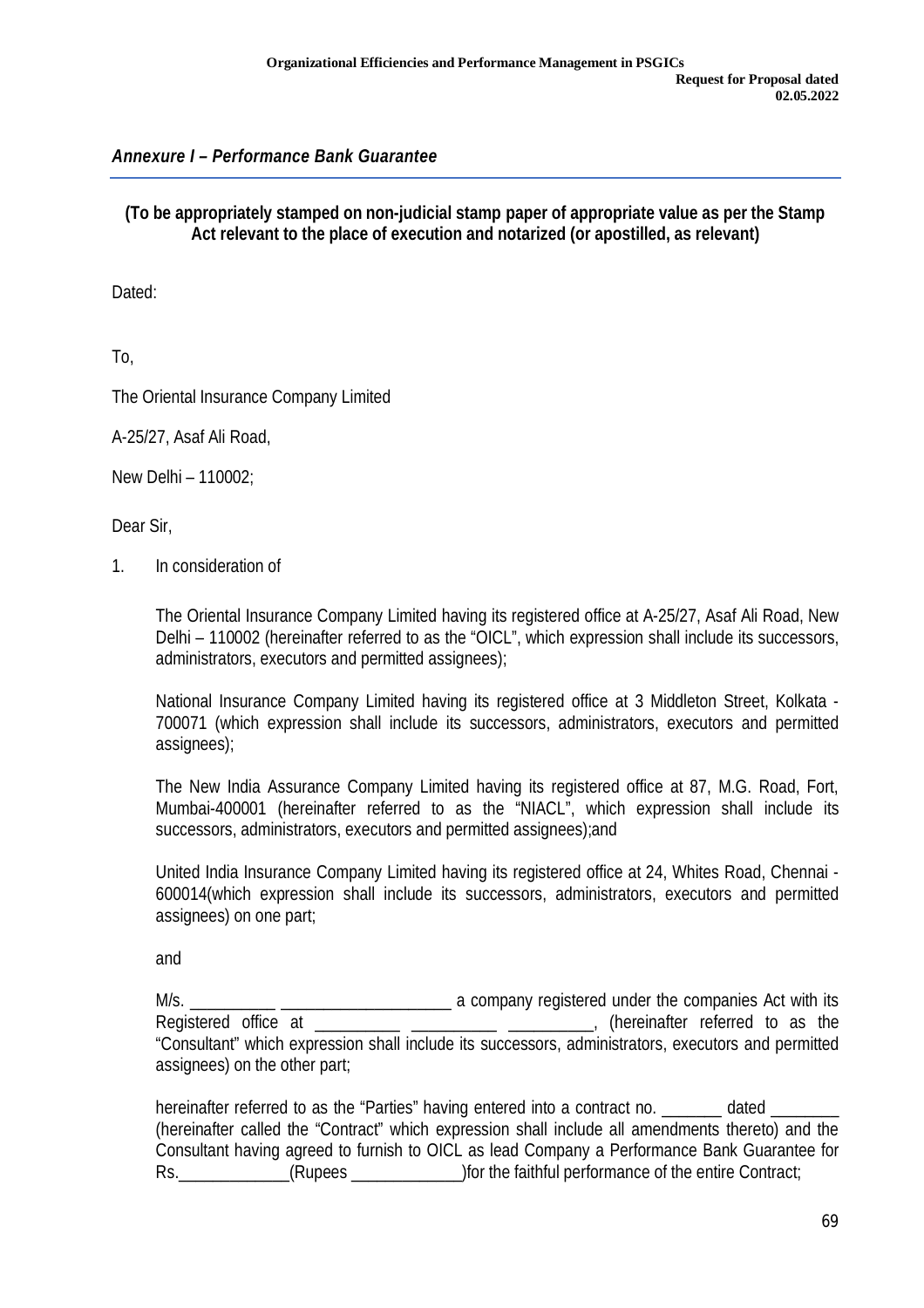We, \_\_\_\_\_\_\_\_\_\_\_\_\_\_\_, registered under the \_\_\_\_\_\_\_\_\_\_\_\_ having head/registered office at (hereinafter referred to as "the Bank," which expression shall, unless repugnant to the context or meaning thereof include all its successors, administrators, executors and permitted assignees) do hereby agree and undertake to pay immediately on first demand in writing a sum of Rs. (Rupees ) or such part thereof as may be demanded without any demur or delay and without any reference to the Consultant. Any demand made by OICL on the Bank shall be conclusive and binding as regards the amount due and payable, notwithstanding any dispute(s) pending before any Court, Tribunal, Arbitrator or any other authority and/or any other matter or thing whatsoever.

- 2. The Bank agrees that the Guarantee herein contained shall be irrevocable and shall continue to be enforceable until it is discharged by OICL in writing. This Guarantee shall not be determined, discharged or affected by the liquidation, winding up, dissolution or insolvency of the Consultant and shall remain valid, binding and operative against the Bank.
- 3. The Bank also agrees that OICL at its option shall be entitled to enforce this Guarantee against the Bank as a principal debtor, in the first instance, without proceeding against the Consultant and notwithstanding any security or other guarantee that OICL may have in relation to the Consultant's liabilities.
- 4. The Bank further agrees that OICL shall have the fullest liberty without the Bank's consent and without affecting in any manner the Bank's obligations hereunder to vary any of the terms and conditions of the said Contract or to extend time of performance by the said Consultant from time to time or to postpone for any time or from time to time exercise of any of the powers vested in OICL against the said Consultant and to forbear or enforce any of the terms and conditions relating to the said agreement and the Bank shall not be relieved from its liability by reason of any such variation, or extension being granted to the said Consultant or for any forbearance, act or omission on the part of OICL or any indulgence by OICL to the said Consultant or any such matter or thing whatsoever which under the law relating to sureties would, but for this provision, have effect of so relieving the Bank.
- 5. The Bank further agrees that any payment made hereunder shall be free and clear of and without deduction for or on account of taxes, levies, imports, charges, duties, fees, deductions or withholding of any nature imposts.
- 6. The Bank further agrees that the guarantee herein contained shall remain in full force during the period that is taken for the performance of the Contract and all dues of OICL under or by virtue of this Contract have been fully paid and its claim satisfied or discharged or till OICL discharges this Guarantee in writing, whichever is earlier.
- 7. This Guarantee shall not be discharged by any change in Bank's constitution, in the constitution of OICL or that of the Consultant.
- 8. The Bank confirms that this Guarantee has been duly issued with observance of appropriate laws.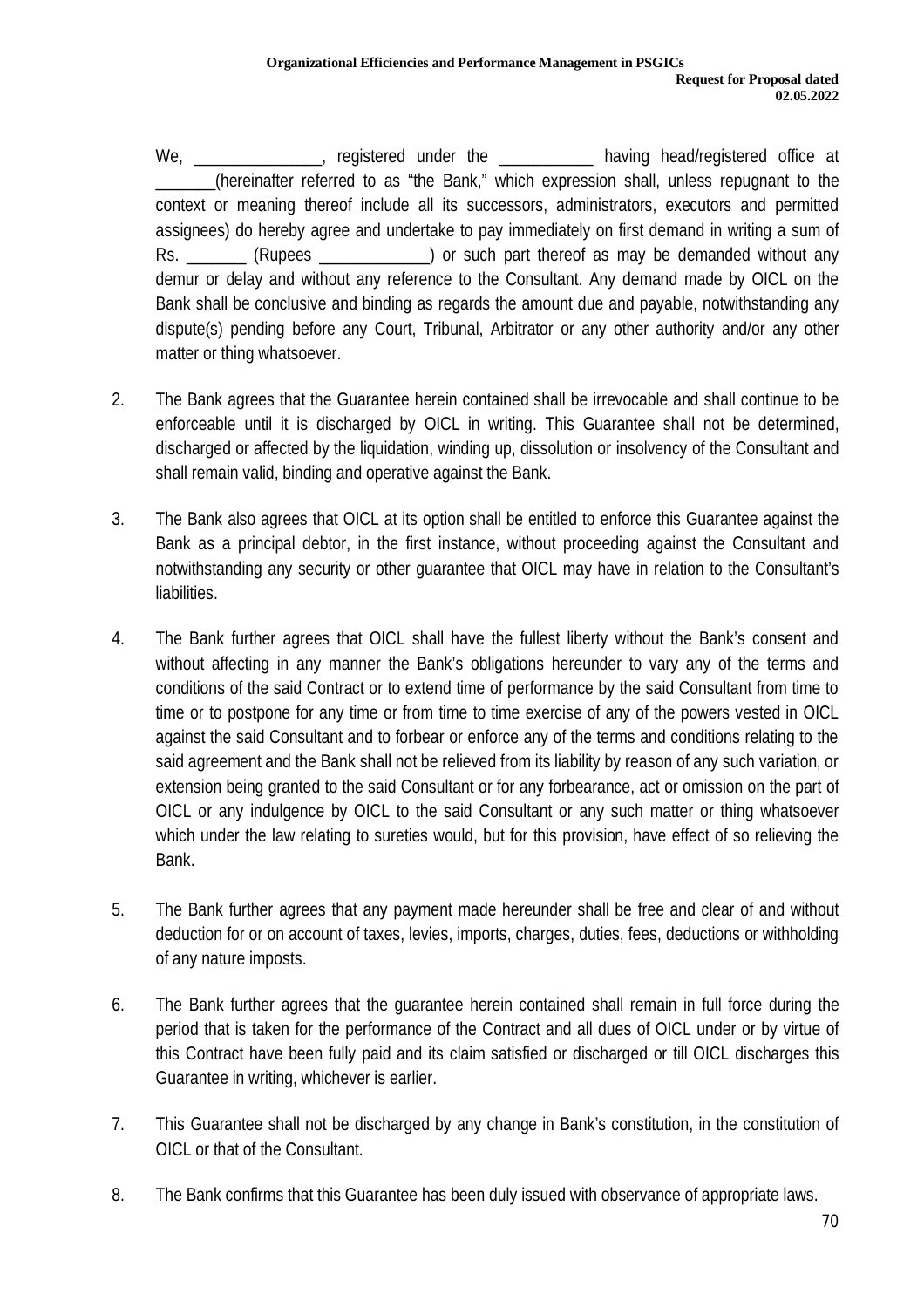- 9. The Bank also agrees that this Guarantee shall be governed and construed in accordance with Indian Laws and subject to the exclusive jurisdiction of the courts at New Delhi.
- 10. Any claim under this Guarantee must be received by the Bank before the expiry of this Bank Guarantee. If no such claim has been received by the Bank by the said date, the rights of OICL under this Guarantee will cease. However, if such a claim has been received by the Bank within the said date, all rights of OICL under this guarantee shall be valid and shall not cease until the Bank has satisfied that claim even beyond the date of expiry of this Bank Guarantee.
- 11. Notwithstanding anything contained herein above:
	- A) The Bank's liability under this Bank Guarantee shall not exceed Rs. \_\_\_\_\_\_\_\_ (Rupees  $\Box$
	- B) This Bank Guarantee shall be valid upto
	- C) The Bank shall be liable to pay the guaranteed amount or any part thereof under this Bank Guarantee only and only if OICL serves upon the Bank a written demand or claim on or before \_\_\_\_\_\_\_\_.

Dated: This this day 2022.

Yours faithfully,

For and on behalf of the \_\_\_\_\_\_\_\_\_\_\_\_\_ Bank

(Designation)

Address of the Bank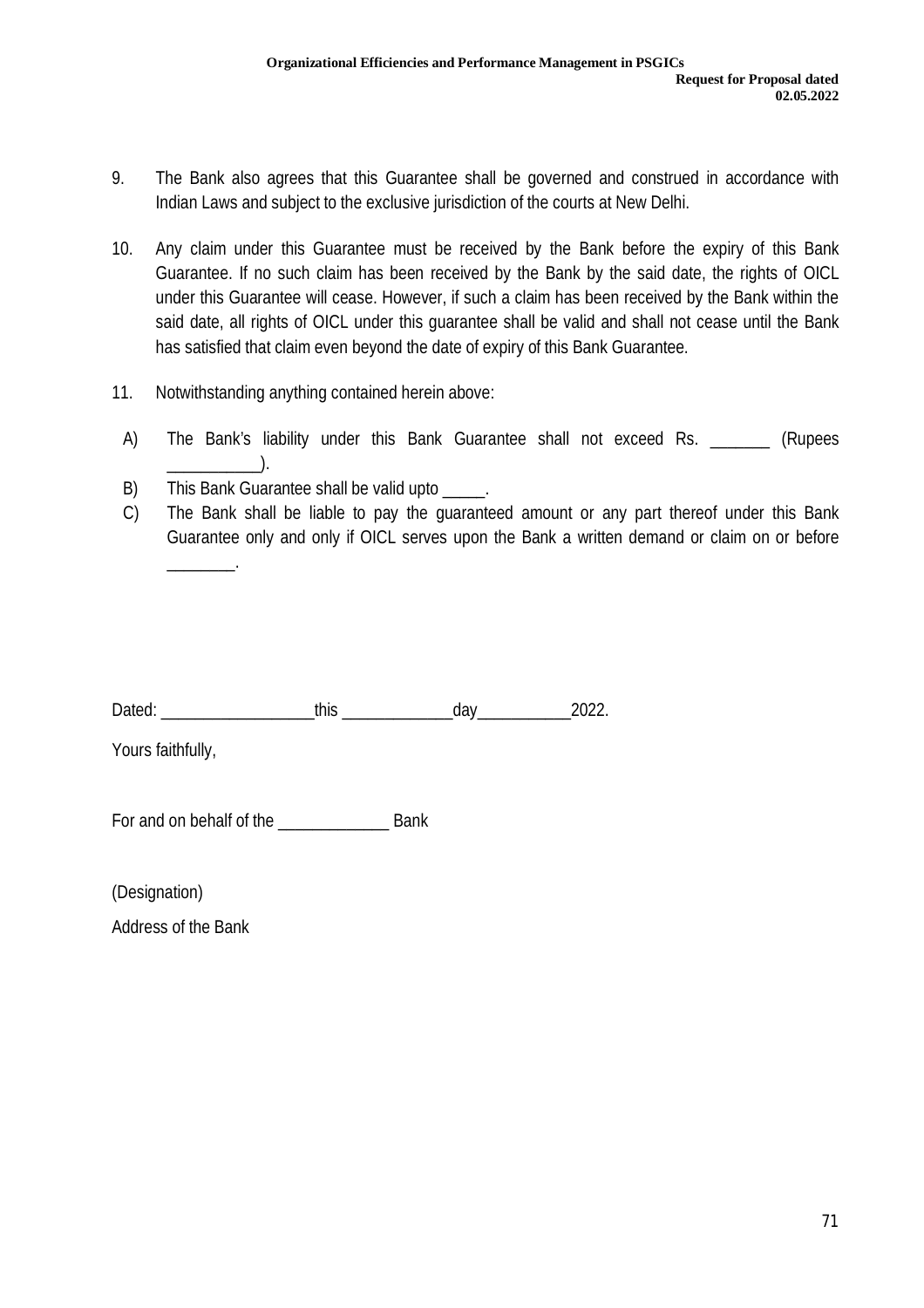## *Annexure J –Model Contract General Conditions of the Contract*

### **MODEL CONTRACT AND GENERAL CONDITIONS OF THE CONTRACT**

(To be signed with the successful Bidder/Consultant)

This Contract is made and entered into on this day of This Contract is made and entered into on this day of This Contract is made and entered into on this day of

The Oriental Insurance Company Limited having its registered office at [TO BE INSERTED];

National Insurance Company Limited having its registered office at [TO BE INSERTED];

The New India Assurance Company Limited having its registered office at [TO BE INSERTED];and

United India Insurance Company Limited having its registered office at [TO BE INSERTED];

(Herein after jointly and severally referred to as "PSGICs" which expression shall include their successors, administrators, executors and assignees) on the one part

And

M/s. \_\_\_\_\_\_\_\_\_\_ \_\_\_\_\_\_\_\_\_\_\_\_\_\_\_\_\_\_\_\_ a company registered under the Companies Act, 2013 with its registered office at **a consultant** and the "Consultant" (which expression shall include its successors, administrators, executors and permitted assignees) on the other part.

Whereas PSGICs are desirous of appointing a Consultant for carrying out Performance Enhancement through HR and Digital Transformation in PSGICs;

And Whereas the Consultant represents that it has the necessary experience for carrying out the PSGICs' requirements and has submitted a Bid for providing the required services against PSGICs' Tender/RFP dated 02.05.2022 all in accordance with the terms and conditions set forth herein;

And Whereas PSGICs have accepted the Bid of the Consultant and has placed Letter of Award vide its Letter of AwardNo. The Consultant.

Now it is hereby agreed to by and between the parties as under:

#### **1. DEFINITIONS**

- 1.1 Unless inconsistent with or otherwise indicated by the context, the followingterms stipulated in this Contract shall have the meaning as defined hereunder:
	- (a) **"Contract Period"** shall mean the period stated in the Letter of Award, or such extended period if so agreed by the PSGICs;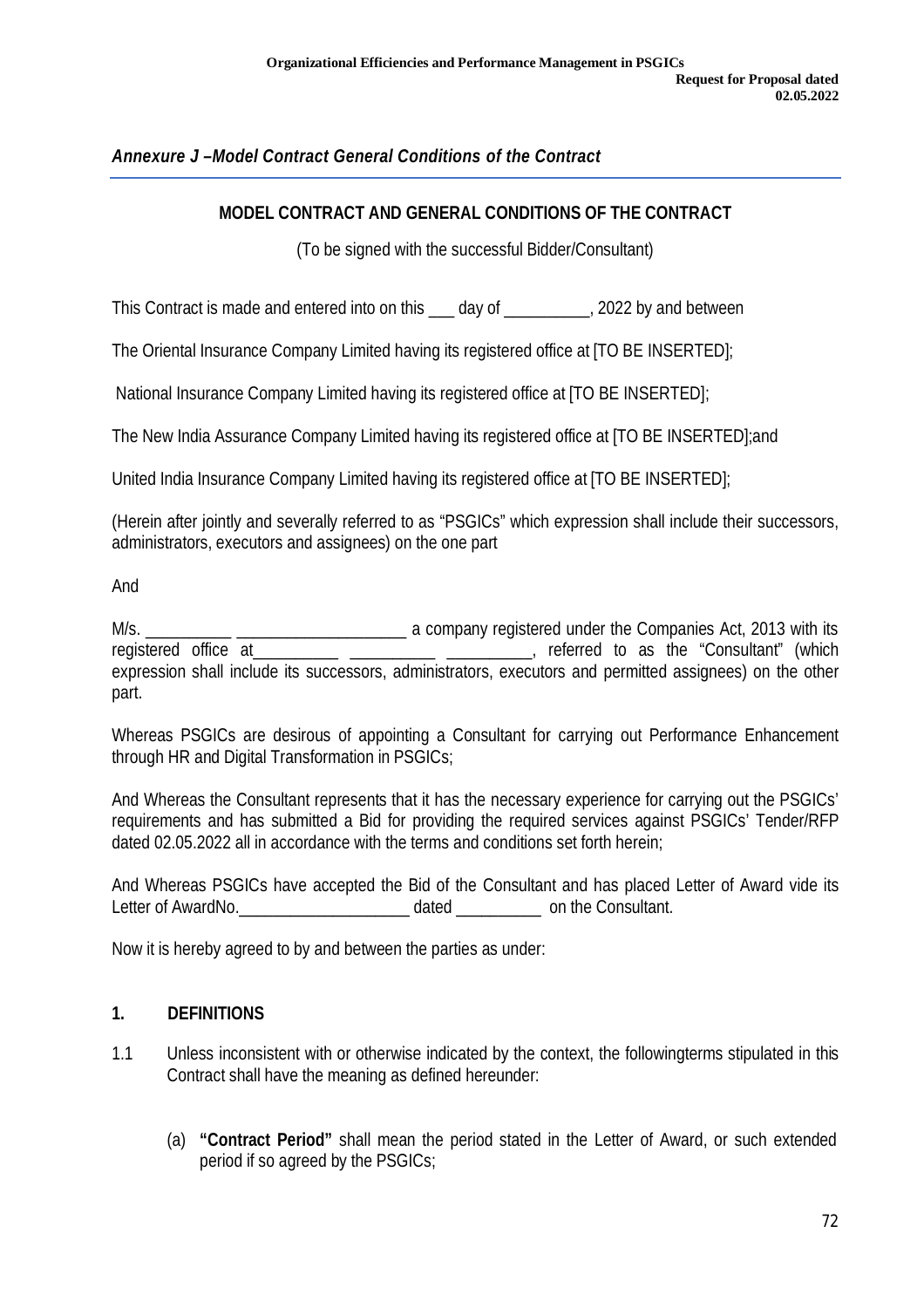- (b) **"Governmental Authority**" shall mean any government authority, statutory authority, government department, agency, commission, board, tribunal or court or other law / rule / regulation making entity having or purporting to have jurisdiction on behalf of the Republic of India or any state or other subdivision thereof or any municipality, district or other subdivision thereof;
- (c) "**Letter of Award**" shall mean the Letter No. [TO BE INSERTED] dated [TO BE INSERTED] issued by the PSGICs to the Consultant;
- (d) "**Parties**" shall mean the four PSGICs (i.e.The Oriental Insurance Company Limited, National Insurance Company Limited, The New India Assurance Company Limited and United India Insurance Company Limited) and the Consultant;
- (e) "**Project**" shall mean the Performance Enhancement through HR and Digital Transformation in PSGICs i.e. in The Oriental Insurance Company Limited, The New India Assurance Company Limited, National Insurance Company Limited, and United India Insurance Company Limited for which the Scope of Work is referred to in Clause \_\_\_\_\_[TO BE INSERTED];
- (f) **"RFP"** shall mean RFP dated 02.05.2022issued by the PSGICs;
- (g) **"Services"** shall mean all services to be carried out by the Consultant so as to render the entire Scope of Work stated in the Letter of Award; and
- (h) **"Taxes**" shall mean all taxes, cess, levies etc., including but not limited to GST, education cess, higher education cess, levies, surcharges, or withholdings assessed by any Central or State Government or any Governmental Authority in relation to the Services.

### **2. Services**

The Consultant shall perform and deliver to the PSGICs the entire Scope of Work as contained in Exhibit A of the Letter of Award within this Contract Period, as per the terms and conditions contained in this Contract Documents,including their annexure, exhibits etc.,which shall be deemed to form, and be read and construed as, part of this Contract:

- Integrity Pact
- Letter of Award Service Level Agreements
- All completed Annexures of the RFP dated 02.05.2022 to the extent accepted by the PSGICs
- RFP dated 02.05.2022 issued by the PSGICs
- Non-Disclosure Agreement
- General Conditions of Contract
- 2.1 All of the foregoing documents together with this Contract are referred to herein as the "Contract." In the event of a conflict, ambiguity or discrepancy between the contents of the Contract Documents, the order of precedence, shall be as above. It is further agreed that any document which is either not signed or not issued on behalf of the PSGICs shall not form part of the Contract Documents.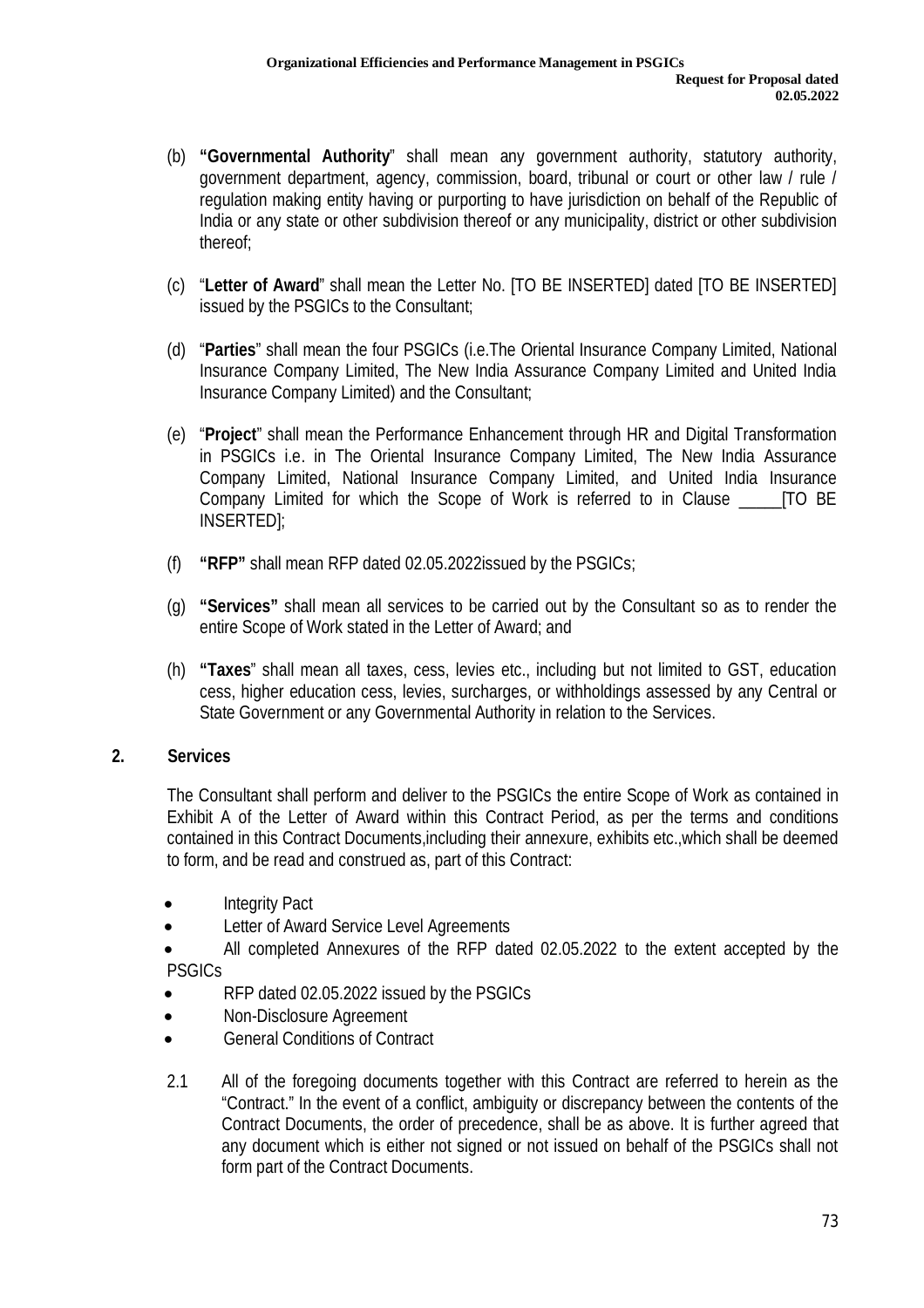## **3. Project Committee**

- 3.1 A Project Committee will be constituted by the PSGICs for purposes of this Contract. The Project Committee will assign personnel of the PSGICs for issuing instructions or directions from time to time which shall be observed and followed by the Consultant.
- 3.2 The Consultant shall apprise the Project Committee of progress of the Project on a periodical basis as may be determined by the Project Committee and with all particulars relating to implementation, compliance and execution of the decisions of the Project Committee.
- 3.3 Consultant agrees that OICL shall serve as the lead company for purposes of invoicing, performance bank guarantees etc. for the sake of convenience of having one entity for such purposes without in any manner affecting obligations under the Contract which shall remain as a Contract between the PSGICs and the Consultant with the role of the Project Committee as contemplated above.

### **4. Sole Responsibility of Consultant**

4.1 The Consultant shall be solely responsible for the performance of the Contract. Subject to the same, the Consultant may subcontract such portions of the Scope of Work as may be approved by the PSGICs, while at all times, being fully responsible for the execution and performance of the Contract. The Consultant shall also be liable to the PSGICs for any act or omission on the part of the sub-contractor and there shall be no privity of Contract between the PSGICs and the sub-contractor appointed by the Consultant.

### **5. Remuneration and Terms of Payment**

- 5.1 In consideration of the performance of the Contract, PSGICs shall pay the Fee as stated in the Letter of Award.
- 5.2 All expenses, including but not limited to travelling, boarding &lodging etc. which may be incurred by the Consultant and/or persons deployed by it in connection with this Contract shall be borne and paid by the Consultant and the PSGICs shall not be bound to make payment of any amounts in this regard to the Consultant.
- 5.3 The Fees shall be subject to deductions, if any, in accordance with the provisions of this Contract.
- 5.4 All payment of Fees shall be made after deduction of the applicable taxes and payment shall be made in Indian Rupees only.
- 5.5 All undisputed payments shall be made by the PSGICs by direct credit to the Consultant's Account Number [INSERT], IFS Code No. [INSERT] with [INSERT] Branch of [INSERT] Bank, through NEFT/RTGS payment mode, within [INSERT] working days of the date on which the payments fall due in respect of an undisputed invoice or within [INSERT] days of receipt of undisputed invoice, whichever is later.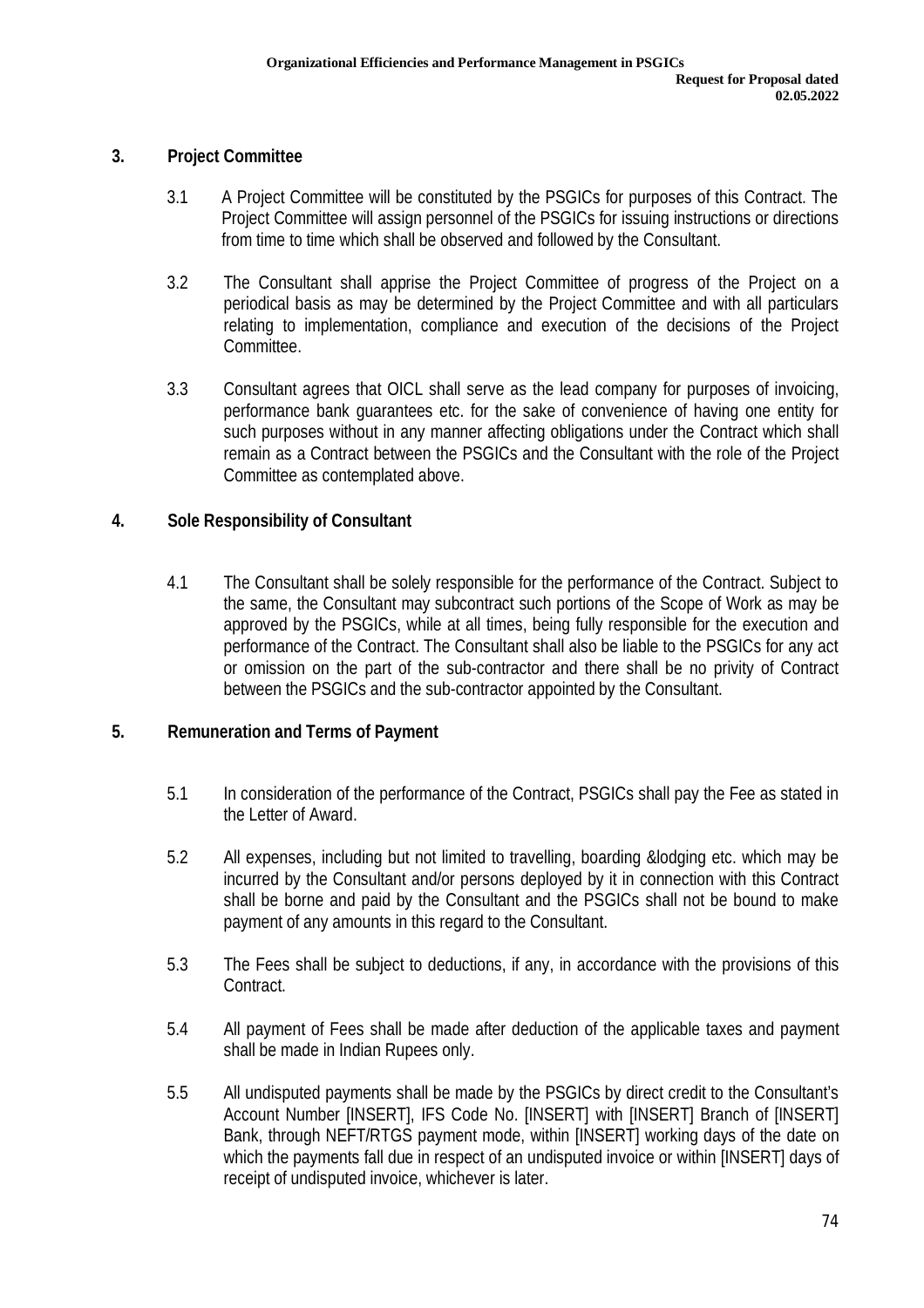5.6 Notwithstanding anything contained in this Contract where the Consultant is liable to pay any amount to the PSGICs, on account of damages, discrepancies in the invoices, invocation of indemnity by the PSGICs, third party claims, statutory dues or for any other reason whatsoever, the PSGICs shall, without prejudice to its other rights, be within their rights to adjust such amounts from the Fees payable to the Consultant and raise a demand on the Consultant for the balance amount, if any, and the Consultant shall pay such amount to the PSGICs within 21 working days of receipt of such demand.

## **6. Taxes, Fees and Accounting**

- 6.1 The Consultant will be solely responsible for payment of all Taxes with respect to the provision of the Services. PSGICs' liability is restricted to the payment of undisputed Fees to the Consultant as stated in this Contract.
- 6.2 The Consultant and subcontractors shall be liable to pay their respective corporate tax, income tax and any other taxes as may be levied by any Central or State Government or Governmental Authority.
- 6.3 The Consultant's personnel will be liable to pay their respective personal income taxes in respect of such of their fees, salaries and wages as are chargeable under the laws and regulations for the time being in force, and the Consultant shall perform such duties in regard to such deductions thereof as may be imposed on the Consultant by such laws and regulations. The Consultant further undertakes to obtain such licenses, permits etc., and their renewal from time to time, and it shall be solely responsible in the event of contravention of any Act, Laws or Rules in this regard.

# **7. Liquidated Damages**

7.1 Consultant shall be liable to pay liquidated damages to the PSGICs for any delay in completion of the Scope of Work  $\omega$  0.5% per week of delay of the invoice value for the delay/deficiency/non-performance for that stage, subject to a maximum of 10% of the total Contract value.

# **8. Performance Bank Guarantee**

- 8.1 The Consultant shall furnish to the Oriental Insurance Company Limited within 10 days from the date of the Letter of Award, an irrevocable Bank Guarantee (as per the proforma in **Annexure I** to the RFP)valid for a period of three years for the faithful performance of the entire Contract.
- 8.2 In the event the Consultant fails to fulfill any of the commitments in the Contract or in the event of termination of the Contract and /or in respect of any amount due from the Consultant to the PSGICs, the PSGICs shall have unconditional option under the Contract / bank guarantee to invoke the bank guarantee and claim the amount from the bank. The bank shall be obliged to pay the amount to the PSGICs on demand without any demur or delay.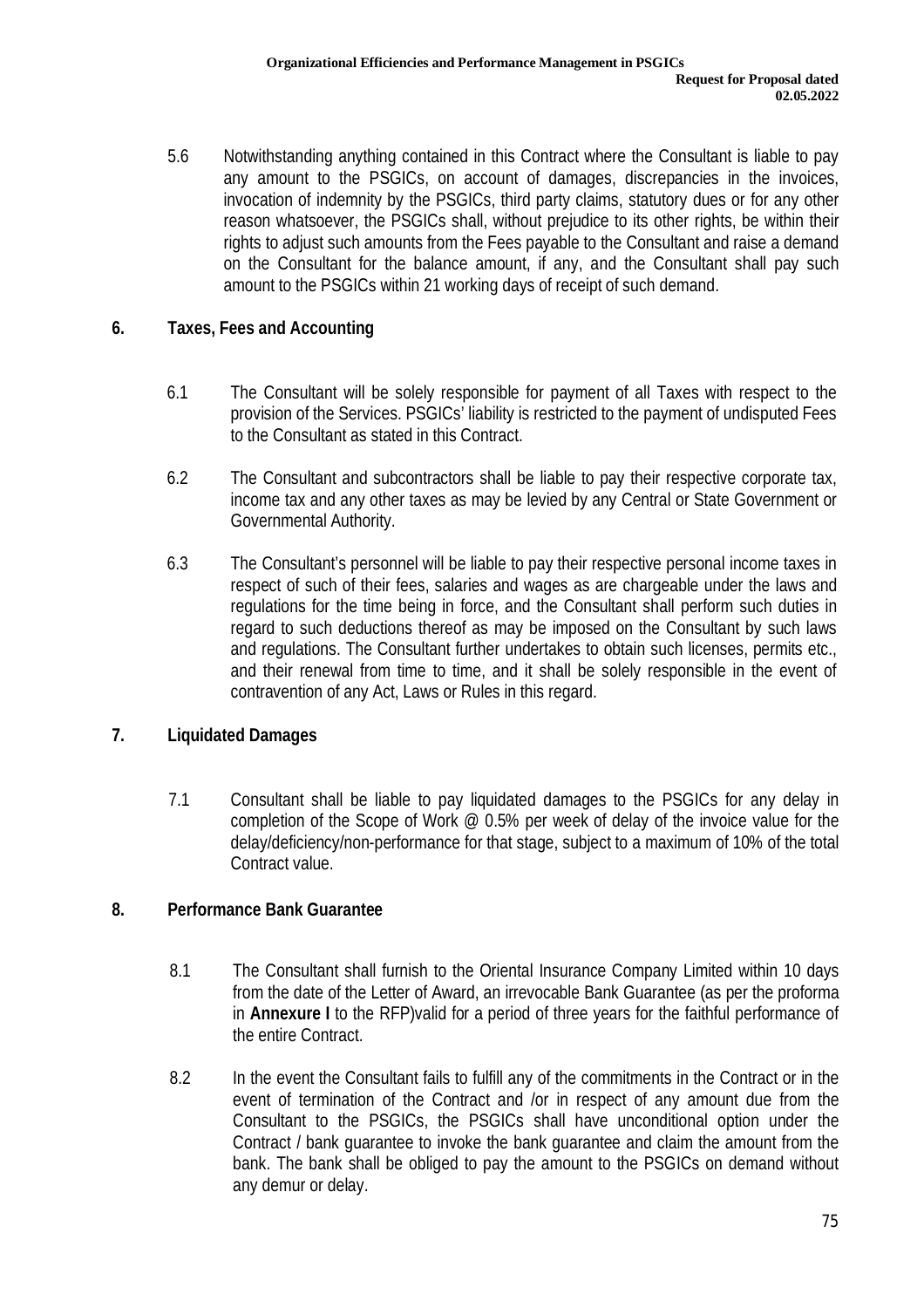### **9 Duty of Care**

9.1 The Consultant shall perform its obligations with due care and diligence in accordance with the highest professional standards of industry practice to the satisfaction of the PSGICs.

#### 10 **Code of Conduct**

- 10.1 Consultant shall comply with the provisions of all laws including Labour Laws, rules, regulations and notifications issued there under from time to time. All safety and labour laws enforced by statutory agencies and by PSGICs shall be applicable in the performance of this Contract and the Consultant shall abide by these laws.
- 10.2 Consultant shall take all measures necessary or proper to protect the personnel, work and facilities and shall observe all safety rules and instructions.
- 10.3 Consultant shall, at itsown expense, arrange appropriate insurance to cover all risks assumed by the Consultant under this Contract in respect of its personnel deployed under this Contract as well as Consultant's equipment, tools and any other belongings of the Consultant or their personnel during the entire period of their engagement in connection with this Contract. PSGICs will have no liability whatsoever on this account.

#### **11 Representation & Warranties**

- 11.1 In addition to the Representation and Warranties stated in the RFP, the Consultant hereby represents and warrants that:
	- (a) it is duly incorporated and validly existing under the laws of India and it has corporate power and capacity to own its assets and to enter into and perform its obligations under this Contract;
	- (b) this Contract has been duly authorized by it, and duly executed and delivered by it and constitutes a valid and binding obligation enforceable in accordance with its terms;
	- (c) the execution, delivery and performance of this Contract does not and will not violate the provisions of any applicable Law, contravene the provisions of its byelaws, constitutional documents or other organizational documents or the documents by which it was created or established or any resolution of its directors or shareholders or the provisions of any indenture, agreement or other instrument to which the Consultant is a party or by which it may be bound, or violate any judgment, decree, order, or award of any court, government entity or arbitrator;
	- (d) the Consultant has all the permissions, licenses, authorities whatever are required from the appropriate Government, Statutory/Regulatory authorities to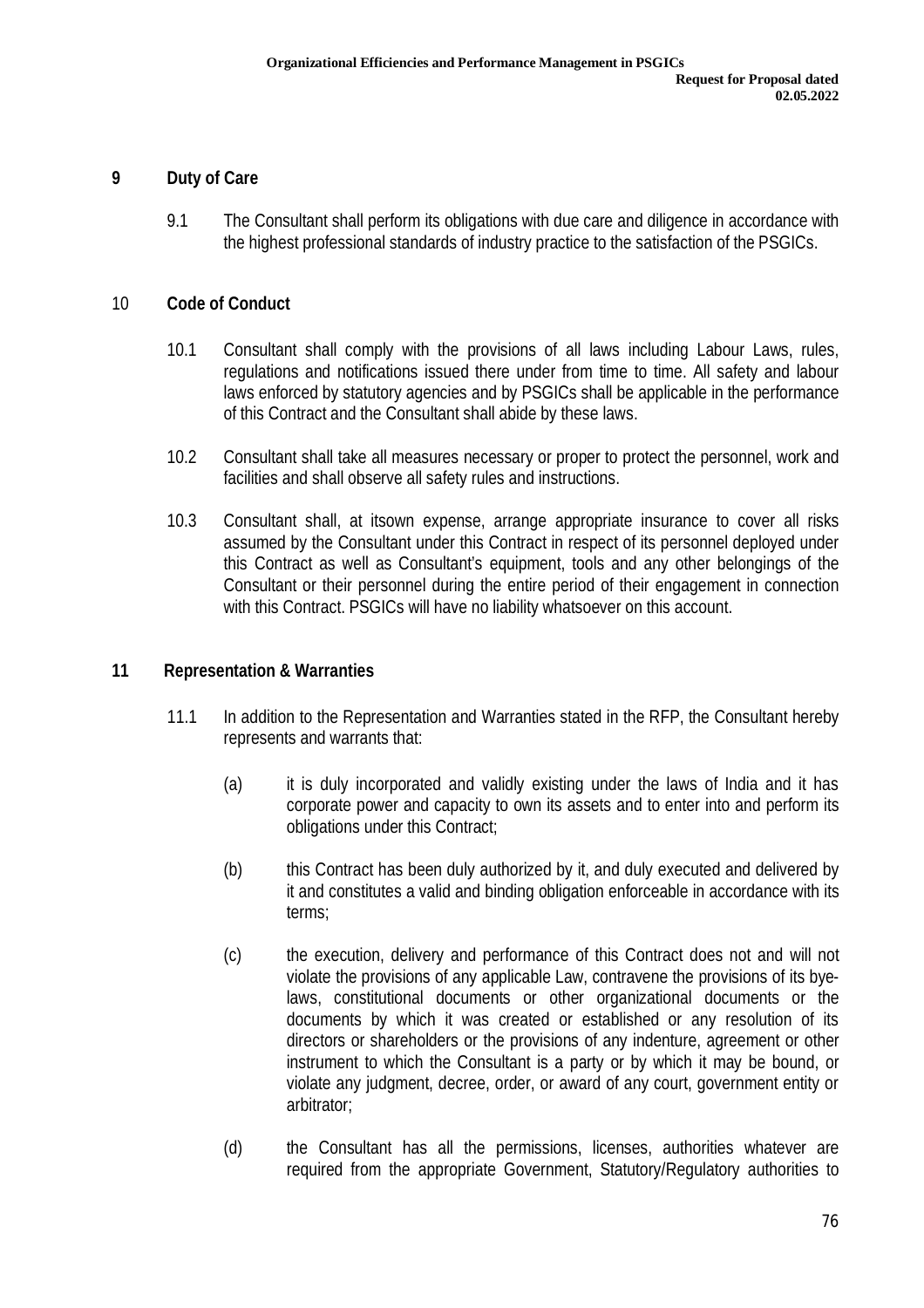render the Service to the PSGICs and has the necessary capacity, expertise and infrastructure etc., to render the Services.

## 12 **Indemnity**

- 12.1 The Consultant hereby indemnifies and agrees to hold the PSGICs harmless and indemnified at all times from and against any and all claims, actions, interest, penalties, losses, damaged, liabilities, costs or expenses (including, without limitation, reasonable attorney fees and other dispute resolution costs) that may be suffered by the PSGICs arising out of, or in relation to:
	- (a) any inaccuracy in any of the Consultant's representations or warranties or any non-performance of any covenant, obligation, or agreement of the Consultant set forth in this Contract;
	- (b) any and all acts or omissions of the Consultant, its employees, its agents, sub contractors in the performance of the obligations of the Consultant under this Contract; and/ or
	- (c) any claim or proceeding against the PSGICs by any employee or other person deployed by the Consultant, Central or State Government or any other Statutory Authority.
	- 12.2 The provisions of this clause shall survive notwithstanding the expiration or termination of this Contract for any reason whatsoever.

### 13 **Intellectual Property Indemnity**

13.1 The Consultant hereby indemnifies and holds harmless and shall keep indemnified at all times the PSGICs and its employees and officers from and against any and all suits, actions or administrative proceedings, claims, demands, losses, damages, costs, and expenses of any nature, including attorney fees and expenses, which may be brought against the PSGICs or the PSGICs may suffer as a result of any infringement or alleged infringement by the Consultant of any patent, utility model, registered design, trademark, copyright, or other intellectual property right registered or otherwise.

### **14 Termination**

- 14.1 This Contract shall be deemed to have been automatically terminated on the expiry of the Contract Period stated in clause \_\_\_.
- 14.2 In addition to any other right of termination, this Contract may be terminated in the event:
	- (a) the Consultant at any time during the term of this Contract is dissolved, liquidated, undergoes reorganization, becomes insolvent or makes a voluntary assignment of its assets for the benefit of creditors or is adjudged bankrupt, then the PSGICs shall, by a notice in writing have the right to terminate this Contract.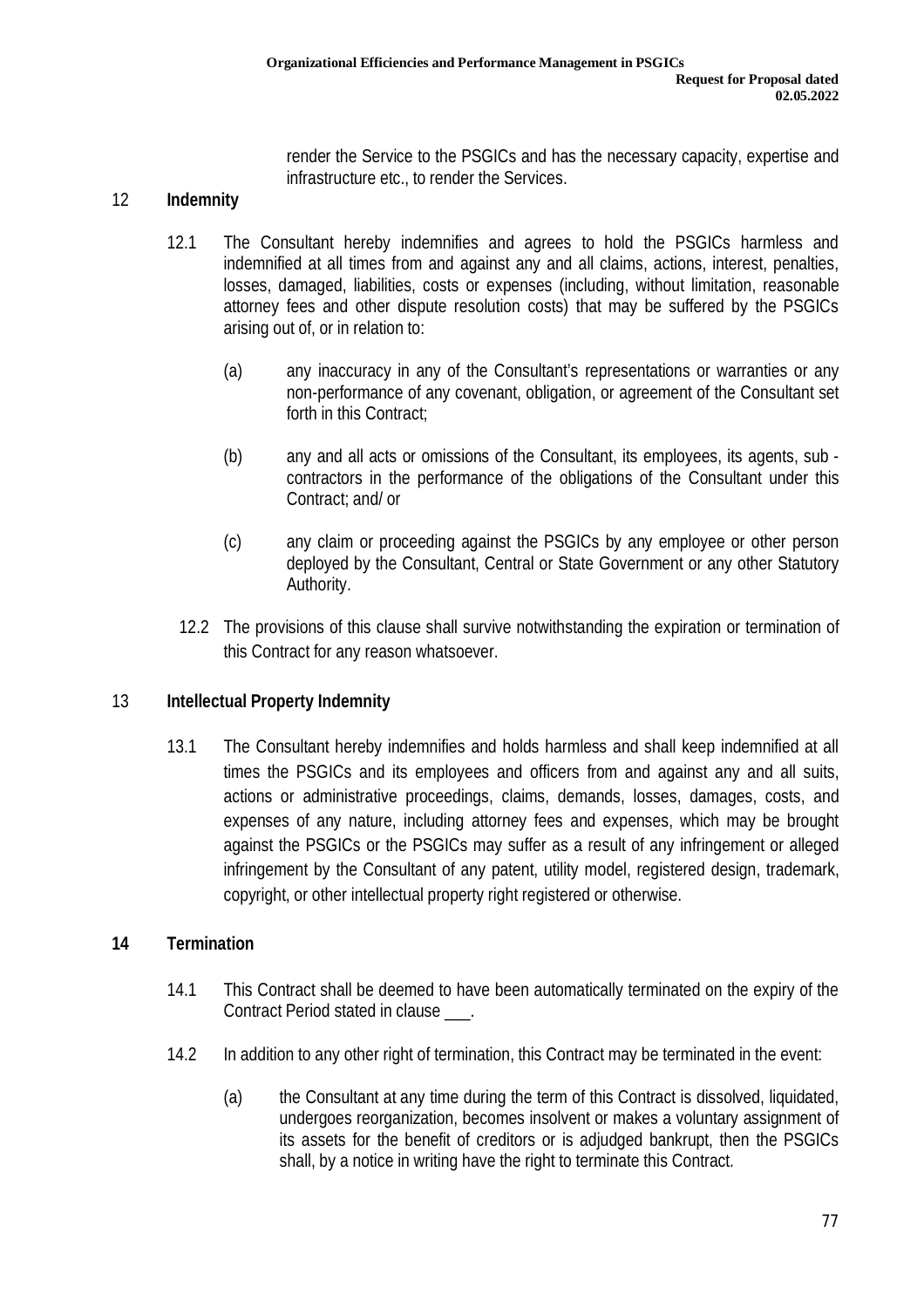- (b) of change in circumstances of the Project. In such an event, the PSGICs and the Consultant shall enter into good faith negotiations to arrive at the most expedient terms of disengagement taking into account accrued rights and liabilities of the Parties.
- 14.3 Any defect, deficiencies noticed in the performance of this Contract, will be promptly remedied by the Consultant within 10 days upon the receipt of written notice from the PSGICs, failing which the PSGICs may terminate the Contract by giving the Consultant 30 (thirty) days' written notice.
- 14.4 In the event of termination or abandonment of this Contract for any reason:
	- (a) the Parties shall be entitled to all rights and remedies available in law in respect of loss or damage suffered by them on account of the termination or abandonment of the Contract;
	- (b) the Consultant shall duly charge all obligations accrued until the date of termination and such other obligations as may be agreed upon in writing between the Parties;
	- (c) the Consultant shall return all materials, documents etc. that may have been made available to it for the purposes of carrying out the Scope of Work and shall give a written undertaking that it is not holding back any materials, documents or information with respect to the Scope of Work;
	- (d) the Consultant shall be allowed access to the premises of the PSGICs only to the extent necessary to carry out its aforesaid obligations; and
	- (e) the Consultant shall only be entitled to payment for the work performed until the date of termination and such other work as may be specifically approved for payment by the PSGICs.

### 15 **Consequential Damages**

15.1 Notwithstanding either party's fault, neither party shall be liable to the other party in respect of any consequential damages whatsoever. The term "consequential damages" as used herein shall include without limitation, loss of profit, production, business opportunities or use of assets.

### 16 **Force Majeure**

- 16.1 Should the Consultant be prevented from performing any of its obligations under the Contract by reason of fire, riots, flood, earthquake, war, civil disturbance, an act of God or pandemic, the time for performance shall be extended until the operation or such cause has ceased.
- 16.2 If a Force Majeure situation arises, the Consultant shall promptly notify the PSGICs in writing of such conditions and the cause thereof within 7 English calendar days. Unless otherwise directed by the PSGICs in writing, the Consultant shall continue to perform its obligations under the Contract as far as is reasonably practical and shall seek all reasonable alternative means for performance not prevented by the Force Majeure event.
- 16.3 If the Force Majeure event continues beyond a period of 4 weeks, the PSGICs shall be entitled, but not obligated to terminate the Contract.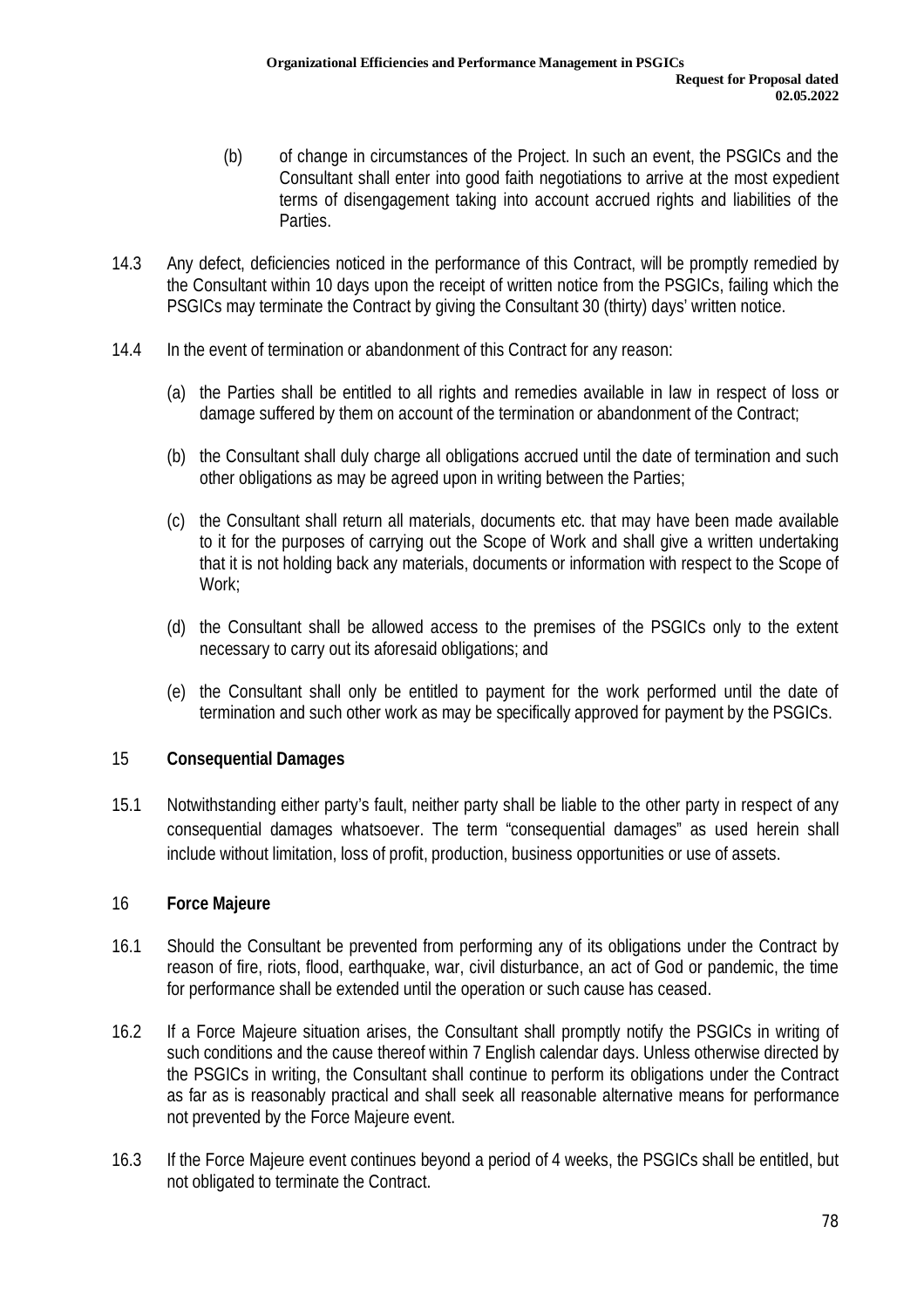### 17 **Jurisdiction and Applicable Law**

17.1 This Contract, including all matters connected with this Contract, shall be governed by the laws of India and subject to the exclusive jurisdiction of the courts at New Delhi.

### **18 Arbitration**

- 18.1 Any dispute arising out of, or in relation to this Contract shall be referred to arbitration in accordance with the Arbitration and Conciliation Act, 1996.
- 18.2 The number of arbitrators and the appointing authority will be as under:

| <b>Claim amount (excluding</b><br>claim for interest and<br>counter claim, if any) | <b>Number of arbitrators</b> | <b>Appointing authority</b>                                                                                                                                                                                                                                                                                            |
|------------------------------------------------------------------------------------|------------------------------|------------------------------------------------------------------------------------------------------------------------------------------------------------------------------------------------------------------------------------------------------------------------------------------------------------------------|
| UptoRs.50 Lakhs                                                                    | Sole Arbitrator              | Project Committee<br>the<br>0f<br>PSGICs.                                                                                                                                                                                                                                                                              |
| Above Rs.50 Lakhs                                                                  | 3 Arbitrators                | One arbitrator nominated by<br>each Party and the third<br>arbitrator, who shall be the<br>presiding arbitrator, by the two<br>arbitrators nominated by each<br>Party. The Presiding Arbitrator<br>shall be a retired Judge of the<br>Hon'ble Supreme Court of India<br>or any of the Hon'ble High<br>Courts of India. |

- 18.3 Parties agree that neither party shall be entitled for any pre-reference or pendente-lite interest on its claims. Parties further agree that any claim for such interest made by any party shall be void.
- 18.4 The place and seat of Arbitration shall be New Delhi.

### **19 Independent Consultant Status**

19.1 The Consultant shall act as an independent consultant in the performance of the Contract. The Contract does not create any agency, partnership, joint ventures or joint venture relationship between the parties.

### **20 Integrity Pact**

20.1 The Integrity Pact, duly signed by the authorized official of PSGICs and the Consultant will form part of this Contract.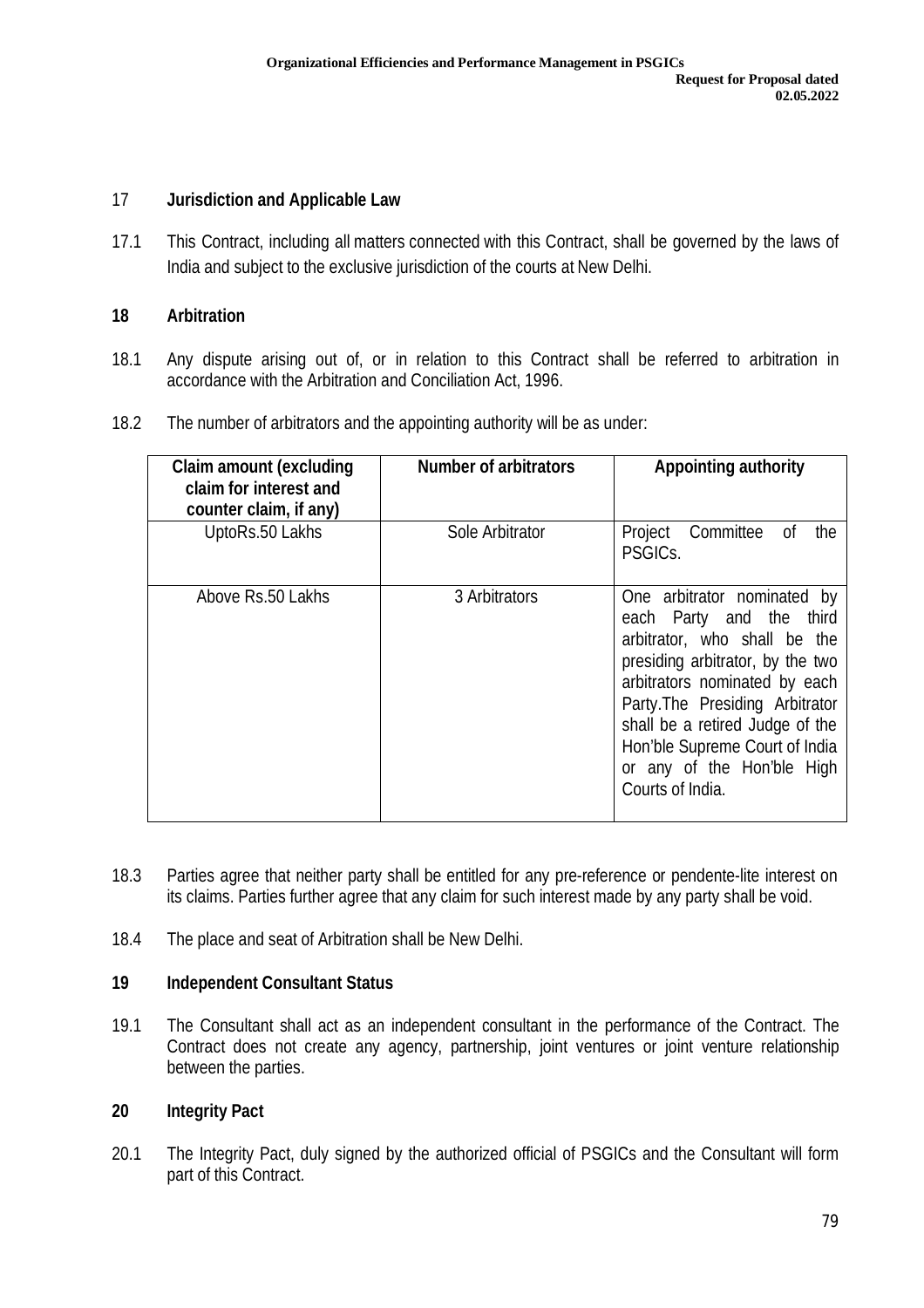# **21 Limitation of Liability**

- 21.1 Notwithstanding any other provision, except only in cases of gross negligence, wilful misconduct and / or criminal acts:
	- (a) neither Party shall be liable to the other, whether in contract, tort, or otherwise, for any consequential loss or damage, loss of use, loss of production, or loss of profits or interest costs, provided however that this exclusion shall not apply to any obligation of the Consultant to pay Liquidated Damages to the PSGICs.
	- (b) Nothing stated herein will limit the Consultant's liability to any third party.

# **22 Notices and Addresses**

22.1 For the purposes of this Contract, the addresses of the Parties will be as follows and all notices, correspondence, reports and all other relevant material in relation to the Contract sent to the Parties at the addresses mentioned below shall be deemed to be sufficient service of notice on the Parties: For the PSGICs:

[TO BE PROVIDED IN LOA]

For the Consultant:

[PLEASE INSERT]

## 23. **Publicity**

23.1 Any publicity by the Consultant in which the name of the PSGICs is to be used should be done only with the explicit prior written permission of the PSGICs. The PSGICs shall be entitled to impose such conditions or restrictions in relation to the manner of use of the name of the PSGICs in any publicity material used by the Consultant.

# 24 **Severability**

24.1 Should any provision of this Contract be found to be invalid, illegal or otherwise not enforceable by any court of law, such finding shall not affect the remaining provisions hereto and they shall remain binding on the parties hereto.

# 25. **Specific Remedies**

25.1 The Consultant agrees that the PSGICs shall be entitled to an injunction, restraining order, right for recovery, suit for specific performance or such other equitable relief as a court of competent jurisdiction may deem necessary or appropriate to restrain the Consultant from committing any violation or enforce the performance of the covenants, obligations and representations contained in this Contract. These injunctive remedies are cumulative and are in addition to any other rights and remedies the PSGICs may have at law or in equity, including without limitation a right for recovery of the amounts due under this Contract and related costs and a right for damages.

### 26. **Governing Language**

26.1 The governing language for the Contract shall be English. All Contract documents and all correspondence and communication to be given and all other documentation to be prepared and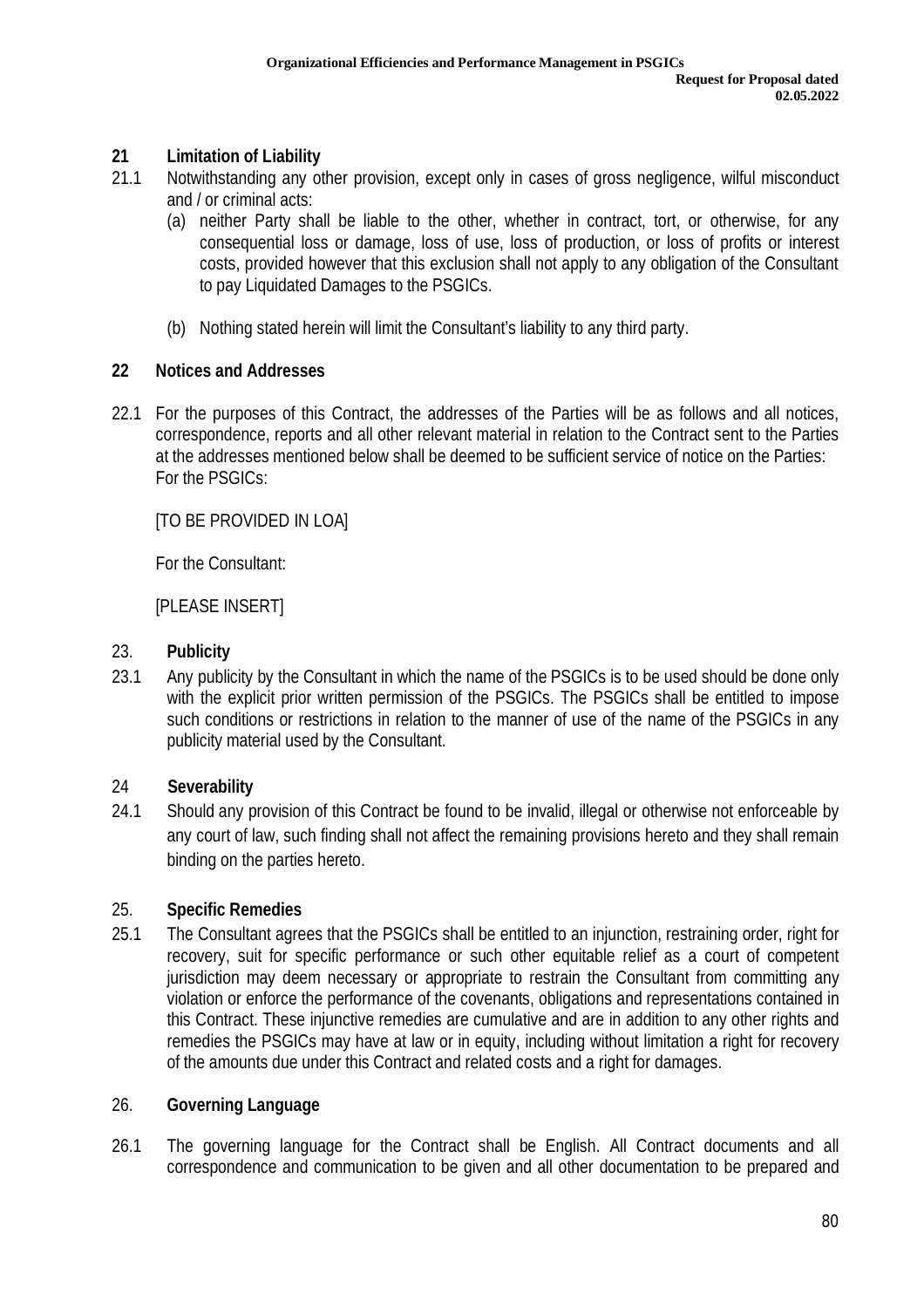supplied under the Contract shall be written in English and the Contract shall be construed and interpreted in accordance with English language.

### 27**. Modification in the Contract**

27.1 All modifications leading to changes in the Contract with respect to technical and/or commercial aspects, including terms of delivery, shall be considered valid only when accepted in writing by the PSGICs by issuing an amendment to the Contract. The PSGICs shall not be bound by any printed conditions, provisions in the Consultant's Proposal, invoice, and other documents which purport to impose any condition at variance with or supplement to this Contract.

### 28 **Waivers and Amendments**

- 28.1 None of the terms and conditions of this Contract shall be deemed to be waived by either party unless such waiver is executed in writing by the duly authorized agent(s) or representative(s) of both the Parties. The failure of either Party to exercise any right shall not act as a waiver of such right by such Party.
- 28.2 No change or modification of this Contract shall be valid unless the same shall be in writing and signed by both the Parties.

**For For the Consultant:** 

- (b) The Oriental Insurance Company Limited;
- (c) National Insurance Company Limited;
- (d) The New India Assurance Company Limited;and
- (e) United India Insurance Company Limited.

Witness:

Witness: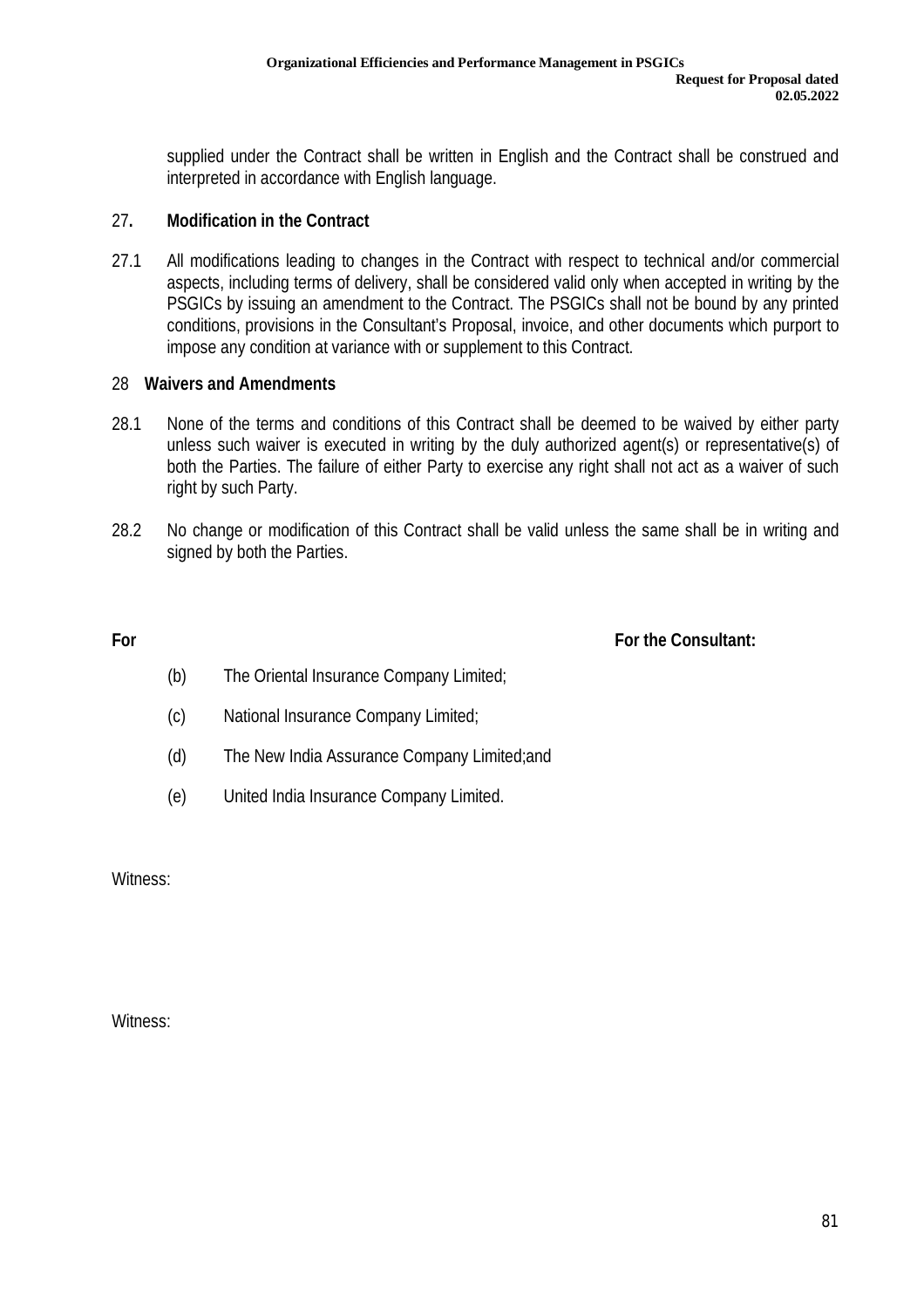## *Annexure K – Non - Disclosure Agreement*

### **(To be appropriately stamped on non-judicial stamp paper of appropriate value as per the Stamp Act relevant to place of execution and notarized (or apostilled, as relevant)**

## **NON-DISCLOSURE AGREEMENT**

This Non-Disclosure Agreement (this "Agreement") entered into is made on this \_\_\_\_\_\_\_\_\_\_\_\_\_day of \_\_\_\_\_\_\_\_\_\_\_\_\_\_, 2022 at \_\_\_\_\_\_\_\_\_\_\_\_\_\_\_\_.

#### **By and Between**

This Non-Disclosure Agreement is made and entered into on this \_\_\_ day of \_\_\_\_\_\_\_\_\_\_, 2022 by and between

The Oriental Insurance Company Limited having its registered office at [TO BE INSERTED];

National Insurance Company Limited having its registered office at [TO BE INSERTED];

The New India Assurance Company Limited having its registered office at [TO BE INSERTED];and

United India Insurance Company Limited having its registered office at [TO BE INSERTED].

(hereinafter jointly and severally referred to as "PSGICs" which expression shall include their successors, administrators, executors and assignees) ofthe ONE PART

### **And**

[●] (*Name of the Consultant*) of [●] (*please specify the registered office of*) (hereinafter called "Consultant" which expression shall unless it be repugnant to the subject, context or meaning thereof shall be deemed to mean and include its successors) of the OTHER PART;

PSGICs and the Consultant wherever the context so permits, shall hereinafter collectively be referred to as the "Parties" and individually as a "Party"

WHEREAS PSGICs vide its RFP dated [●] ("RFP") had invited for the Proposals from Bidders for performing/delivering the services under the Proposed Assignment. The Consultant after going through the RFP and being interested to perform the services required for the Proposed Assignment participated in the bidding process and submitted its Proposal.

WHEREAS the Consultant had represented that it is engaged in the business of providing the services and has all the requisite skills, expertise, experience and necessary facilitates for providing/rendering/delivering the service(s) to PSGICs.

WHEREAS PSGICs based upon the representation and warranties made by the Consultant had entered into an Agreement dated [●] (**the Contract**) for the performance/delivery of services by the Consultant.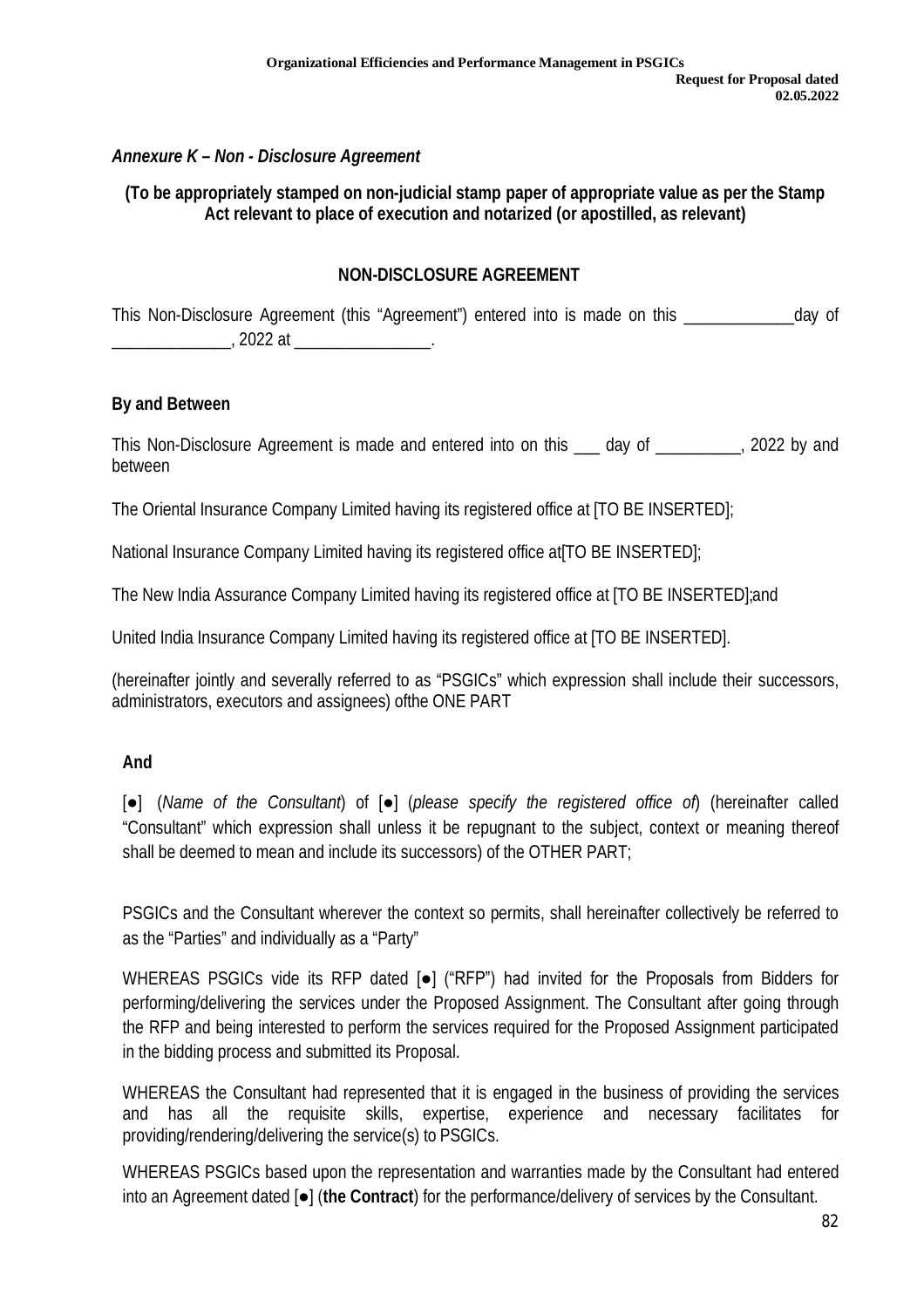WHEREAS, the Consultant is aware and confirms that the information, data, drawings and designs, and other documents made available in the RFP and thereafter regarding the services as furnished by it in the Proposal and during the execution of the Contract or otherwise and all the Confidential Information under the RFP/the Contract is privileged and strictly confidential and/or proprietary to the PSGICs.

NOW THEREFORE, in consideration of the foregoing, the Consultant agrees to all the following conditions for grant of access to PSGICs property/information and other data.

It is hereby agreed as under:

The words and expressions not specifically defined shall have the same meanings as are respectively assigned to them in this RFP/the Contract.

- (a) The Parties agree that they shall hold in trust any Confidential Information received by either Party, under the Contract and the strictest of confidence shall be maintained in respect of such Confidential Information. The parties also agree and undertake to:
	- (i) maintain and use the Confidential Information only for the purposes of the Contract and only as permitted herein;
	- (ii) make copies as specifically authorized by the prior written consent of the other Party and with the same confidential or proprietary notices as may be printed or displayed on the original;
	- (iii) restrict access and disclosure of confidential information to such of their employees, agents, vendors, and contractors strictly on a "need to know" basis, to maintain confidentiality of the Confidential Information disclosed to them in accordance with this clause; and
	- (iv) treat Confidential Information as confidential for a period of 10 years from the date of receipt. In the event of earlier termination of this Contract, the Parties hereby agree to maintain the confidentiality of the Confidential Information for a further period of 10 years from the date of such termination.
- (b) Confidential Information does not include information which:
	- (i) the recipient knew or had in its possession, prior to disclosure, without limitation on its confidentiality;
	- $(i)$  is independently developed by the recipient without breach of the Contract;
	- $(iii)$  is in the public domain;
	- (iv) is received from a third party not subject to the obligation of confidentiality with respect to such information.
	- (v) is released from confidentiality with the prior written consent of the other Party.

The recipient shall have the burden of proving hereinabove are applicable to the information in the possession of the recipient.

(c) Notwithstanding the foregoing, the Parties acknowledge that the nature of the services to be performed under the Contract may require the Consultant personnel to be present on premises of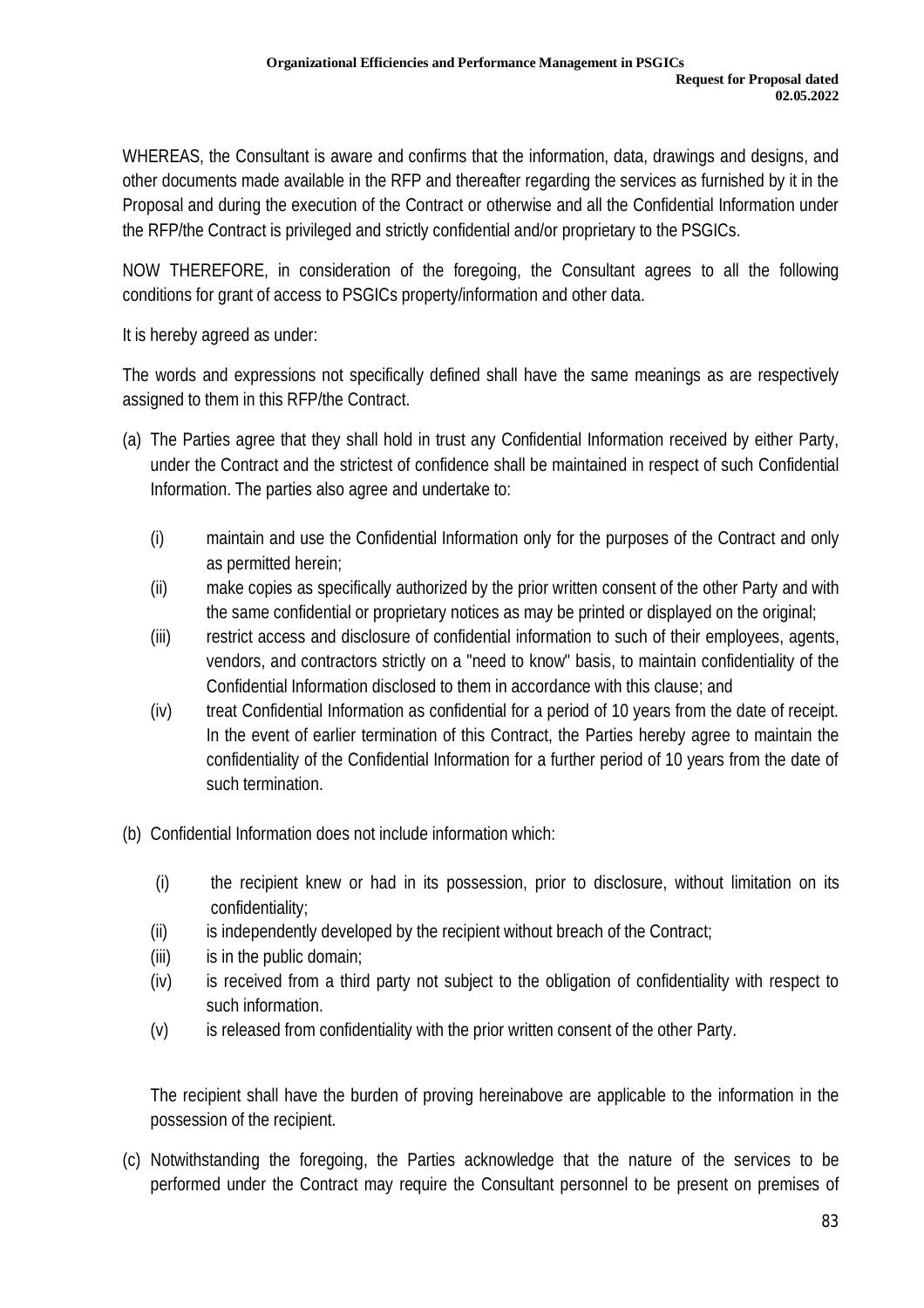PSGICs or may require the Consultant's personnel to have access to computer networks and databases of PSGICs while on or off premises of PSGICs. It is understood that it would be impractical for PSGICs to monitor all information made available to the Consultant's personnel under such circumstances and to provide notice to the Consultants of the confidentiality of all such information. Therefore, the Consultant agrees and undertakes that any technical or business or other information of PSGICs that the Consultant's personnel, or agents acquire while on PSGICs premises, or through access to PSGICs computer systems or databases while on or off PSGICs premises, shall be deemed Confidential Information.

- (d) Confidential Information shall at all times remain the sole and exclusive property of the disclosing party. Upon termination of the Contract, Confidential Information shall be returned to the disclosing Party or destroyed, if incapable of return. The destruction shall be witnessed and so recorded, in writing, by an authorised representative of each of the Parties. Nothing contained herein shall in any manner impair or affect rights of PSGICs in respect of the Confidential Information.
- (e) In the event, any of the Parties hereto becomes legally compelled to disclose any Confidential Information, such Party shall give sufficient notice to the other Party to enable the other Party to prevent or minimize to the extent possible, such disclosure. Neither Party shall disclose to a third Party any Confidential Information or the contents of this Contract without the prior written consent of the other Party. The obligations of this Clause shall be satisfied by handling Confidential Information with the same degree of care, which the receiving party applies to its own similar confidential information but in no event less than reasonable care. The obligations of this clause shall survive the expiration, cancellation or termination of the Contract.
- (f) The Agreement shall apply to all information relating to the Proposed Assignment and execution of the Contract disclosed by the PSGICs to the Bidder under this Agreement.
- (g) Nothing contained in this Agreement shall be construed as granting or conferring rights of license or otherwise, to the Bidder, in any of the Confidential Information.
- (h) The parties acknowledge that the Confidential Information will not form the basis of any contract between them.
- (i) This Agreement shall benefit and be binding upon the PSGICs and the Bidder/Consultant and their Affiliates/Group Companies and Sub-Contractors.
- (j) This Agreement shall continue perpetually unless and to the extent that PSGICs may release in writing.
- (k) This Agreement shall be governed by and construed in accordance with Indian laws.
- (l) The provisions hereunder shall survive termination of the Contract.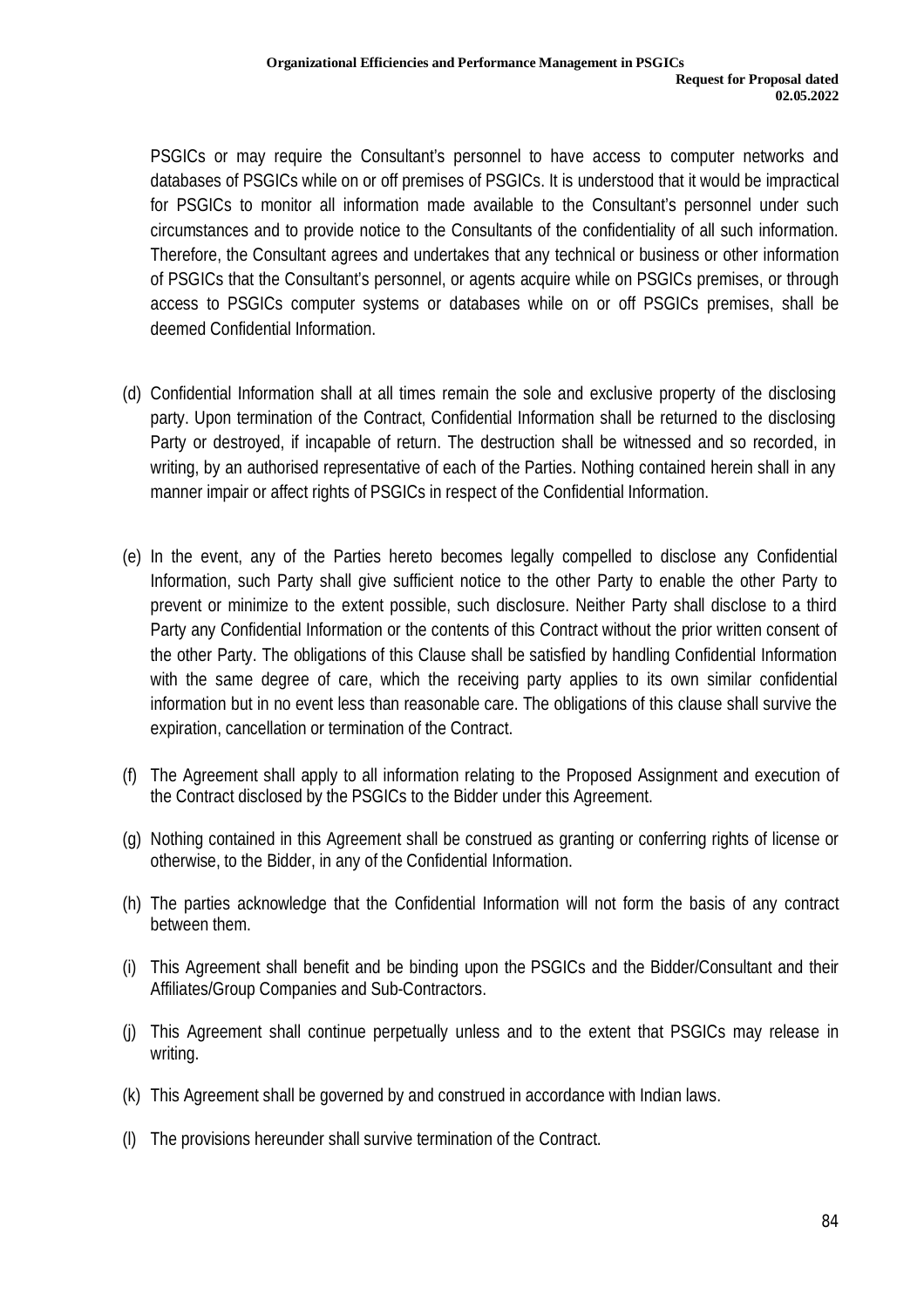For and on behalf of the Bidder

Authorised Signatory:

Name is a set of the set of the set of the set of the set of the set of the set of the set of the set of the s

Designation

Office Seal

Place:

Date:

Accepted –

We have read this agreement and confirm our agreement with its terms.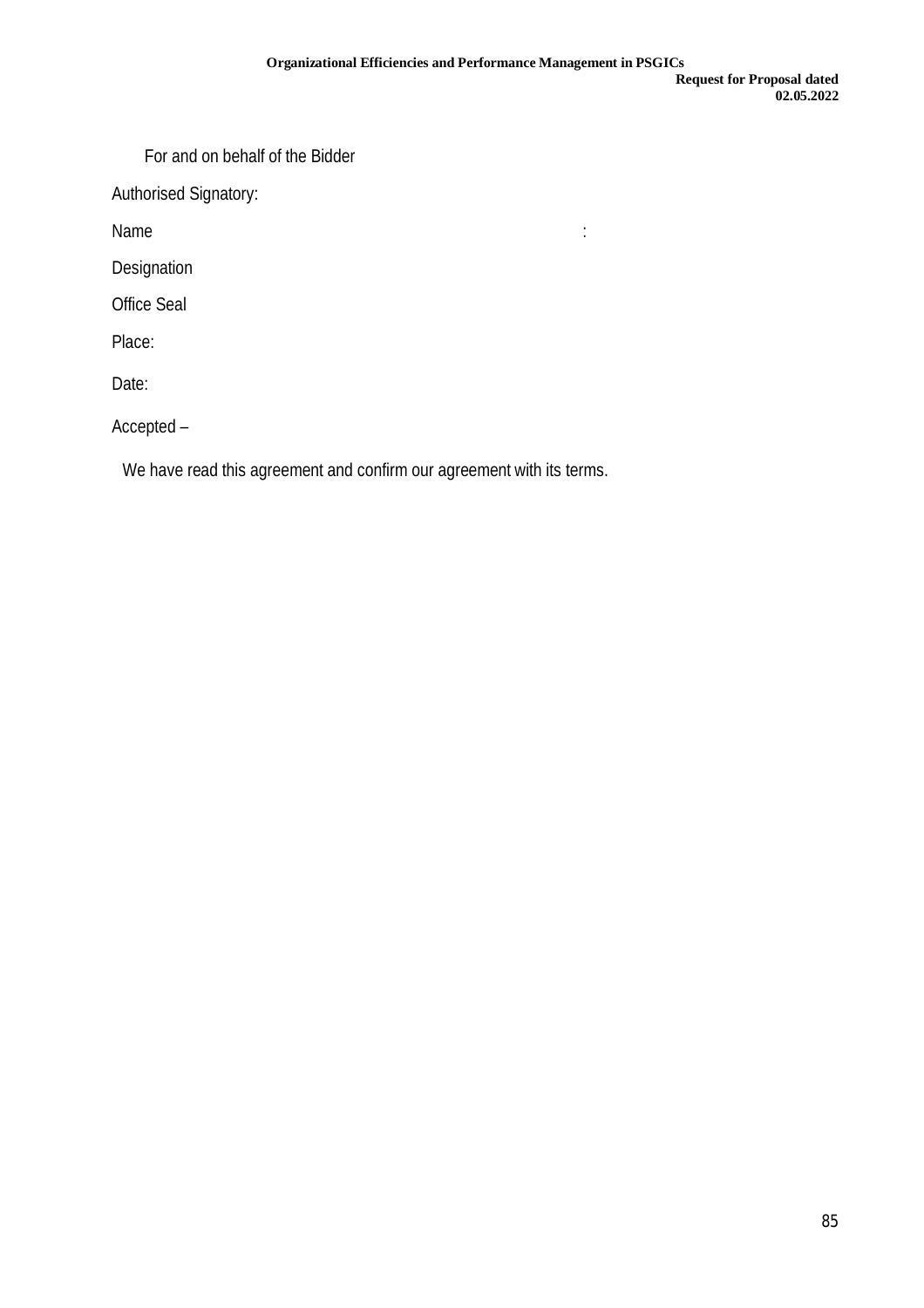# *Annexure L – Integrity Pact*

### **(To be appropriately stamped on non-judicial stamp paper of appropriate value as per the Stamp Act relevant to place of execution and notarized (or apostilled, as relevant)**

## **INTEGRITY PACT**

Between

This Integrity Pact is made and entered into on this \_\_\_ day of \_\_\_\_\_\_\_\_\_\_, 2022 by and between

The Oriental Insurance Company Limited having its registered office at [TO BE INSERTED];

National Insurance Company Limited having its registered office at[TO BE INSERTED];

The New India Assurance Company Limited having its registered office at[TO BE INSERTED]; and

United India Insurance Company Limited having its registered office at [TO BE INSERTED].

(hereinafter jointly and severally referred to as "PSGICs" which expression shall include their successors, administrators, executors and assignees) ofthe one part

And

(*Name of the Consultant*) of [●] (*please specify the registered office of*) (hereinafter called "Consultant" which expressionshall unless it be repugnant to the subject, context or meaning thereof shall be deemed to mean and include its successors) of the otherpart…………………………… hereinafter referred to as "The Bidder/Consultant"

# **Preamble**

The PSGICs intend to award, under laid down organizational procedures, Contract for the Organizational Efficiencies and Performance Management in PSGICs. The PSGICs value full compliance with all relevant laws and regulations, and the principles of economic use of resources, and of fairness and transparency in its relations with its Bidder/Consultant.

### **Section 1: Commitments of the PSGICs**

- (1) The PSGICs committhemselves to take all measures necessary to prevent corruption and to observe the following principles: -
- 1. No Official of thePSGICs, personally or through family members, will in connection with the Proposed Assignment for, or the execution of a Contract, demand, take a promise for or accept, for him/herself or third person, any material or immaterial benefit which he/she is not legally entitled to.
- 2. The PSGICswill, during the RFP process treat all Bidders with equity and reason. The PSGICswill in particular, before and during the RFP process, provide to all Bidders the same information and will not provide to any Bidder confidential / additional information through which the Bidder could afford an advantage to that particular Bidder in comparison to other Bidders.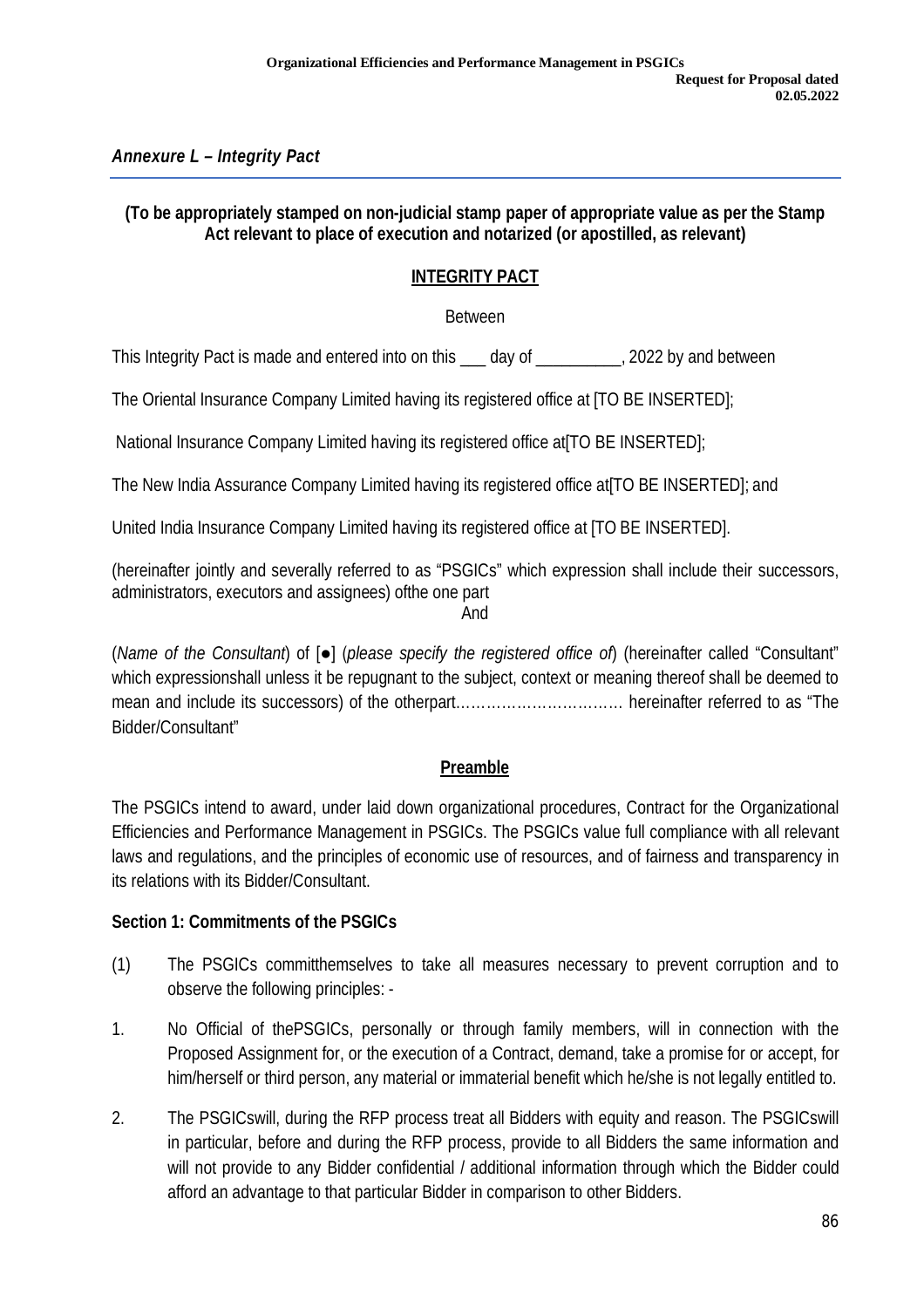3. In case any such preceding misconduct on the part of such official(s) is reported by the Bidder to the PSGICs with full and verifiable facts and the same is prima facie found to be correct by the PSGICs, necessary disciplinary proceedings, or any other action as deemed fit, including criminal proceedings may be initiated by the PSGICs and such a person shall be debarred from further dealings related to the Contract.

### **Section 2: Commitments of the Bidder/Consultant**

- (1) The Bidder / Consultant commits itself to take all measures necessary to prevent corrupt practices, unfair means and illegal activities during its participation in the bid process and during the execution of the Contract. The Bidder / Consultant commits itself to observe the following:
	- 1. The Bidder / Consultant will not, directly or through any other person or firm, offer, promise or give to any of the PSGICs' officials involved in the RFP process or the execution of the Contract or to any third person any material or immaterial benefit which he/she is not legally entitled to, in order to obtain in exchange any advantage of any kind whatsoever during the bid process or during the execution of the Contract.
	- 2. The Bidder further undertakes that it has not given, offered or promised to give, directly or indirectly any bribe, gift, consideration, reward, favour, any material or immaterial benefit or other advantage, commission, fees, brokerage or inducement to any official of the PSGICs or otherwise in procuring the Contract or forbearing to do or having done any act in relation to the obtaining or execution of the Contract or any other contract with the Government for showing or forbearing to show favour or disfavour to any person in relation to the Contract or any other contract with the Government.
- (2) Bidder shall disclose the payments to be made by them to agents/brokers or any other intermediary, in connection with this bid/ Contract.
- (3) The Bidder further confirms and declares to the PSGICs that the Bidder has not engaged any individual or firm or company whether Indian or foreign to intercede, facilitate or in any way to recommend to the PSGICs or any of its functionaries, whether officially or unofficially to the award of the Contract to the Bidder, nor has any amount been paid, promised or intended to be paid to any such individual, firm or company in respect of any such intercession, facilitation or recommendation.
- (4) The Bidder, either while presenting the bid or during negotiations or before signing the contract, shall disclose any payments he has made, is committed to or intends to make to officials of the PSGICs or their family members, agents, brokers or any other intermediaries in connection with the contract and the details of services agreed upon for such payments.
- (5) The Bidder will not collude with other parties interested in the Contract to impair the transparency, fairness and progress of the bidding process, bid evaluation, contracting and implementation of the Contract.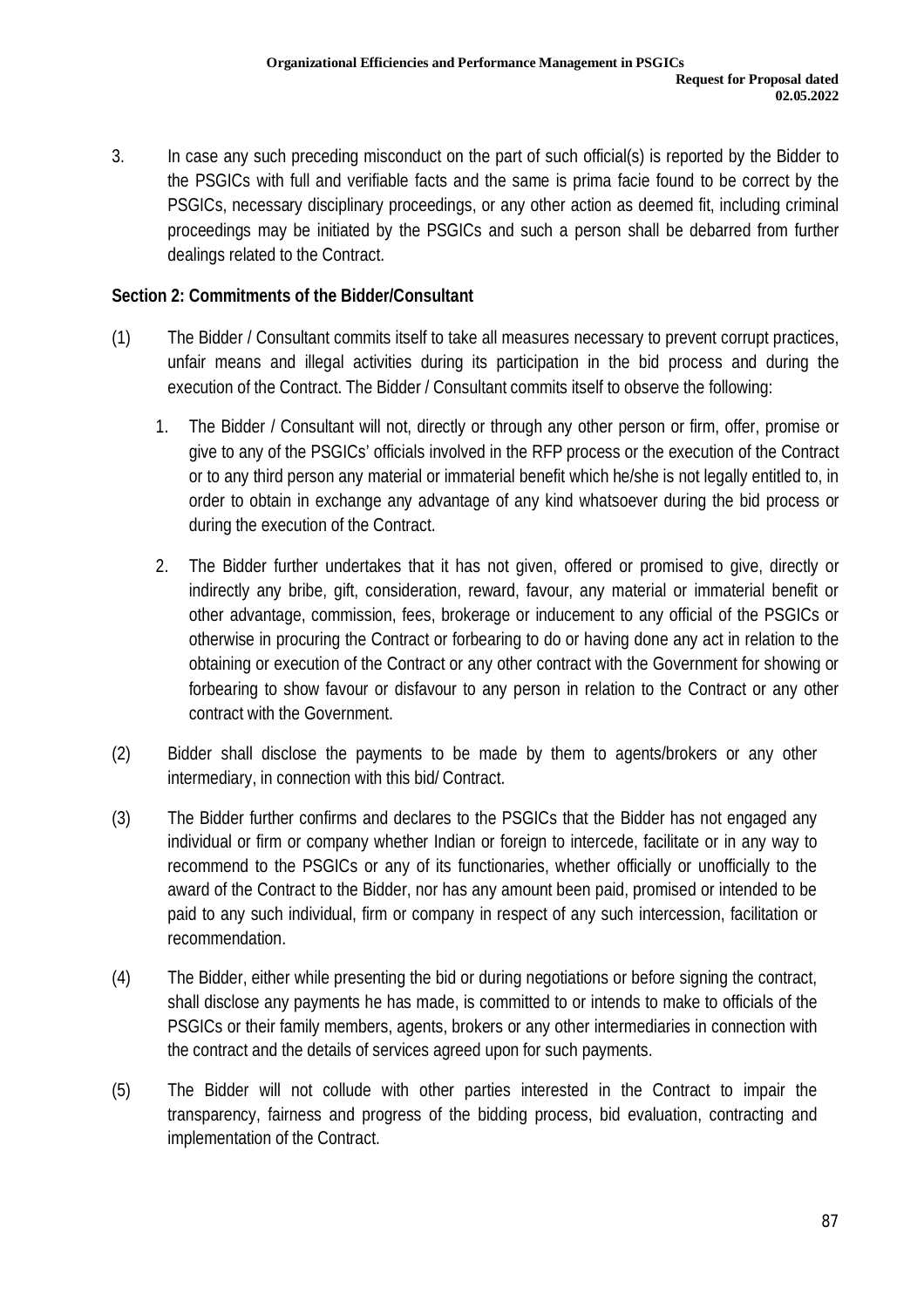- (6) The Bidder will not accept any advantage in exchange for any corrupt practice, unfair means and illegal activities.
- (7) The Bidder shall not use improperly, for purposes of competition or personal gain, or pass on to others, any information provided by the PSGICs as part of the business relationship, regarding plans, technical proposals and business details, including information contained in any electronic data carrier. The Bidder also undertakes to exercise due and adequate care lest any such information is divulged.
- (8) The Bidder commits to refrain from giving any complaint directly or through any other manner without supporting it with full and verifiable facts.
- (9) The Bidder shall not instigate or cause to instigate any third person to commit any of the actions mentioned above.
- (10) If the Bidder who is involved in the bid process or any employee of such Bidder or any person acting on behalf of such Bidder, either directly or indirectly, is a relative of any of the officers of the PSGICs, or alternatively, if any relative of an officer of PSGICs who is involved in the bid process has financial interest/stake in the Bidder firm, the same shall be disclosed by the Bidder at the time of filing of Proposal.
- (11) The Bidder shall not lend to or borrow any money from or enter into any monetary dealings or transactions, directly or indirectly, with any employee of the PSGICs.

### **Section 3: Previous transgression**

- (1) The Bidder declares that no previous transgressions occurred in the last 3 years immediately before signing of this Integrity Pact, with any other Company in any Country in respect of anti corrupt practices envisaged hereunder or with any Public Sector Enterprise in India or any Government Department in India that could justify his exclusion from the bid process.
- (2) If the Bidder makes incorrect statement on this subject, he can be disqualified from the bid process or the Contract, if already awarded, can be terminated for such reason.

### **Section 4: Disqualification from tender process and exclusion from future Contracts**

If the Bidder, before Contract award has committed a transgression through a violation of Section 2 and or Section 3 or in any other form such as to put his reliability or credibility as a Bidder into question, the PSGICs are entitled to disqualify the Bidder from the bid process or to terminate the Contract, if already signed, for such reason.

(1) If the Bidder / Consultant has committed a transgression through a violation of Section 2 such as to put his reliability or credibility into question, the PSGICs are entitled also to exclude the Bidder / Consultant from future contract award processes. The imposition and duration of the exclusion will be determined by the severity of the transgression. The severity will be determined by the circumstances of the case, in particular the number of transgressions, the position of the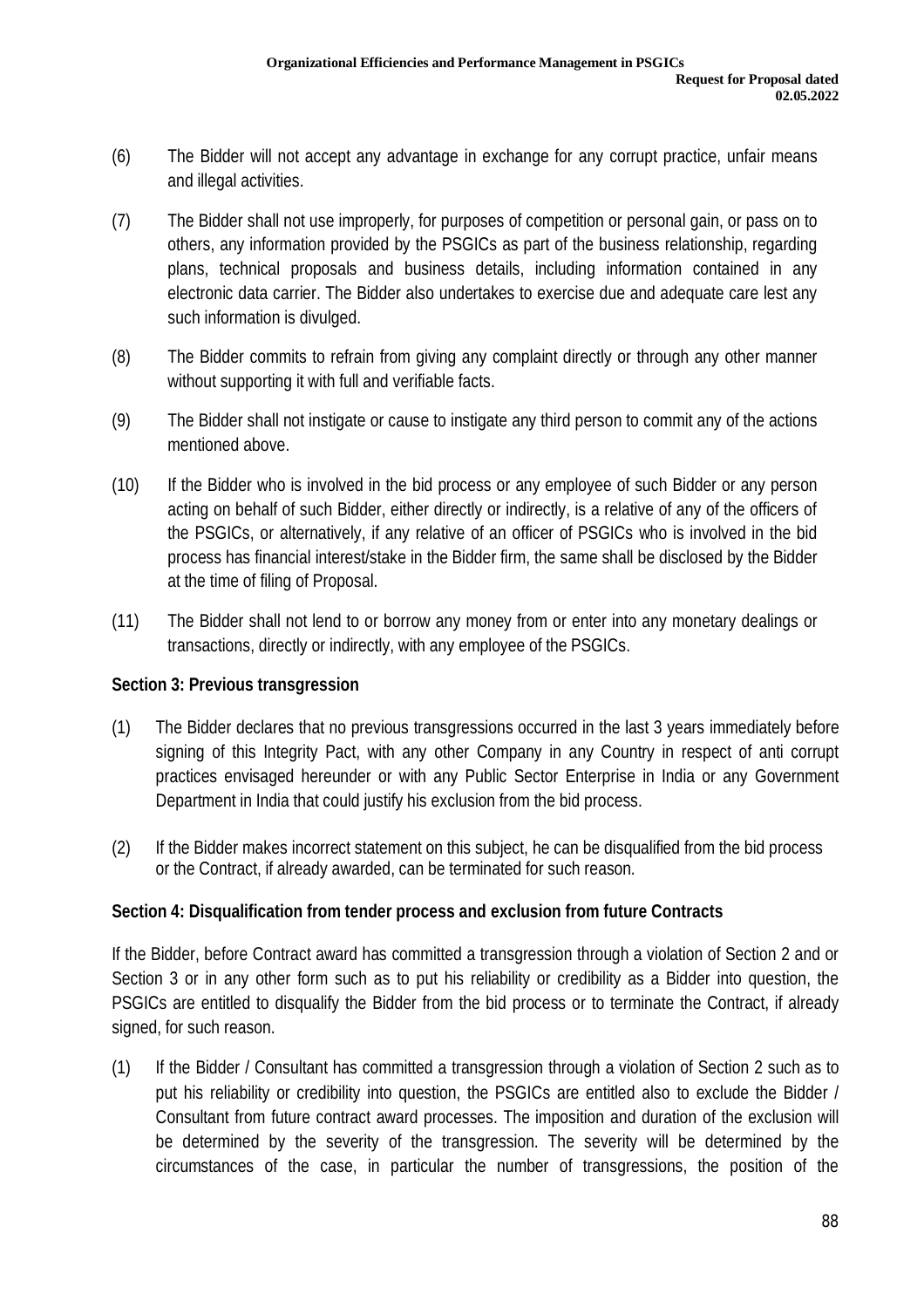transgressors within the companyand the amount of damage. The exclusion will be imposed for a minimum of 6 months and maximum of 3 years.

- (2) A transgression is considered to have occurred, if the PSGICs after due consideration of the available evidence, concludes that no reasonable doubt is possible.
- (3) The Bidder accepts and undertakes to respect and uphold the PSGICs' absolute right to resort to and impose such exclusion and further accepts and undertakes not to challenge or question such exclusion on any ground, including the lack of any hearing before the decision to resort to such exclusion is taken. This undertaking is given freely and after obtaining independent legal advice.
- (4) If the Bidder / Consultant can prove that he has restored / recouped the damage caused by him and has installed a suitable corruption prevention system, the PSGICs may revoke the exclusion prematurely.

# **Section 5: Compensation for Damages**

- (1) If the PSGICs have disqualified the Bidder from the bid process prior to the award according to Section 3, the PSGICs are entitled to demand and recover from the Bidder liquidated damages equivalent to Rs. 25,00,000/-.
- (2) If the PSGICs have terminated the Contract according to Section 3, or if the PSGICs are entitled to terminate the Contract according to Section 3, the PSGICs shall be entitled to demand and recover from the Consultant liquidated damages equivalent to Performance Bank Guarantee.
- (3) The Bidder/Consultant agrees and undertakes to pay the said amounts without protest or demur subject only to condition that if the Bidder / Consultant can prove and establish that the exclusion of the Bidder/Consultant from the bid process or the termination of the Contract after the Contract award has caused no damage or less damage than the amount of the liquidated damages, the Bidder / Consultant shall compensate the PSGICs only to the extent of the damage in the amount proved.

# **Section 6: Equal treatment of all Bidders / Consultants**

- (1) The Bidder / Consultant undertake to demand from all subcontractors a commitment in conformity with this Integrity Pact, and to submit it to the PSGICs before the signing of the Contract.
- (2) The PSGICs will disqualify from the bid process all Bidders who do not sign this Pact or violate its provisions.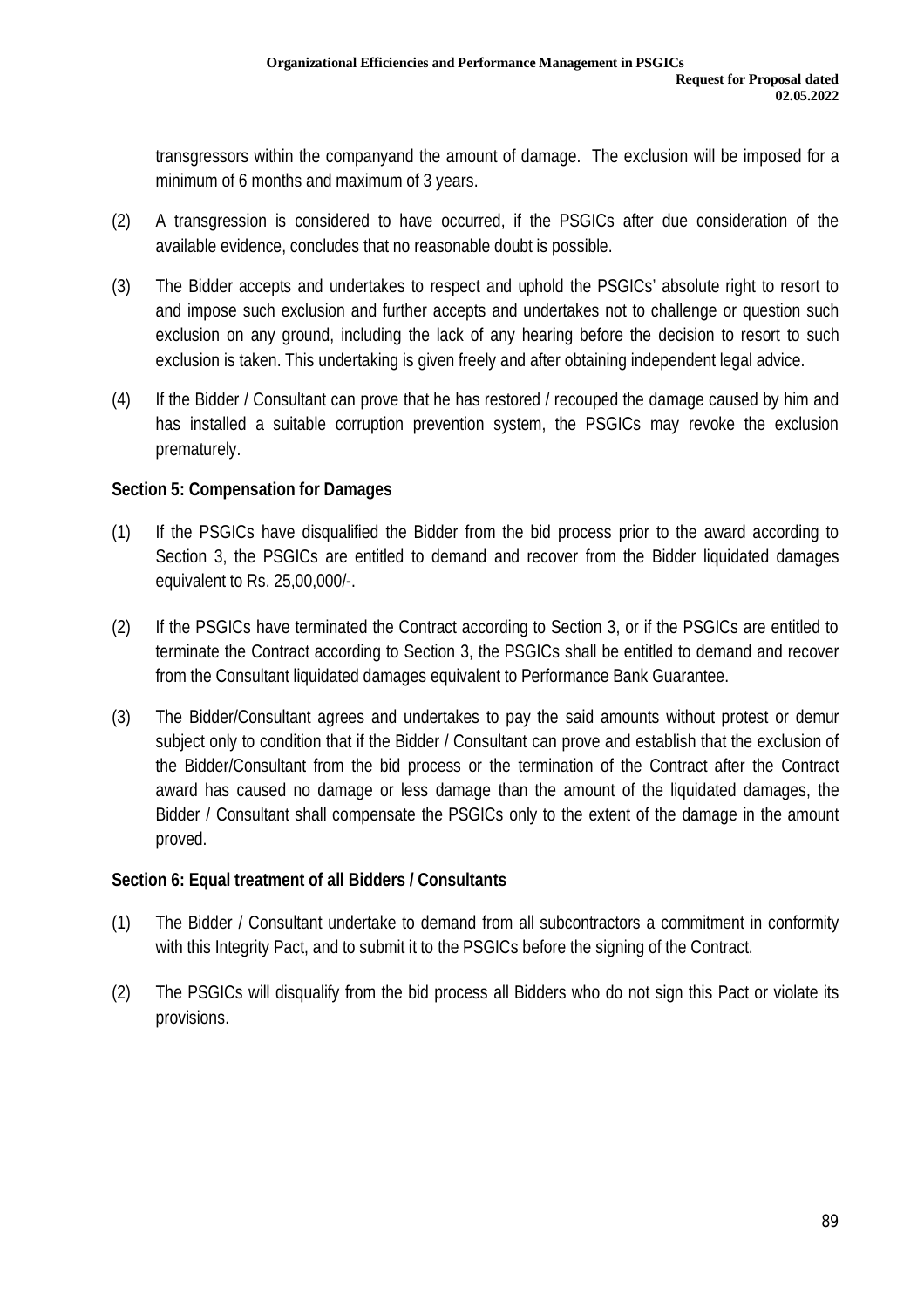### **Section 7: Independent Monitors**

| <b>Independent Monitor No. 1</b>  | <b>Independent Monitor No. 2</b> |
|-----------------------------------|----------------------------------|
| Capt. Anoop Kumar Sharma,         | Shri. H.K. Dash, IAS (Retd)      |
| 2104A, Oberoi Gardens,            | House No.289, Sector - 8         |
| Thakur Village, Khandivili (East) | Gandhinagar - 382007             |
| Mumbai.                           | Gujarat.                         |
| Mobile: 8291086676                | Mobile: 9825048286               |
| Email: anoop21860@gmail.com       | Email: hkdash184@hotmail.com     |

- (1) The Bidder agrees that the PSGICs may appoint an Independent External Monitor (hereinafter referred to as Monitor) for overseeing and implementation of the Pre-Contract Integrity Pact for procurement of services in the PSGICs.
- (2) The task of the Monitors shall be to review independently and objectively, whether and to what extent the parties comply with the obligations under this Pact.
- (3) The Monitors shall not be subject to instructions by the representatives of the parties and perform their functions neutrally and independently.
- (4) Both the parties accept that the Monitors have the right to access all the documents relating to the project/procurement, including minutes of meetings.
- (5) As soon as the Monitor notices, or has reason to believe, a violation of this Pact, he will so inform the authority designated by the PSGICs.
- (6) The Bidder accepts that the Monitor has the right to access without restriction to all Project documentation of the PSGICs including that provided by the Bidder. The Bidder will also grant the Monitor, upon his request and demonstration of a valid interest, unrestricted and unconditional access to his project documentation. The same is applicable to Sub-Contractors. The Monitor shall be under contractual obligation to treat the information and documents of the Bidder/Sub-Contractor(s) with confidentiality.
- (7) The PSGICs will provide to the Monitor sufficient information about all meetings among the parties related to the Project provided such meetings could have an impact on the contractual relations between the parties. The parties will offer to the Monitor the option to participate in such meetings.

The Monitor will submit a written report to the designated Authority of PSGICs within 8 to 10 weeks from the date of reference or intimation to him by the PSGICs/Bidderand, should the occasion arise, submit proposals for correcting problematic situations.

### **Section 8: Facilitation of investigation**

(8) In case of any allegation of violation of any provisions of this Pact or payment of commission, the PSGICs or its agencies shall be entitled to examine all the documents including the Books of Accounts of the Bidder and /or its Sub-Contractors and the Bidder and/or its Sub-Contractors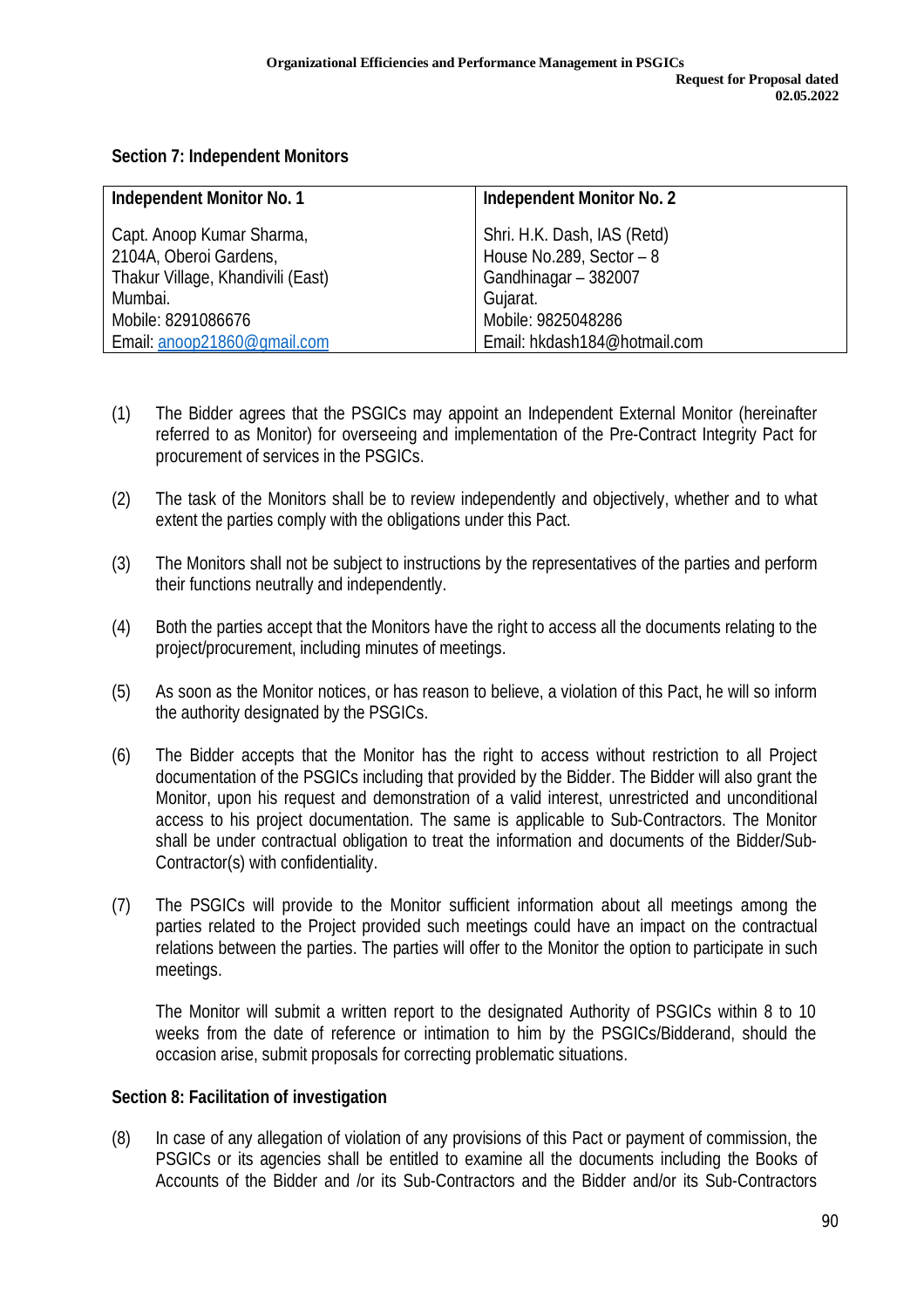shall provide necessary information and documents in English and shall extend all possible help for the purpose of such examination.

#### **Section 9: Pact Duration**

This Pact begins when both parties have legally signed it. It expires for the Consultant 12 months after the last payment under the respective Contract, and for all other Bidders 6 months after the Contract has been awarded.

If any claim is made / lodged during this time, the same shall be binding and continue to be valid despite the lapse of this pact as specified above, unless it is discharged / determined by the PSGICs.

#### **Section 10: Other provisions**

- (1) This agreement is subject to Indian Law. Place of performance and jurisdiction is New Delhi. The Arbitration clause provided in the RFP/ Contract shall not be applicable for any issue / dispute arising under this Integrity Pact.
- (2) Changes and supplements as well as termination notices need to be made in writing. Side agreements have not been made.
- (3) Should one or several provisions of this agreement turn out to be invalid, the remainder of this agreement remains valid. In this case, the parties will strive to come to an agreement to their original intentions.

| The Parties hereby sign this Integrity Pact at | 2022.<br>on                 |  |
|------------------------------------------------|-----------------------------|--|
| For the PSGICs                                 | For the Bidder / Consultant |  |

Place ------------------- Witness 1: -------------------------

Date ------------------- Witness 2: -------------------------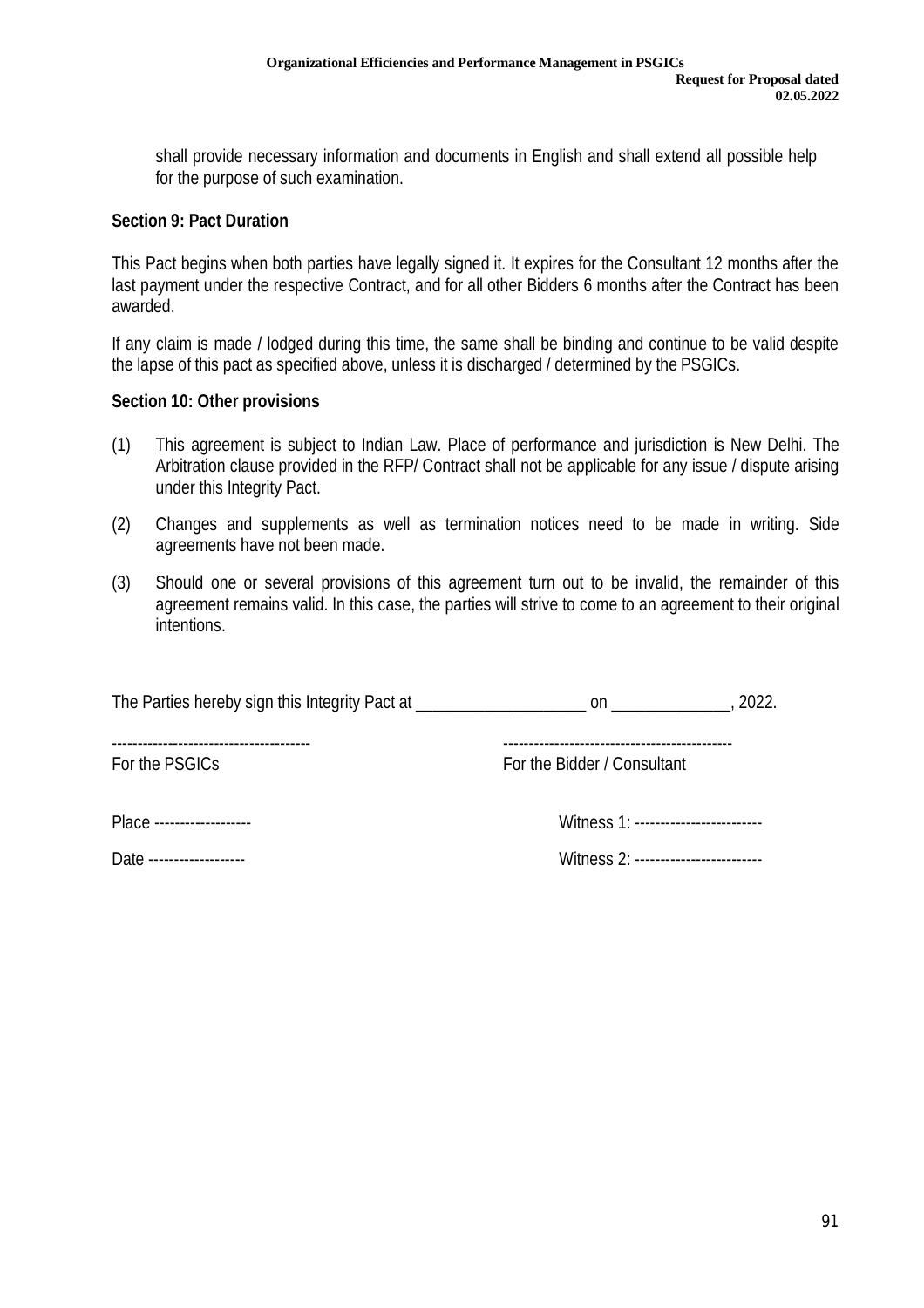*Annexure M – Power of Attorney*

# **(To be provided by Bidder/Consultant)**

## **(To be appropriately stamped on non-judicial stamp paper of appropriate value as per the Stamp Act relevant to place of execution and notarized (or apostilled, as relevant)**

## **Power of Attorney for signing of RFP**

To all to whom these presents shall come, We [●] (name of the entity) having our registered office at (address of the registered office) do hereby exclusively, unconditionally and irrevocably constitute, nominate, appoint and authorize Mr./Ms. (name), [●]son/daughter/wife of [●] and presently residing at [●], who is presently employed with us and holding the position of [●], as our true and lawful attorney (hereinafter referred to as the ("**Authorized Signatory**") in our name and on our behalf, to do, execute, and perform all such acts, agreements (with or without any amendments or modifications), deeds, matters and things as are necessary or required in connection with or incidental to submission of our application for qualification for the Proposed Assignment including but not limited to signing and submission of Proposal, affidavits, bids, and other documents and writings, as may be required from time to time, participation in conferences (if any) and providing information/ responses to PSGICs, representing us in all matters before PSGICs and generally dealing with PSGICs in all matters in connection with or relating to or arising out of our Proposal.

AND we hereby agree to ratify and confirm and do hereby ratify and confirm all acts, deeds and things done or caused to be done by the Authorized Signatory pursuant to and in exercise of the powers conferred by this Power of Attorney and that all acts, deeds and things done by the Authorized Signatory in exercise of the powers hereby conferred shall and shall always be deemed to have been done by us concerning or touching these presents as fully and effectually as if we were present and had done, performed or executed the same ourselves.

IN WITNESS WHEREOF WE [●] THE ABOVE NAMED HAVE EXECUTED THIS POWER OF ATTORNEY ON THIS [●] DAY OF [●] AT [●]. (Signature, name, designation and address)

In the presence of:

1. 2.

Accepted (Signature, Name, Title and Address of the Authorized Signatory) (To be duly notarized (or apostilled, as relevant)